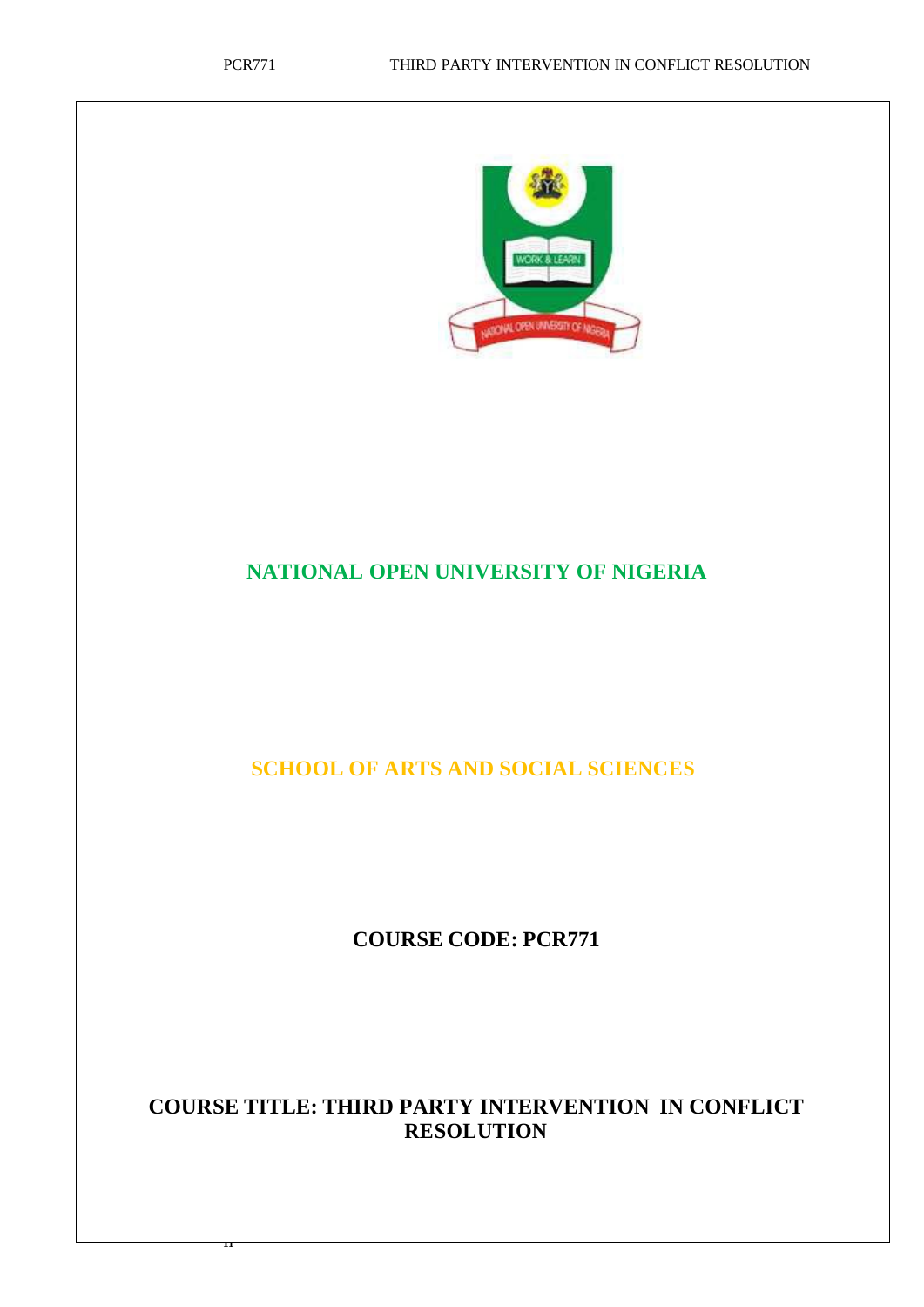PCR771 THIRD PARTY INTERVENTION IN CONFLICT RESOLUTION

| Course Code             | <b>PCR771</b>                                                                             |
|-------------------------|-------------------------------------------------------------------------------------------|
| Course Title            | Third Party Intervention in Conflict<br>Resolution                                        |
| Course Developer/Writer | Dr. Sampson Ebimaro<br>University of Abuja, (PT)                                          |
| Course Editor           | Professor Remi Anifowose<br>Department of Political Science<br>University of Lagos, Akoka |
| Course Coordinator      | Oyedolapo B. Durojaye<br>National Open University of Nigeria<br>Victoria Island, Lagos    |



**NATIONAL OPEN UNIVERSITY OF NIGERIA**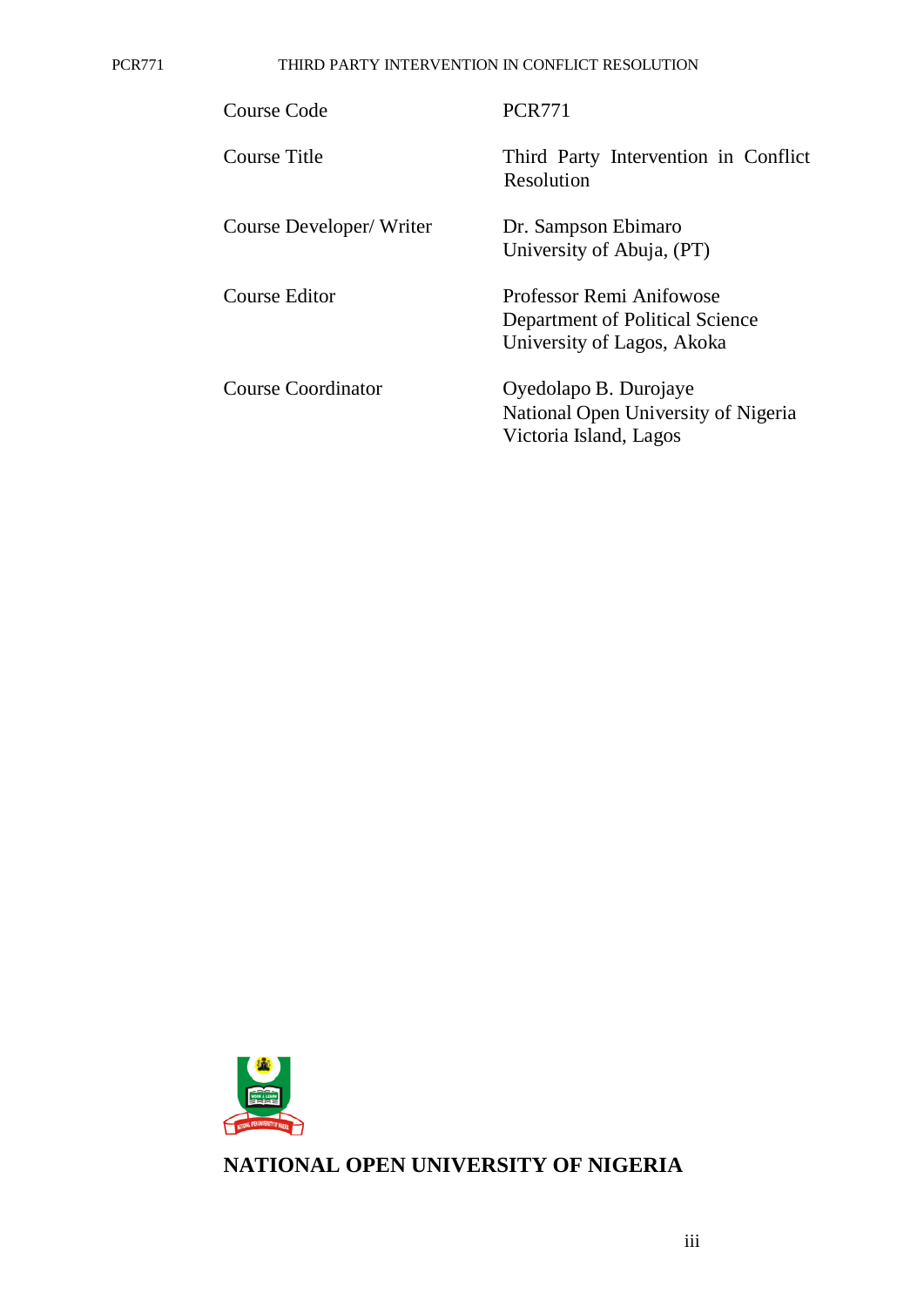National Open University of Nigeria **Headquarters** 14/16 Ahmadu Bello Way Victoria Island Lagos

Abuja Office No. 5 Dar es Salaam Street Off Aminu Kano Crescent Wuse II, Abuja Nigeria

e-mail: [centralinfo@nou.edu.ng](mailto:centralinfo@nou.edu.ng) URL: [www.nou.edu.ng](http://www.nou.edu.ng/)

National Open University of Nigeria 2008

First Printed in 2008

ISBN: 978-058-736-5

All rights Reserved

Printed By……………. For National open University of Nigeria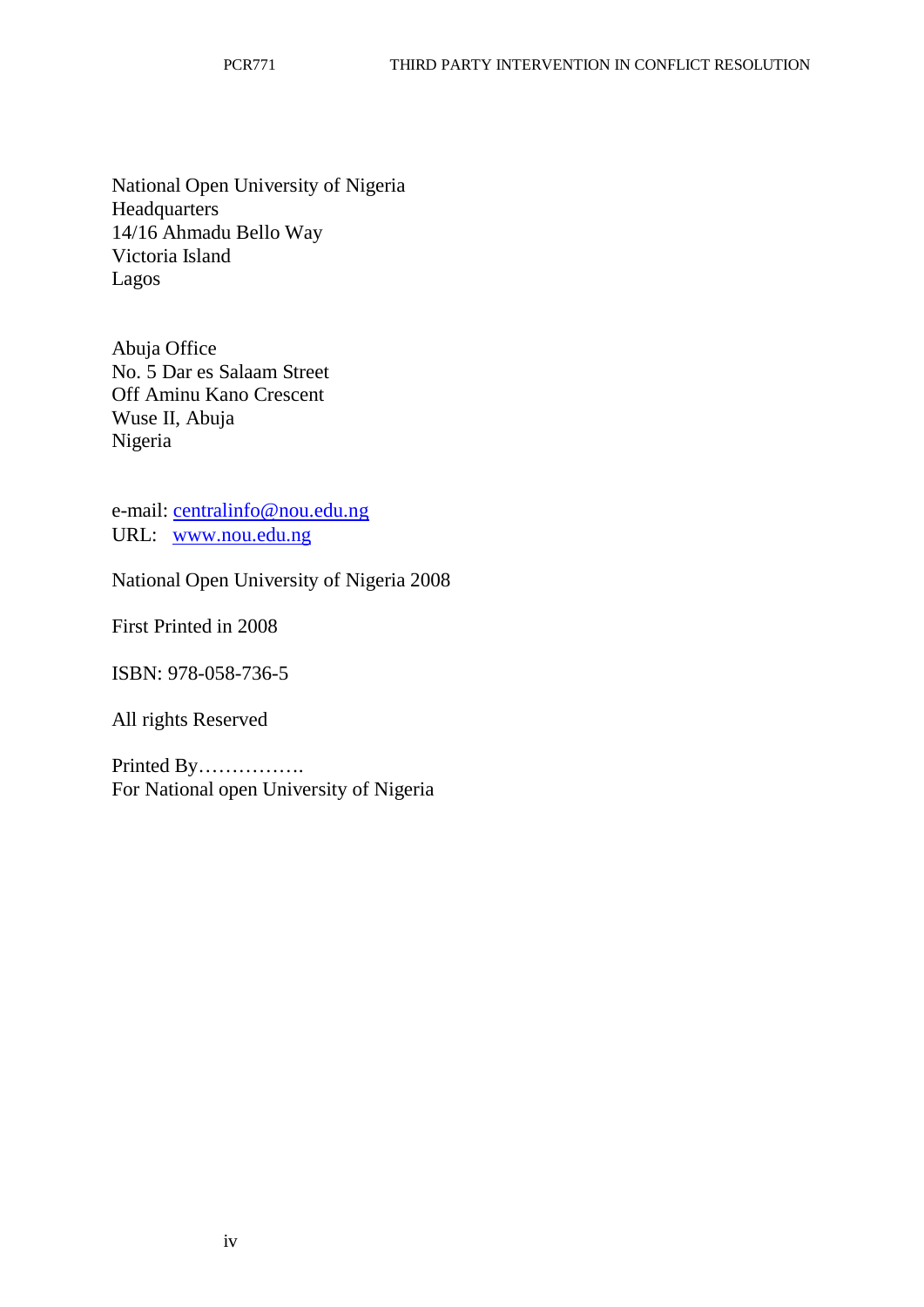# **TABLE OF CONTENT PAGE**

| <b>Module 1</b> | <b>Introduction and General Background</b>            | 1         |  |
|-----------------|-------------------------------------------------------|-----------|--|
| Unit 1          | Introduction and General Background                   | $1-5$     |  |
| Unit 2          |                                                       | $6 - 16$  |  |
| Unit 3          | Definition and Characteristics                        | $17 - 27$ |  |
| Unit 4          |                                                       | 28-36     |  |
| Unit 5          | Status of Public Policy in Third Party Conflict       |           |  |
|                 |                                                       | $37 - 40$ |  |
| <b>Module 2</b> | <b>Third Party Intervention in Conflict</b>           |           |  |
|                 |                                                       | 41        |  |
| Unit 1          | Concepts, Definitions and Nature of Third             |           |  |
|                 | Party Intervention In Conflict Resolution             | $41 - 45$ |  |
| Unit 2          | Environments of Conflict Resolution                   | $46 - 51$ |  |
| Unit 3          | Methods of Conflict Resolution, Concepts and          |           |  |
|                 | Philosophical Basis of Third Party Intervention       |           |  |
|                 |                                                       | 52-60     |  |
| Unit 4          | Obligations of Parties in Conflict in Third Party     |           |  |
|                 |                                                       | 61-65     |  |
| Unit 5          | Processes, Advantages and Disadvantages of            |           |  |
|                 | Third Party Intervention in Conflict Resolution 66-71 |           |  |
| <b>Module 3</b> | <b>Third Party Personality, Roles, Expertise and</b>  |           |  |
|                 | <b>Attributes in Third Party Conflict</b>             |           |  |
|                 |                                                       | 72        |  |
| Unit 1          | The Legal and Moral Personality of Third Party        |           |  |
|                 |                                                       | 72-75     |  |
| Unit 2          | Roles of Third Party in Mediation Process             | 76-80     |  |
| Unit 3          | Professional Expertise of Third Party Mediation       |           |  |
|                 | Process                                               | 81-85     |  |
| Unit 4          | Personal Attributes of Third Party in Conflict        |           |  |
|                 |                                                       | 86-93     |  |
| Unit 5          | The Importance of Communication in Third              |           |  |
|                 |                                                       | 94-98     |  |
| <b>Module 4</b> | <b>Case Studies of Third Party Intervention in</b>    |           |  |
|                 | <b>Conflict Resolution</b>                            | 99        |  |
| Unit 1          | Kenya and Somalia: Somalia and Ethiopia               | 99-106    |  |
| Unit 2          | The Peace Process and Third Party Mediation           |           |  |
|                 |                                                       | 107-112   |  |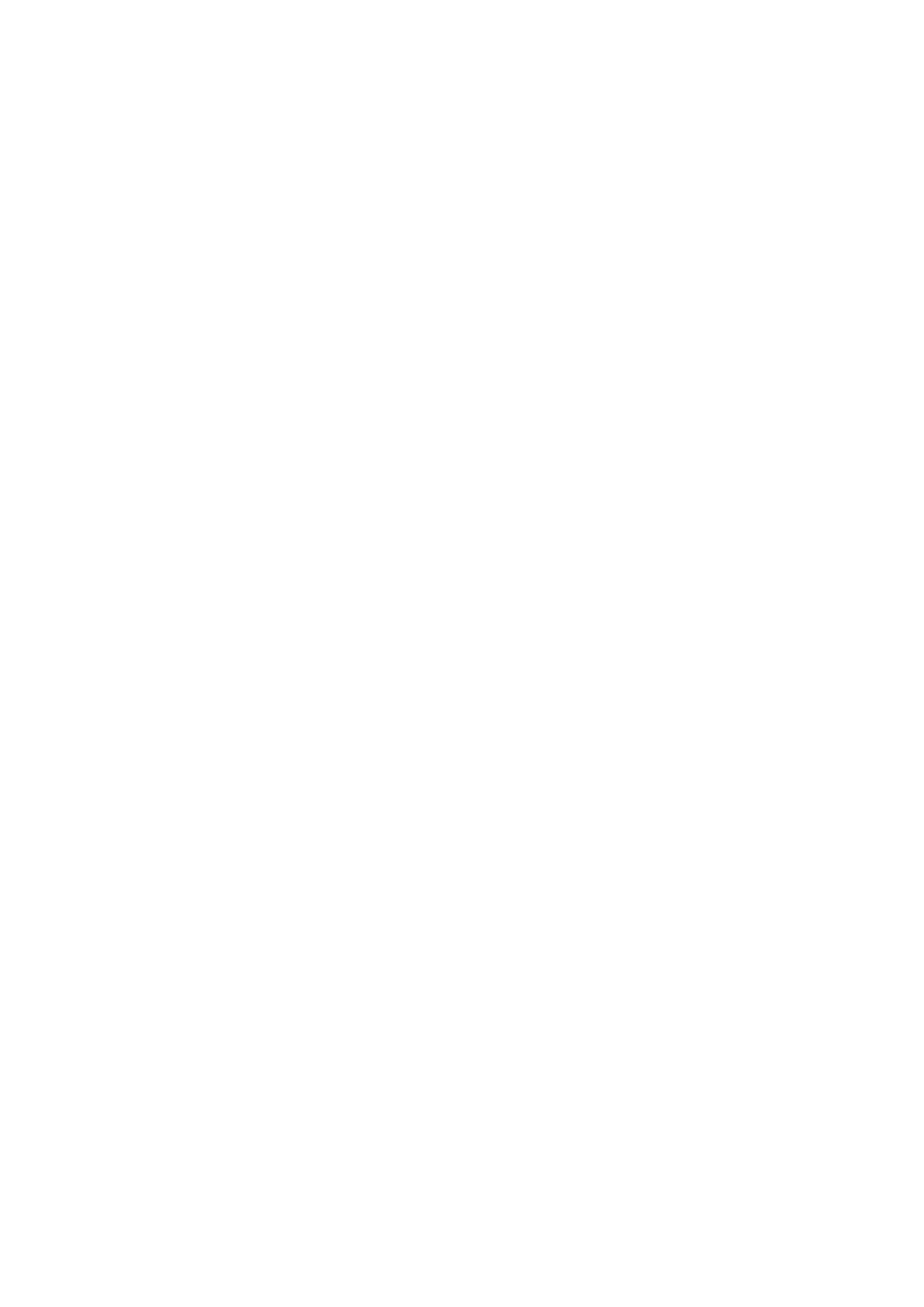#### PCR771 THIRD PARTY INTERVENTION IN CONFLICT RESOLUTION

| Unit 3 | Peace Makers or Spoilers: Third Party      |         |
|--------|--------------------------------------------|---------|
|        | Mediation in Conflict over Nagorno-        |         |
|        |                                            | 113-118 |
| Unit 4 | Why and where "Power Mediation"            |         |
|        | Matters in Third Party Conflict Resolution | 119-121 |
| Unit 5 | <b>Suggested Methods of Preventing</b>     |         |
|        | Ethnic/Religious Conflict in Nigeria and   |         |
|        | General Recommendations                    | 122-126 |
|        |                                            | 127-129 |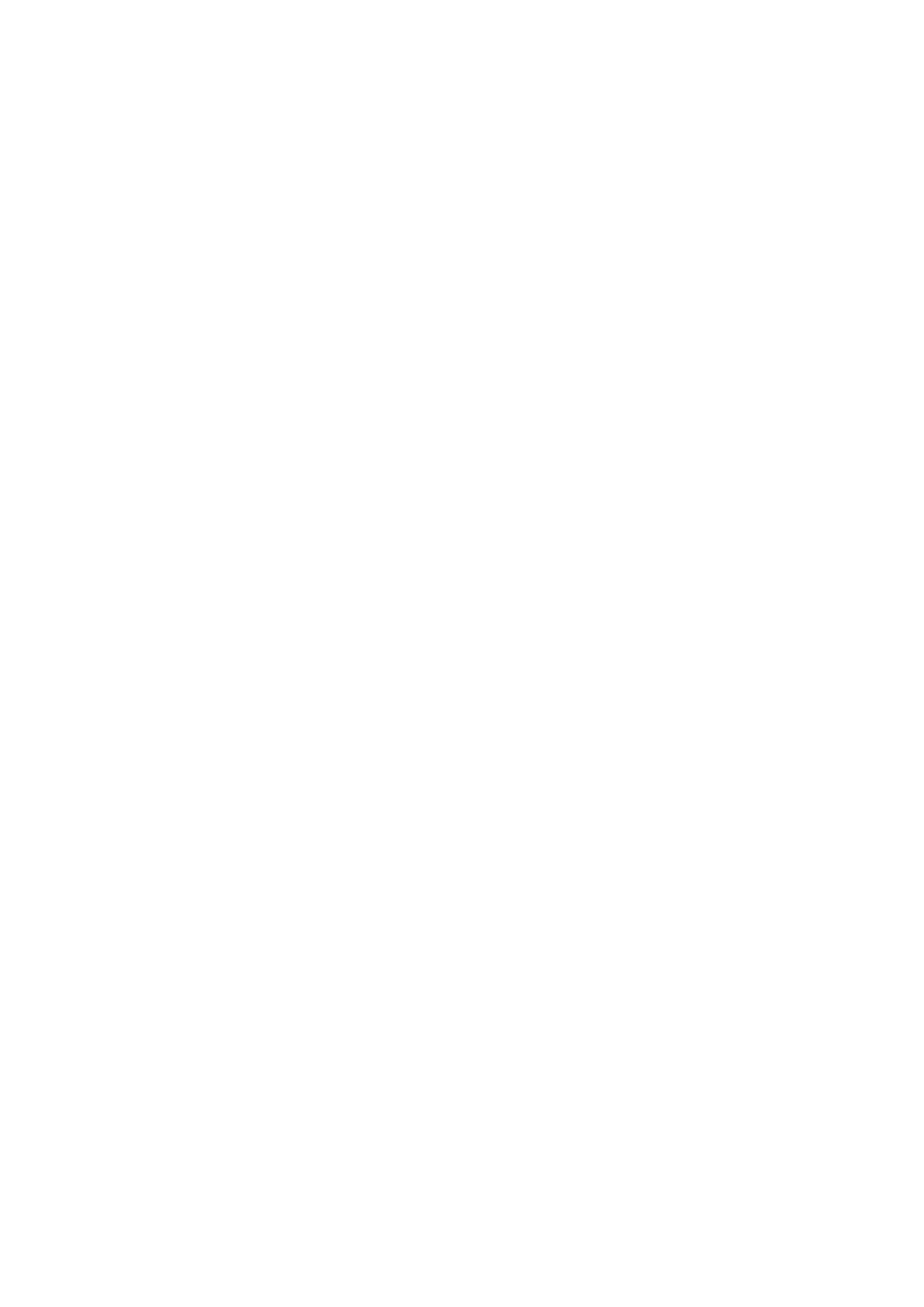## **MODULE 1 INTRODUCTION AND GENERAL BACKGROUND**

- Unit 1 Introduction and General Background
- Unit 2 Conflict
- Unit 3 Definition and Characteristics
- Unit 4 Theories of Conflict
- Unit 5 Status of Public Policy in Third Party Conflict Resolution in Nigeria

# **UNIT 1 INTRODUCTION AND GENERAL BACKGROUND**

## **CONTENTS**

- 1.0 Introduction
- 2.0 Objectives
- 3.0 Main Content
	- 3.1 Economic Development and Conflict
	- 3.2 Poor Allocation of Values in the Society as the Basis of **Conflict**
- 4.0 Conclusion
- 5.0 Summary
- 6.0 Tutor-Marked Assignment
- 7.0 References/Further Readings

# **1.0 INTRODUCTION**

Conflict is a phenomenon that is inherent in every society. But a civilized society will emerge when it is far less susceptible to conflict, and it is able to resolve its generic factors of conflict situations with ease and fewer burdens. For that reason, for example, the term 'civilized' is used to describe a society whose members have organized and advanced ways of behaviour, improved standard of social relationships distinct from primitive societies or anti-modern styles of living. There are many ways by which conflicts are resolved in the society. These are formal processes of court system including semi formal and informal strategies. The Alternative Dispute Resolution (ADR) processes comprise semiformal and the informal criteria: arbitrations, conciliation, mediation, good governance, etc. Each of these has its own peculiarities and not exactly synonymous with one another.

In this course, we will focus on third party intervention in conflict resolution. Third party intervention process is increasingly becoming popular as a result of its consensual and communalistic nature. Although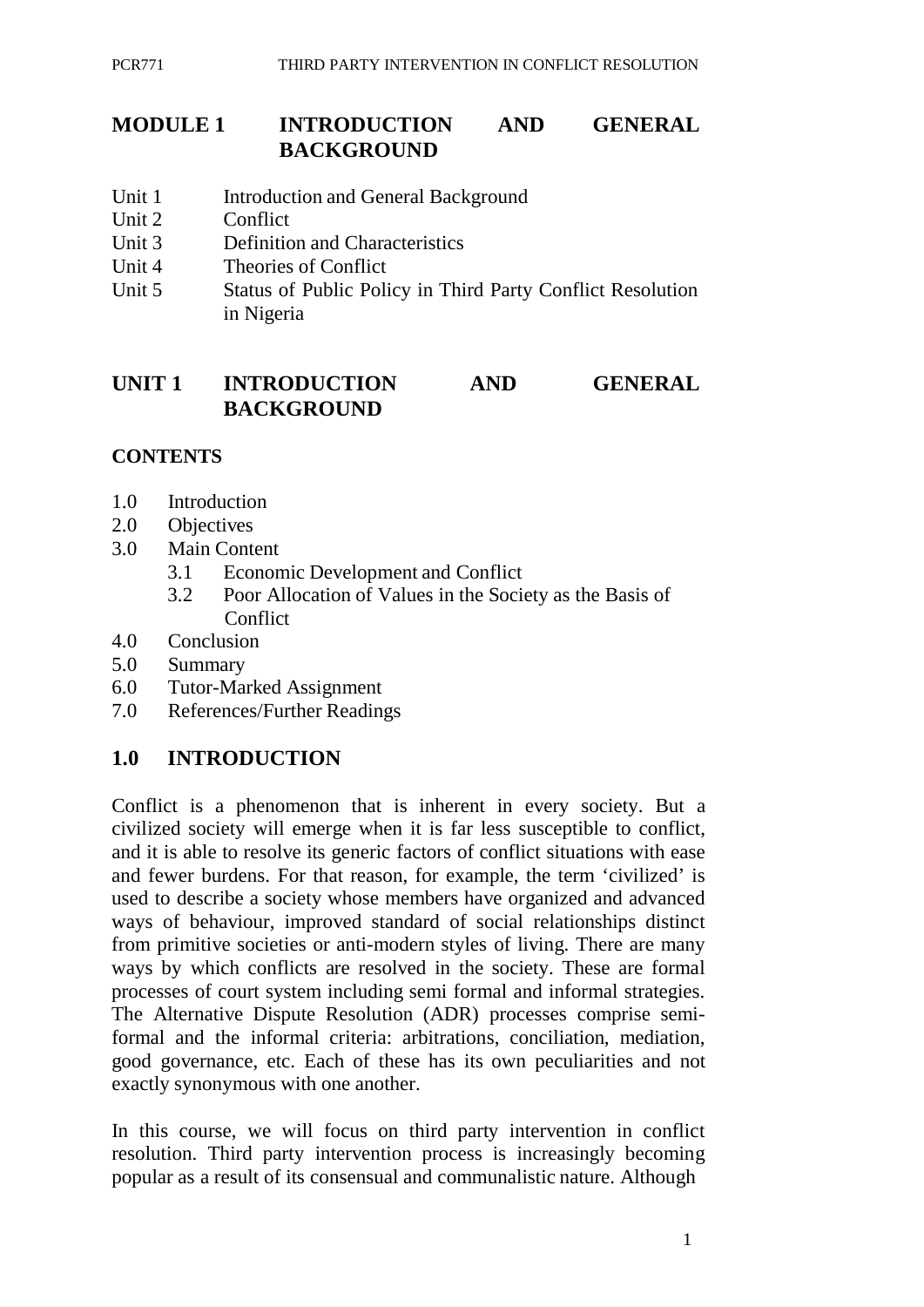it will also examine causes of conflict and other issues that impinge on the environment of conflict, the central focus will be dominated by third party intervention in conflict resolution.

Why would conflict exist at all in the society? Why do men seek peace within and after conflict in their societies? Politics and Economy are inextricably mixed, and in any society there will be people who inevitably want to achieve their satisfaction by acquiring power or economic resources, legitimately or illegitimately. Where interest contradicts, there will be conflict. No society can be said to be conflictfree, except that the severity of conflict varies from one society to the other, depending on the sophistry of institutions that manage conflict and allocate values. Conflict stifles economic development.

It is not that we can totally eradicate conflict in the society or that it is so bad that we should not have it at all. Rather, what is important is that conflict is part of very society. From sociological point of view, conflict is a characteristic of every society. People will not accept bland agreement to everything. If they must show displeasure and disagree in some cases, there must be opportunity for resolution. Resolution is the most important aspect, and it constitutes the positive side of conflict.

# **2.0 OBJECTIVES**

At the end of this course unit, the students should be able:

to draw the relationship between conflict and economy to establish that conflict could constitute a generic factor of decline in economic growth, and development and To justify this postulation

## **3.0 MAIN CONTENT**

## **3.1 Link between Economic Development and Conflict**

Where civil conflict is high, economic development is often very elusive, and where economic development has attained or is appreciating expansion and high growth rate, conflict is often very low or decreasing. This is not to admit, however, that the ill performance of any economy is all attributed to conflict. Rather, the purpose is to draw a relationship between conflict and economic development where they occur.

Since the far-reaching purpose of peace in the society is economic development and which if interpreted, implies several variables, such as standard of living, quality environment and so on. Conflict is considered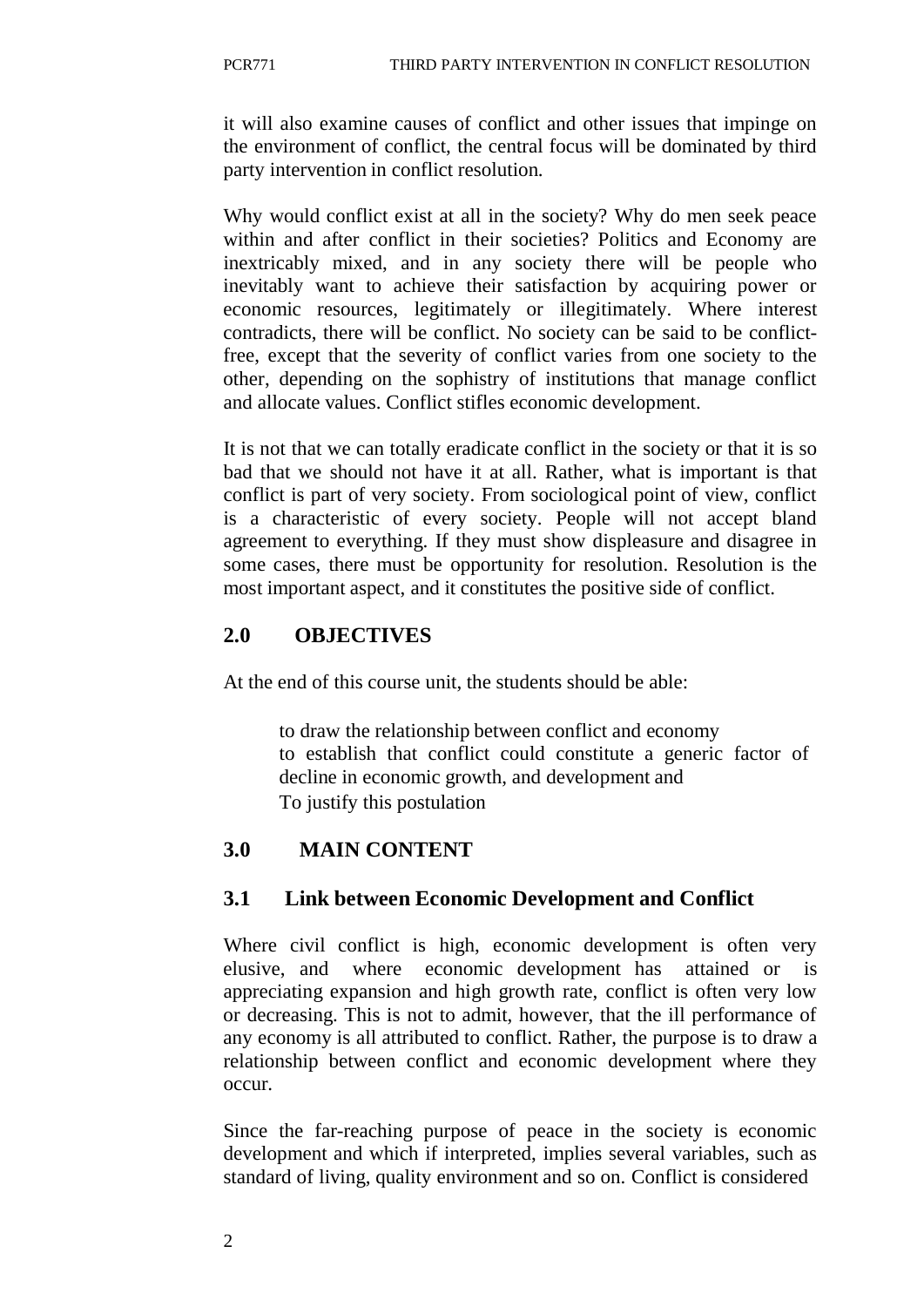as an obstacle to progress, political stability and economic prosperity as a result of its destructive impact on society (Best 2006).

The figure below shows, for example, the growth rate of Cote d' Ivoire compared with her French economic union counterparts in West Africa (UEMOA). Between 1994 and 2004, when Cote d'Ivoire made little progress in peace building, economic growth rate (which partly implies good standard of living) rose ahead of others, but when conflict escalated, it fell drastically below the UEMOA.



**Source: Extracted from Africa Recovery (A United Nations Monthly Publication), Vol. 17 No 2, July 2003, Page 8**

Conflict endangers economic development and overall standard of living. We have alluded to some generic factors of conflict in the society. Other factors could be attributed to religious and ethnic crisis. The causes of inter-state or civil conflict will be discussed in details in the preceding units. This course will focus on conflict settlement with particular reference to third party intervention in conflict resolution. Several merits have been identified as gains of third party mediation processes. Apart from the fact that it brings disputants face-to-face with one another to express their grievances, it helps the third party to understand the mindset of disputants and thus device strategies to process the dispute.

## **3.2 Poor Allocation of Values in the Society as the Basis of Conflict**

Yet another example; the World Economic Forum (WEF) 2004 and 2005 competitive ranking (which usually shows governments' ability to implement public policies and allocate values efficiently in the states around the world and therefore peace, stability and prosperity) indicated that only SouthAfrica (42nd), Botswana (48th) and Mauritius (52nd) in Africa met the average minimum competitive index of 5.0%. The other 50 states were under 3.5%.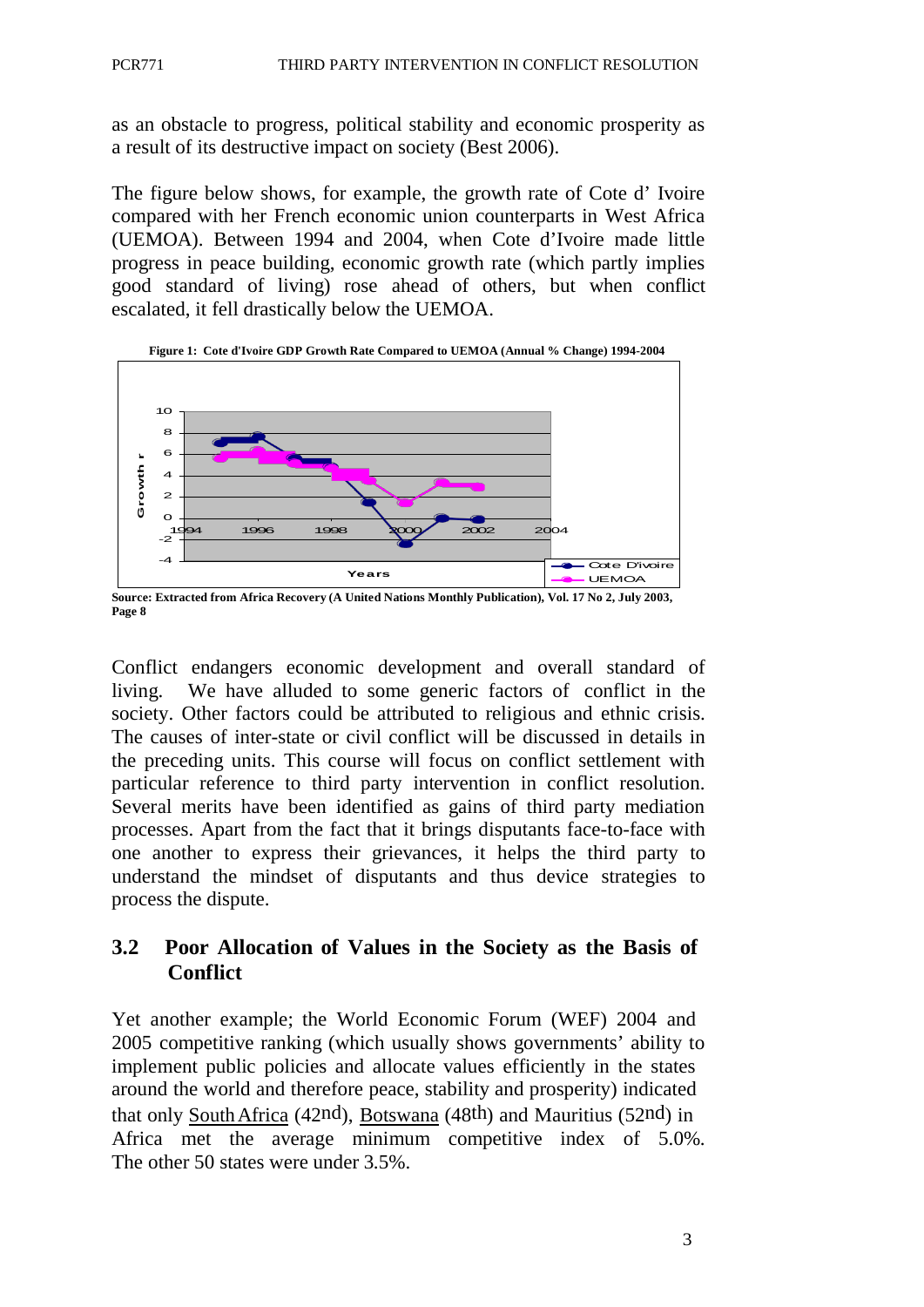Peace and stability are the basis of economic development. They both offer civilized and better standard of living.

Again, there was a very little support for debt cancellation for Nigeria in 2005, when it sought for it from the Paris Club in order to move her economy forward. This was because the international community felt that Nigeria was not a poor country, but just too corrupt to be left off the hook. It claimed that revenues from oil are huge, but misallocation, embezzlement and over-invoicing that generate kickbacks for contract riggers are the order of the day (Ann Pettifor 2005). It is this same problem that the Niger Delta Youths have held as excuses for the conflict in the area.

### **SELF-ASSESSMENT EXERCISE**

One would say that third party intervention helps to quicken judicial processes, but the far-reaching advantage is that it helps to stabilize the society for development. Do you agree?

# **4.0 CONCLUSION**

Broad improvement in the general welfare of the people will not occur unless there is relative peace and stability. The argument does not indicate that poor economic growth rate in societies is caused by conflict alone. Rather, it established that where inter state or civil conflicts are endemic, economic growth rate and other indicators of development are sure to be distorted. It also established that where collective societal resources are cornered or plundered by few for selfish interest, conflict is very likely to be an offshoot or fruits of such situation. The case of Liberia under Late Samuel Doe and the ex-Liberian president, Charles Taylor are lucid examples of misappropriation of state resources for parochial interest or satisfaction of the ruling elite.

# **5.0 SUMMARY**

Development entails opportunities for improving peoples' standard of living, their employment and incomes, health, education and general welfare including environment that is basic to the dignity of human personality. But these are impossible in conflict or war situations. Peace is the basis of development. There cannot be conflict –free society, be it advanced or mega advanced society. What is important is there should be, not only mechanisms that minimize conflict in the society, but also effective and efficient public institutions that allocate resources as well as present fewer burdens of conflict resolution.

Third party intervention in conflict resolution is an emerging alternative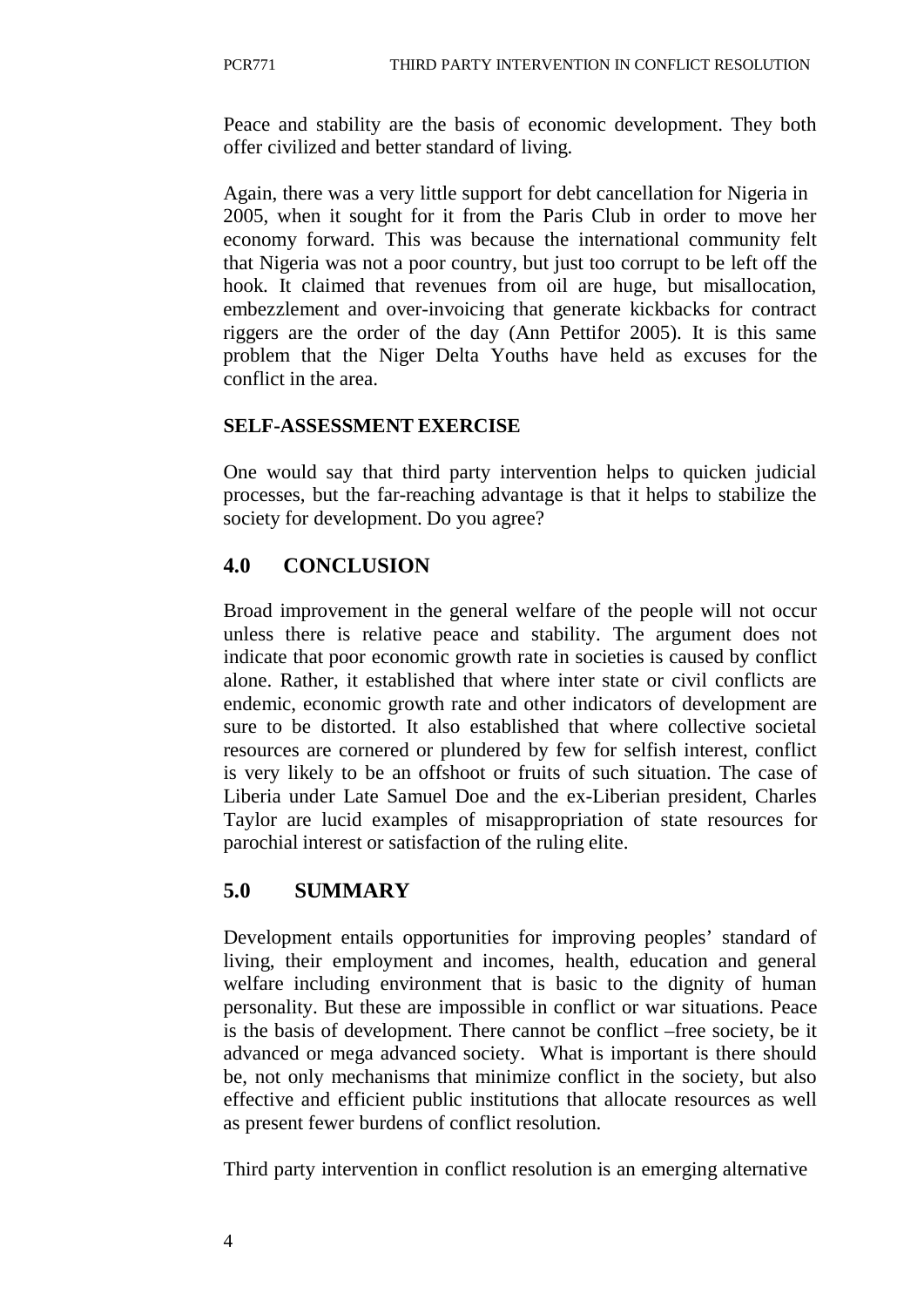conflict resolution process. The study is designed to equip students with basic understanding of third party intervention in conflict resolution.

# **6.0 TUTOR-MARKED ASSIGNMENT**

Show how states' Economic Development could be affected by civil conflict

# **7.0 REFERENCES/ FURTHER READINGS**

- Africa Recovery, (A United Nations Monthly Publication). Vol. 17 No 2, July 2003, Page 8.
- Simai, M (1999). *Democratic Process of the Market: Challenges of the Transition*, Tokyo: United Nations University Press.
- Pettifor, A "Development'- The International Development Magazine: Issue 32, First Quarter, 2005.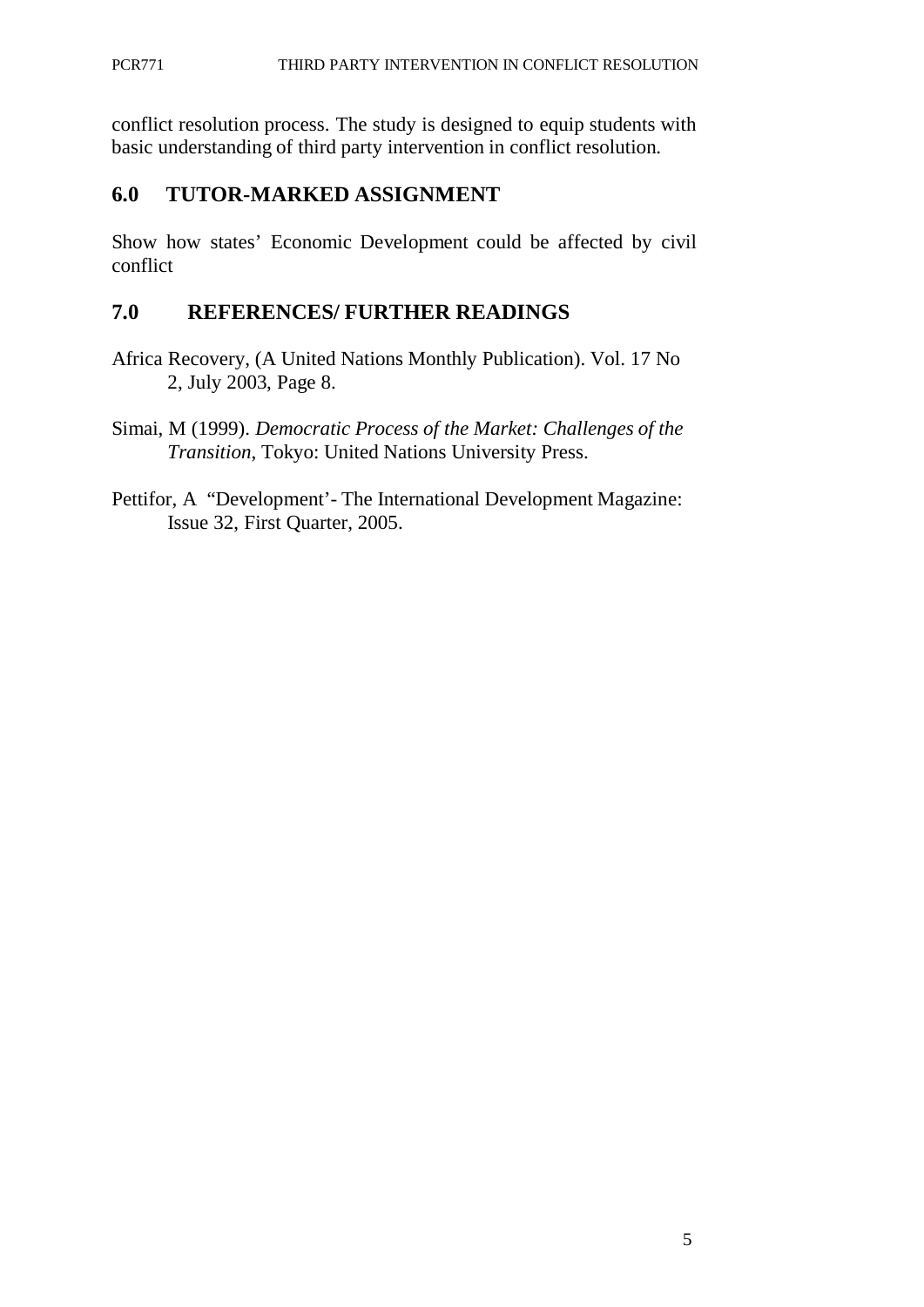### **UNIT 2 CONFICT**

#### **CONTENTS**

- 1.0 Introduction
- 2.0 Objectives
- 3.0 Main Content
	- 3.1 Illustration of Social Justice
	- 3.2 Foundation of Conflict Resolution
- 4.0 Conclusion
- 5.0 Summary
- 6.0 Tutor-Marked Assignment
- 7.0 References / Further Readings

#### **1.0 INTRODUCTION**

The state is a complex abstract phenomenon, but the people of the state appear to be more complex, so that the complexities that bedevil the state are those of men's idiosyncrasies. However, government and their institutions act as the machinery of the state with the powers of resource allocation in the society. Unfortunately, even if these resources adequately exist, they are usually not allocated justly. Not only that the unjust allocation create social conflict, but also the social stratification that the original misallocation have created also create further conflicts.

That is not all. There are those with natural habit to cheat, wrongly exploit and plunder the resources of the society for their own selfish gains.

There are also comprador Bourgeoisies and political representatives who though represent their political constituencies and wards, but are actually representing their personal gains to the neglect and detriments of those they claim to represent.

Proximate to that is globalization, which purports to be uniting the world under new civilization of increasing and sharing global resources and wealth. But what is perhaps worrisome about globalization is that; as we grow and grope in it, those who benefit from the changes tend to be reducing the world to the services of their personalities; and those who do not, see only the threats and minefields of the transformation processes.

In these circumstances of gross economic denials, people would be demoralized and frustrated; people become traumatized by economic and political poverty, so that a link is created between it and four variables namely: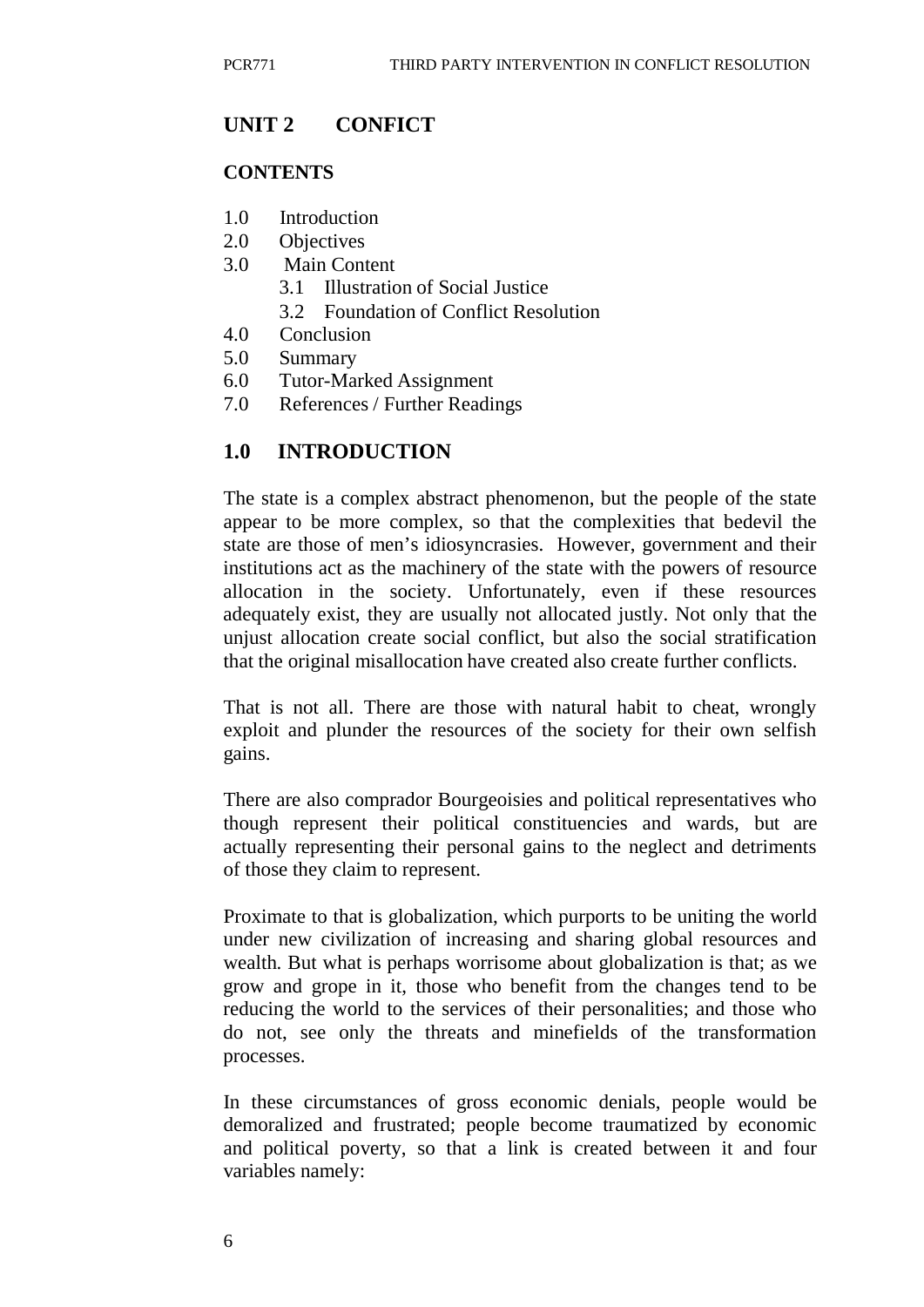#### **\*Frustration \* Powerlessness \* Dissatisfaction \* Deprivation**

And Chambers (1995) reminds us that poverty is related to deprivation and powerlessness as much as vulnerability to frustration. Frustration arising from dissatisfaction can cause conflict and aggression

Most of the boy soldiers recruited in the erstwhile destabilized States in the West Africa sub-region, such as Liberia, Sierra Leone, and Cote d' Ivoire etc are powerless young men without education, jobs and means of livelihood. Many of the boys were from poverty stricken homes and believed that war could bring opportunities to them. They carry such aggression into the 'unorganized army rebel groups' to fight rape and steal. Sometimes they fought blindly on the side of ruling government that may be irresponsible and egocentric. Other times, they fight on the side of disgruntled rebel groups and warlords.

The causes of frustration and dissatisfaction among men in the society are not only limited to the denials which political and economic opportunities bring, but also to religious issues. Religious conflicts tend to be subtle where political and economic largesse are distributed on the principles of equity, rule of law and human rights. In general terms, conflict is minimal or absent where institutions of government adequately allocate values. As Isaak (1969) observed, in the United States, we would expect legal governmental institutions to make such decisions and minimize conflict, while in African tribes the activity would probably take place much more informally, without the need for elaborate institutions and may not provide adequate and satisfactory process of distributing resources or beating down conflict.

Thus, government effectiveness that generates from social justice is the basis of preventing conflict in the society. Where a society is not just, there is less likely to be peace, adequate care for environment, poverty eradication, labour protection and social cohesion (Scholte 2000).

#### 2.0 **OBJECTIVES**

At the end of this unit, students should be able to:

understand and appreciate the concepts of conflict and Third Party Intervention in conflict Resolution appreciate the environment on which conflict resolution thrives appreciate the concepts of social justice as the basis of minimizing as well as managing conflict in the society, and be acquainted with the incentives for conflict resolution in the society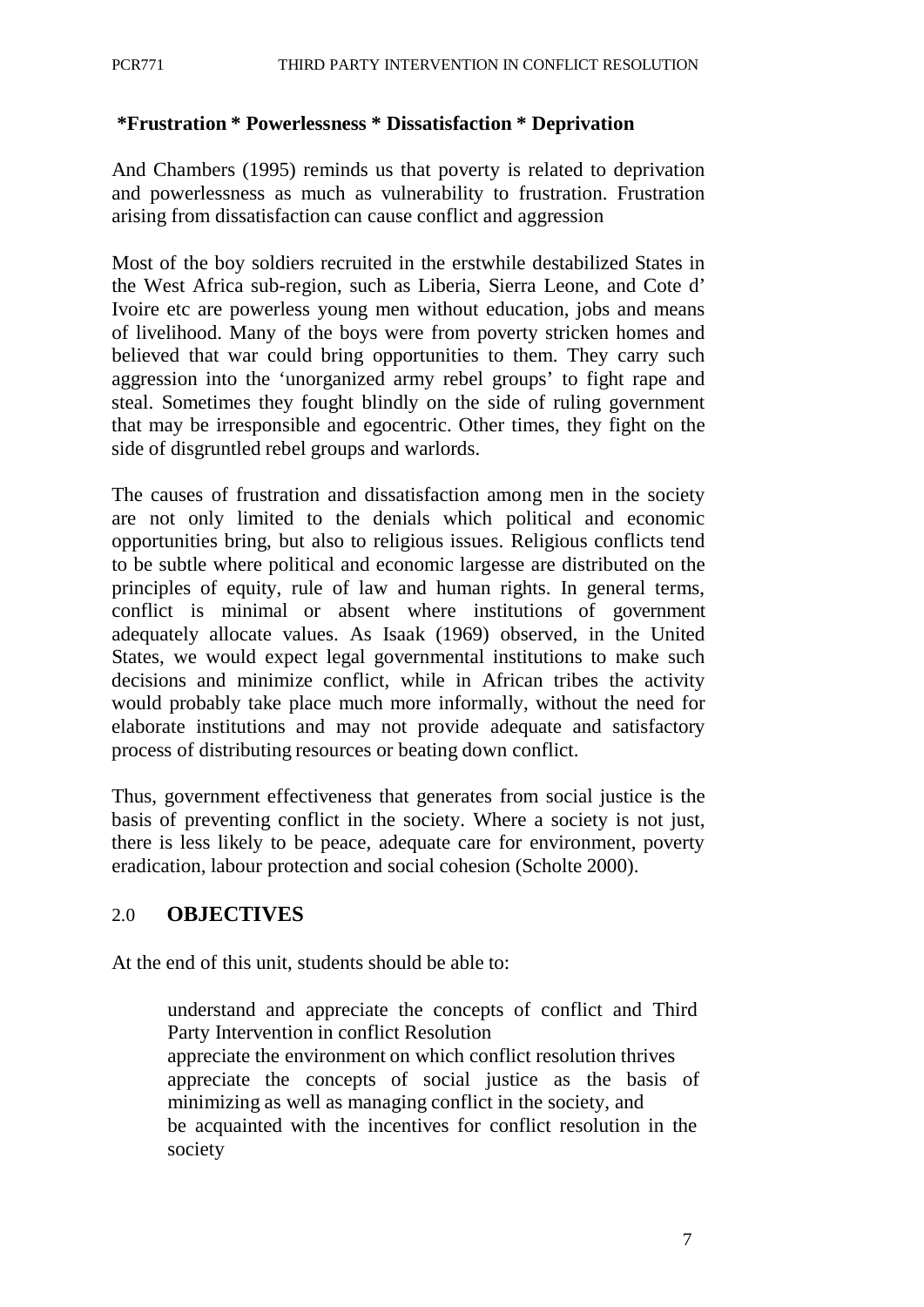# **3.0 MAIN CONTENT**

## **3.1 Illustration of Social Justice**

We have alluded to few instances upon which conflict can generate in the society. Another factor, perhaps, one of the most important is when one segment of the society or country tries to dominate the other(s). Lijphart summary of Smith's theory in plural societies vividly reminds us that societies, and in fact, plural societies are synonymous with cultural diversity, which automatically imposes or breeds the temptation of one or more segments attempting to dominate the others. Social justice is important in ameliorating the ills of pluralism.

### **What is social Justice?**

Social justice is an outcome of common-sense notion of equality. But an idea of equality in the society seems mind-boggling as much as puzzling. If we consider, for example, all members of our communities or families as equal, do we imply that all have same experiences of life, intelligence, economic and social status, integrity, disposition and ability to solve problems appropriately? Can we say, for example, that Professor Wole Soyinka, President Obasanjo, Mr. Jim Ovia, Chief Odumegwu Ojukwu, Alhaji Balarabe Musa, Mrs. Isaak, Mr. Dada Keno and Mr. Sanni Yankari are all equal? We cannot possibly say so.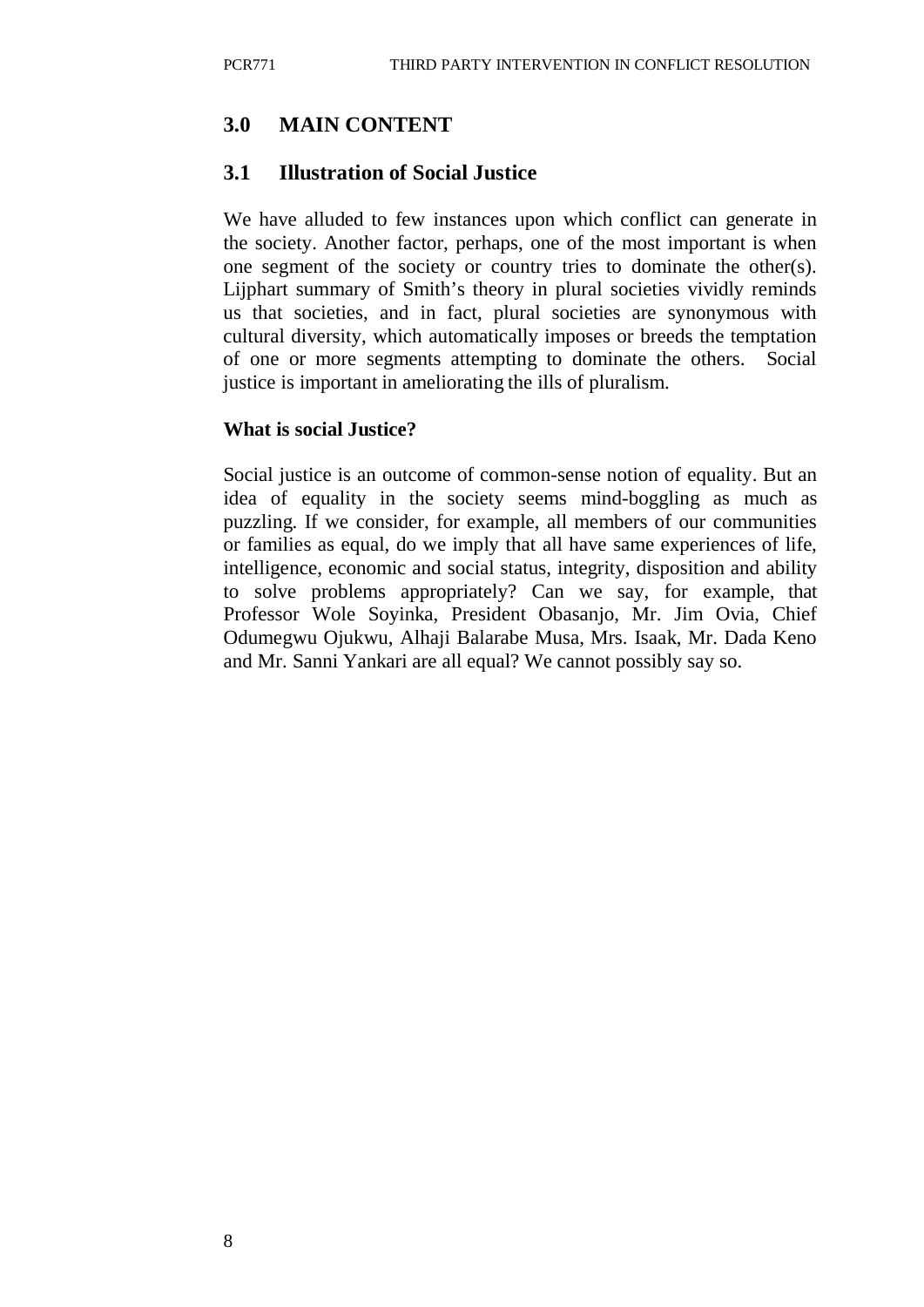

**Figure 3:** Governing Society of Citizens

**Note:** Some of the names used in the illustration are fictitious, based on imagination.

There are certainly some outstanding and important differences in terms of their achievements, social status and public perception about them as we assume or indicate above. However, seen within the fulcrums of egalitarian and communitarian values, there are certainly no distinctions among them. They are all human beings created with equal inalienable rights, except otherwise any of them have been convicted or found to be a habitual criminal. Plato, however, removed justice and equality from egalitarianism, arguing that justice is to be located in giving each person his due in accordance with their differences. . Axford et. al. (1997) adds a contrary view, insisting that the core issue in equality must be seen as a moral disposition and concern for others that all persons in the society are equal, except on the basis, for example, meritocracy or differential treatment. Miller (1991) had previously held similar arguments, noting that a more subtle view of political equality is required to deal with the difficult problem of justice in the society in order to minimize conflict. He submits that a just society implies that which does not promote the dominance of the wealthy and where all citizens, wherever they are, and whoever they are has right to a certain minimum level of welfare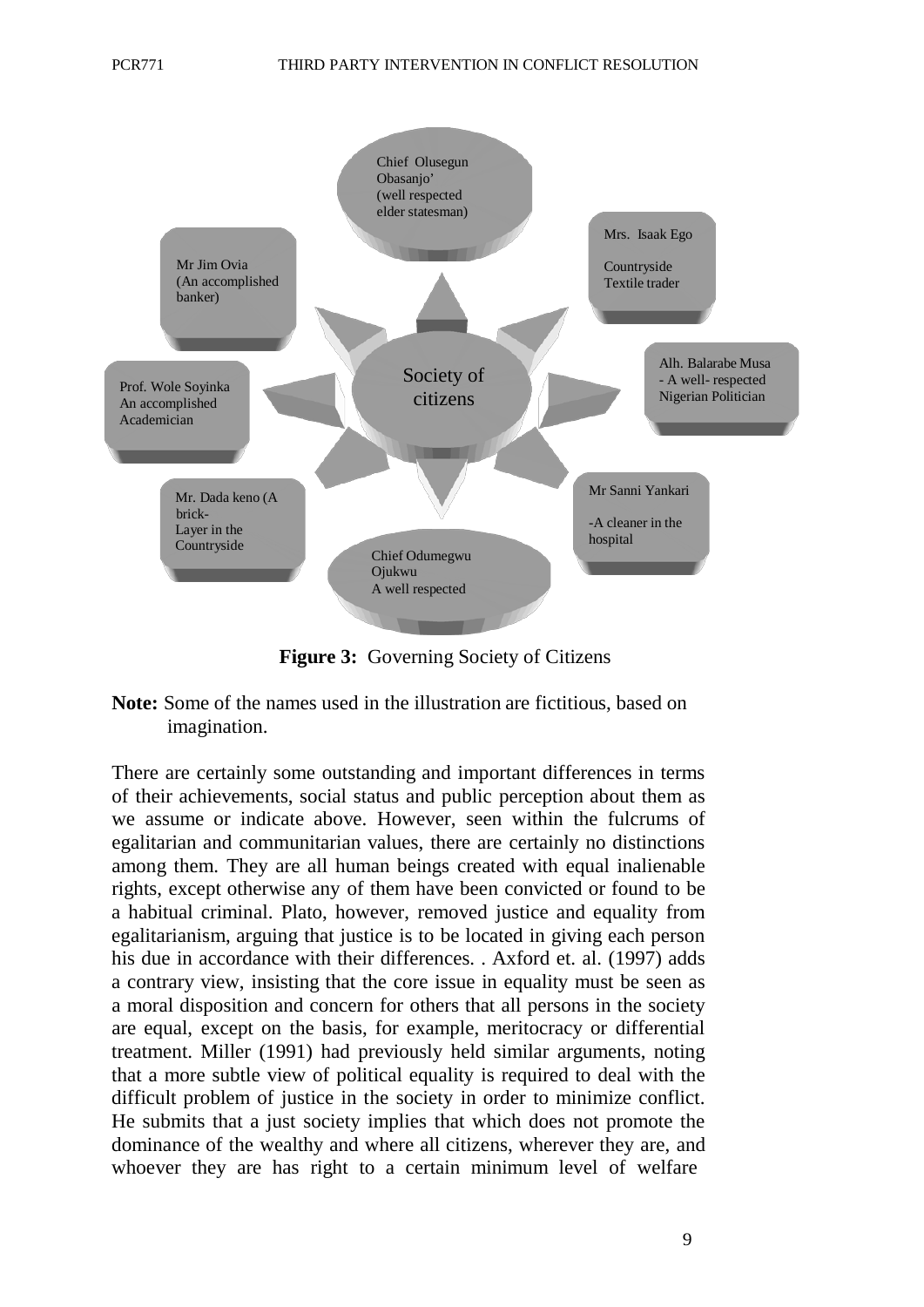(inferring from the above governance society of citizens). It is difficult to secure absolute substantive form of equality. This is because individual freedom of industry, excellence and reward may, perhaps, be jeopardized.

The work of Rawls (1971) – **"***A theory of Justice***"** provides fundamental justification and analytical insights. In Rawls thesis he concedes that, "standard whereby the distributive aspects of the basic structure of society as justice is the first basic virtue of social institutions, as truth is of a system of thought, and a theory however elegant and economical must be rejected if it is untrue, likewise laws and institutions no matter how efficient and well-arranged must be reformed or abolished if they are unjust". We cannot proclaim an existence of a theory if a hypothesis is not verified under well-known scientific procedures. Thus, for a just society that has internal mechanism to resolve conflict to be said to exist, two basic values (1) common acceptance of some principles of justice and (2) common acceptance of some basic institutions that satisfies these principles must altogether exist. Men naturally will disagree on the principles that define their association in their societies because many different kinds of things, such as laws, institutions, social systems, including decisions, judgmental actions would be said to be just or unjust. Rawls proceeds to say that justice is to be located in social justice – "an assessed", or a social ideal that promotes social cooperation in the society like the social contract as espoused by Lock, Rousseau, and Kant, and which has "the principle of fairness" at the background and where a society is arranged and ordered on a net balance of satisfaction of the sum of all individuals belonging to it. In such society, Rawls argued, there is high expectation of non-violation of natural rights or values. But how do we measure justice? In social justice society, justice is measured by intuition of what seems to be right exactly or near balance. In most basic ways, rules specify certain forms of actions that are permissible and impermissible as well as penalties and defenses. Then, the collective willingness and common acceptance that these rules exist and needs to be obeyed and members treated in one way or the other to follow it without discrimination in social cooperation is called social justice.

There are two basic principles to social justice (a) Each person is entitled to an equal right to the most extensive liberty compatible with liberty to others (b) social and economic inequalities are to be arranged so that they are both (1) reasonably expected to accord everyone due advantage and (2) the attachments to positions and offices are open to all. Yet, Rawls did not exclude substantive institutions of rules and regulations in the administration of justice. As he noted, "by an institution I shall understand a public system of rules which defines offices and positions with their rights and duties, powers and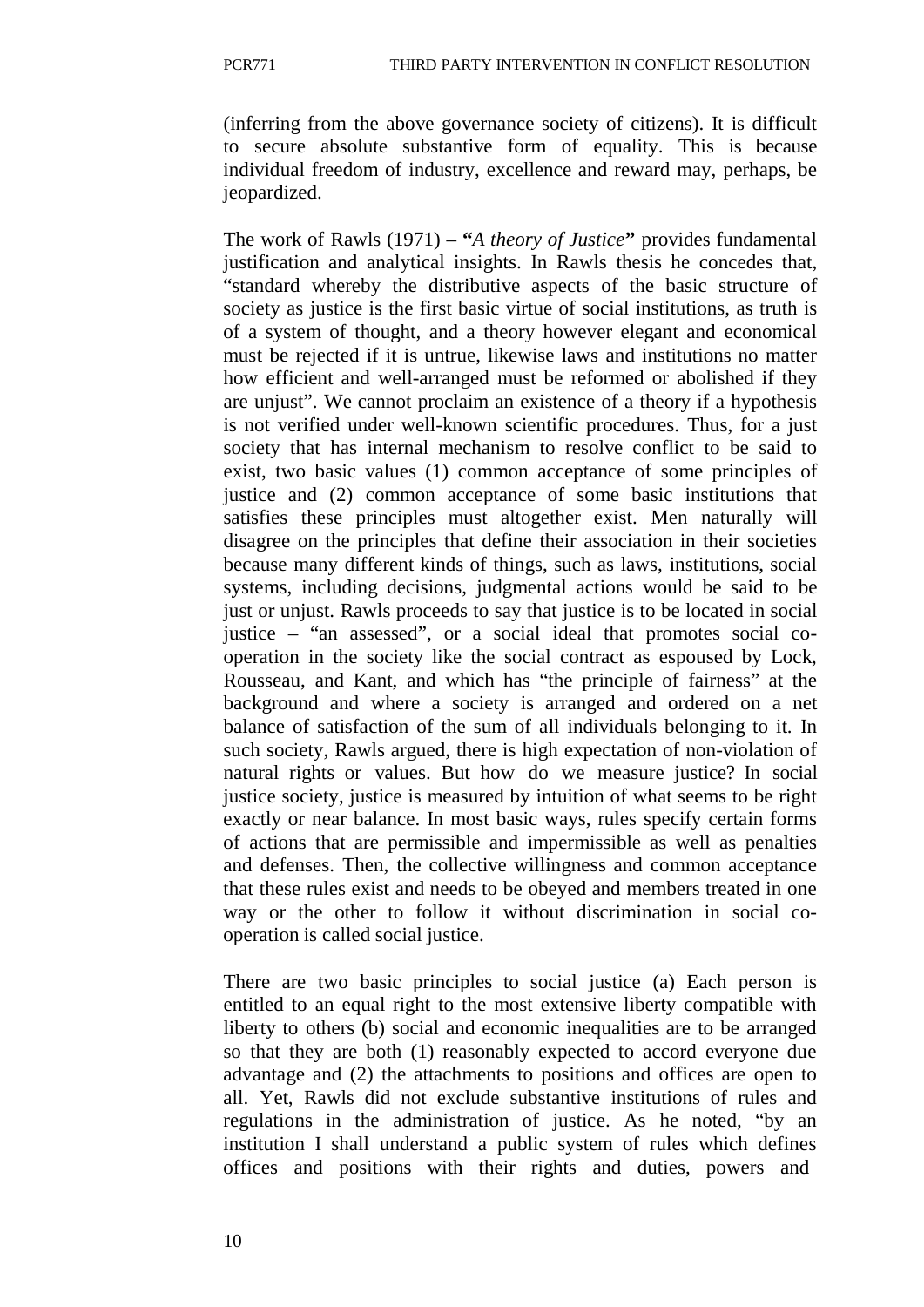immunities, and the like", or "an institution that is realized, effectively and impartially administered". He anchored cumulative justice (both moral and substantive rules) on efficiency-a redistribution that makes either person better off without making the other worse off. But people may assign efficiency according to their own tastes and preferences, given that men are mere salvage, and injustices are often severely perpetrated, especially by men in politics. Men exhibit their selfishness and egocentrism in politics. But certainly men are not also justified to violate peoples' natural right by impunity or other means. Such violations are wrong and they are forms of injustices or actions that are impermissible because it violates the collective standards of social institutions. Efficiency according to Rawls is the arrangement of rights and duties in the basic structure such that it is impossible to change rules, increase or vitiate the expectations of person or group of persons without lowering those of others. Much more as substantive regulations are needed, moral obligations and restraints are also important in implementing freedom and social justice.

However, Daniels (1989) critical studies on Rawls, for example, insist, "though people are under natural freedom to pursue their interest and "plan of life" for their betterment, perhaps, because their historical past and future are clearer to them, but we are not bound to chose a plan consistent with our interest designed for the interest of others". This is very true in our world of freedom, but it to be said that our interests are usually within economic and socio-political realms and in maximizing these economic and socio-political interests, the nature of human selfishness and greediness comes to the open either through wrongful exploitation, cheat or force. The principle of "might is right" might prevail here, but an "insignificant might" is also dangerous as the September 9/11 has proved or as armed robbers often kill rich men. So if we allow too wide inequalities to grow in a social system, society is more at the crossroads than if the gap is closed to significance level.

Erosion and encroachments on rights of citizens in nation-states have brought about deprivation, poverty and then conflict in one state or the other. Civil conflicts also generate from these. The kind of confidence building or nerve-soothing measures for reconciliation is even more complex. This is because people see things in different ways. The resolution that ekes out justice and conciliation in democratic society in South Africa may not work in Nigeria or Liberia. After all, citizens in these countries were exposed to different mental tortures and deprivations. Yet, such deprivations and tortures taken together are not outside economic, physical injuries, assault on human personalities, deaths and emotional breakdowns. The mix of peculiarity and general basis of conflict should have meaning in any conflict resolution.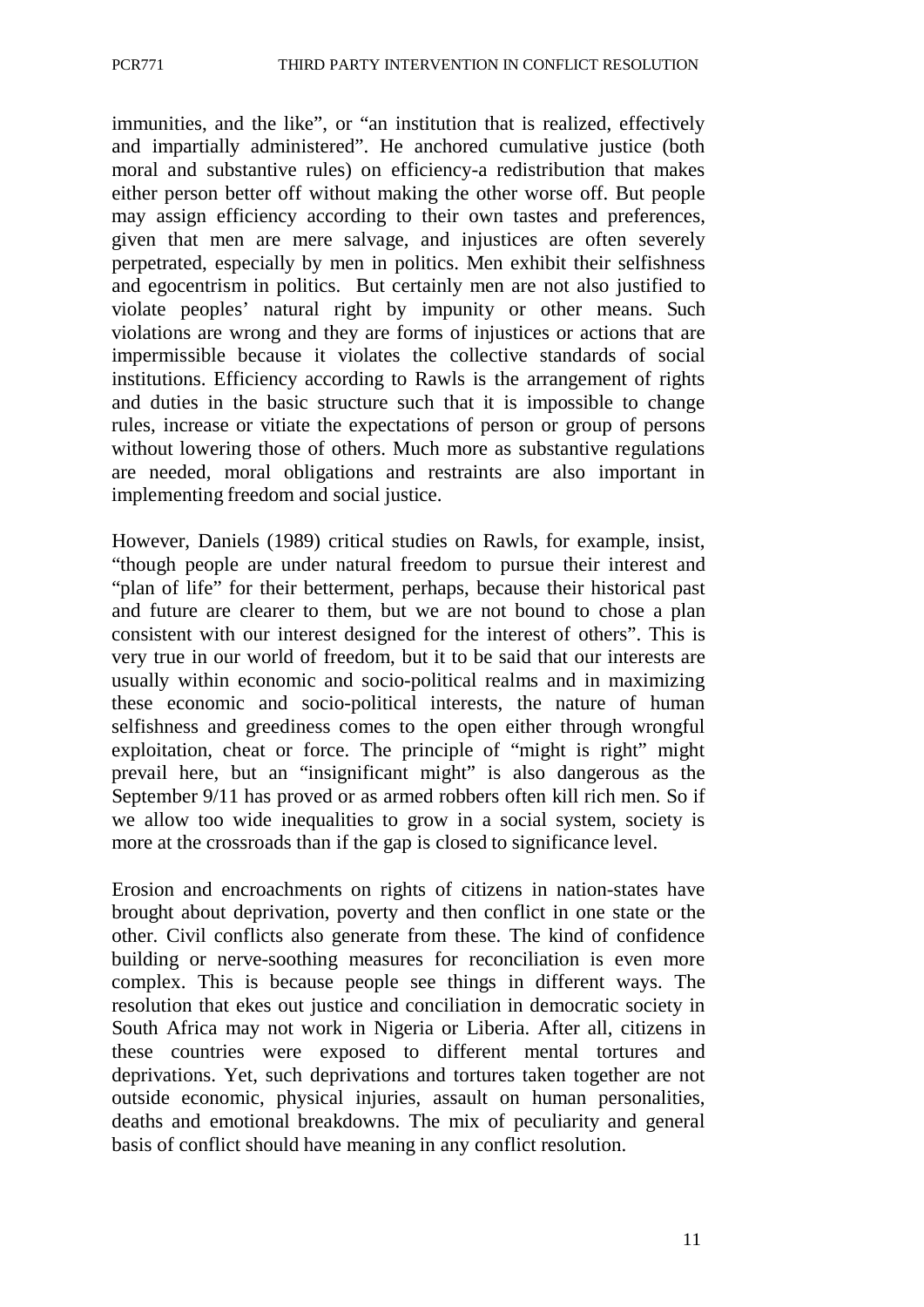#### **3.2 Foundation of Conflict Resolution**

There is no specific or single generally accepted strategy for rebuilding confidence in each of those cases. But Chesterman (2005) writes that the beginning of conflict resolution of such abnormal situation must involve "accountability, truth telling, reconciliation, institutional reforms, good governance and reparations". In a transitional process of justice, economic consideration (that is how to re- empower deprived citizens) must be listed as an enabling element. Agreeing to make a decision of peace in reconciliatory process requires incentives. As Mankiw (2001:7) writes, "public policy makers should never forget about economic incentives for many policy changes in terms of cost and benefits that people face and, therefore, alter behaviour". It teaches us further lesson that umpires to conflict resolution must not also ignore telling those in reconciliatory process the dangers (costs) of not embracing reconciliation and peace. Inferring from Ralph Nader's book (unsafe at any speed), Mankiw stressed that the danger and fear of quick death, driving without seat belt have changed the behaviour of auto drivers. Thus, by providing seat belts in cars automakers have given incentive and culture of thinking about safety around the world. Accountability and truth-telling requires not only courage but also self-denial and moral instincts. Persons or groups who are alleged or convinced to have violated citizens' rights with those of community may feel potentially disobliged to tell the truth, perhaps, for fear of recriminations, punishment or losing out finally. But truth-telling is a facility that unarguably supports reconciliation, and if truth telling is to truly support reconciliation, it must be removed from political domain or interpreted in politics by other means. As Abel (1995) noted, "if adjudication were truly mechanical there would be no concurring and dissenting opinionsindeed, opinions would be superfluous since the inevitability of the outcome would be transparent, decisions would be absolute; and there would be little need". It is difficult for wholehearted truth to be told, but reliability on the information at the disposal of the reconciliatory third party can be made richer by creating opportunities for public opinion inputs and fact-finding initiatives. What if the ruling government decides to use legislation to with- hold truth as in China in the aftermath of the Tiananmen Square or employ state's coercive instrument to intimidate truth-telling? A government that employs intimidation or coercive instruments of the state to strangulate facts is only postponing the evil day. If as a matter of necessity that the ruling government has a case to answer as an input to conflict resolution; such input must be made wholeheartedly as a confidence building measure. For example, Fredrick de Klerk- Nelson Mandela's predecessor knew that the risky search for peace in South Africa would only make meaning when the absolute truth is told. He has the responsibility to admit the truth and show remorse. He did with little or no reservations, and today, the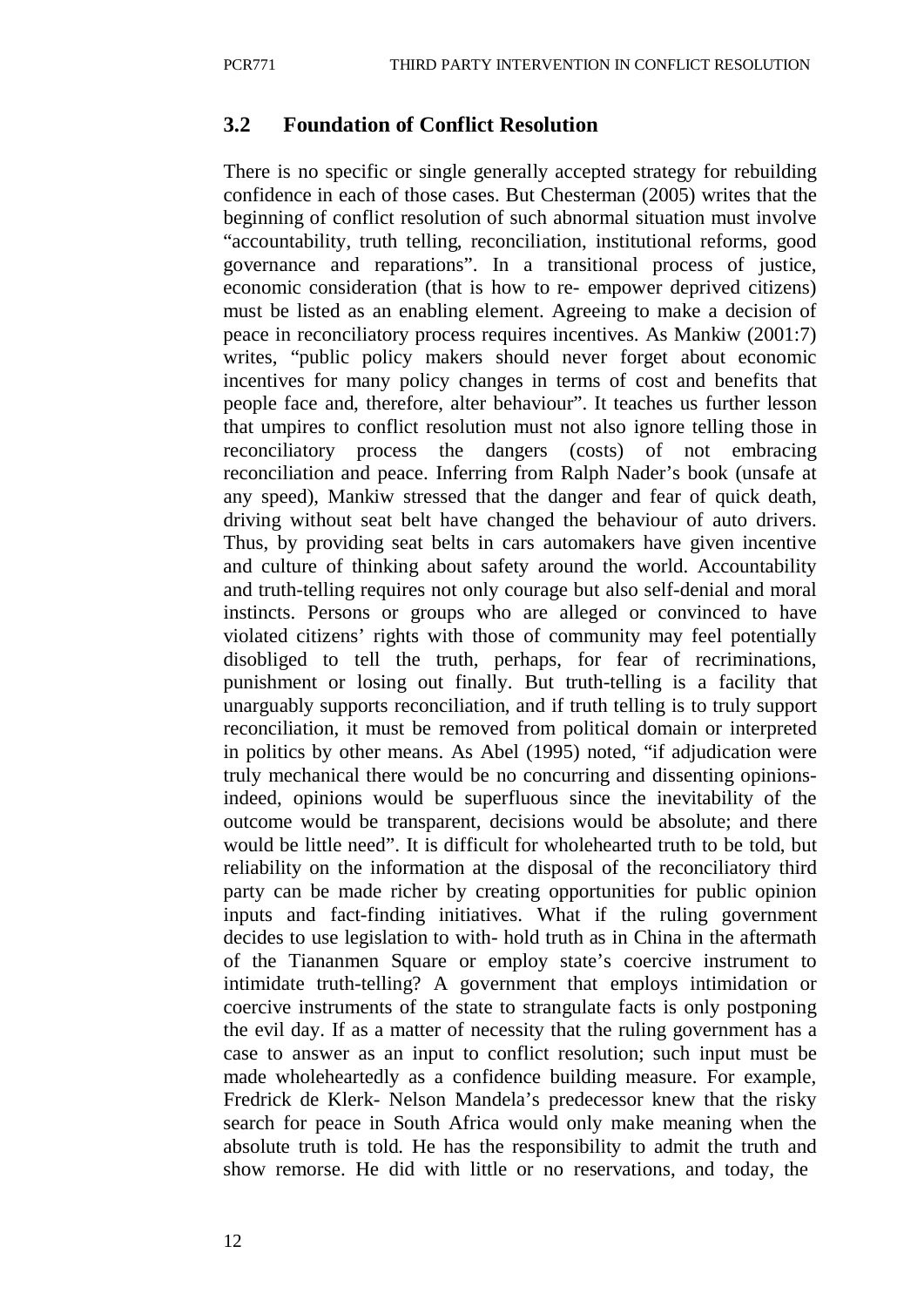process of integration and nation-building has started in practical realities in South Africa. Also, on sober reflections of the casualties and  $60<sup>th</sup>$  anniversary of the fall of a-bomb in Hiroshima (Japan), the immediate past Japanese Prime minister, Juinichi Koizimi (Japanese Emperor present also present), publicly apologized to China, South Korea and the whole of Asia for the sufferings inflicted on the entire Asians by the Japanese imperial army during the World War II. (Japan Times 7, August 2005) These apologies are certainly not material gifts, but they help to sooth a conscience that was bruised. Of course Japan suffered untold casualties in the war, yet her government owned up with courage to admitting the truth after many protests, especially by the Chinese and Koreans who while reacting in the recent past destroyed Japanese embassies in their countries in reaction.

Conflict resolution is a process that is predisposed to a new beginning. New beginning requires new values that dissolve into civilized community public life. If we deliberately or intentionally ignore the basic truth because of our self-interest, reconciliation is only going to be more complicated by furthering and postponing grievances within democratic fragility in developing states. As Chesterman observed, part of not telling the truth is to ignore the past. Issues on which fencemending are being sought in West Africa may not have same causal factor as we had in Germany after the World War II or the racial segregation and Apartheid rule in South Africa, or the emerged transitioning states from the defunct communist Russia. Certainly, transitional justice in West Africa must be related to those of South Africa and the Chilean experiences after Augustine Pinochet. Institutional reforms that we speak of here are not only inclusive of writing a new constitution, professionalising and digitizing governance or reforming the civil service, but fundamentally inclusive of consideration of minority rights, the right to economic resources, and for the present government (whether it has good or bad impression of past governments) to express regret for what previous government(s) did wrongly to local people. For example, the 2005 National Political Reforms Conference (NPRC) in Nigeria would had been far more successful if President Obasanjo had during the inaugural ceremony raise some vital issues and apologize to Nigerians on the insensitivity of past governments. Ogoni people, for example, deserves apology, Nigerians deserve apology for frivolous annulment of 1993 general election, the Igbo people deserves apology for series of ethnic cleansing that had been inflicted on them in the north; Peace process must not hold some people above the law; it must not be a superficial exercise of scratching the surface and leaving the substance.

The idea of social justice for conflict resolution is related to the challenge of neoliberalism to balance property rights with those of the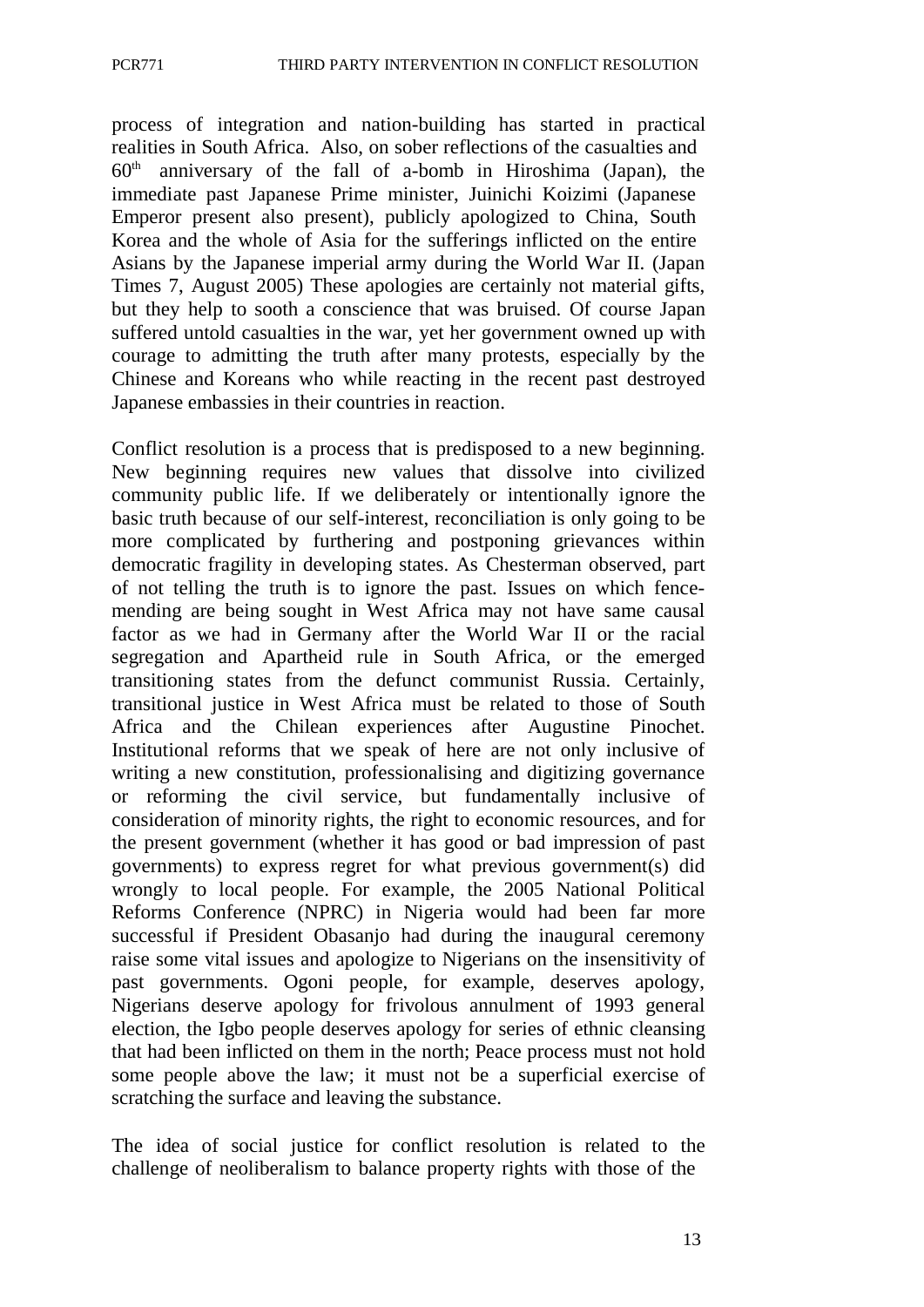community. Falk (2000) observes that the promotion of human rights in weak states must be seen beyond the market and privatization policies, in which case; only financial elite can invest in the erstwhile state assets. Succession or democratization hardly solve problem of "weak states" or states that have failed – unless it can accommodate the complexities of the people who have to share same political space (Chesterman 2005). The series of peace brokered in Liberia since 1990s when Dr Sawyer was made an interim President supported by the USA, UN and the defunct OAU (AU) culminating in 2004, when the then Liberia President, Charles Taylor left for exile in Nigeria could be said to have failed largely on account of inability to accommodate comprehensive stakeholders interest in Liberia in the process of seeking peace.

#### **SELF ASSESSMENT EXERCISE**

Examine the Foundation of social Justice

## **4.0 CONCLUSION**

Conflict is natural with societies. It becomes dysfunctional when it proves unsusceptible to resolution. Conflict resolution is a process that is predisposed to a new beginning. New beginning requires new values that dissolve into civilized community public life. If we deliberately or intentionally ignore the basic truth because of our self-interest, reconciliation is only going to be more complicated by furthering and postponing grievances within democratic fragility in developing states. That is not all. If we deliberately ignore to embrace settlement, has indefinite conflict situation ever produced a condition of civilized form of community living that dissolves into better standards of living and economic development? Rather we should be adding to existing knowledge in conflict resolution with particular reference to third party mediation processes, since it is characteristic of a phenomenon collective interest of all parties to a conflict to find ways to accommodate each other.

## **5.0 SUMMARY**

Conflict resolution in general and third party intervention in resolution in particular is based on some standards. For a just society that has internal mechanism to resolve conflict to be said to exist, two basic values (1) common acceptance of some principles of justice and (2) common acceptance of some basic institutions that satisfy these principles must altogether exist. Men naturally will disagree on the basis of the principles that define their rights and privileges in their societies because many different kinds of things, such as laws, institutions, social systems, including decisions, judgmental actions would be said to be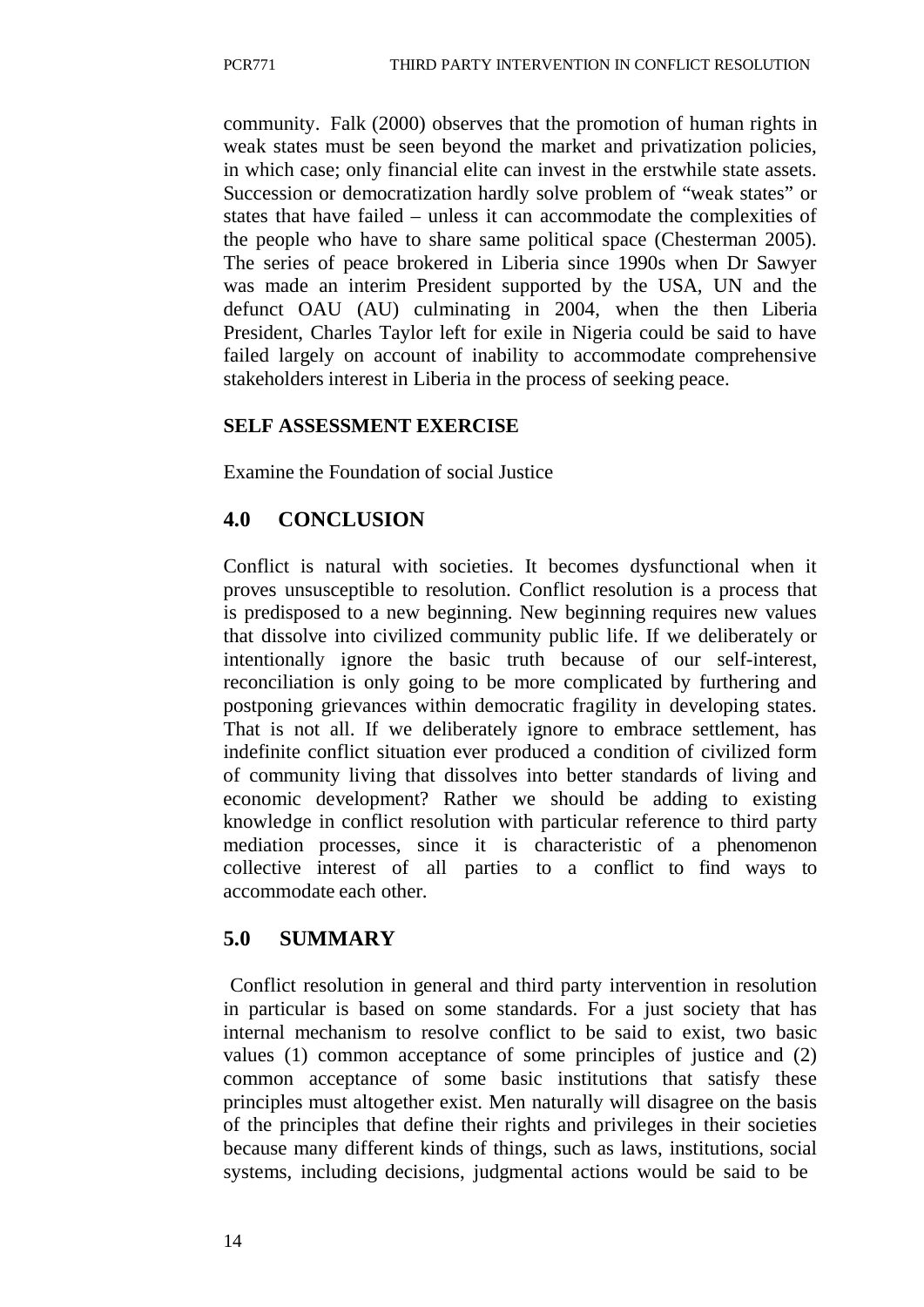just or unjust. Rawls analysis says that justice is to be located in **social justice** – "a set of social ideals that promotes social co-operation in the society like the social contract as espoused by Lock, Rousseau, and Kant, and which has "the principle of fairness" at the background and where a society is arranged and ordered on a net balance of satisfaction of the sum of all individuals belonging to it, so that, as much as they invest in such society or as their natural rights allow, they too must take the benefits that comes with it

### **6.0 TUTOR MARKED ASSIGNMENT**

Powerlessness and frustration can lead to Conflict; Discuss.

#### **7.0 REFERENCES / FURTHER READINGS**

- Axford, B. et. al. (1997). *Politics: An Introduction*, London: Routledge.
- Ball, A. (1983). *Modern Politics and Government,* London: McMillan Press Ltd.
- Best, S. G. (2006). *Introduction to Peace and Conflict Studies in West Africa* (ed.), Ibadan: Spectrum Books Ltd
- Chambers, R. (1995). *Rural Development: Putting the last first,* Essex: Longman Group Ltd.
- Chambers, R. (1995). *Rural Development: Putting the last first*, Essex: Longman Group Ltd.
- Chesterman, S. (2005). *Making States Work; State Failure and the Crisis of Governance,* (ed.) Tokyo: United Nations University Press.
- Deutsch, K. (1998). *The Analysis of international Relations:* New York: Rout ledge.
- Ebimaro, S. "Policy Reforms in Nigeria; The Imperatives of Information, Equity and Efficient Human Resource", *Global Journal of Social Sciences.* Vol. 5, No 12006 P 13-23
- Falk, R. (2000). *Human Rights Horizons- The Pursuit of Justice in Globalization World,* New York: Routledge.
- Girigiri, B. K. (1999). *Industrial Organizations*, Port Harcourt: Springfield Publishers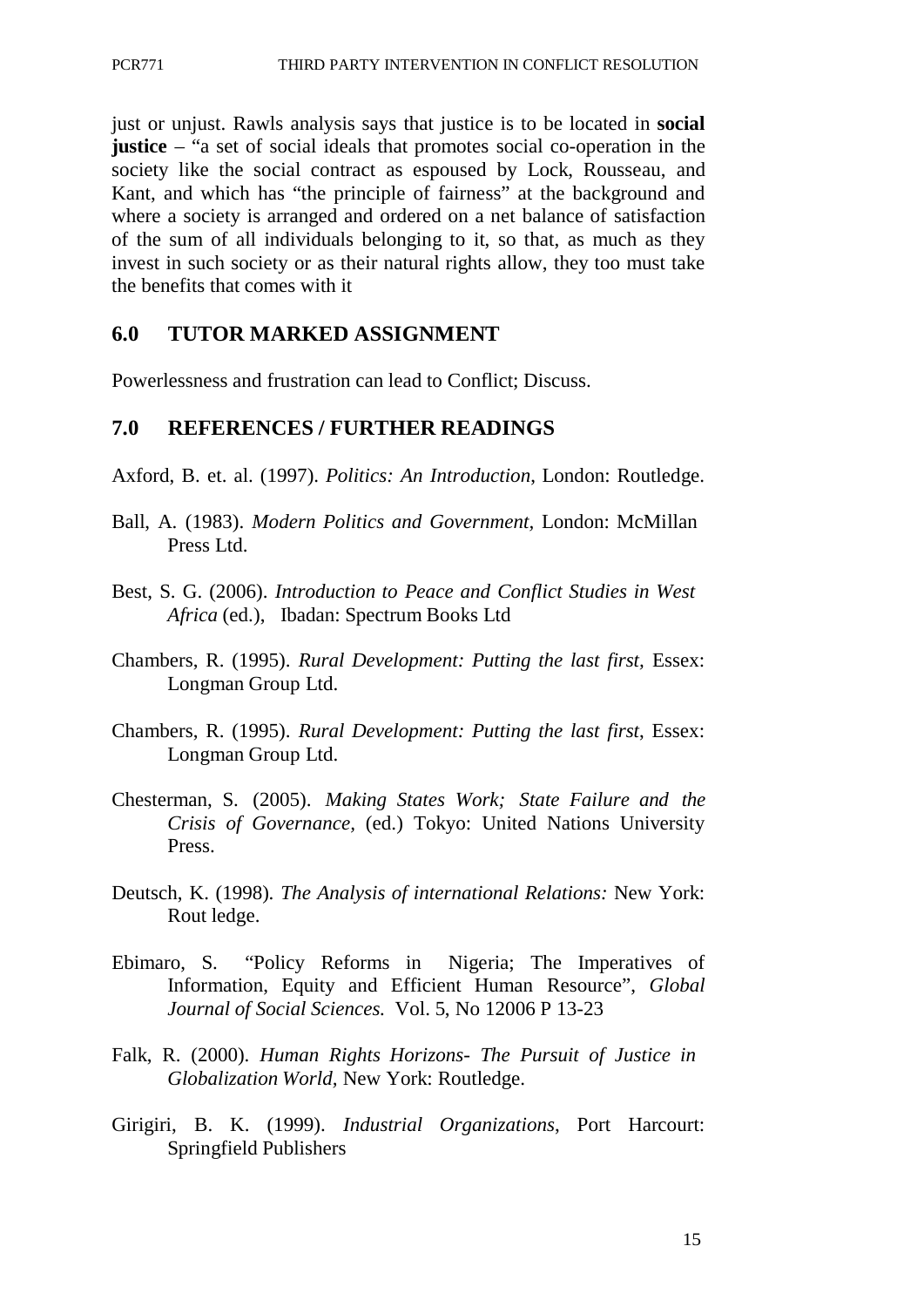- Hasset, K and Shapiro, S. "How Europe Sow Misery in Africa", (Washington Post) in Japan's Asahi Shimbun: 25 June 2003).
- Isaak, A. C. (1969). *Scope and Methods of Political Science- An Introduction*, Illinois: Dorsey Press.
- Mankiw, G (2001). *Principles of Microeconomics*, Philadelphia,: Harcourt College Publishers.
- Miller, L (1999). "Liberty" in Axford, B. et.al. Ibid
- Morgenthau, H, J. (1973). "Politics Among Nations" in Nye (2003) *Understanding International politics; An Introduction to Theory and History*, USA: Longman.
- Mullins, L. (1992). *Management and Organizational Behaviour*, Allahabad: Wheeler Publishing.
- Ninalowo, A, (1996). *The Quest for Democratization, Military Governance and Trade Unionism* (eds.). University of Lagos: Friedrich Ebert Foundation
- Rawls, J. (1971). *Theory of Social Justice*, Cambridge: Oxford University Press.
- Scholte, J. (2000). *Globalization: A Critical introduction*, New York: St Martins Press.
- Stagner, R. (1995). *The Psychology of Human Conflict*, in Best (ibid)
- Stoner, J. et. al. (1995). *Management*, India: Pearson Educational Publisher
- Todaro, M and Smith, S (2003). *Economic Development*, New York: Addison Wesley.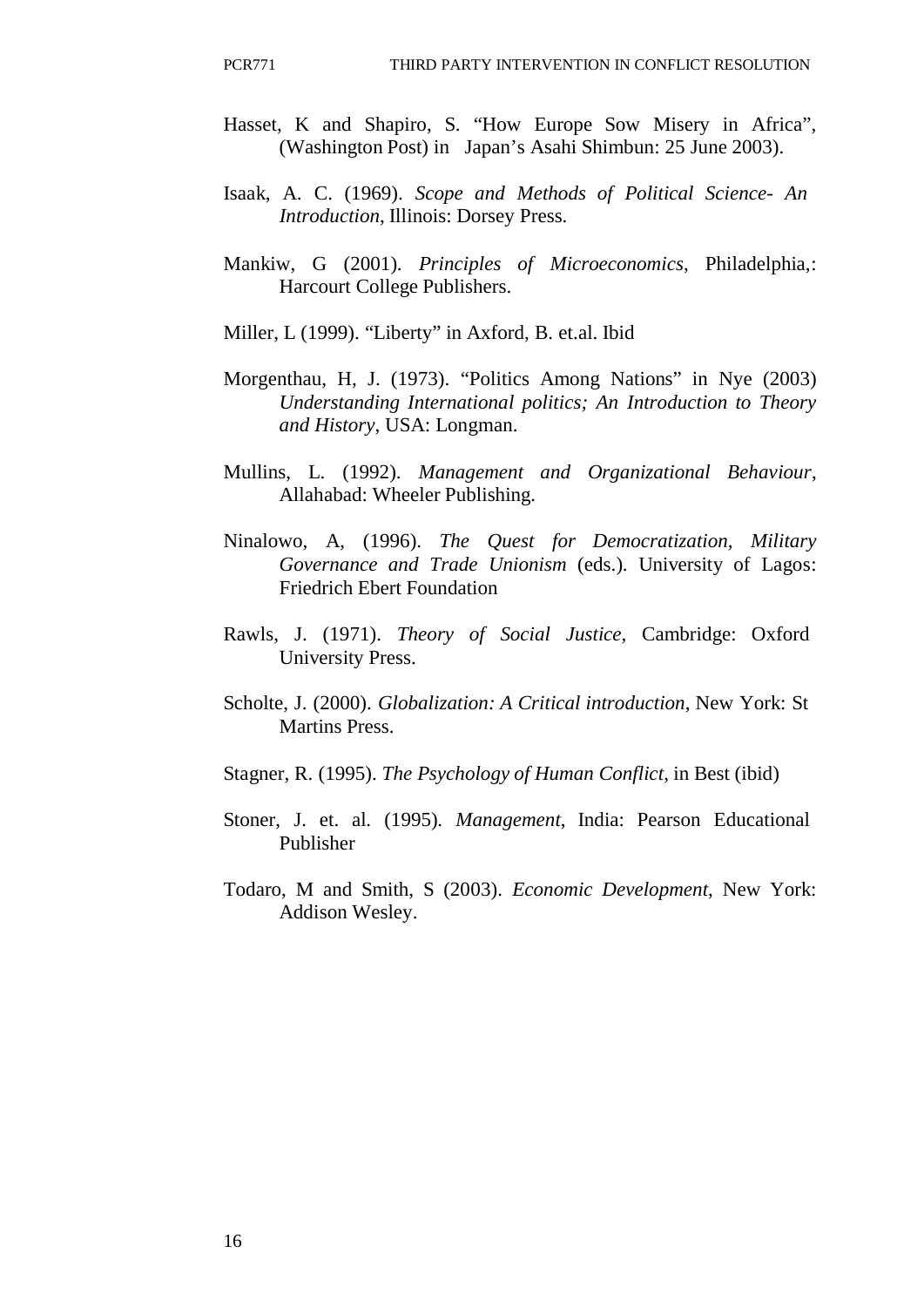# **UNIT 3 DEFINITION AND CHARACTERISTICS OF CONFLICTS**

#### **CONTENTS**

- 1.0 Introduction
- 2.0 Objectives
- 3.0 Main Content
	- 3.1 Definitions and Characteristics of Conflict
	- 3.2 Causes of Conflict
		- 3.2.1 Struggle for Political-Economic Resources
		- 3.2.2 Struggle and Claims to Land Ownership
		- 3.2.3 Religious/Ethnic-Related Factors
		- 3.2.4 Globalization Processes
- 4.0 Conclusion
- 5.0 Summary
- 6.0 Tutor-Marked Assignment
- 7.0 References / Further Readings

### **1.0 INTRODUCTION**

There is somewhat general agreement that conflict is basic to every society. It is sometimes said to be a sign of healthy organization of men in the society, especially if its generic implication is to redress injustice. Even in the most economically advanced nations, conflict still take place at one point or the other. The basic truth is that individual's or group's interest differs, and their objectives, values and needs do not always coincide. Bland agreement on everything would be unnatural. Therefore, there should be opportunities for natural clashes of ideas and interests about tasks, projects, public decisions and allocation of values in the society so that the issues are explored and resolved.

Yet extreme cases of conflict in the society or organization can have adverse consequence, especially if the opportunities and tool-kits for resolving such negative behaviour are scarcely available or utilized.

### **2.0 OBJECTIVES**

At the end of this unit, students should be able to:

understand and appreciate the nature and basic characteristics of **Conflict** appreciate the definitions of Conflict understand the causes of Conflict appreciate basic strategy for discouraging Conflict situation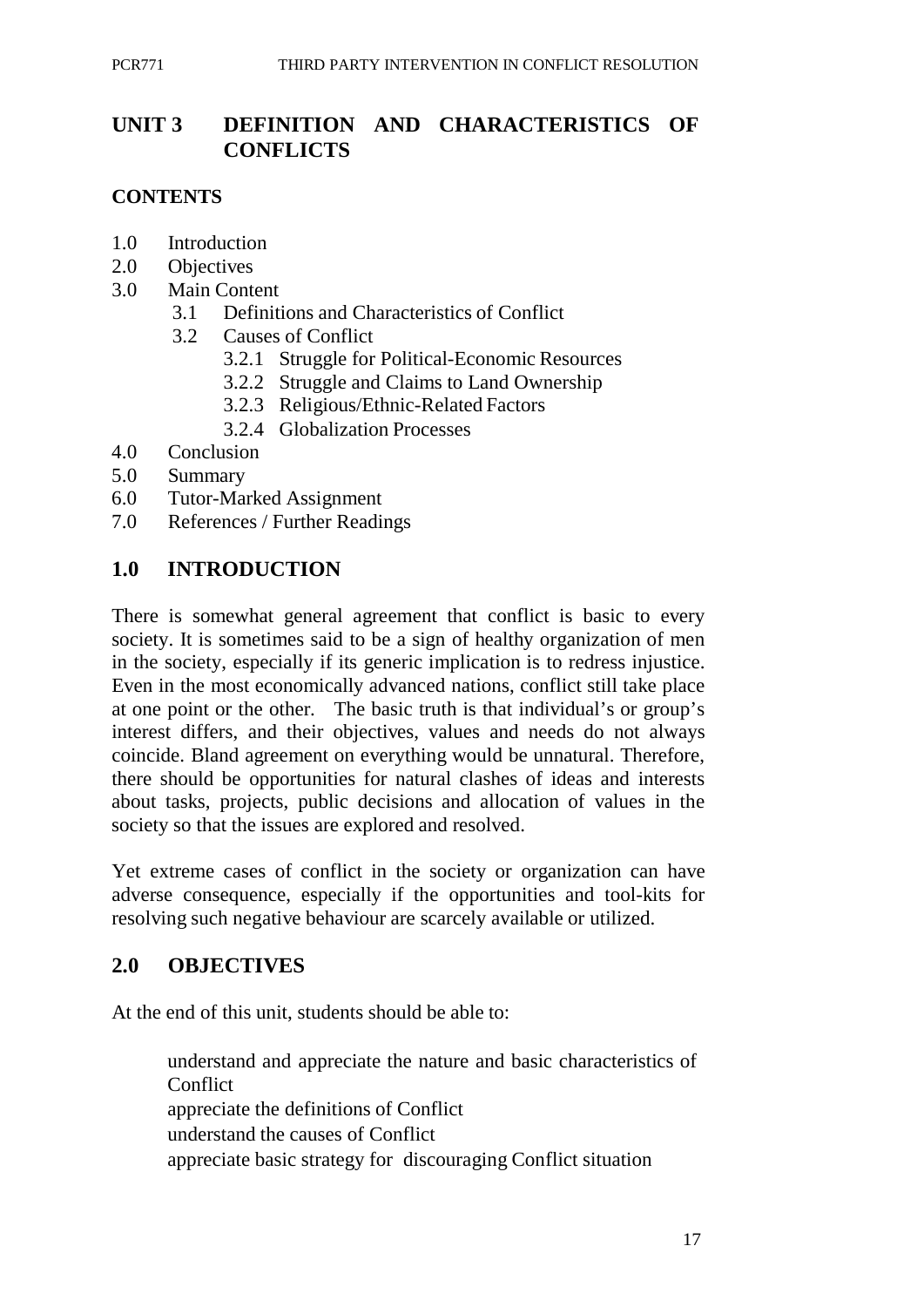# **3.0 MAIN CONTENT**

## **3.1 Definitions and Characteristic Nature of Conflict**

Conflict could be defined as the pursuit of incompatibility of goals by individuals or groups as a result of the inability of social structure to allocate values objectively. Ball (1983) situates conflict as a political process that generates from diversity of choices and distribution of scarce resources in the society.

Stagner (1995) adds that the occurrence of cheat and aggressive behaviour on the part of individuals or groups that leads to the frustration of others may cause conflict.

It is a disagreement that results from the allocation of scarce values or clashes regarding incompatibility of goals. It can also be regarded as disagreement that generates from distributive injustice. There are both positive and negative sides of conflict when it is resolved and when it exist respectively. The positive side can be used to minimize or resolve conflict.

Similarly, the negative can be used to exacerbate conflict. To promote conflict resolution and peaceful co-existence, one important tool is communication. Of course Otite and Albert (1999) have argued that adequate consultation and communication is one of the hallmarks of transforming conflict environment to manageable situation.

Where communication is lacking either as result of the inability of the mediator to initiate it or the principals' blatant refusal to talk to each other, resolution may be difficult. Consultation and communication aims to promote the positive side of conflict and deterring the negative side.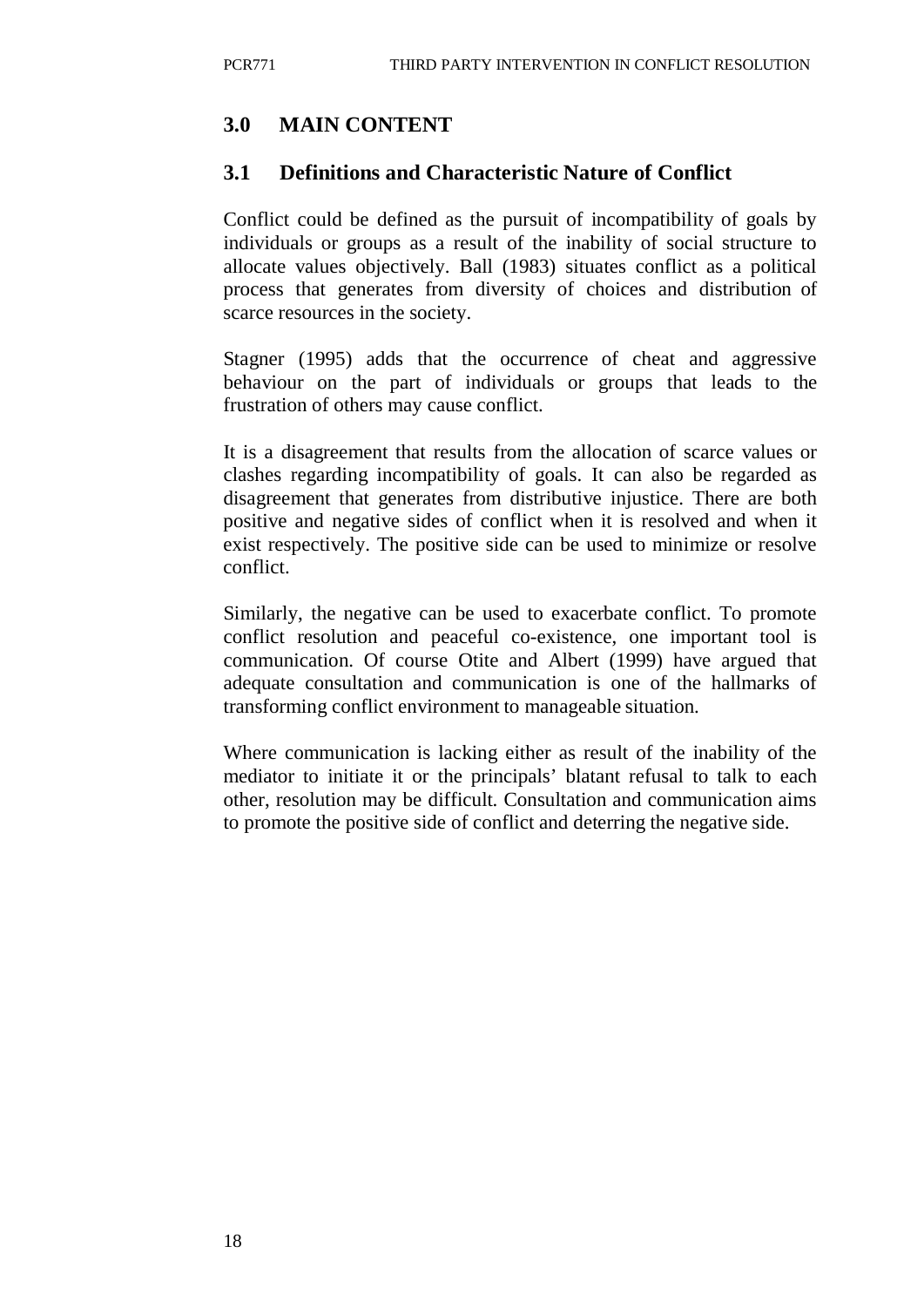

Cosrer in Otite and Albert (1999) provides an elaborate definition:. Accordingly, he states that;

Social conflict may be defined as a struggle over values or claims to status power, and scarce resources, in which in which the aims of the conflicting parties are not only to gain the desired values, but also to neutralize, injure or eliminate their rivals. Such conflicts may take place between individuals, between collectivities, or between individuals and collectivities. Intergroup as well as intra-group conflicts are perennial features of social life

In conflict situation, one individual or group tries to prevent or obstruct the other in achieving his goals because their behaviours are in opposition. Competition for a common goal has been singled out as the most basic element that may cause conflict. Mullins (1995) writes that where goals have no resemblance, conflict tends to be absent. This is rather instructive for conflict resolution challenges as a whole. If so, how do we redirect the goals of individuals or group in the society such that they are able to benefit adequately, yet pursuing different goals? Stated otherwise, how we allow individuals or groups to pursue same goals within different processes such that the interest of one realizing his goal does not endanger those of others. Why? How do we make individuals or group achieve their goals without necessarily utilising the same tools or same means of achieving same goals? Availability of choices that lead to the accomplishment of same basic goals are, perhaps, important.

To comprehend confliction situation in Mullins conceptualization,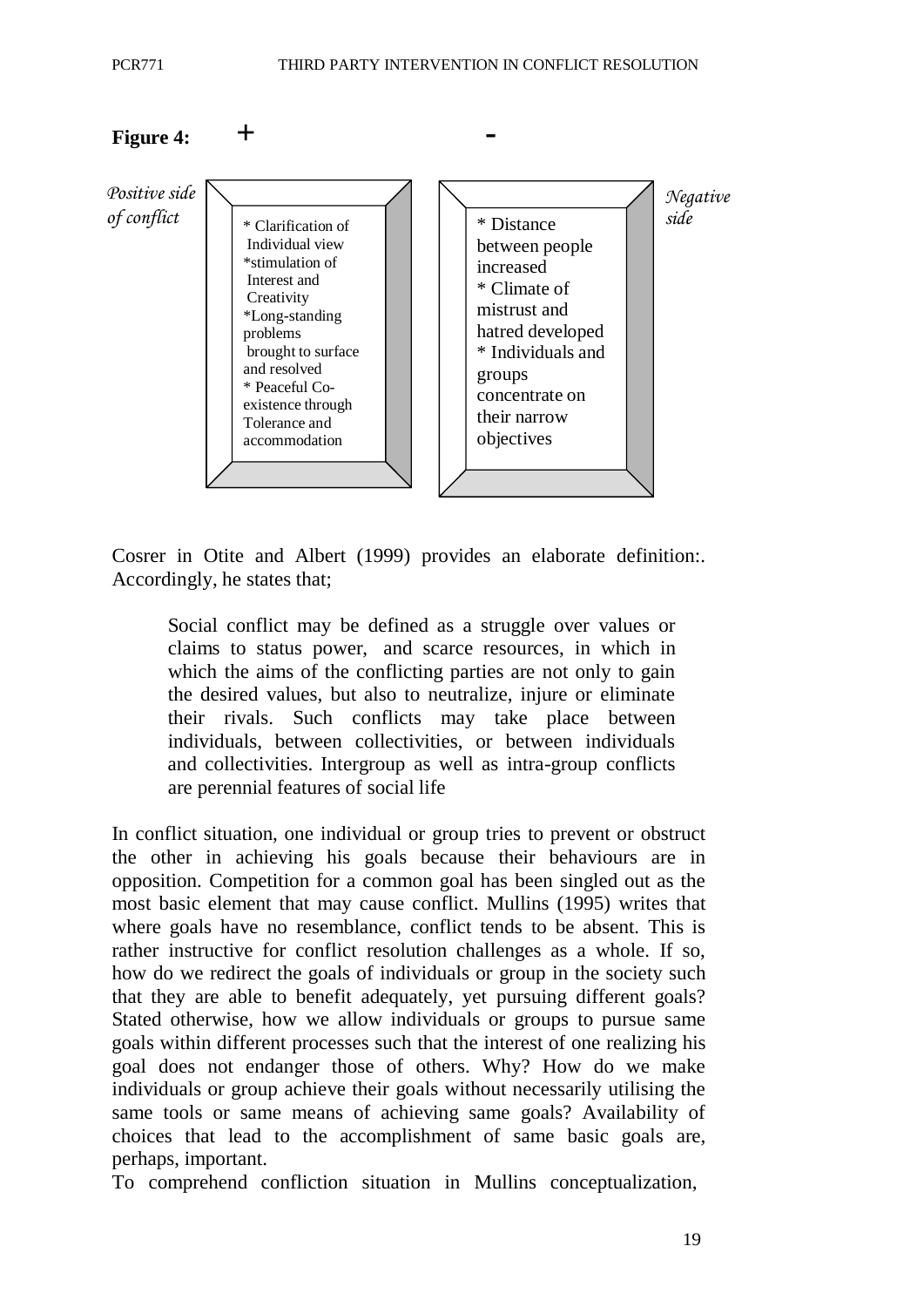emphasis on point of common interest carries low recognition and cooperation compared to those of parochial interest. In other words, individual or groups' concern on matters of narrow interest tends to narrow opportunities for conflict resolution,

> **Parochial interests of two groups (A & B)**

especially if the parochial goals are such that are '**substandard**' to **common goals**. Thus, where the pursuit of parochial interest is high and at variance to with concern for common interest, conflict manifests and intensifies easily.

#### **3.2 Causes of Conflict**

The causes of conflict in societies where it has occurred and where it may potentially take place is similar. The available literature on causes of conflict in the West Africa sub-region, for example, is tied to the struggle for economic resources, boundary disputes, environmental degradation, and struggle for political power between or among ethnic groups, religious sentiments. Elsewhere in Africa, Asia, Central and Eastern European countries and the Americas, the story is the same or similar. For example, the conflict in Liberia in which late Samuel Doe was accused of dominating the government with members of his ethnic Kahn people is much related to tribal sentiments and struggle for political power; the conflict between Nigeria and Cameroun over the oilrich Bakassi Peninsular, which was concluded in 2006 was as a result of boundary dispute and the accompanying natural resources/economic resources located therein. When in 1990, late Saddam Hussein of Iraq invaded Kuwait (an independent country) and made frantic attempt to annex it, claiming that Kuwait is historically part of Iraq, his motive was most probably informed by two reasons. Firstly, Kuwait is an oil-rich country and if successfully annexed, it will boost Iraq command of global oil influence and resources. Secondly, if successfully annexed, it will broaden the opportunity to anger the West by starving it of oil. The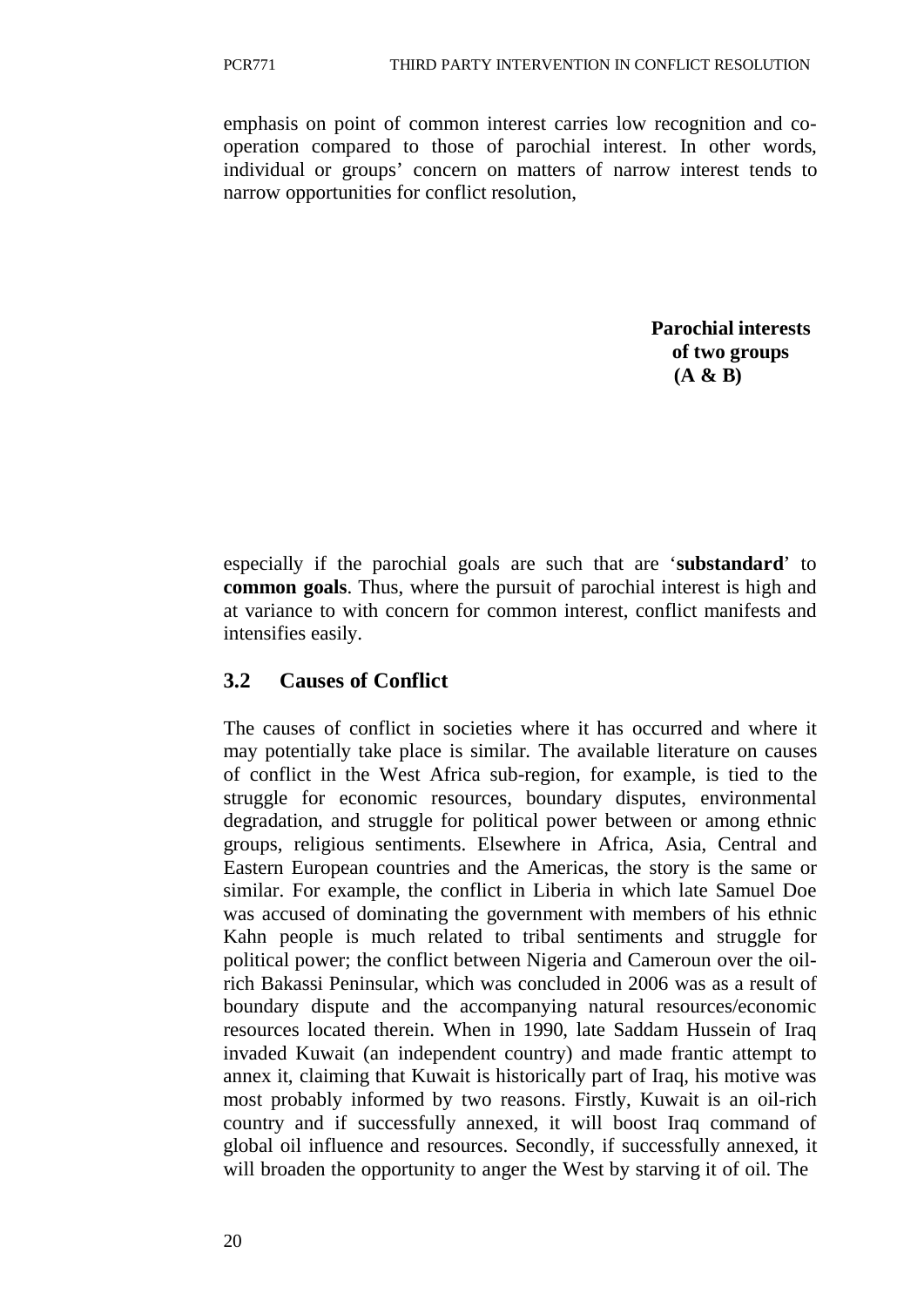long-standing disputes between Ethiopia and Somalia on the one hand and Somalia and Kenya on the other hand are related to boundary disputes.

The recurring conflict between China and Japan over fishing territories on what the Japanese calls the Japanese and what the Chinese similarly refers to as the Chinese sea is an issue that is quite related to boundary dispute and control of economic resources. The protracted civil war that bedevils Sudan in the last ten years is connected to tribal and religious sentiments. Thus, causal factors of conflict (whether inter-state or intra state), are quite similar and interconnected with little or no variations. Where the control or share of economic resources constitute the generic factor, it is most likely that it has some elements of boundary disputes, religious interpretations, political undertones or the inhabitants of such area claiming their citizenship on one of the two states or communities. In describing the causes of conflict the world over, the causes are interconnected, and no one factor is entirely independent of the other.

However, we will mention and discuss these factors in specific terms, but in their interdependent nature.

## **3.2.1 Struggle for Political/Economic Resources**

As we had noted, the struggle for economic resources among or between communities or states underscores the genesis of some conflicts. Again these conflicts have overt or covert political definitions. Most inter-tribal wars in West Africa in particular and Africa in general are traceable to this factor. More than 90% of African countries are plural societies. The struggle and partition of Africa (1884-1885) and the tribal wars that follow in attempts to forge out unified societies for the purpose of stability and trade increased the intensity of pluralism in African states. The characteristic nature of plural societies is well-known. First and foremost, a plural society is prone to conflict. A plural society is a society divided by what Harry and Eckstein in Lijphart (1977) call "segmental cleavages", and it exists where political divisions follow very closely with lines of objective social differentiation, salient in a society. Segmental cleavages may be of religious, ideological, ethnic, cultural and regional definitions. Democracy is regarded as the best political system for galvanizing, promoting justice and equity in plural societies.

When communism retreated in 1989, the concepts of globalization intensified the agitation for democracy in both developed and developing countries. Oppressed communities and people, suppressed conflict and emotions got opportunities for candid and renewed expressions. In the West Africa sub-region, Liberia, Cote d' Ivoire,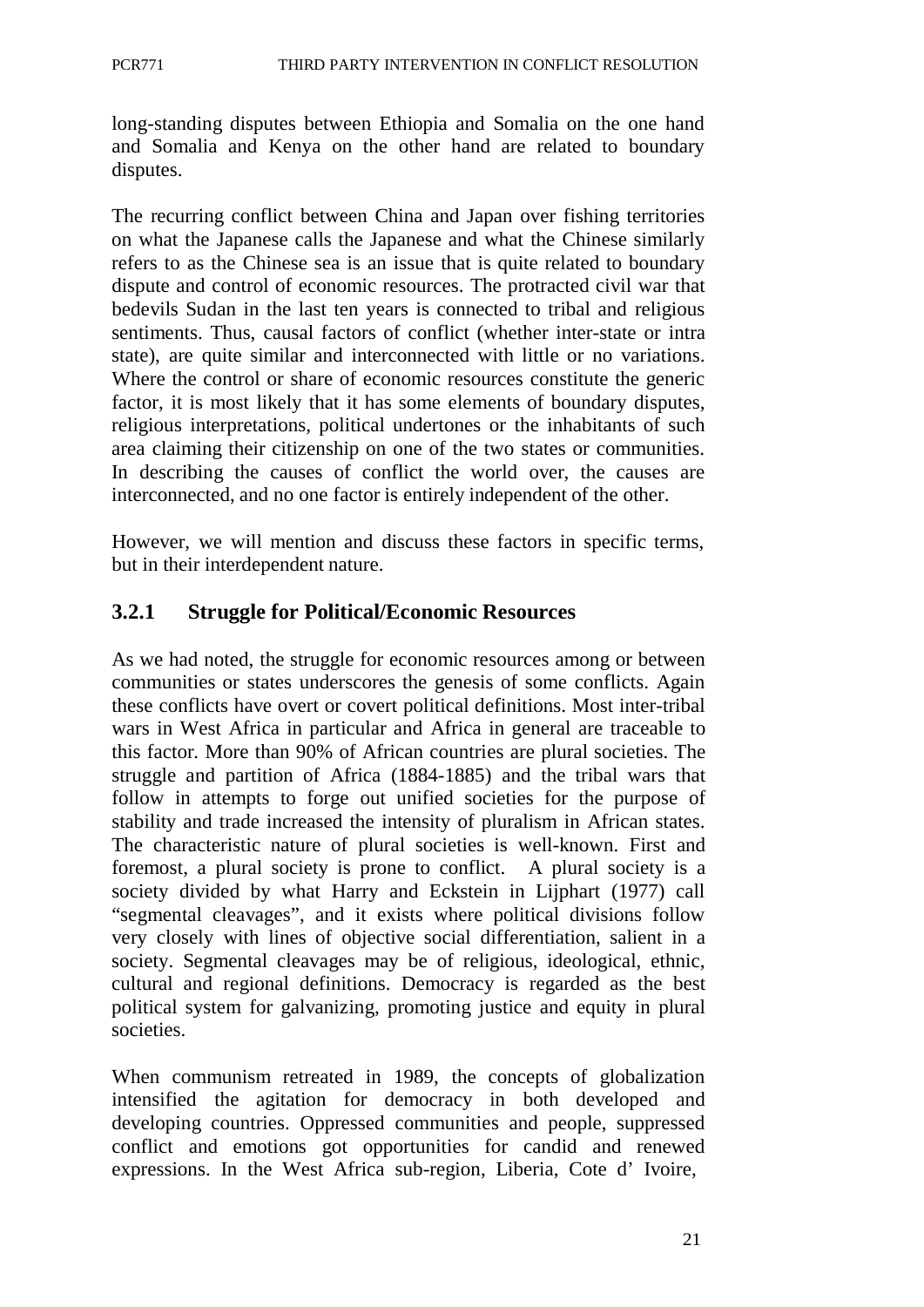Sierra Leone, Nigeria etc, people saw these expressions in different dimensions. The conflict between Nigeria and Cameroun over Bakassi peninsular received wide attention as a result of the availability of petroleum resources and opportunities for commercialised fishing. Prior to the resolution of the conflict at the International Court of Justice (ICJ Hague, 2005), the interests of both parties (Nigeria and Cameroun) and French support to Cameroun in attempting to police the territory was not informed by ordinary interest of annexation and redraw their respective political maps or interest on an expanse of land, rather the real struggle was on economic resources located therein.

The creation of states and location of administrative headquarters of local government areas implies power, positions, resources, and development. In Nigeria, the creation of Warri local government in 1996 generated ethnic conflict between the Itsekiris and the Urhobos. The reason being its location in a city densely populated by the Urhobos and the Ijaws. The term "Warri" is often used to refer to the Itsekiris in the Niger Delta. Thus, creating a local government and calling it Warri local government in a city historically dominated by all the tribes angered the Urhobos. Like the Australian Aborigines, the Itsekiris insists that they are the Aborigines of the Warri city. "Warri belongs to Us" and calling it another name is a misnomer. Revenue allocation comes with local government. The elite have a way of benefiting from this largesse. The opposite ignites conflict. Similarly, the Ife-Modakeke long – standing tribal sentiments generated serious conflict when local government headquarters holding the two towns was located at Ife.

# **3.2.2 Struggle and Claims to Land Ownership**

The struggle, claim to land ownership and usage is directly and indirectly connected to economic factors. Perhaps, the most common generic factor of conflict, especially in Africa in general and West Africa in particular is the struggle for land ownership between or among ethnic groups. The most vivid is the Ife-Modakeke conflict. The Modakekes claimed that they owned the farmland and settlement where they currently cohabit with the Yorubas in a "conterminous" living pattern. And the word 'Modakekes' itself is a Yoruba terminology. It seems that, altogether, they are one people of same historical origin who migrated to the present place after the collapse of Oyo empire as well as the invasion by the Fulani religious warriors (the Jihadists). Yet conflict became endemic in this community. The Ooni (the king and progenitor of Yoruba race) and the people of Ife resisted this claim vehemently. Severe disagreement and conflict ensued resulting in lost of many lives and property.

Another related conflict is the Tiv-Jukun controversy. The king of the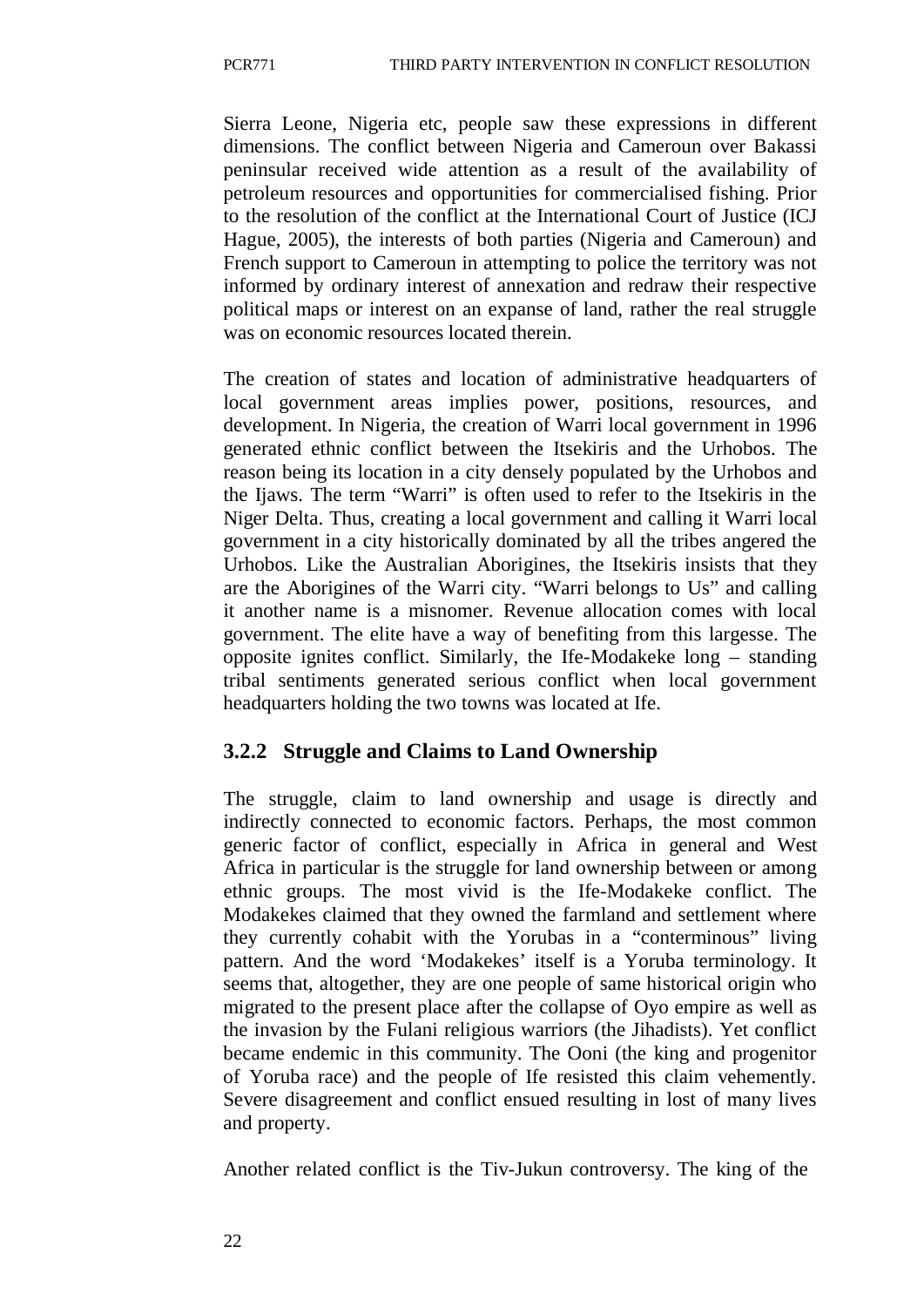Tiv people, Aku-Aka and his people vehememently opposed the idea of stigmatizing them as foreigners, and settlers, instead of aboriginals by the Jukuns in the present Taraba State. Subsequent appointments of a Tiv indigene as the chairman of Wukari local government area and Commissioner to political positions, including some religious interpretations exacerbated the situation. The outcome has been a very tensed conflict in which many lives and properties were lost.

The conflict between the Umuleri and Aguleri communities of Anambra state offers yet another land-related source of conflict. Although the conflict has enjoyed intermittent settlements in the past, old problem often surface at the slightest provocation.

# **3.2.3 Religious/Ethnic-related Factors**

Perhaps, one single and conspicuous sources of conflict in Nigeria as in other states in the East and North Africa are religious sentiments. Otite and Albert reported that the first major religious crisis in Nigeria was the Fagge crisis in Kano in 1982. According to them, the conflict started on the suspicion of the rising ascendancy of Christianity in Kano – a heavily dominated Muslim city of the north. The Christians have attempted to reconstruct a dilapidated church building in Sabon –Gari area of Kano. The Moslems felt that the church should be relocated elsewhere and made several concrete attempts to foil the reality of the reconstruction. The Christians insisted that they were free law abiding citizens of Nigeria, whose inalienable rights include freedom of worship and religion, and association. Thus they obtained police protection and reconstructed the Church. The Muslims consequently reacted violently, burnt down the church and other Christian properties near and far away in the city.

The 1995 Ibo-Fulani conflict at Sabon-gari market in Kano between Mr Arthur Nwankwo and Mallam Abubakar Abdu generated from ethnic sentiments. The former had accused the latter of aiding and abetting a case of theft by some hoodlums who hid some stolen bags in the areas under Abdu's guard. It soon metamorphosed into the Fulani against Ibo conflict in which many lives and property were destroyed. Other related conflict has also taken place between the Hausa-Fulani traders and the Yorubas at the popular Mile 12 market in Lagos (2000). The most recent religious-related conflict was the Muslims' violent reaction to a piece of media cartoon, published in Denmark in 2005, and which they considered as blasphemous of Prophet Mohammed. In violent reactions many churches were set ablaze in major cities in northern Nigeria. Not only were churches burnt down, several Christians of southern Nigeria origin residing in the north, particularly the Ibos resident in those cities were killed. In a swift response to the situation, the Ibos retaliated and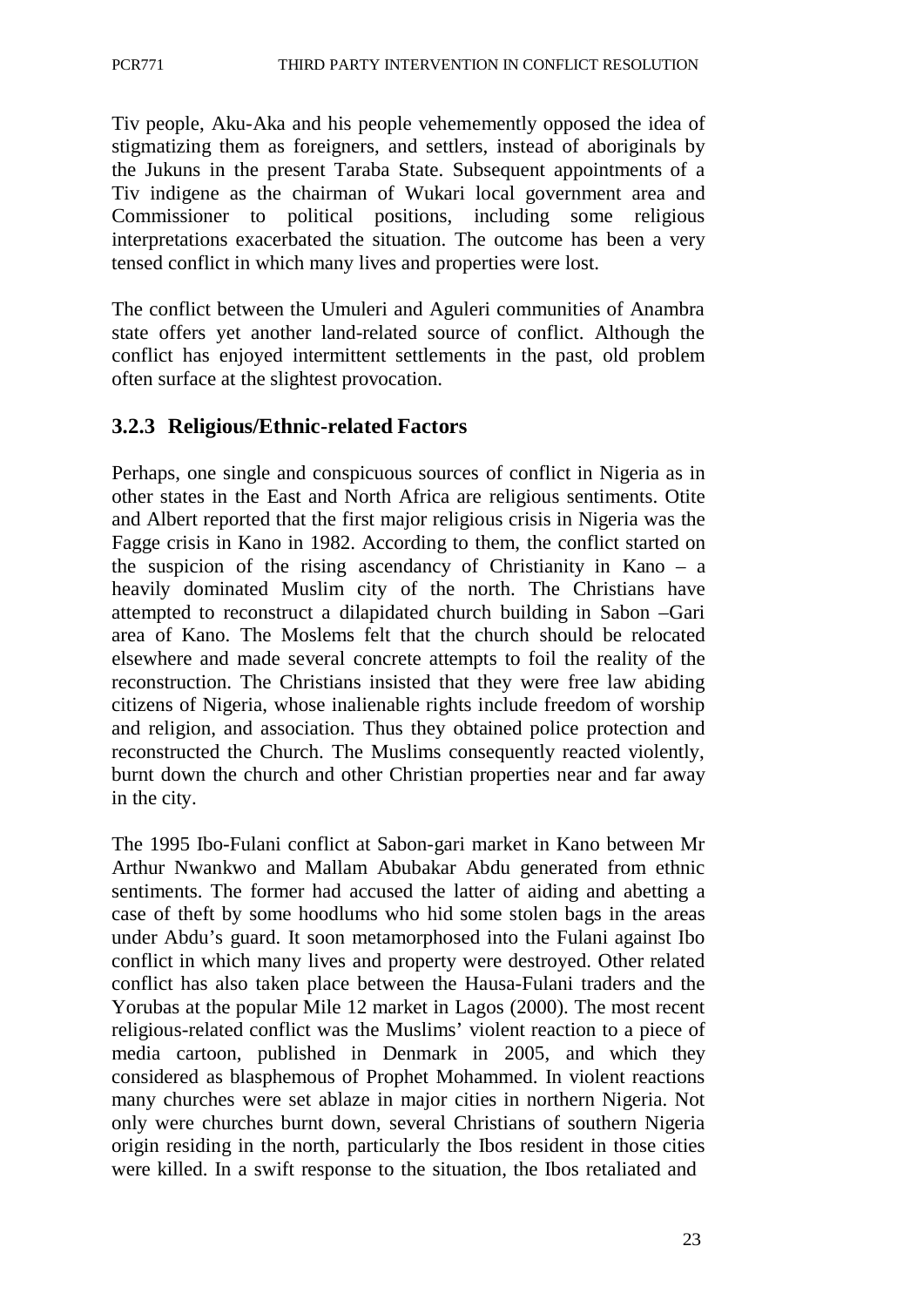killed several Hausa-Fulani petty traders in Onitsha. The quick intervention of the Federal Government, perhaps, saved the situation.

# **3.2.4 Globalization Processes**

Many would wonder how globalization processes constitute generic factor of conflict around the world. Globalization is a process of economic, democratic and social revolution, which has intensified in an ongoing manner since the fall of communism in 1989. In particular, citizens of many countries more than ever, are demanding political and economic accountability in the hands of their governments and leaders. Reacting to this wind of change, Emeh (2007) asserted that antiglobalization protests and demonstrations have escalated, compelling world leaders to hold their summits in isolated areas. Such protests have taken place in Seattle December 1999; Davos February 2000; Melbourne September 2000; Nice December 2000; Davos-Zurich January 2001; Quebec April 2001; Barcelona June 2001; Gothenburg June 2001; Cancun 2003.

The conflict that generates from the process is of two dimensions. One relates to the conflict of continuous economic divide and marginalization of the poor south by the rich north and to which the above protests and demonstrations are directed. The second, perhaps more specific, are the structural economic reforms currently going on in developing countries in response to World Bank prescription of public sector policy change and management. In many countries including Nigeria, a cut in the size of public sector labour force, for example, resulted in conflict between the government and organized central labour led by the Nigerian Labour Congress.

In Zambia, the President announced in December 2006 that it will not implement the World Bank prescription of increasing consumption tax to avoid major conflict with citizens. Market economy on which the policy change partly focuses does not allocate resources justly. Some citizens benefit more compared with their fellow citizens, sometimes at the expense of the poor in the society.

## **SELF ASSESSMENT EXERCISE**

Globalization is both a blessing and a curse to global society. Do you agree?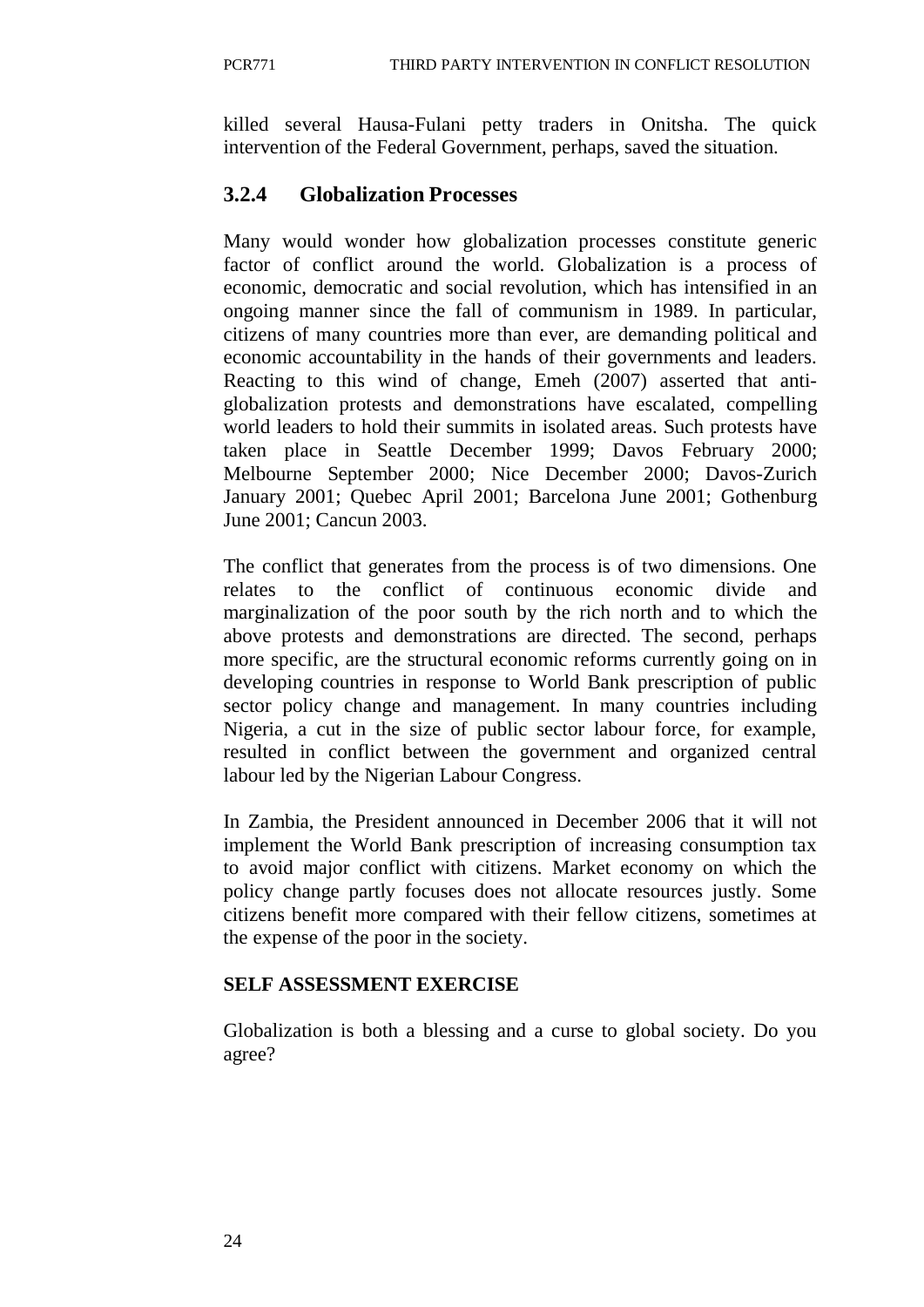#### **4.0 CONCLUSION**

The causes of conflicts in the society as we had alluded to include, struggle for political-economic resources; struggle for land and claims of ownership; religious/ethnic-related factors and globalization processes. The desire to achieve socio-economic and political interests in the society create situations of differences. These differences degenerate into the pursuit of incompatibility of goals. Even though conflict has negative impact on societies where they occur, it can as well be a sign of healthy organization of men in the society, especially if it generates a situation to redress injustice. As much as it is important to have conflict in the society, it should be noted that minimizing its occurrence is far much better than having it. Therefore, conflict managers and public institutions that allocate resources in the society should emphasize the promotion of common interest over parochial interests. That does not imply that we can exterminate conflict in the society, because the causes, such as the struggle over political-economy resources, Land disputes, religious-ethnic-related factors including the processes of globalization will remain well with us.

### **5.0 SUMMARY**

The generic effects of poor, visionless and egocentric governance in the West Africa sub-regions are well known. It created, for examples, lack of empowerment and vicious cycle of poverty; it created not only tribal sentiments, but also generated religious consciousness and sentiments. In furtherance to that, it created warlords, economic and political elite that wrongfully stole and exploited collective resources. The consequences include civil disobedience and conflicts in which communities and regions rose against one another. Why are heads of state and government, multilateral and regional organizations, Non-Governmental Organisations, international community citizens and development practice groups, concerned about the negative impact of conflict in societies? They are concerned because conflict destroys societies, economic development and civilized and functional pattern of living. Furthermore, states, organizations and individuals possess the power, network and collaborative partnership resources as well as professional knowledge for accommodating and resolving conflict in the society. Heads of state and government would be disturbed because the existence of such phenomenon (economic underdevelopment and conflict) implies government incapacity and state failures. By incapacity, we mean that formal institutions are weak, corrupt, more informal and politicized, and cannot beat down the generic factors of conflict. Yet states and governments will be concerned if they are responsible and have no selfish interest in the conflict. Religious factor and globalization processes have added to the causal factors of conflict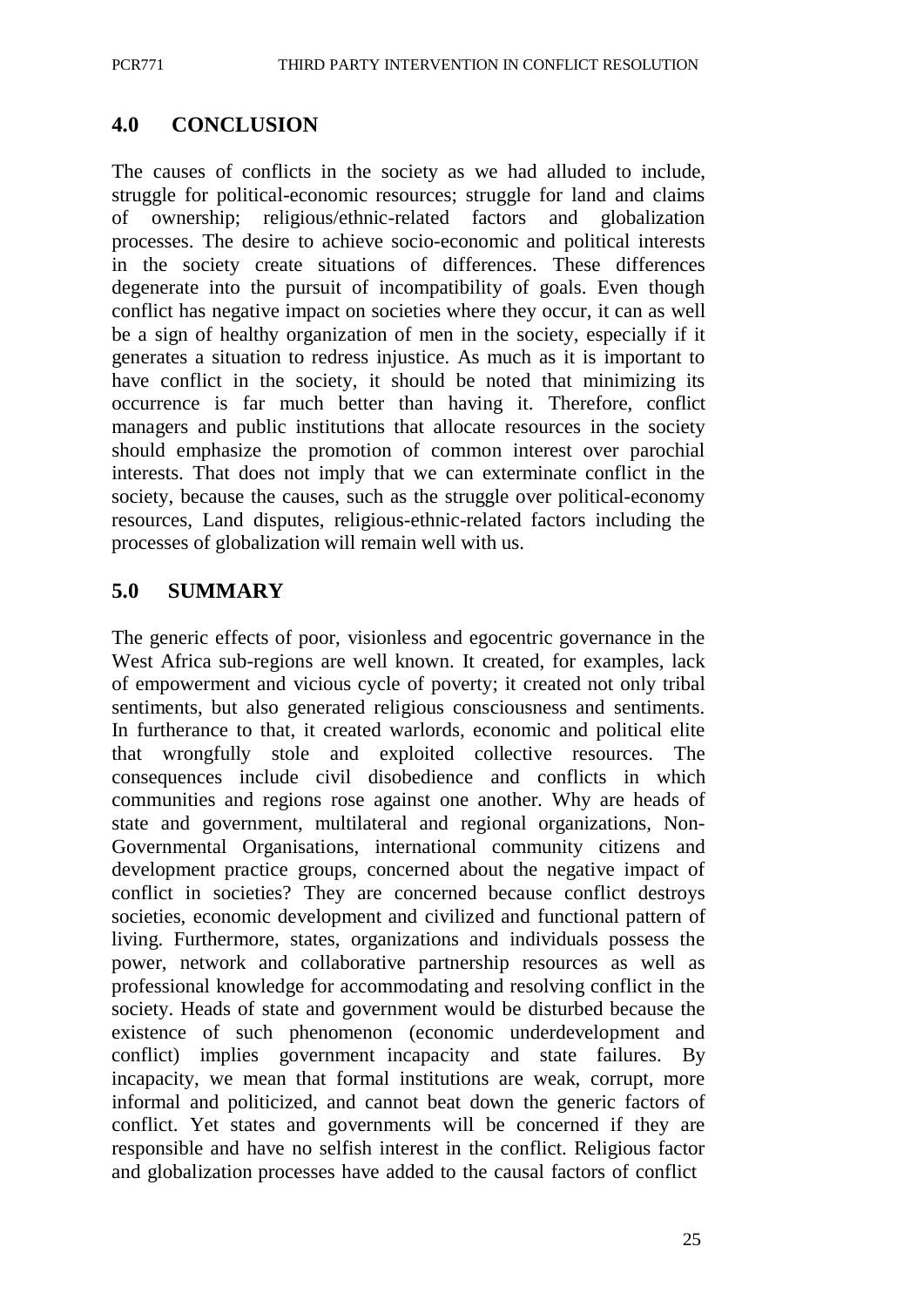in the society. However, it is not important that conflict occur in our societies. But what is more important is whether such conflicts are amenable to resolution. Political science and industrial relations studies agree that this is the positive side of conflict in the society. But conflict resolution is based on social justice – an arrangement that makes either parties or persons better off without making the others worse off. If social justice is anything that informs conflict resolution, adequate truth telling, institutional reforms and good governance are important imputs.

The aims and objectives of the study, among other things, are to explore, equip students and practitioners with the theoretical and practical insights of third party intervention in conflict resolution; processes, behavioural norms and personal qualities required to conduct a successful dialogue and negotiation.

The definition of conflict centres on disagreement or incompatibility of goals between or among individuals, groups, states etc, or a struggle over values, status, power and scarce resources in which one group or state tries to neutralize, injure and kill their rivals.

### **6.0 TUTOR-MARKED ASSIGNMENT**

- 1. What are the concepts and defining characteristics of Conflict?
- 2. Outline and explain the generic factors of conflict in the society?

### **7.0 REFERENCES / FURTHER READINGS**

- Best, S. G. (2006). *Introduction to Peace and Conflict Studies in West Africa* (ed.) Ibadan: Spectrum Books Ltd.
- Chambers, R. (1995). *Rural Development: Putting the Last First*, Essex: Longman Group Ltd.
- Chesterman, S. (2005). *Making States Work; State Failure and the Crisis of Governance* (ed.), Tokyo: United Nations University Press.
- Deutsch, K. (1998). *The Analysis of international Relations*, New York: Routledge.
- Mankiw, G (2001). *Principles of Microeconomics*, Philadelphia: Harcourt College Publishers.
- Morgenthau, H, J. (1973). "Politics Among Nations", Nye (2003). *Understanding International politics; An Introduction to Theory and History*, USA: Longman.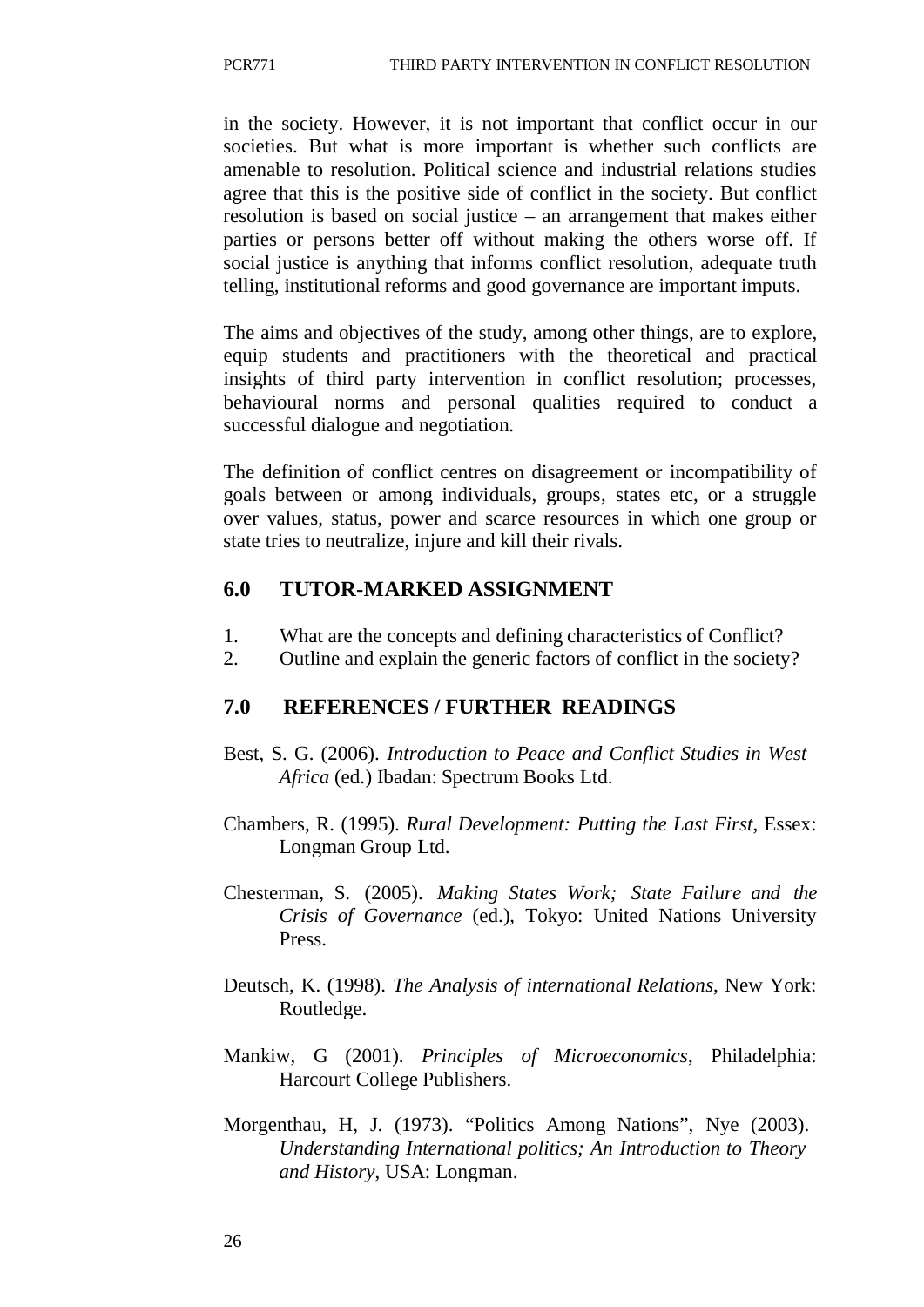- Mullins, L. (1992). *Management and Organizational Behaviour*, Allahabad: Wheeler Publishing.
- Ninalowo, A. (1996). *The Quest for Democratization, Military Governance and Trade Unionism* (ed.), University of Lagos: Friedrich Ebert Foundation
- Rawls, J. (1971). *Theory of Social Justice*, Cambridge: Oxford University Press.
- Scholte, J. (2000). *Globalization: A Critical introduction*, New York: St Martins Press.
- Stagner, R. (1995). *The Psychology of Human Conflict* Ibadan: Spectrum Books Ltd.
- Stoner, J. et. al. (1995). *Management*, India: Pearson Educational Publisher
- Todaro, M and Smith, S (2003). *Economic Development*, New York: Addison Wesley.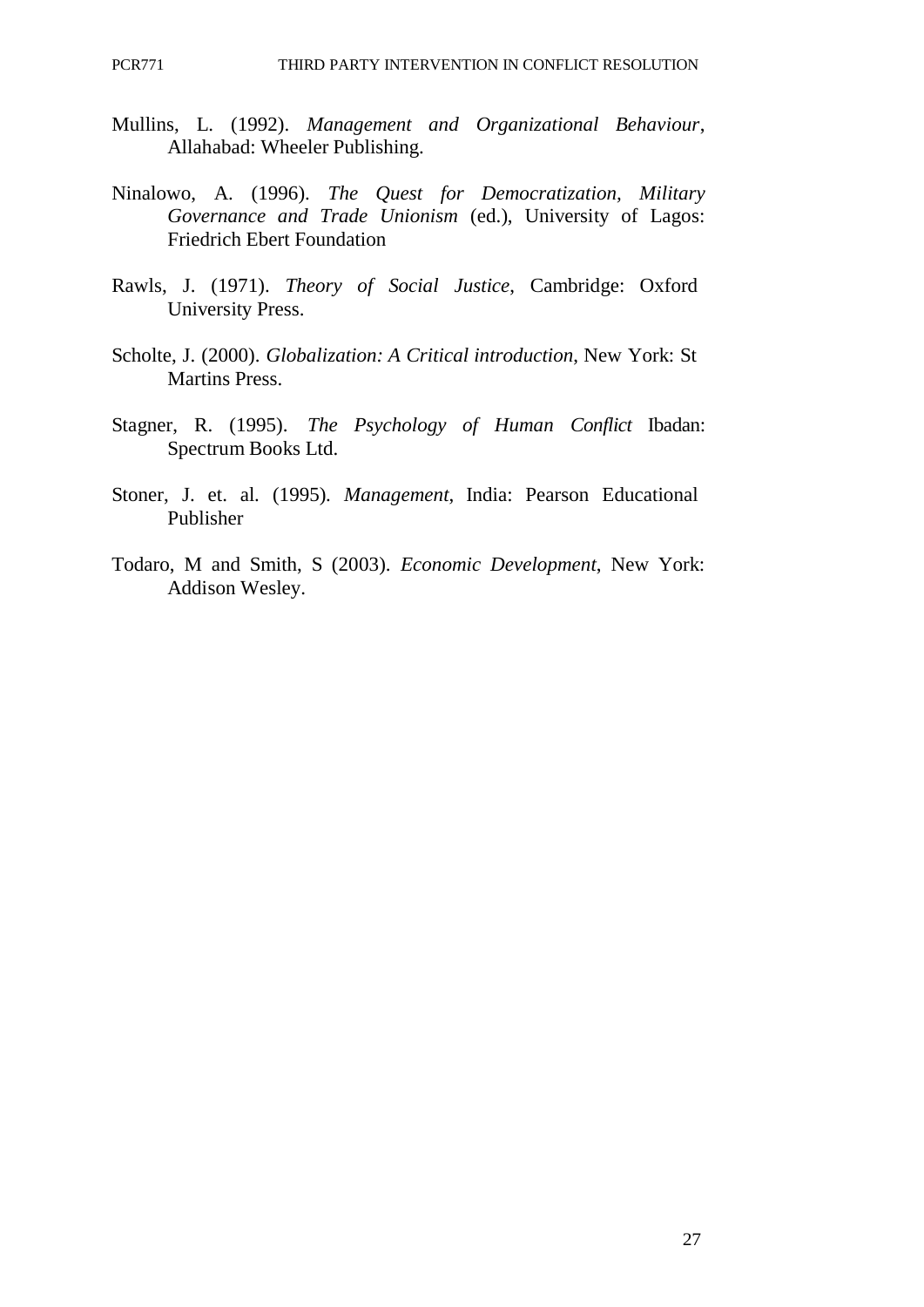### **UNIT 4 THEORIES OF CONFLICT**

#### **CONTENTS**

- 1.0 Introduction
- 2.0 Objectives
- 3.0 Main Content
	- 3.1 Theories of Conflict
		- 3.1.1 Structural Theories:
		- 3.1.2 Realist Theories
		- 3.1.3 Biological Theories
		- 3.1.4 Economic Theories
		- 3.1.5 Psycho-Cultural Theories
		- 3.1.6 Systematic Theories
	- 3.2 Interfaces between Theory and Practical Conflict Resolution
- 4.0 Conclusion
- 5.0 Summary
- 6.0 Tutor-Marked Assignment
- 7.0 References / Further Readings

### **1.0 INTRODUCTION**

The purpose of this unit is to examine the theoretical foundation of conflict and its implications in practical challenges. Third party intervention in conflict resolution is largely a call to practical responsibilities rather than those related to theoretical obligations. However, what leading writers or analysts say about third party intervention and other related styles in conflict resolutions are important aspects of the general understanding and practical resolution of conflict itself. This unit attempts to deal with some theories of conflict.

A theory is an assumption put forward to explain some phenomena. Stoner et.al (1995) states that a theory is a coherent group of assumptions put forth to explain the relationship between two or more observable facts and to provide strong basis for predicting future events.

#### **2.0 OBJECTIVES**

At the end of this course unit, students should be able to:

understand and appreciate the relevance of theory in a study appreciate the significance of theoretical justification of practical problem-solving in conflict resolution to appreciate causal theoretical factors of conflict, such as economic, biological, psychological etc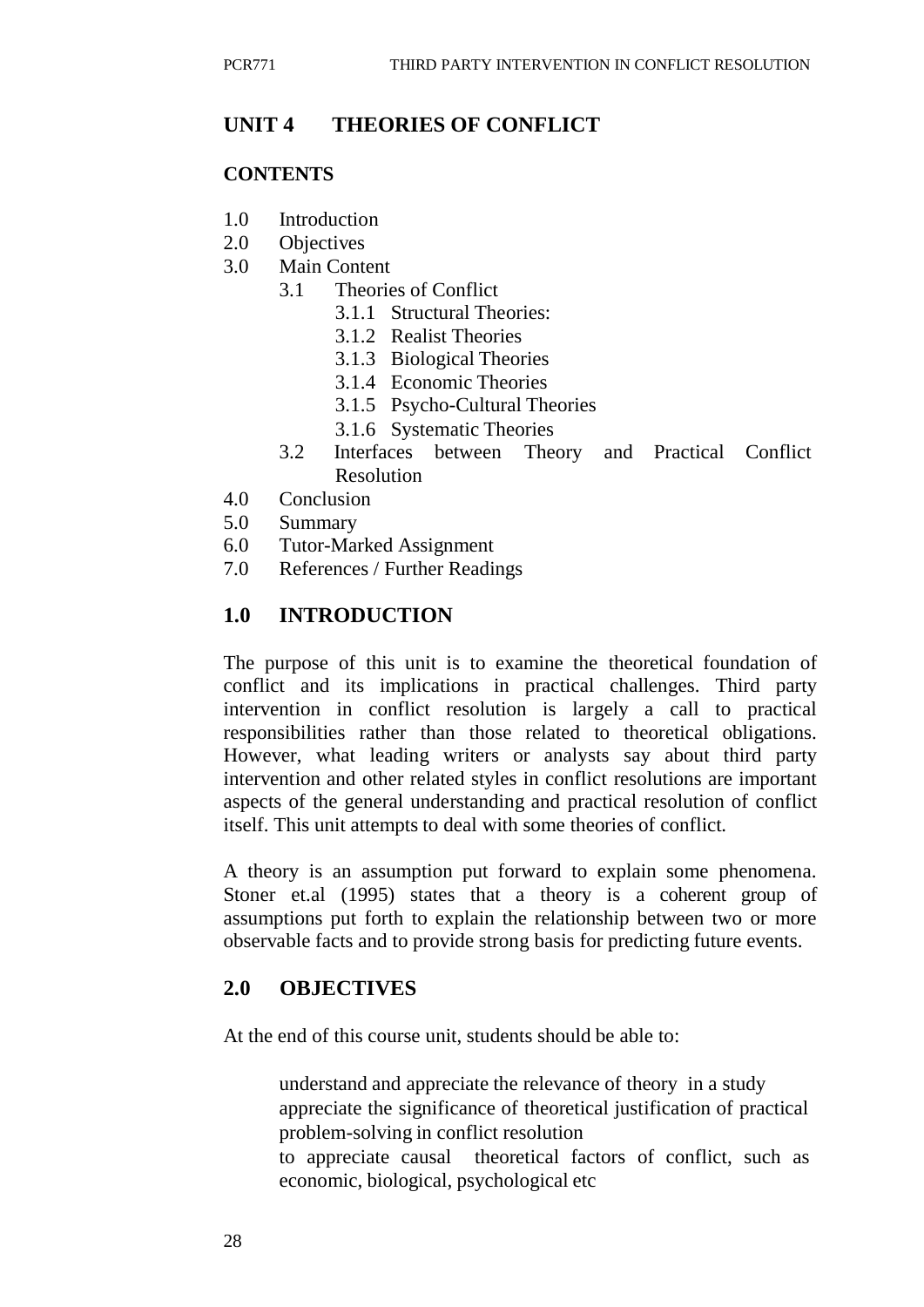### **3.0 MAIN CONTENT**

### **3.1 Theories of Conflict**

Theories of social conflict are interrelated just as much as we cannot separate politics, economics and social processes. In other words, no matter the degree by which we attempt to classify theories as structural, biological, economic, political, physiological or otherwise, their causal inter-relationships are inseparable, intertwine and interwoven.

However, political explanation may be more deeply rooted in one particular conflict, such that political solution is also needed more than anything else in attempting to resolve it. Economic or psychological frustration may inform the cause of a particular crisis as well. In such situations, their causal factors must be sought in attempting to address the respective situations. We are, therefore, compelled to reflect on the categorization of Best (2006). According to him, the theories of social conflict include;

#### **3.1.1 Structural Theory**

The structural theory of conflict derives its explanatory content from two sources. The first is linked to Karl Marx dialectical school of thought with expanded contributions of Engel and Lenin.

The Marxian conflict perspective holds that there is a structured forms of conflict in the society, which generates from the relationship between those who owns private property and means of production (the bourgeoisie) and those who are separated from this process of materialism, but work for the property class under exploitative and subordinated arrangements (the Proletariat).

Marx takes the argument further that such exploitative and domineering power of the bourgeoisies will evolve into conflict in which the proletariat will in revolutionary revolt overthrow the property class to establish socialist order that put the masses (workers) in control. Workers across national boundaries will merge and the state will wither away since it is only for the support of production processes that state exists. Miliband, Lenin etc, have expanded this, but showed pessimistic view about the liquidation of the state into the advantage possession of the proletariat.

Ninalowo (1996) inferring from Milliband, for example, argued that the state is not only **a form of creation of the property class to perpetuate and remain in the ownership of production process, the state itself is "the source of economic power as well as instrument of it: the state**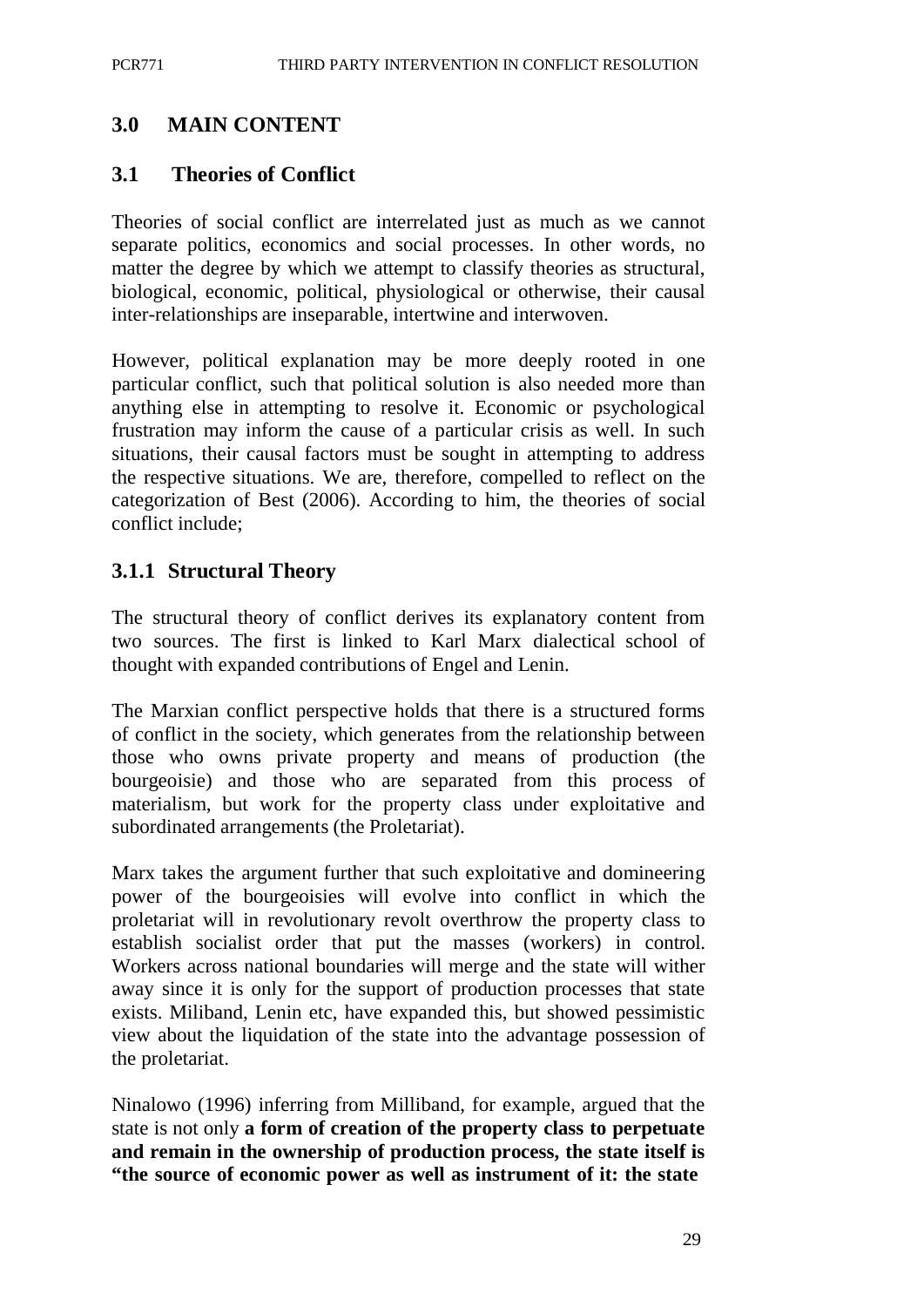**is a major means of production".** And in the contradictory struggle between the classes, the state is not neutral as it will produce conditions that enhance the ceaseless domination of the bourgeoisie class to perpetuate the capitalist process.

Neo-colonial and development study writers, such as Gunder Frank, Walter Rodney, Samir Amin and Todaro and Smith etc have extended the Marxian position in an attempt to explain dependency and underdevelopment in the countries of the south. Todaro and Smith (2003), for example, observe that the rich capitalist countries of the north are either intentionally exploitative or unintentionally neglectful in the co-existence of rich and poor nations in an international system dominated by such unequal power relationships that makes developing countries incapable of self-reliance. Such an arrangement, it seems, is "an arrested development". In a situation where the mass majority of world population who live in the south are poor, we cannot possibly admit that we are living in a world system that is presently or potentially peace-driven. Conflict is rather endemic and inherent in it.

The second sources of conflict of structural orientation are linked to those who see the wrong distribution of scarce economic resources of nations as the main generic factor of conflicts. Ross and Kothari in Gaha (2006) respectively likened such factors to **social relationship networks and wrongful distributions of collective scarce resources.**  Ross insists that kinship ties and relationship of consanguinity define groupings in the society, and when political, economic and social resources are monopolized by these cultural and biological affinities, it can create conditions that constitutes recipe for crisis and conflict. In Kothari's explications, exploitation of national resources by some powerful economic, political elite and warlords to the deprivations, frustration and detriments of others in the society can cause conflict. Most conflict in the West Africa sub-region can be linked to such internal contradictions. Today, inter and intra-state conflicts exist out of these contradictions. Consider, for examples, the crises that often mar World Trade Organisation (WTO) conferences, the oil crisis in the Niger-Delta (Nigeria), Aceh (Indonesia) etc.

### **3.1.2 Realist Theory**

The realist theory is mostly associated with the actual behaviour of states in international relations in the pursuits of "national Interest" since, of course, states are the major actors or unit of analysis in the interaction of states. It is also associated with self-interest inherent in human nature in the processes of social relations. So, states like human beings are **"engaged in an inescapable interdependence in world affairs, and no one state can wholly shape it to its own will but to**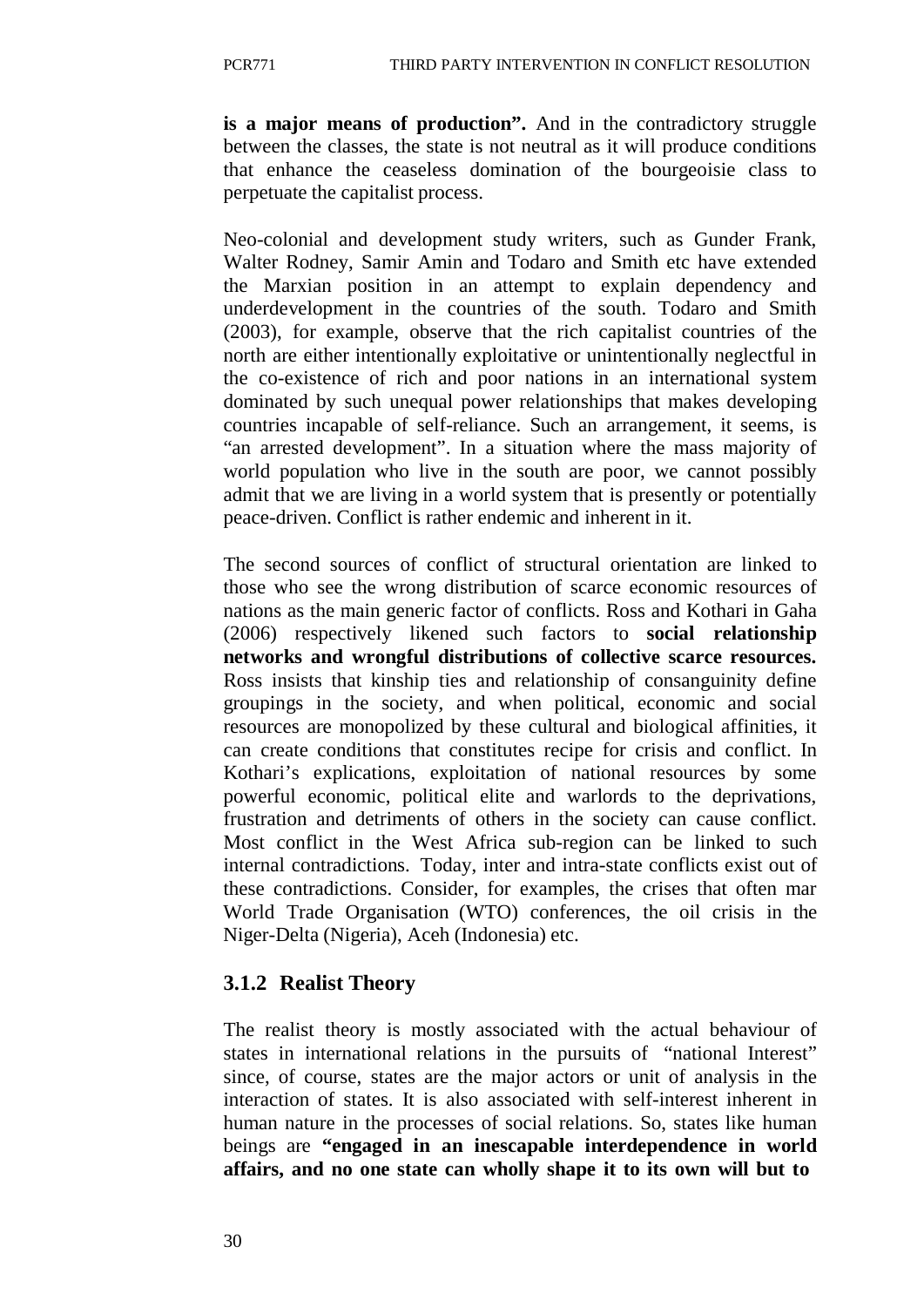**adjust the world to sooth their purpose while adjusting to it"**  (Deutsch 1978). Perhaps a more comprehensive analysis of the behaviour of states in terms of self interest (national interests) is found in the work of Hans Morgenthau (1973) entitled **Politics Among**  Nations. He insists that the realist philosophy is the key point in understanding the origin of conflict within the global community.

The national interest of states is largely defined by economic reasons at the international arena, and since economy is a system of cost reduction in production and distribution processes and then frugality, states have little or no moral attachment in protecting another state's interest more than its own in the course of pursuing their national interests.

He puts the states as crude exploiters of international public arena in an attempt to maximise resources and better living conditions for its nationals. Put in modern fluid but all embracing terminology, the security of state (Gaha, 2006: 243-244) are the main focus of states at the international scene, and how much you get depends on the power and influence you enjoy in the interactive processes of states. Thus when states strive unscrupulously and dishonestly to exploit the international arena to the disadvantage of others because the gatekeepers are under the powerful influence of most powerful nations, conflict is bound to generate from such process. Gaha Best added that this theory greatly vindicated the militarization of international relations, the arms race as the off-shoot of the deterrence theory and balance of terror. States, therefore, have been elevated as instruments for intimidation and for causing conflict.

## **3.1.3 Biological Theory**

The biological theory see human beings from the crude side of nature, having the innate characteristics of antagonism and destruction, which emanate from crude demonstration of individual might and right. Thomas Hobbes in his Leviathan aptly explained that the sovereign state was preceded by the natural state. Life in the natural state was **"solitary, poor, nasty, brutish and short".** Might was right and it was characterised by war of everyman against everyman. Such state of nature was also defined in terms of anarchy. The term anarchy conjures up images of chaos or a situation where there is no ruler. People lived in bitterness and crude expression of greed. Hobbes argued that soon men became tired of living this kind of life situation and surrendered their individual rights to the sovereign (state-represented by individuals) who will maintain law and order in the society. Hence, there is modern organization of state and government within the ambit of law and order.

The biological theory contend that even though men have surrendered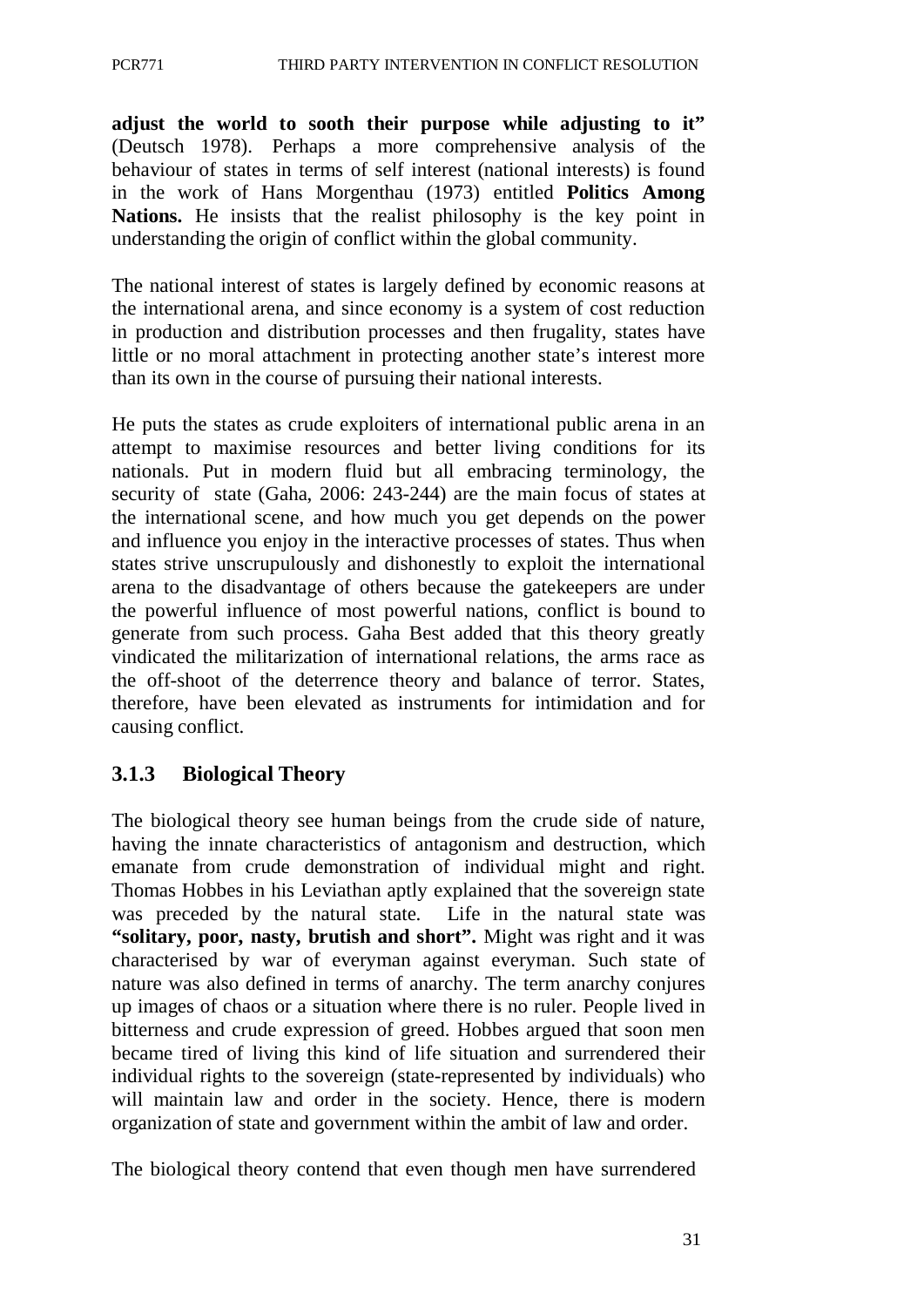their individual right of might to the sovereign state, traces of behaviour of man in "the state of nature" is still found in our everyday life. That conflict in the society is generic of these innate tendencies leading to anger, demonstrations, aggressions, especially when such anger and might coalesced into uniting a group of people. Pockets of many domestic conflicts in many states in West Africa can be attributed to these natural human tendencies. For example, the Military-Police clash in Nigeria 2005 in which many lost their lives has the support of this theory.

Biological theory is also related to the physiological theory, which maintains that human beings have peculiar behaviour when they are under stress and threat or stimulus response to what they see or hear and the way they perceive it.

# **3.1.4 Economic Theory**

Perhaps, the most single undisputed factor of conflict in the society has been anchored in economic disparities among states, between individual or groups. Economic disparities generate from two main sources. Firstly, it may result from the natural accumulation of wealth, such as hard work and frugality in the use of resources well over others.

It may also generate from wrongful exploitation of national resources arising from contradictions of democracy in underdeveloped states by economic and political elite or the activities of Multi-national Corporation (MNCs) with support by their own or host governments. Globalization is partly defined as the process of democratization, which focuses on increasing and sharing world resources together. But the activities of MNCs in their host countries, especially developing states have largely demonstrated that economic resources are in the hands of elite who manipulate the ordinary people.

Moreso, the international political economy arrangement leaves weak states perpetually dependent on advanced industrial economies. For example, the European Union (EU) Common Agricultural Policy (CAP) is detrimental to the entry of African agricultural products into the European markets (Hasset and Shapiro, 2003). Other less developed states including those in economic transition have also been affected. In response, protests, crisis and demonstrations have greeted each WTO conference till date.

# **3.1.5 Psycho-Cultural Theory**

Cultural ethnocentrism has been linked to sources of conflict in the society. Cultural ethnocentrisms believethat their culture is superior to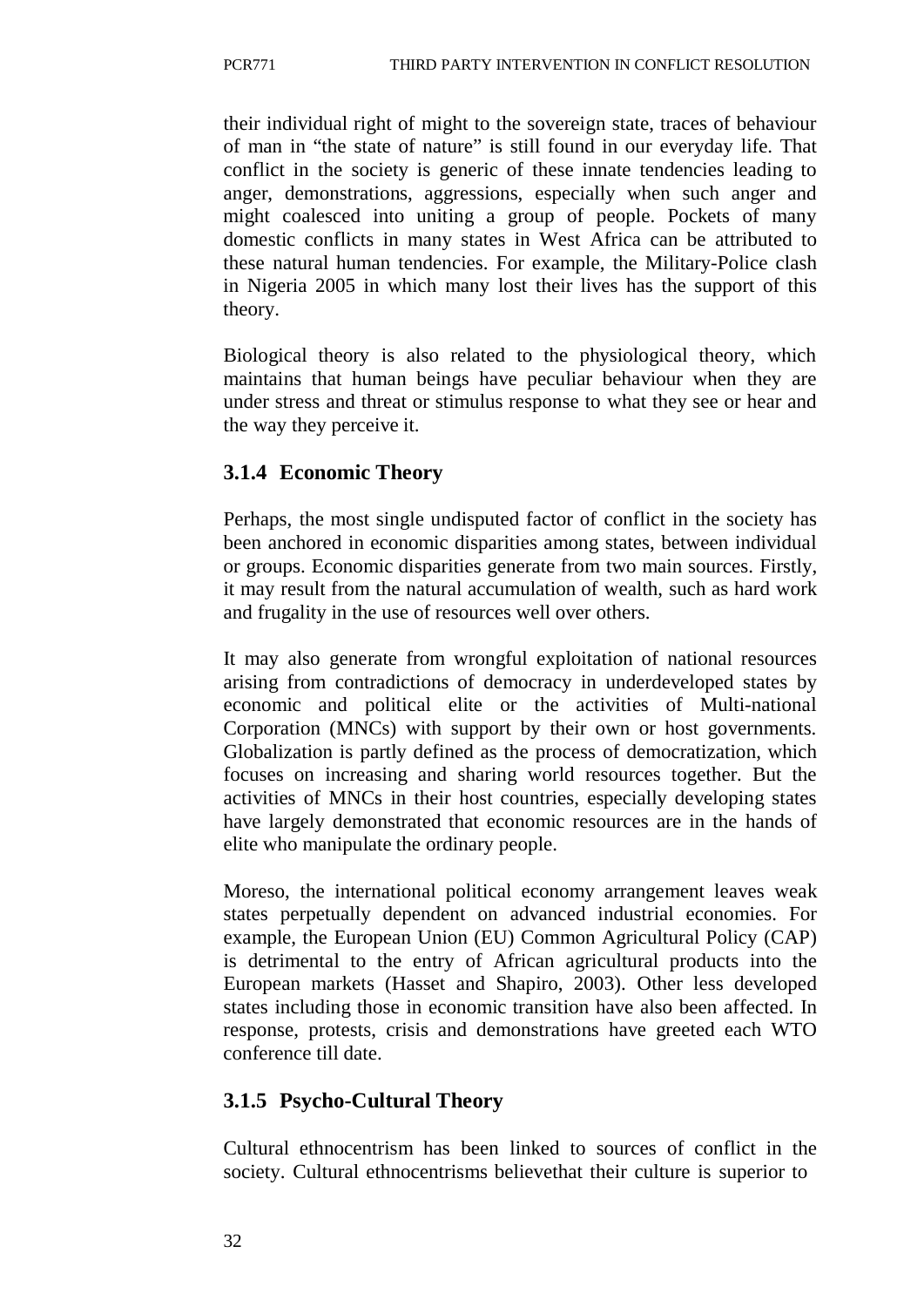any other culture irrespective of whether they are presently in their own countries or host states. Consequently, anything that goes contrary to their culture can be a source of conflict. The theory contends that ethnic or racial images of deep-rooted nature can become sources of conflict in the society, especially in multi-ethnic or plural societies where public institutions or public policies that guarantee tolerance of polycentric culture are inadequate.

The theorists insist that a protracted conflict that takes a long time to resolve becomes a possibility when one group is coincidentally found in it, and at the same time denied or discriminated against in the distribution of economic largesse in the society. The impetus to the existence of such conflict may be attributed to fears of domination, under-estimation and extinction by one group. The Itsekiri – Urhobo conflict in which many people lost their lives in Warri in 2004 may partly be vindicated by this theory.

Closely associated with the psycho-cultural theory is the relational theory. The theory states that most conflicts are underscored by sociological variables, such as cultural differences, stereotyping etc as the basis of group formation and identity. Gaha Best insist, that such attitude sometimes makes certain group feel that others are inferior and should have less access to economic resources.

## **3.1.6 Systematic Theory**

The systematic theory anchors conflict as generic element of changes in the socio-structural processes. Changes in peoples' material comfort, economic adjustment programmes or environmental degradation that waste and destroy domestic resource may constitute sources of conflict in the society. For example, the Structural Adjustment Programme (SAP) generated series of conflicts or clashes between the Nigerian university students and General Babangida regime from 1986-1990. The Nigerian citizens were not aloof to the critical adoption and implementation of the policy. Similarly, the on-going reform process during President Olusegun Obasanjo's regime, which proposed to remove subsidies in hostel accommodations in the Federal Universities, has generated series of frictions between the student body the National Association of Nigerian Students (NANS) and the government.

One of the major causes of conflict in the Niger-Delta region can be attributed to perceived injustice in the principle of allocation that was reversed in the 1960 constitution during its amendments/changes in the 1980s and 1990s (Girigiri 1999). Following globalization processes, democratic revolution is sweeping through nations, and citizens are demanding change and accountability in response to what seems to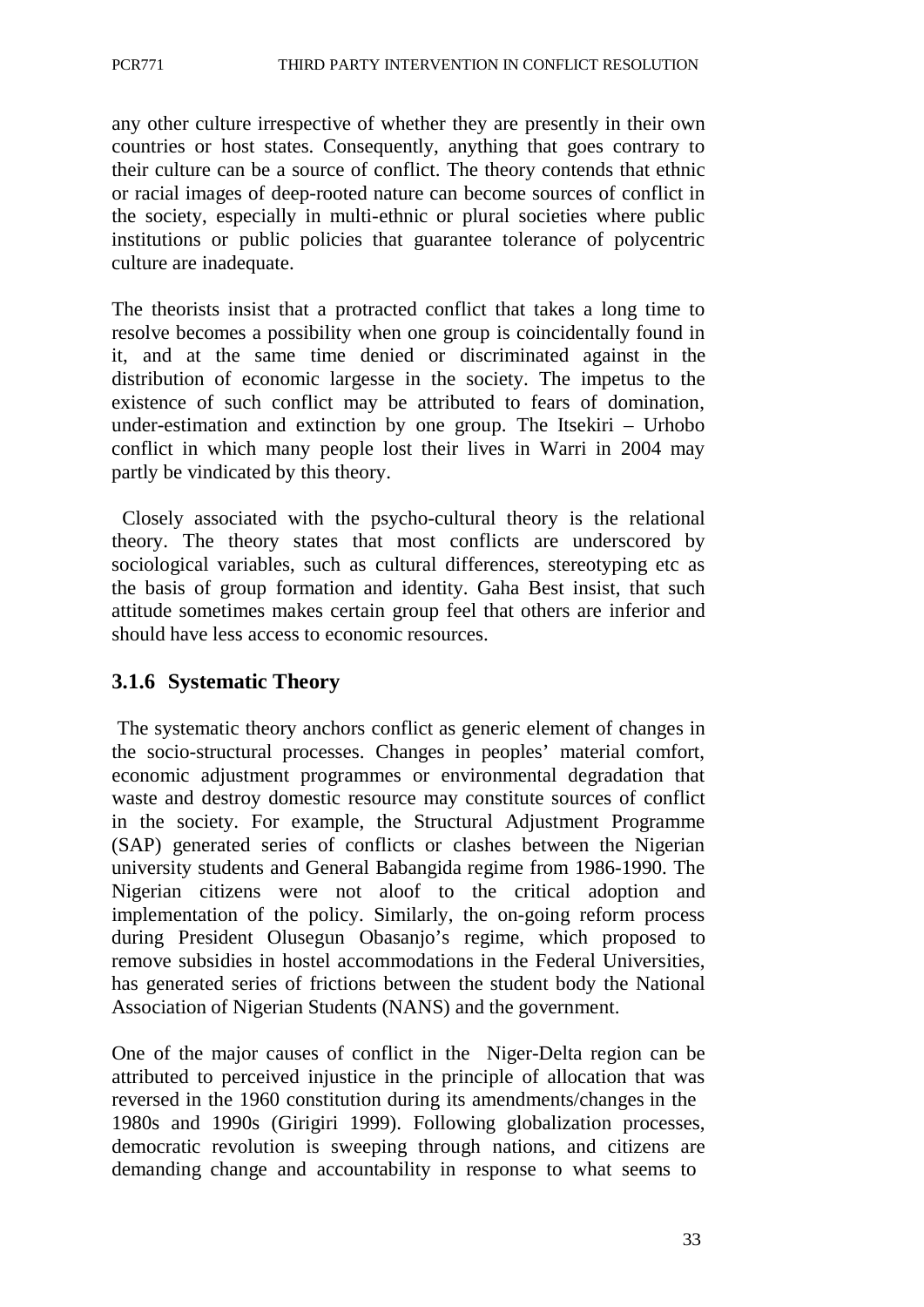become global strategy in the new millennium. But pockets of sit-tight monarchies or military elite, for examples, in Nepal, Cambodia, Congo, Mauritania etc constitute sources of conflict in those states. Policy change and economic reforms have become a global strategy which no right-thinking government can afford to ignore, but the privatization processes, which underpin the reform agenda for empowerment and poverty reduction seem to have alienated or ostracised the rural publics for lack of information and modalities for co-opting them (Ebimaro, 2006). This is potentially a source of conflict in Nigeria.

# **3.2 Interface between Theory and Practical Conflict Resolution**

**T**he relationship between theory and practice is one thing that interests scholars in recent times. It focuses on action-oriented efforts that can be replicated on dynamic frameworks to support the present and successive generations.

A theory does not merely examine, explain or compare variables, but also they produce hierarchy of principles and how such principles could be used in determining choices. Theory is near science, but not exactly in the sense that it helps to situate or locate the premise of an action. How do we ascertain that an idea or knowledge is valid? How can we claim that an idea is authoritative or that the action we have taken would be vindicated? An idea is valid or authoritative when it has theoretical justification or support. Actions could also be justified if it flows from generally agreed pattern of behaviour in the society or a laid down framework, which exist for reference purposes.

Theoretical underpinnings help us to understand not only the step-bystep processes of third party intervention, but also it enables us to learn the behavioural attitude that should be demonstrated by a third party, so as to be able assure parties in conflict that no side is destined to be intimidated, demeaned or defeated. In drawing the relationship between theory and practice, Sandole (1992) in Best writes;

"Practitioners… Work at different levels, operate in different domains…. And they derive their ideas from varieties of sources … and the domain in which they operate influence their goals, methods and overall approach, theory is tested by practice and theory is generated by practice"

As indicated in the preceding pages of the study guide, there are several linkages between theory and practical challenges.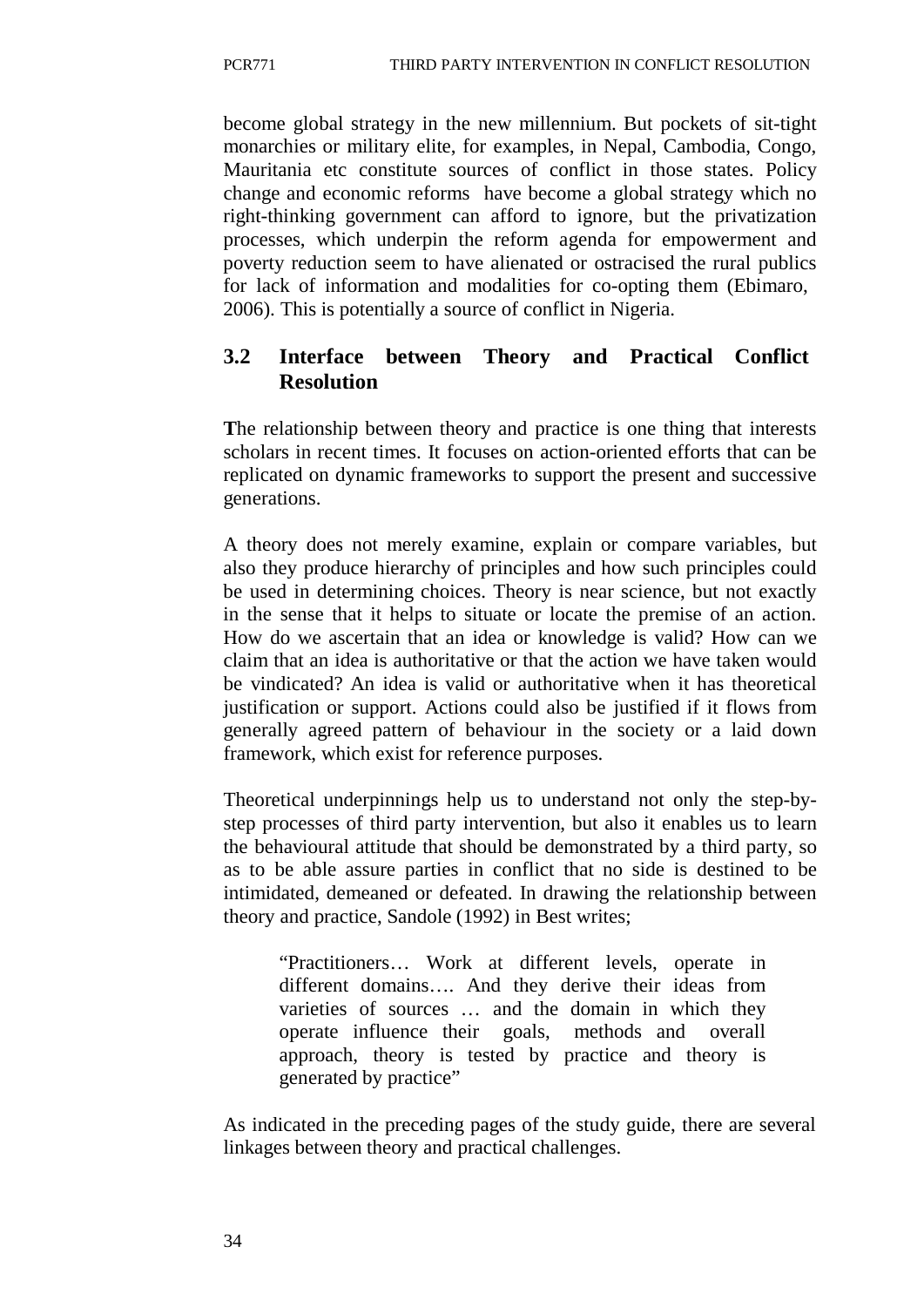- 1. Theories of conflict are useful for explaining and comprehending events and situations in adversarial relationships
- 2. Theories are used for ascertaining the present and predicting future happenings by trainers and trainees in conflict resolutions.
- 3. Theories vindicate as much as provide justification for practical actions in conflict resolution for trainees
- 4. Theories enable groups in conflict resolution to communicate. For example, because Ford's managers understand his theory, they can communicate in the language of that theory in the making of automobiles or subsequent modifications.
- 5. Theory enables us to draw the boundaries/scope of a study and practice.

However, the theories of conflict are not without some shortcomings. For example, some of the theories are very similar and overlap in terms of their causal or generic factors to conflicts. If practitioners are to look at theoretical backdrops as the basis of decision-making in conflict resolution, it implies that they have to make reference to multi-faceted variables. Yet theory helps us to draw range of coverage of a study, especially when it is classified as economic, political and socio-cultural.

As in management sciences, an existing theory may not provide ready justification or backdrop for decision-making at a particular time and space. Rather, the actual demands of the situation may lend answer to the problems.

For the fact that conflict situation in the Niger-Delta is partly explained by the manipulations in the derivation and revenue allocation formula in the constitution, subsequent re-introduction of it may not solve the present problems of the Niger Delta. Rather, a pragmatic and decisive approach, such as master plan is needed to address the basic problems.

## **SELF ASSESSMENT EXERCISE**

Either outline and discuss the theories of Conflict Or Discuss how theory vindicates Practice**.**

# **4.0 CONCLUSION**

A theory is an assumption put forward to explain certain phenomenon. Such an explanation is also intended to provide basis or justification for that idea or phenomenon. In the preceding discussions in this unit, several factors of causal significance to conflict were mentioned. The analysis stated that in seeking resolutions to conflict, these causaltheoretical foundations are most likely to be useful. For examples, the Structural, Realist, Biological, Economic, Psycho-cultural, and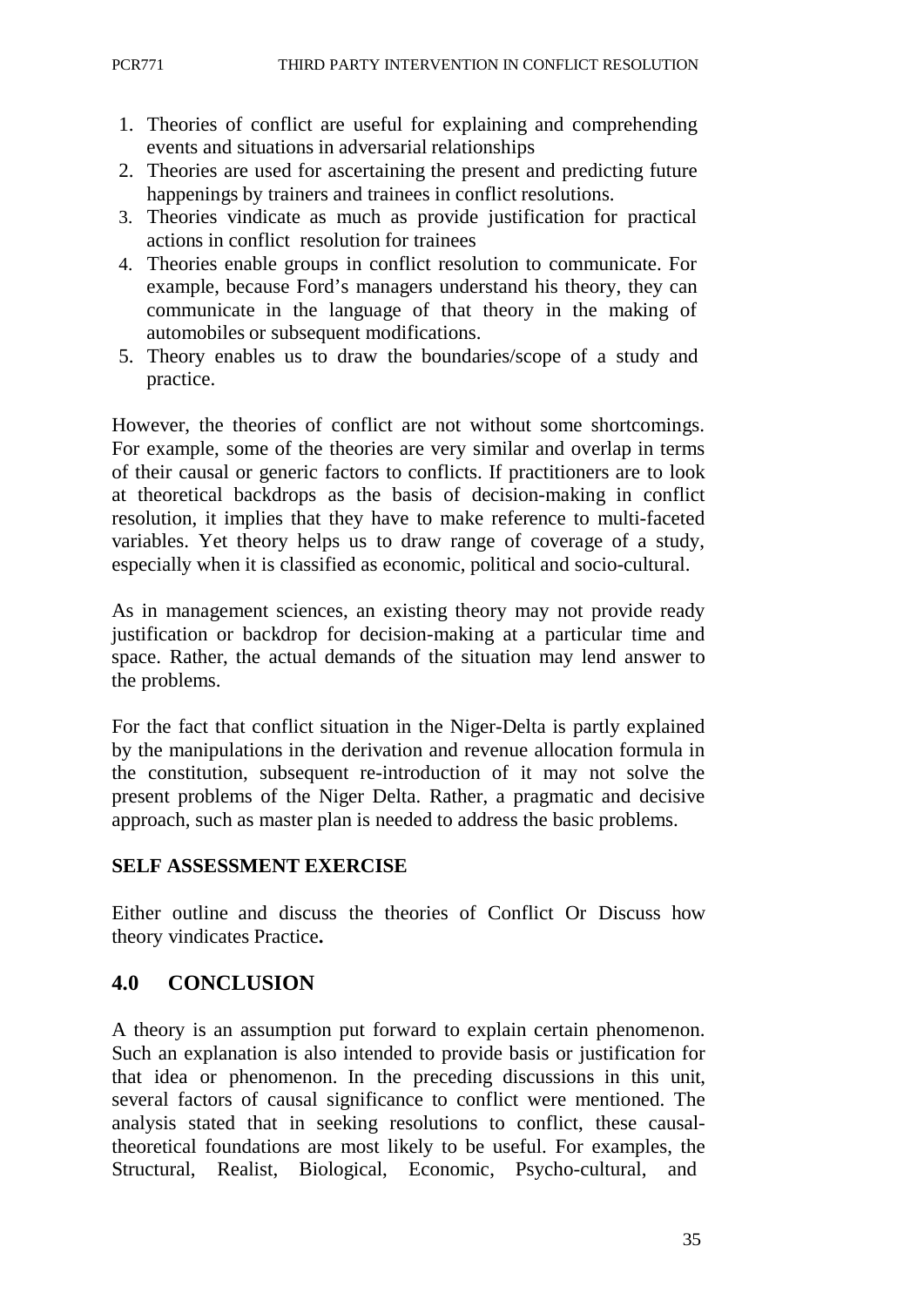Systematic theories are not only inter-related in terms of their generic factors to conflict in the society, they also offer some systemic and philosophical explications to conflict.

Theory provides formula, methodology and explanation for issues and processes of conflict in the society. The existence and management of conflict, including its transformation derive its explanations from theoretical underpinnings.

### **5.0 SUMMARY**

In this unit we have observed that theory provides formula, methodology and explanation for issues and processes of conflict in the society. The existence and management of conflict, including its transformation derive its explications from theoretical underpinnings.

### **6.0 TUTOR MARKED ASSIGNMENT**

What is the relevance of theory in practical third party conflict resolution?

### **7.0 REFERENCES / FURTHER READINGS**

- Best, S. G. (2006). *Introduction to Peace and Conflict Studies in West Africa* (ed.), Ibadan: Spectrum Books Ltd.
- Chambers, R. (1995). *Rural Development: Putting the Last First*, Essex: Longman Group Ltd.
- Chesterman, S. (2005). *Making States Work; State Failure and the Crisis of Governance* (ed.), Tokyo: United Nations University Press.

Deutsch, K. (1998). *The Analysis of international Relations*, New York:

Ebimaro, S. Global Journal of social Sciences; Vol.5, No 1, 2006. Pp13-23/

Or AJOL (UK): [http://www.ajol.info](http://www.ajol.info/)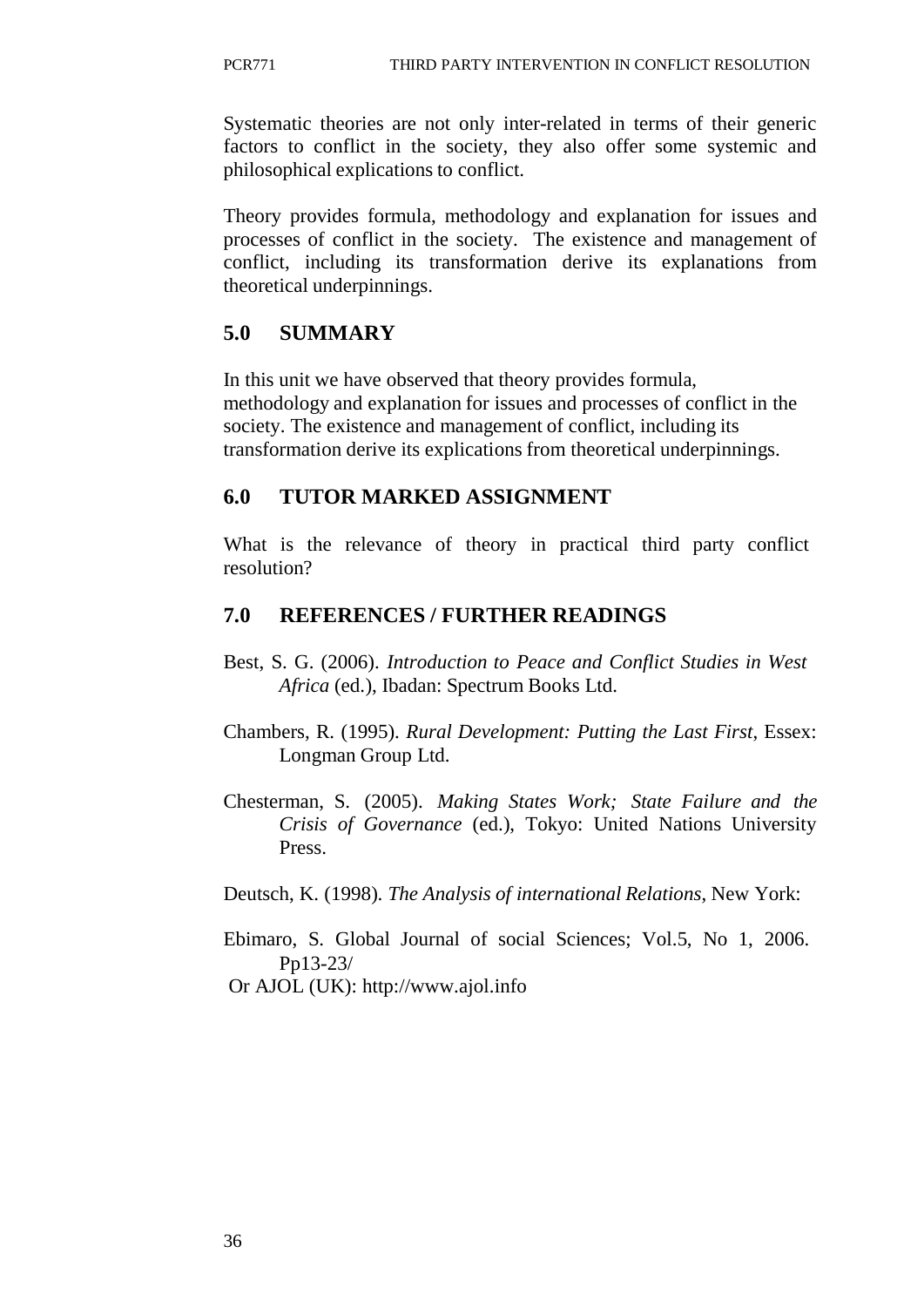# **UNIT 5 THE STATUS OF PUBLIC POLICY IN THIRD PARTY CONFLICT RESOLUTION IN NIGERIA**

## **CONTENTS**

- 1.0 Introduction
- 2.0 Objectives
- 3.0 Main Content
	- 3.1 The Challenge of Public Policy in Third Party Intervention in Conflict Resolution
	- 3.2 The Development and History of Multi-doors Courthouse in Nigeria
- 4.0 Conclusion
- 5.0 Summary
- 6.0 Tuto- Marked Assignment
- 7.0 References/Further Readings

## **1.0 INTRODUCTION**

Third party intervention in conflict resolution is gaining popularity all over the world. Nigeria is not an exception. The interest in third party conflict resolution is informed from the fact that it saves time and resources. Besides, it helps to establish lasting peace and cordiality. Adjudication involves court pronouncements and judgments, which more often than not, usually ends in favour and gains of one party to the loss of the other.

But the alternative conflict resolution focuses on exploring opportunities for mutual gains, and interest and confidence in it seems to be increasingly popular. Given this development, what is the challenge of public policy in accommodating the Alternative Dispute Resolution (ADR) as a recognized criterion in conflict settlements?

In this unit we shall examine the legal status or public policy challenges in listing third party mediation as an alternative, but generally accepted method of conflict resolution in Nigeria.

# **2.0 OBJECTIVES**

At the end of this study unit, students should be able to:

understand the status of third party intervention in conflict resolution in Nigeria

understand the status and acceptability of agreement to disputants in third party mediation, and

understand the environment of third party post conflict resolution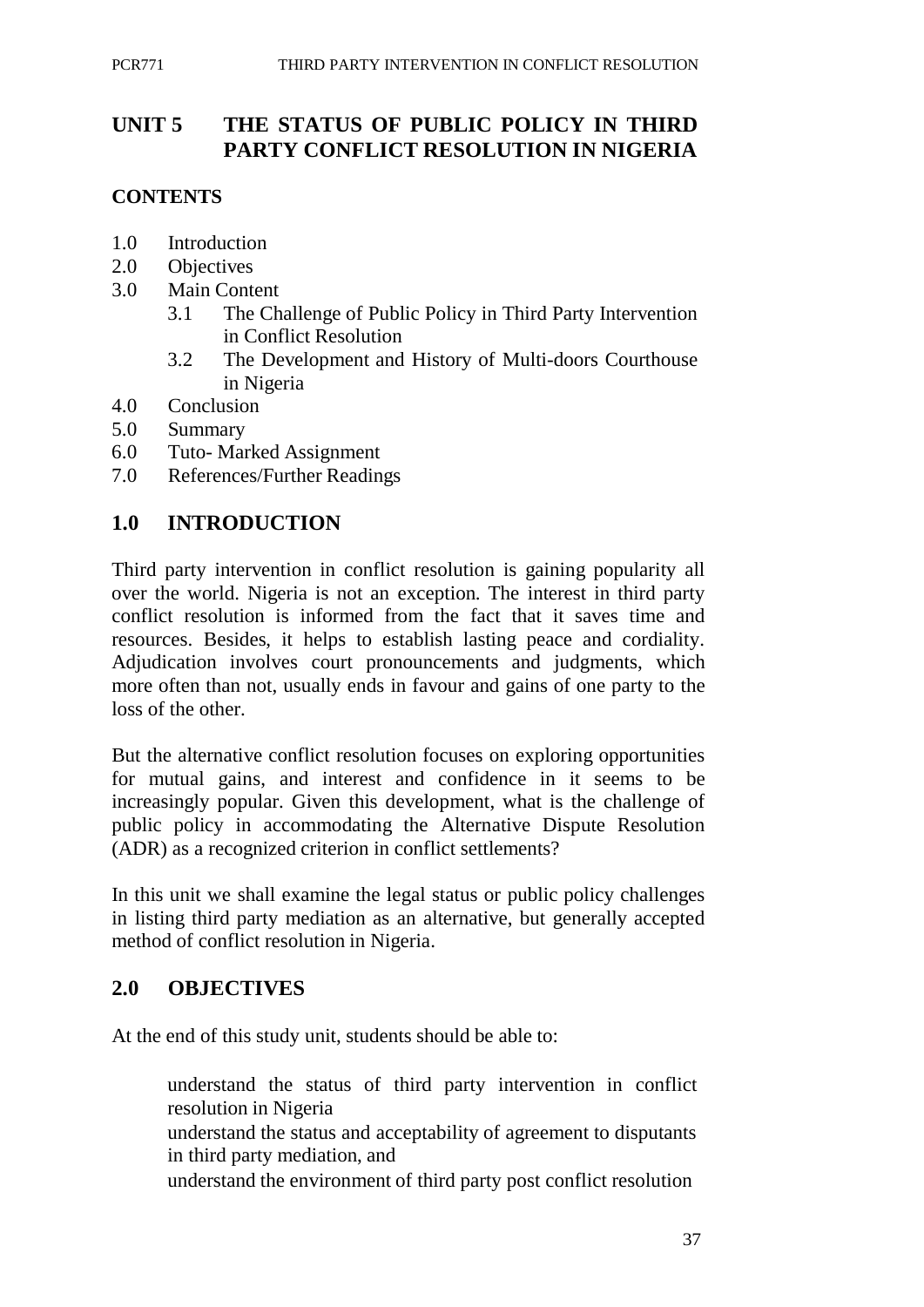## **3.0 MAIN CONTENT**

### **3.1 The Challenge of Public Policy in Third Party Intervention in Conflict Resolution**

Third party intervention in conflict resolution has crept into the docket of series of conflict resolutions in Nigeria. Although the formal processes are new, the idea is not new in Nigeria. This is because Nigeria and indeed Africa had informal procedures for conflict resolution prior to colonization of the continent from 1884- 1960s. Even in the contemporary times, the method is still widely being used because an average Nigerian is not comfortable with legal procedures and the accompanying hazards, such as time and resource wasting, incessant adjournments etc. The procedures for third party mediation are shorter, unlegalistic, and based on morality and usage.

Moreso, the African traditional system believes in communal living based on extended family system of contanguineous affinities. Conflict is a common characteristic of communal living. Yet, there exists a form of traditional litigation system based on morality and usage. It is similar to the neutral third party mediation criteria of western origin.

The history of Alternative Dispute Resolution (ADR) to which third party mediation system also belongs was developed by Professor Frank Sanders of the Harvard Law School in 1976 as a way of tackling public dissatisfaction with justice system in the USA. The Alternative Dispute Resolution (ADR) is a form of Multi-door Courthouse, which involves the attachment of mediation centres to the regular court systems. The doors, therefore, refers to alternative system that does not operate exactly as the regular court system: The justification for the development and establishment of the Multi-doors Courthouse by governments are very clear. The regular court has become grossly inadequate in processing conflict to logical conclusion.

# **3.2 The Development and History of Multi-doors Courthouse in Nigeria**

The history and establishment of third party conflict resolution system dates back to 2005, when the Negotiation and Conflict Management Group (NCMG) initiated the concept in Nigeria with establishment of the Lagos Multi-Doors Courthouse in 2004, the first of its kind in Africa. The Abuja Multi-Doors Courthouse followed in the succeeding year. Justice Gummi (Chief Judge of the FCT) affirmed that that the greater benefits to be derived from the newly established system will transcend the reduction of parties' expenses, time and inefficiency to include public confidence.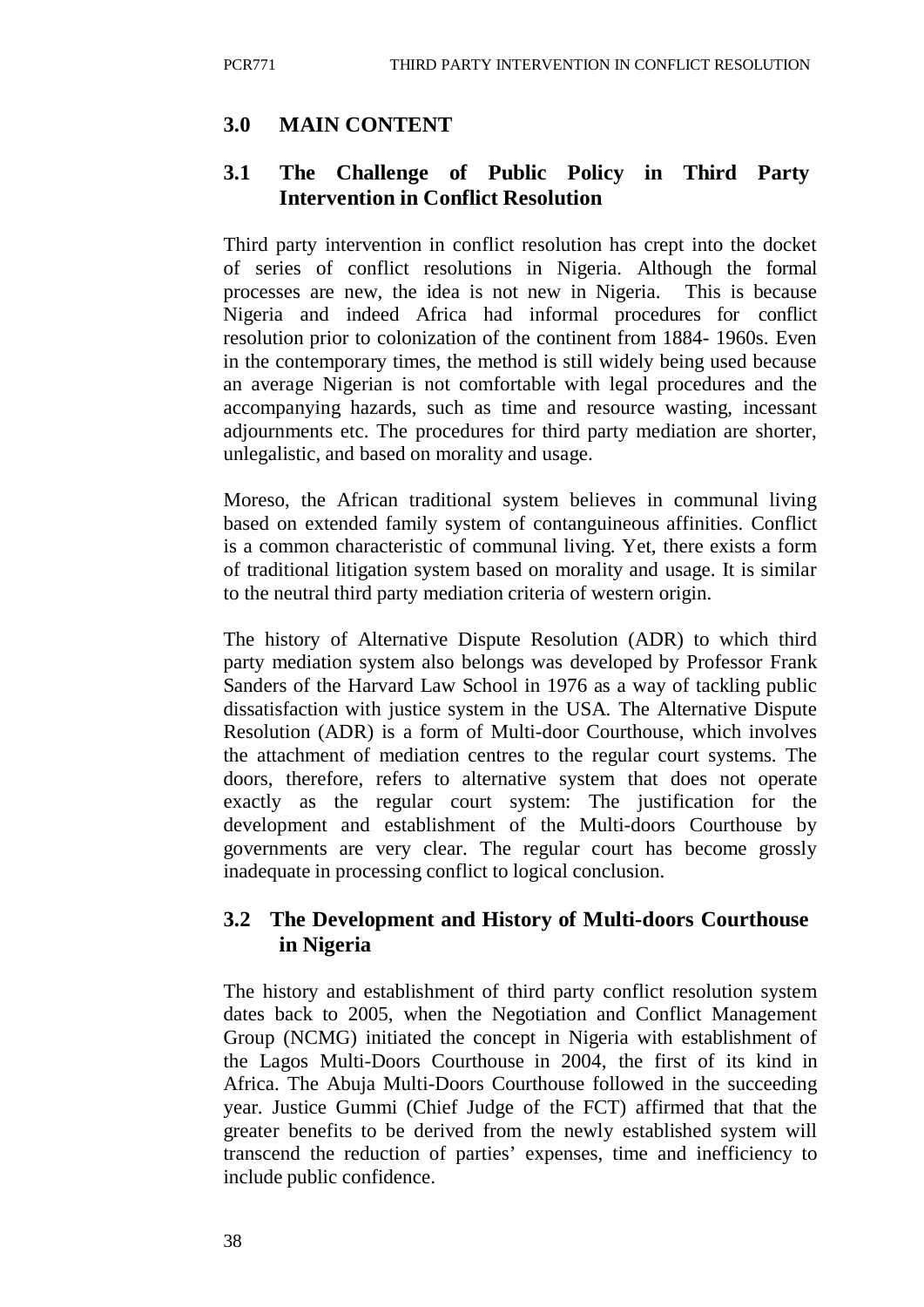The introduction of the ADR to which third party neutral mediation processes are attached in Nigeria is a response to the reform of judicial sector. Following the introduction, it was also believed that globalization and access to internet have created the need for faster, cheaper and more humane way of resolving disputes. In 2004, the newly revised FCT High Court civil procedure rules signed into law (Order 17 of the Rules) take cognizance of ADR. It mandates the court with the consent of parties to encourage settlement of any matters before it through any recognized ADR mechanisms.

As usual, it is believed that the environment enables people to have confidence in third party conflict resolution because once it is resolved, it becomes final, and there is no appeal to suggest that one party was dissatisfied with the initial outcome or court judgment Moreso, it is likely to help people overcome the psychological stress of keeping a sense of enemity and conflict in mind for a long time because someone has defeated another in the law court as found in adjudication processes. The Abuja Multi-doors Courthouse is located within the premises of the High Court of the FCT, Wuse Zone 5. It holds a consultation clinic every Wednesday at 2.30 pm.

## **4.0 CONCLUSION**

Public policy regarding the status of the ADR to which third party mediation process belongs is well established in Nigeria. If not well established, at least, it is fast gaining foothold. Its legal status was established in 2004, following the newly revised FCT High Court civil procedure rules signed into law (Order 17 of the Rules,) which takes Cognizance of ADR.

It mandates the court with the consent of parties to encourage settlement of any matters before it through any recognized ADR mechanisms.

With such moral and legal status accorded it, third party conflict resolution is bound to receive boost in Nigeria. Not only as a result of the advantages that users stand to enjoy from it, but also because has it conformed to the African traditional system of family and communal sense of living.

### **5.0 SUMMARY**

Third party intervention in conflict resolution has found accommodation in the docket of series of conflict resolution mechanisms in Nigeria. Third party intervention is an enabling process of constructive confrontation, which involves bringing individuals or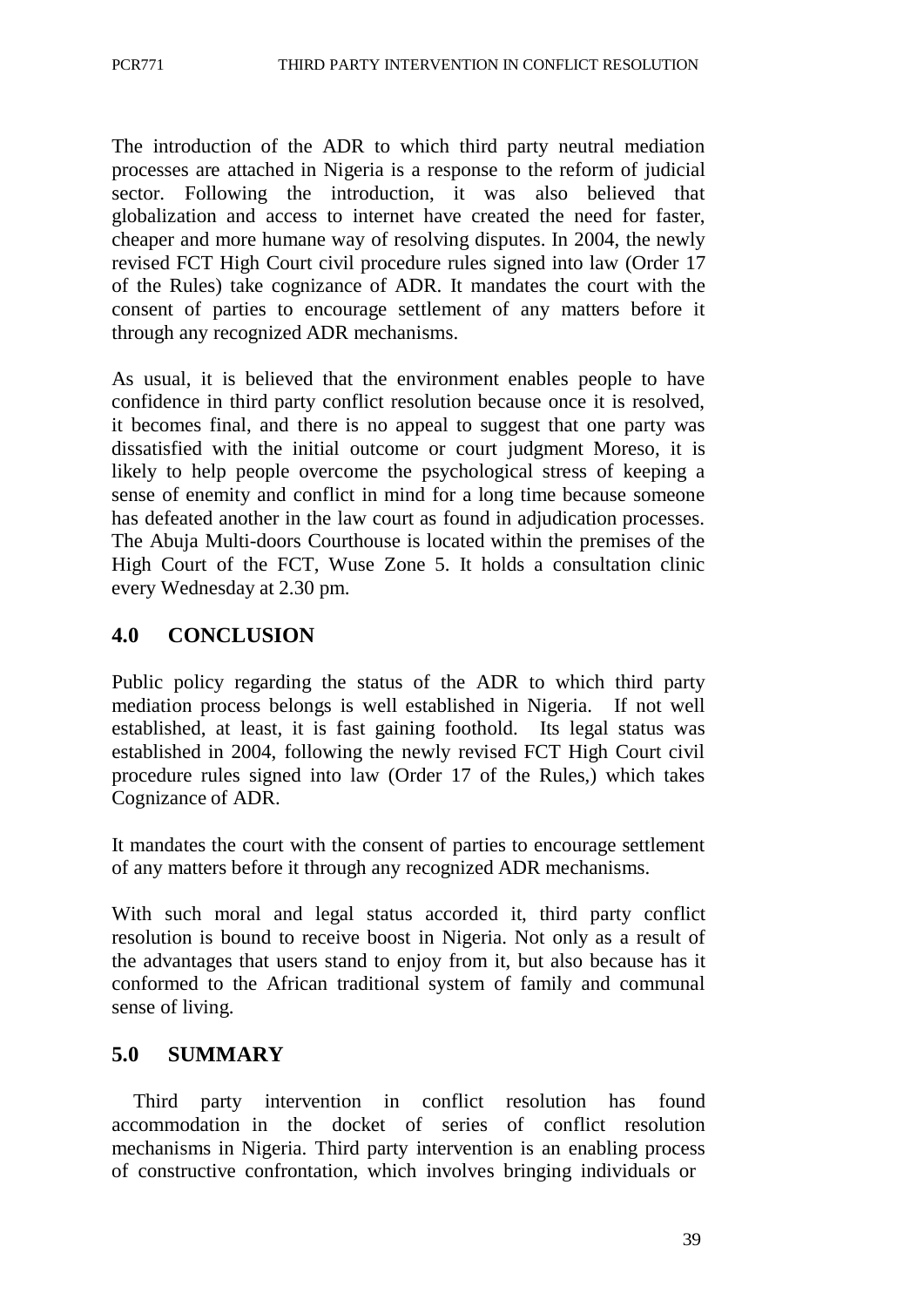groups in conflict together in order to facilitate co-operative climate. It is a method, which aims to get the parties in conflict to understand and explore the others' perceptions and feelings by developing mutual understanding for a Win-Win situation. It is an encouragement as much as persuasive appeals to the emotional positions of the parties in conflict.

Though the western processes as it is documented in texts are new, the idea is not new in Nigeria. This is because Nigeria and indeed Africa has age-long informal procedures for conflict resolution prior to colonization of the continent and after. In the contemporary times, the method is still widely being used because Nigerians most times are usually not comfortable with legal procedures and the accompanying problems, such as time and resource wasting, incessant adjournments etc. Moreso, the African traditional system believes in community living based on extended family system of communal relationships. Conflict is a common characteristic of community living. Yet, there exists a form of traditional litigation system based on morality and usage. It is similar to the neutral third party mediation criterion of western origin. The difference emanates from the fact that the Nigerian procedures are not organized or documented for reference purposes

# **6.0 TUTOR-MARKED ASSIGNMENT**

Does Third Party Conflict Resolution have the backing of public policy in Nigeria?

# **7.0 REFERENCES / FURTHER READINGS**

Nigeria Monthly: Vol. 2 No 2, March 2005.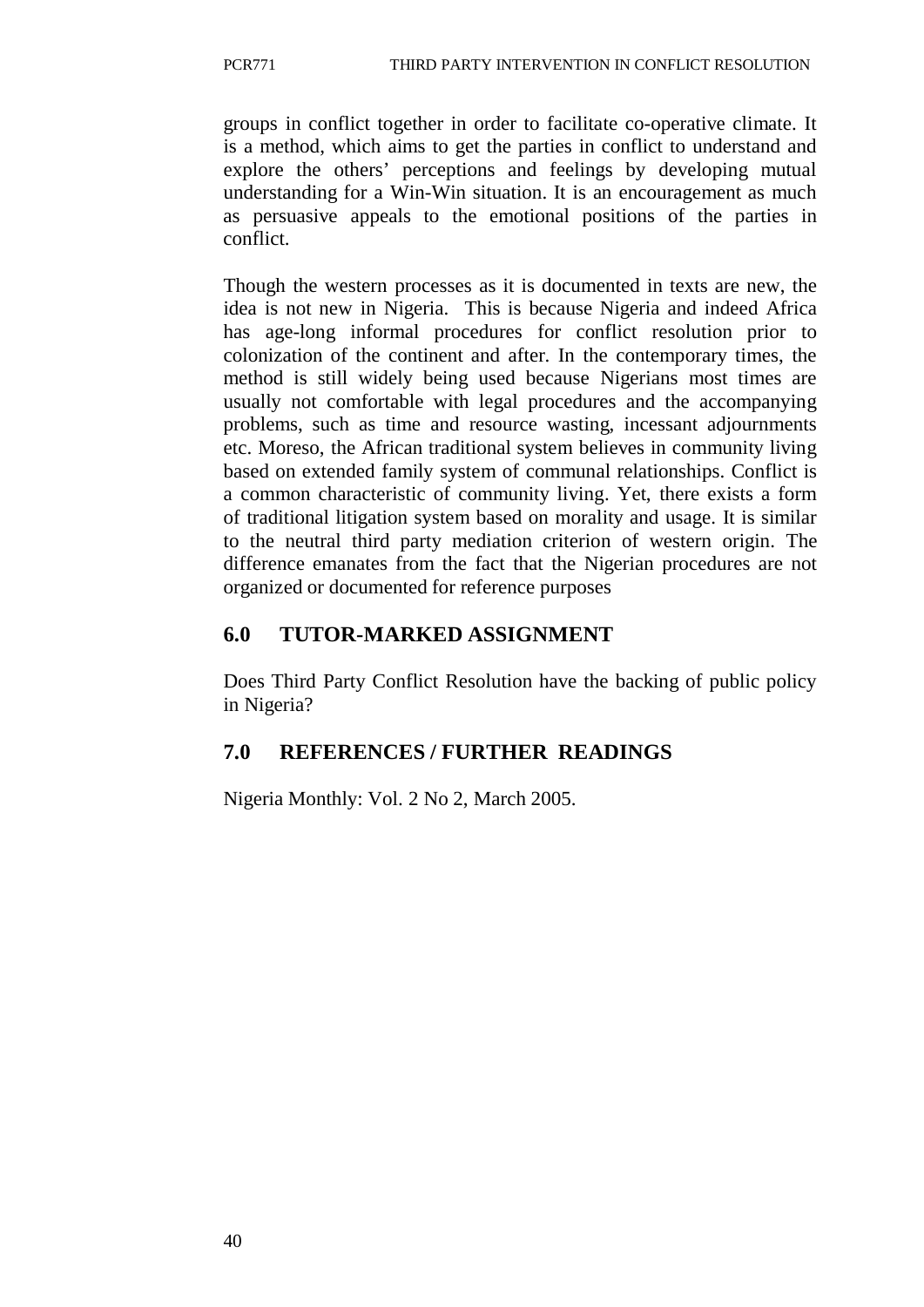## **MODULE 2 THIRD PARTY INTERVENTION IN CONFLICT RESOLUTION**

- Unit 1 Concepts, Definitions and Nature of Third party Intervention In Conflict Resolution
- Unit 2 Environments of Conflict Resolution
- Unit 3 Methods of Conflict Resolution, Concepts and Philosophical Basis of Third Party Intervention in Conflict Resolution
- Unit 4 Obligations of Parties in Conflict in Third Party Conflict Resolution
- Unit 5 Processes, Advantages and Disadvantages of Third Party Intervention in Conflict Resolution

## **UNIT 1 CONCEPTS, DEFINITION AND NATURE OF THIRD PARTY IN CONFLICT RESOLUTION**

### **CONTENTS**

- 1.0 Introduction
- 2.0 Objectives
- 3.0 Main Content
	- 3.1 Concepts and Definition of Third Party Conflict
	- 3.2 Nature of Third Party Mediation Processes and Historical Development
- 4.0 Conclusion
- 5.0 Summary
- 6.0 Tutor-Marked Assignment
- 7.0 References/Further Readings

## **1.0 INTRODUCTION**

The importance of any conflict is whether it possesses the capacity and capability to submit to settlement. Amenability of conflict to settlement presupposes that the controversies and incompatible views that constitute causal factors are well understood, and they lend itself to resolution.

Conflict resolution is not only important, the method employed in the settlement matters more in the sense that, today, we are concerned with what soothes and what best satisfies the parties to a conflict. Perhaps, nothing could be more satisfying when two parties in a conflict agree that they are famished by a particular conflict and ready to throw it out of their relationships. Third party mediation process offers this possibility. The role of the mediator is to offer assistance to the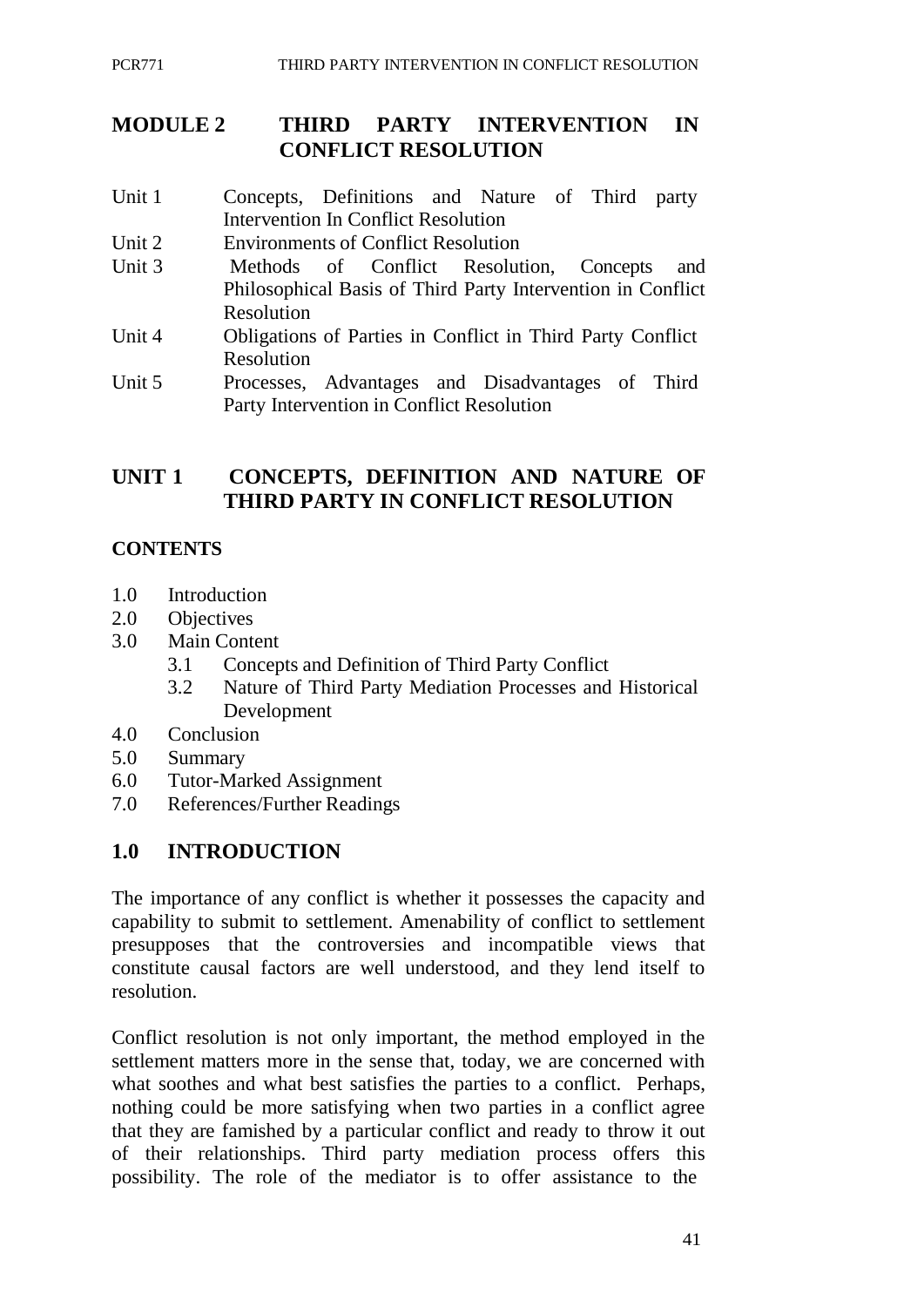disputing parties because there is willingness on their part to end adversarial relationship. There is readiness on the part of the disputing parties that they are better when not in dispute than getting engrossed in confliction situation. After all, the losses to both parties in time of conflict are usually monumental – involving sometimes human and material variables or materials alone.

# **2.0 OBJECTIVES**

The unit aims to equip students with basic understanding of third party and third party intervention in conflict resolution. At the end of this unit students should be able to:

understand the definitions of third party in conflict resolution understand the nature of third party processes and historical development

# **3.0 MAIN CONTENT**

# **3.1 Concepts and Definitions of Third Party Conflict**

There is no single generally accepted definition of third party intervention in conflict resolution. While the literature on conflict resolution in general may abundantly be available, that on third party intervention in conflict resolution in particular is still scarce. Many scholars agree that third party involvement in conflict resolution has long history. It is connected and generated from low level of trust between or among parties in conflict.

Therefore, its popularity grew from the common acceptance that faultfinding initiative in form of award or judgment in conflict resolution does not usually produce satisfactory result. Consequently, we may insist that it is a systematic process of distributive justice in which the mediator or third party uses his power-balancing initiative to persuade, encourage and influence parties in conflict to accept a win-win situation. Making the parties appreciate lose-lose situation may have created such win-win situation.

It is systematic because it requires tact, knowledge, experience, procedures and programming of some sorts.

Barseghyan and Karaev (2004) defined it as "a process by which an intermediary or a third party facilitates or enforces a mutually acceptable settlement between the two conflicting parties… by finding, negotiating and proposing settlement to a conflict".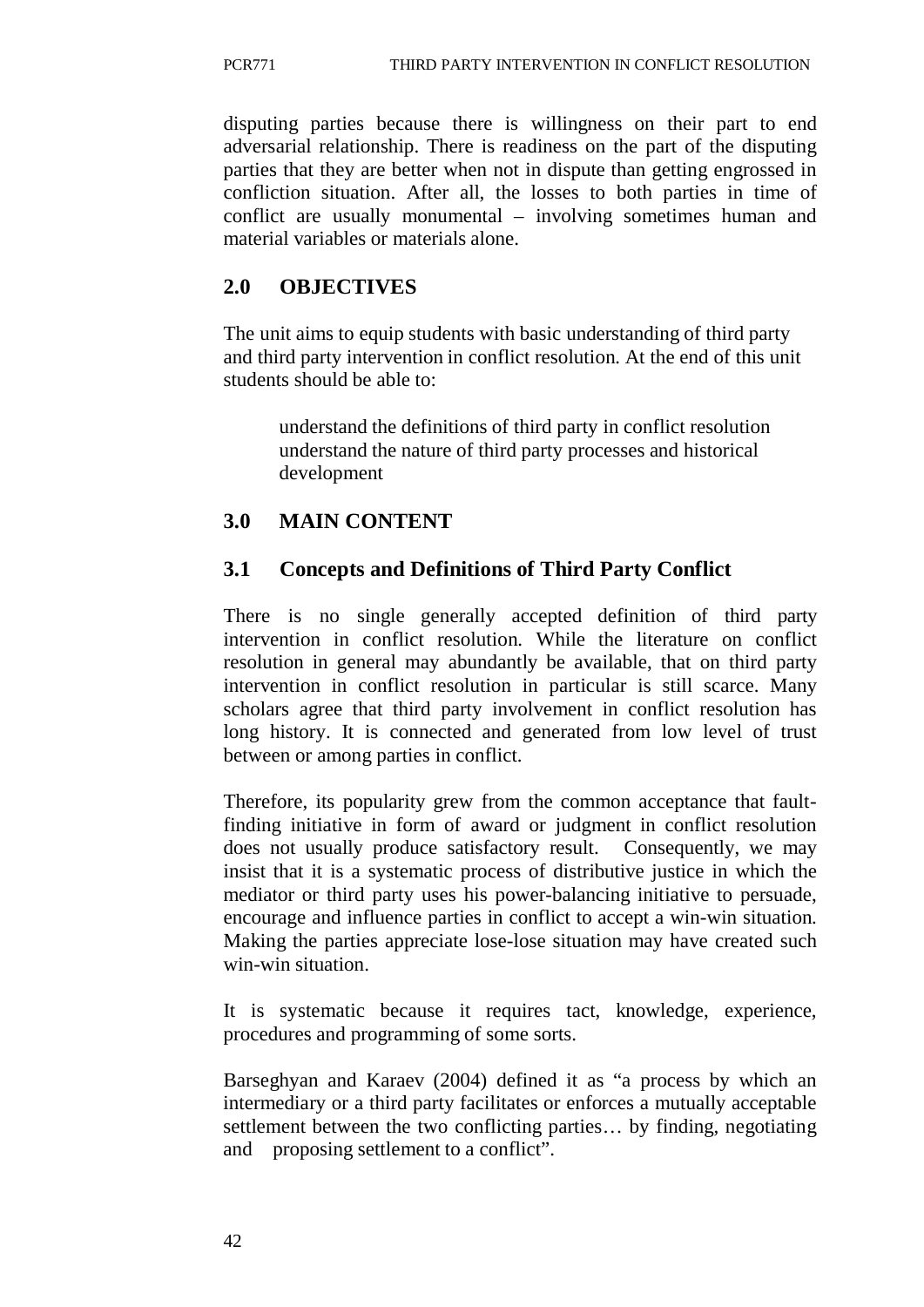Third party intervention in conflict management has assumed one of the most appealing strategies for accommodating conflict situation in societies. Its inclusion in the university academic curriculum has received more than commensurate importance not only because our environment is ridden with conflicts that need to be resolved, but also particularly because more knowledge and systematic ways of third party conflict resolution is being sought so as to assist the overburdened judiciary, save time and money, encourage the decision of parties in conflict to voluntarily embrace settlement and promote peace for economic development

## **3.2 Nature of Third Party and Historical Development**

Third party's functional role in conflict is that it helps two or more groups in conflict to reach a resolution. It is based on the nation that it is usually not very easy for parties in conflict to come out on their own volition and initiative to settle by themselves no matter the readiness on their part. A third party has to take the initiative to calculate the willingness on the part of the disputants and bring them to the resolution table.

Unfortunately, the decisions reached at the end of a resolution are usually not binding on parties to the conflict. However, third party mediation process remains interesting because the decisions are usually designed to favour both parties equally. As a result, they are encouraged to abide by it, but not by compulsion.

The history of third party intervention in conflict resolution otherwise known as Alternative Dispute Resolution (ADR) dates back to 1976, when Professor Frank Sander of the Harvard law School propounded what he captioned 'Multi-door Court House' as a way of tackling public dissatisfaction with the judicial system in America. Since then, it has been adopted and embraced by many corporate persons and institutions that have confidence in it around the world. The United Nations Organization today profoundly recognizes it.

International private-public citizens, such as the former presidents of the USA and South Africa, Messrs Jimmy Carter and Nelson Mandela etc are important third party mediators in conflicts around the world as a result of their insistence on global peace initiatives.

It commenced gaining popularity in Nigeria in response to the on-going judicial reforms, which started in 2003, though arbitration – another form of third party had long existed before now. As Chikelu Chukwuemeke, the former minister of information remarked in *Nigeria*, a publication of the Ministry of Information, "Today, the legal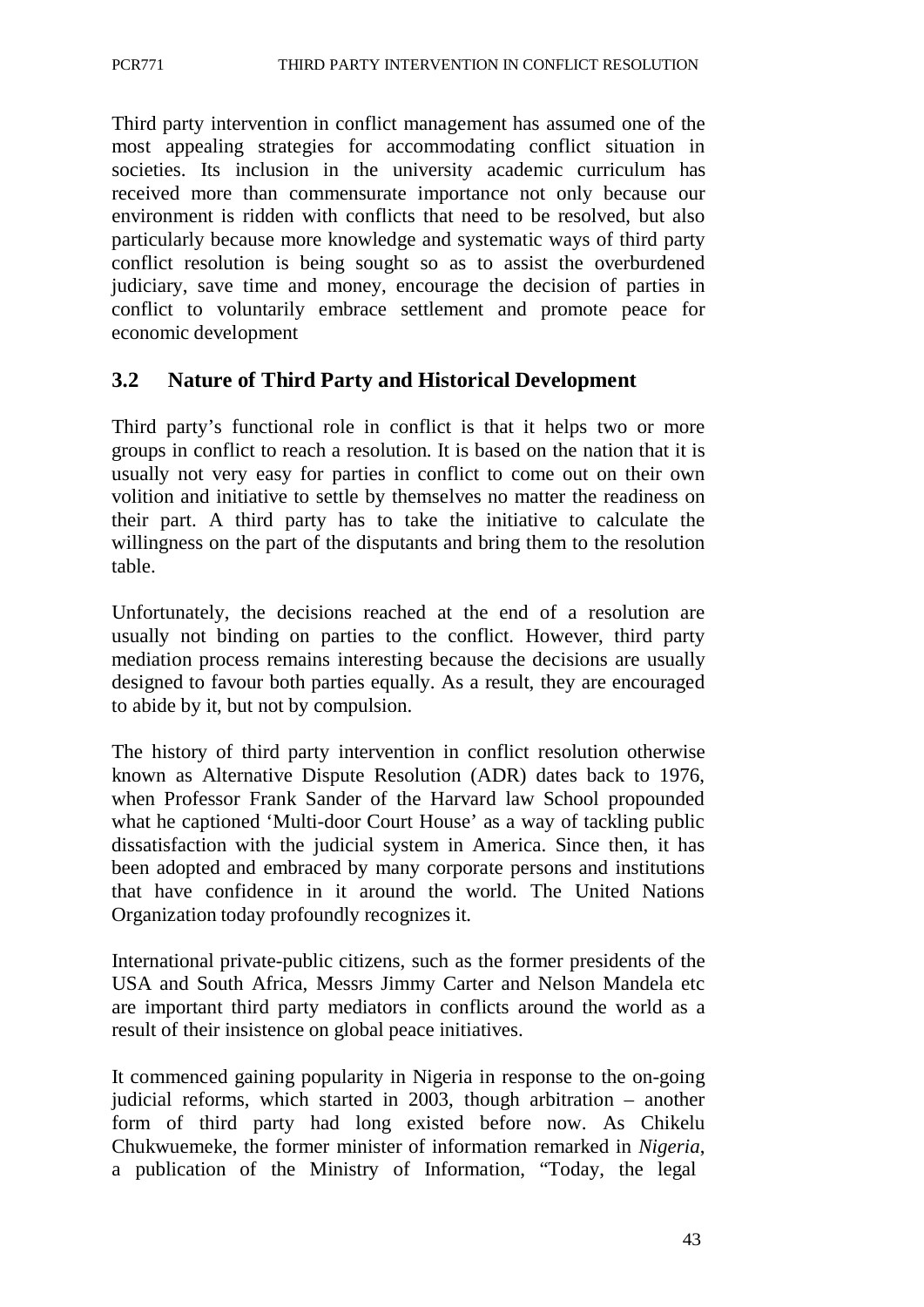profession, as the society itself is undergoing phenomenal change". This change so referred to, concerns in part, third party conflict resolution.

### **SELF ASSESSMENT EXERCISE**

Third Party conflict resolution effectiveness is impossible without the willingness of disputants: Discuss.

# **4.0 CONCLUSION**

Third party negotiation and resolution process involves helping parties in conflict to reach a settlement that favour them equally. **S**upposedly, there is hardly any conflict without resolution. At worse, it may take time. This is one of the characteristic of conflict or disagreement. But no conflict is amenable to resolution in the absence of the willingness of parties to the conflict as well as consensus. For third party to be able to accomplish its goals, the principals (parties in conflict) must altogether agree that they must have to embrace peace. The award in a third party resolution is not binding on the principals, but an atmosphere is created for them to embrace the decisions.

Third party intervention represents one of the many methods of conflict resolution in the contemporary times. It is very likely to remain an option in the tool-kits of mediators for what it is, in solving even complex problems that arbitration sometimes may not be able to address.

# **5.0 SUMMARY**

Third party intervention is fast gaining popularity as one of the many methods of conflict resolution within the variables in the docket of Alternative Dispute Resolution (ADR) in the contemporary times. It is very likely to remain an option in the strategies of third party mediation for what it is, in solving even complex problems that arbitration sometimes may not be able to address precisely because it generates from the readiness of the disputants that an alternative to conflict have to be sought. It matters so much that parties to a dispute have opportunities to express themselves under an organised environment of communication possibilities with each other. Fisher and Ury (1999) have pointed to the importance of communication between parties to a conflict. Communication possibilities help to narrow the severity and life span of a conflict.

# **6.0 TUTOR MARKED ASSIGNMENT**

Describe and define third party intervention in conflict resolution.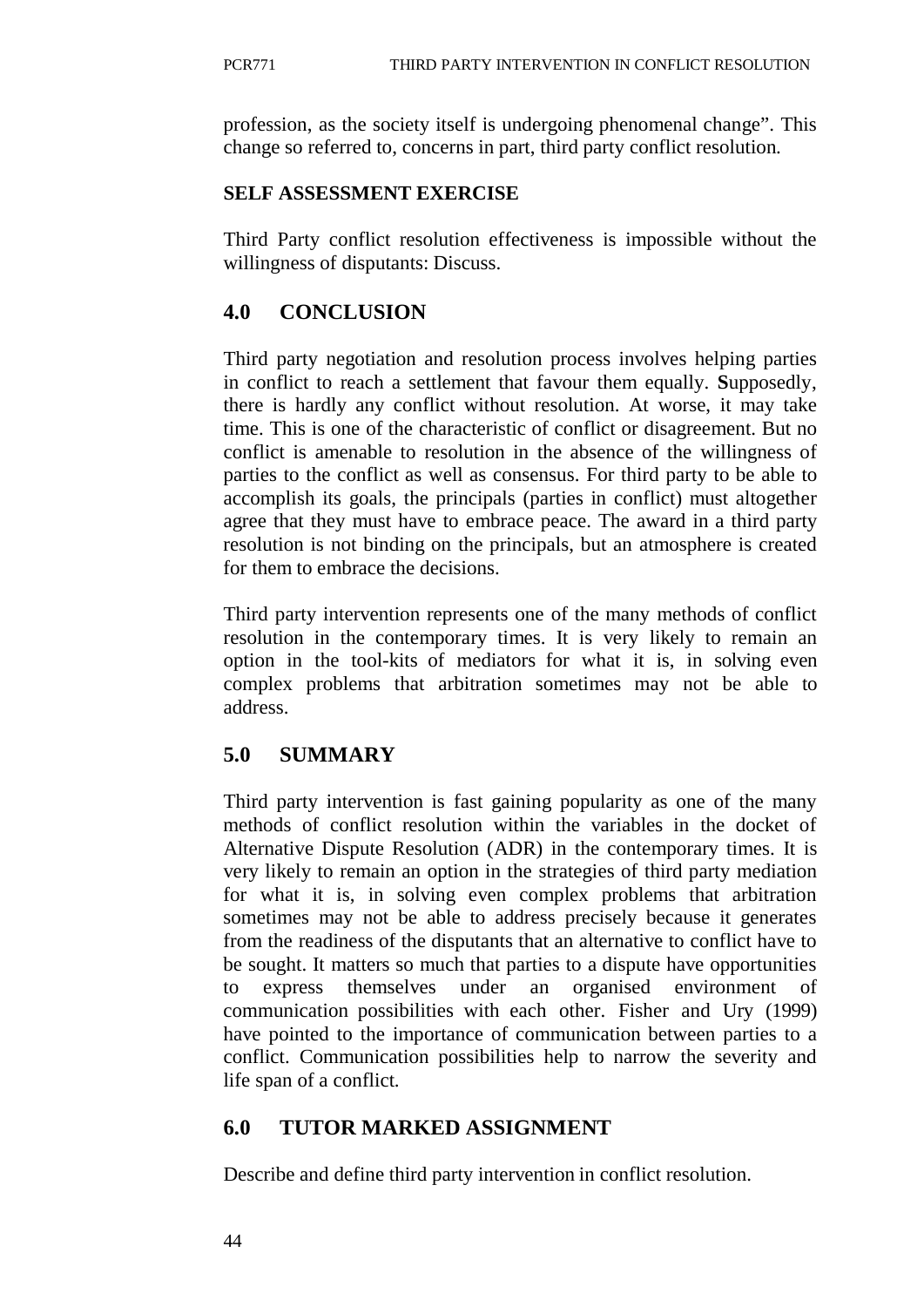#### **7.0 REFERENCES/ URTHER READINGS**

- Ball, A. (1983). *Modern Politics and Government*, London: McMillan Press Ltd.
- Barseghyan, K. and Karaev, Z (2004). "Playing Cat-and-Mouse: Conflict and Third Party Mediation in Post Soviet Space" Online Journal of Peace and Conflict Resolution (OJPCR) 6-1 Fall, 192- 209
- Best, S. G. (2006). *Introduction to Peace and Conflict Studies in West Africa*, Ibadan: Spectrum Books Ltd.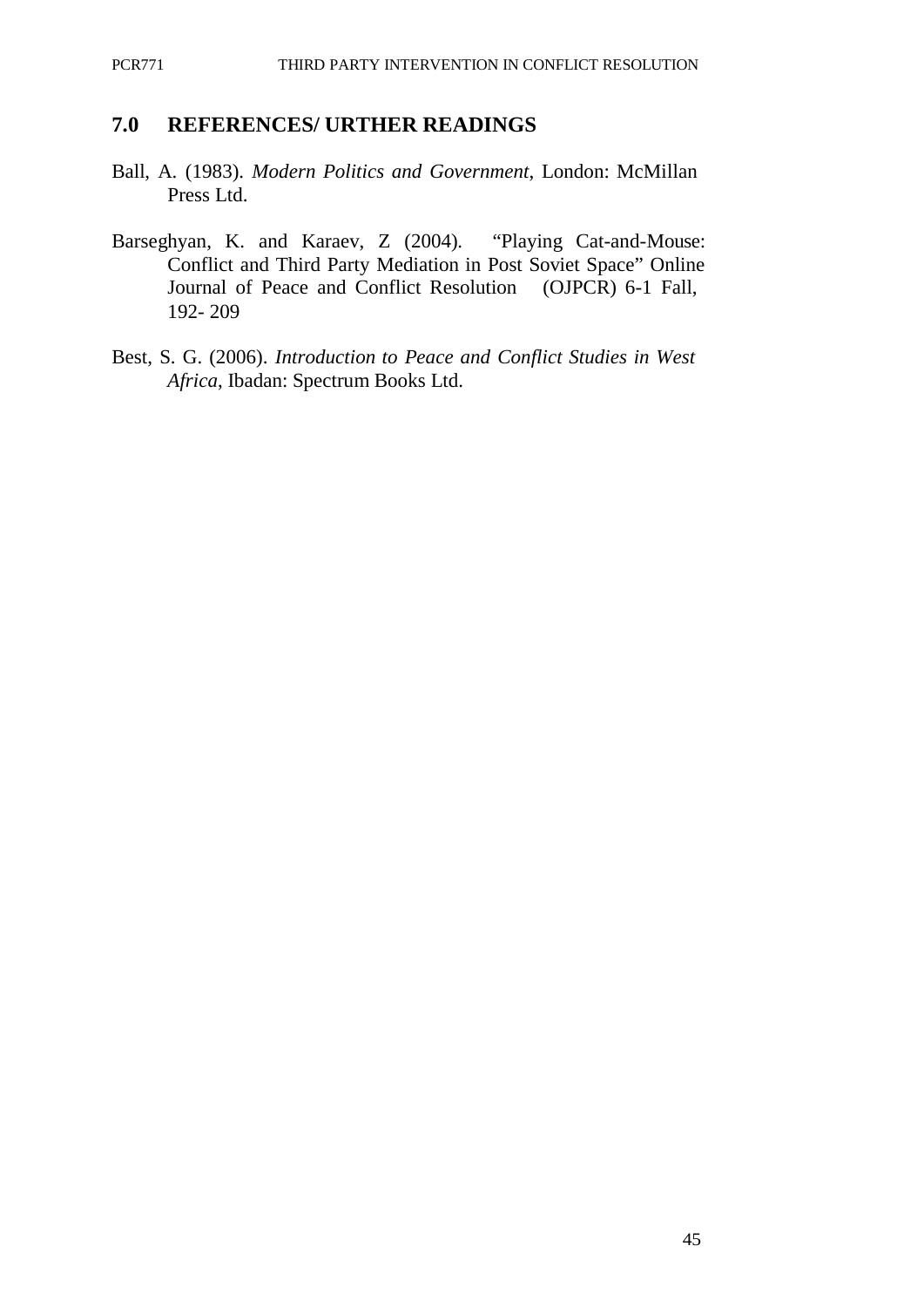## **UNIT 2 ENVIRONMENT OF CONFLICT RESOLUTION**

### **CONTENTS**

- 1.0 Introduction
- 2.0 Objectives
- 3.0 Main Content
	- 3.1 Environment of conflict Order, Reconciliatory Attitude and Consensus
		- 3.1.1 Order
		- 3.1.2 Reconciliatory Attitude
		- 3.1.3 Consensus
- 4.0 Conclusion
- 5.0 Summary
- 6.0 Tutor-Marked Assignment
- 7.0 References / Further Readings

### **1.0 INTRODUCTION**

In attempting to resolve a conflict, environment and timing matters a great deal. Third party intervention in conflict resolution is a mediation process that involves neutral mediators. Why? It is believed that a third neutral party will bring or facilitate an unbiased communication and negotiation process that will satisfy both parties. Neutrality in this circumstance implies that the mediator is potentially not interested in gaining anything than to help two or more people engulfed in conflict to reach a common ground of agreement and peace.

He would enjoy taking that honour and credit, but not any other things that are ignominious to public scrutiny and consideration.

Environment of third party conflict mediation is not just about the mediators' neutrality or a neutral ground that is favourable to both parties in conflict; environment candidly implies the right atmosphere coupled with the preparedness of the parties in conflict that the right frame of mind at the right time has come for settlement. We can claim that environment is about attitude and atmosphere. It is a form of opportunity cost for peacemakers and those who seek to enjoy peace.

### **2.0 OBJECTIVES**

At the completion of this unit, students should be able to:

understand the imperatives of conflict resolution in general, and third party intervention in conflict resolution in particular. understand the atmosphere and frame of mind required of third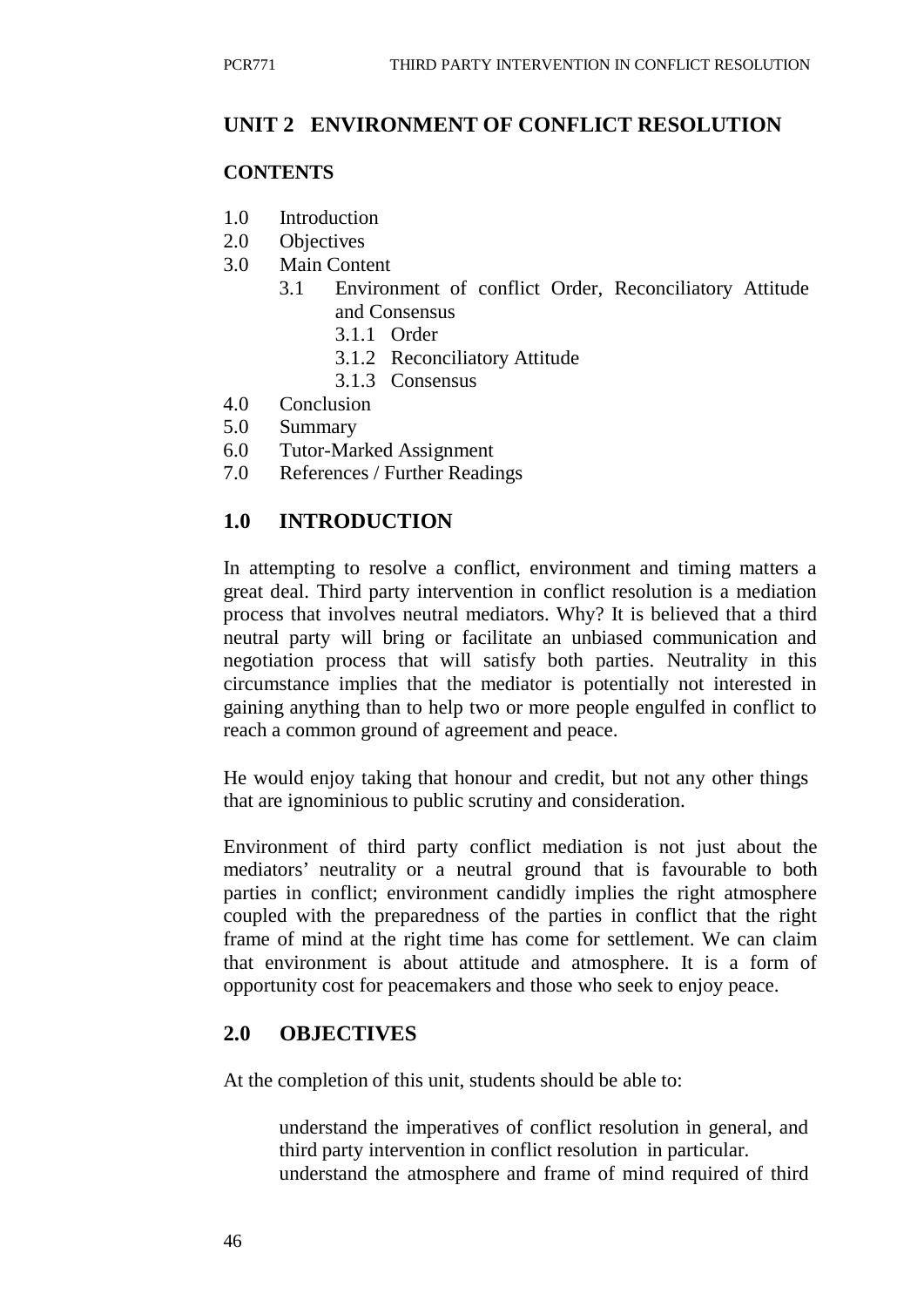

## **3.1 Environment of Conflict Resolution (Concept of Order, Reconciliatory Spirit and Consensus)**

Peter Odegar (1960) submitted that, where there is controversies and conflict, there must also be a modicum of order or reasonable limit to disagreement that provide basis for resolution.

This, of course, is only possible when interest and differences are reconcilable, based on consensus. Order, reconciliatory spirit and consensus between or among parties in conflict are important prerequisites in an environment of conflict resolution. Conflict is not just an ordinary issue that offers itself to any solutions when it seeks resolution.

In terms of third party intervention, the most important elements relate to the atmosphere and the attitudinal disposition of the parties to the conflict. The timing is also important. For example, it would be dangerous to bring parties to a conflict to the resolution table when losses, traumas and scars of injuries are still very fresh in memory or when nerves are yet to calm down. Thus, not only those particular conditions are required, but also the parties must be willing to embrace peace.

#### **Basic foundation in Conflict Resolution**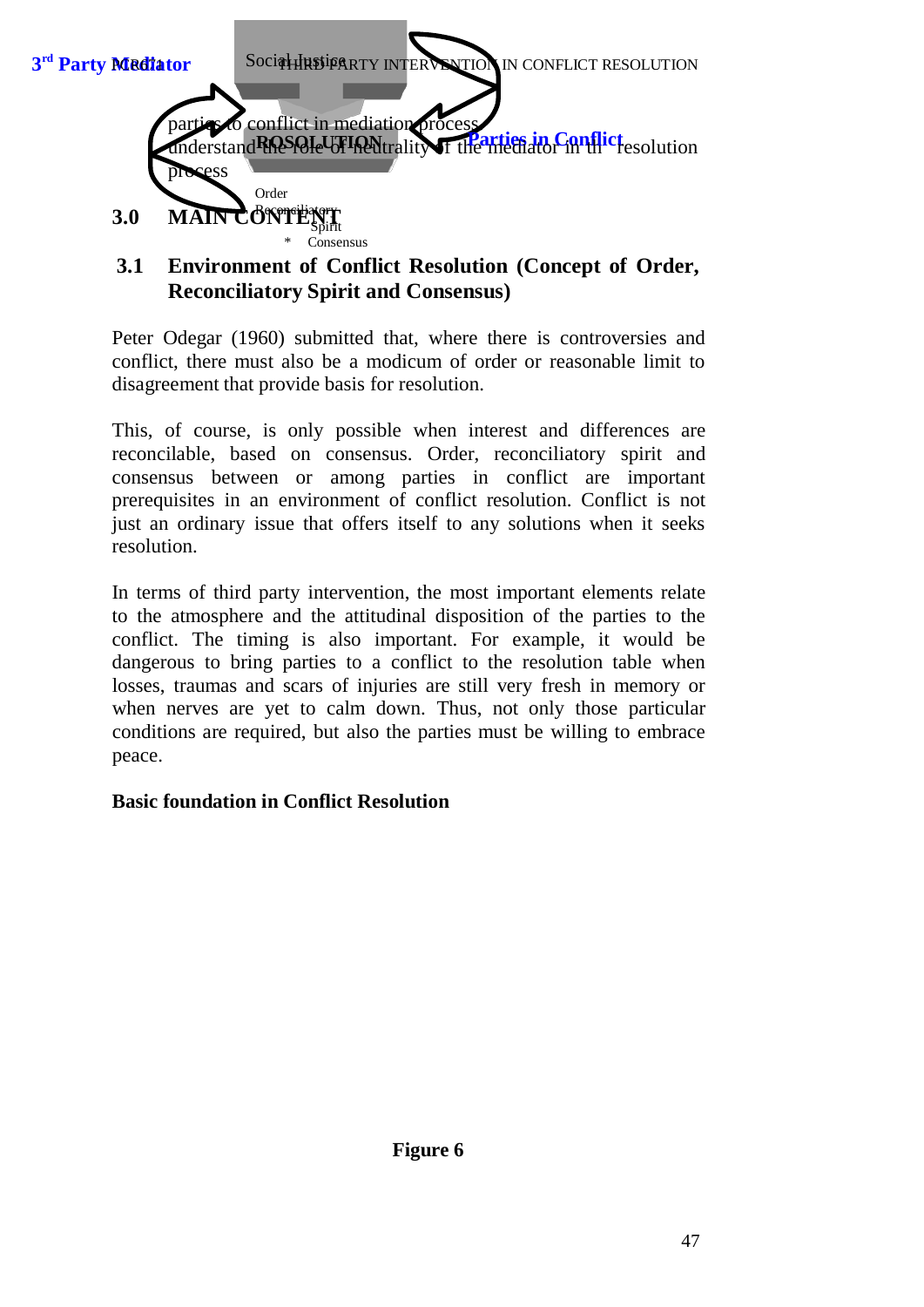There is no interest or conflict that is irreconcilable. It may take time depending on the severity, but can be resolved provided that the underlisted variables are available.

## **3.1.1 Order**

Order relates to a situation when people obey or follow basic rules, regulations and processes. No conflict resolution defiles or underestimates order. It is certain that parties in conflict may argue intensively or show threats of wanting to even fight in the tensed process of conflict resolution, but a modicum of order is required. But fairness to all parties concerned and equity are necessary ingredients that can help to put order in the platforms of conflict resolution.

Order requires us to apply our common sense notion in making judgmental decisions and in doing unethical things that could derail resolution. Order relates to peacetime of attempting to find solutions to existing crisis. In an open warfare within international studies, it might be referred to peacetime of cease fire.

# **3.1.2 Reconciliatory Attitude**

Reconciliatory attitude on the part of parties in conflict is important in the process of voluntary initiative to make peace. Otherwise, unwillingness and lackadaisical position of the parties may render any third party intervention impossible, no matter the degree of skills, knowledge and experience possessed by the peacemaker(s).

This applies to all conflict resolution situations. In the case of third party intervention, reconciliatory readiness of the principals to settle their differences is the real determining factor. The mediator has no binding decisions on the parties in conflict. His success is a factor of how far he can negotiate and solicit the co-operation of the parties to concur.

There are two basic challenges in attaining resolutions. The first is that the third party must have the basic strategies and clout to urge the parties to a conflict to embrace settlement. The second is that the very parties to the conflict must be strategic enough to key into the necessary time and public expectation that the conflict has reached a time of resolution.

## **3.1.3 Consensus**

Consensus building is a process of integration against particularism by soliciting the co-operation of parties in conflict. Peace and conflict studies are nothing more than a process of exploring ways of making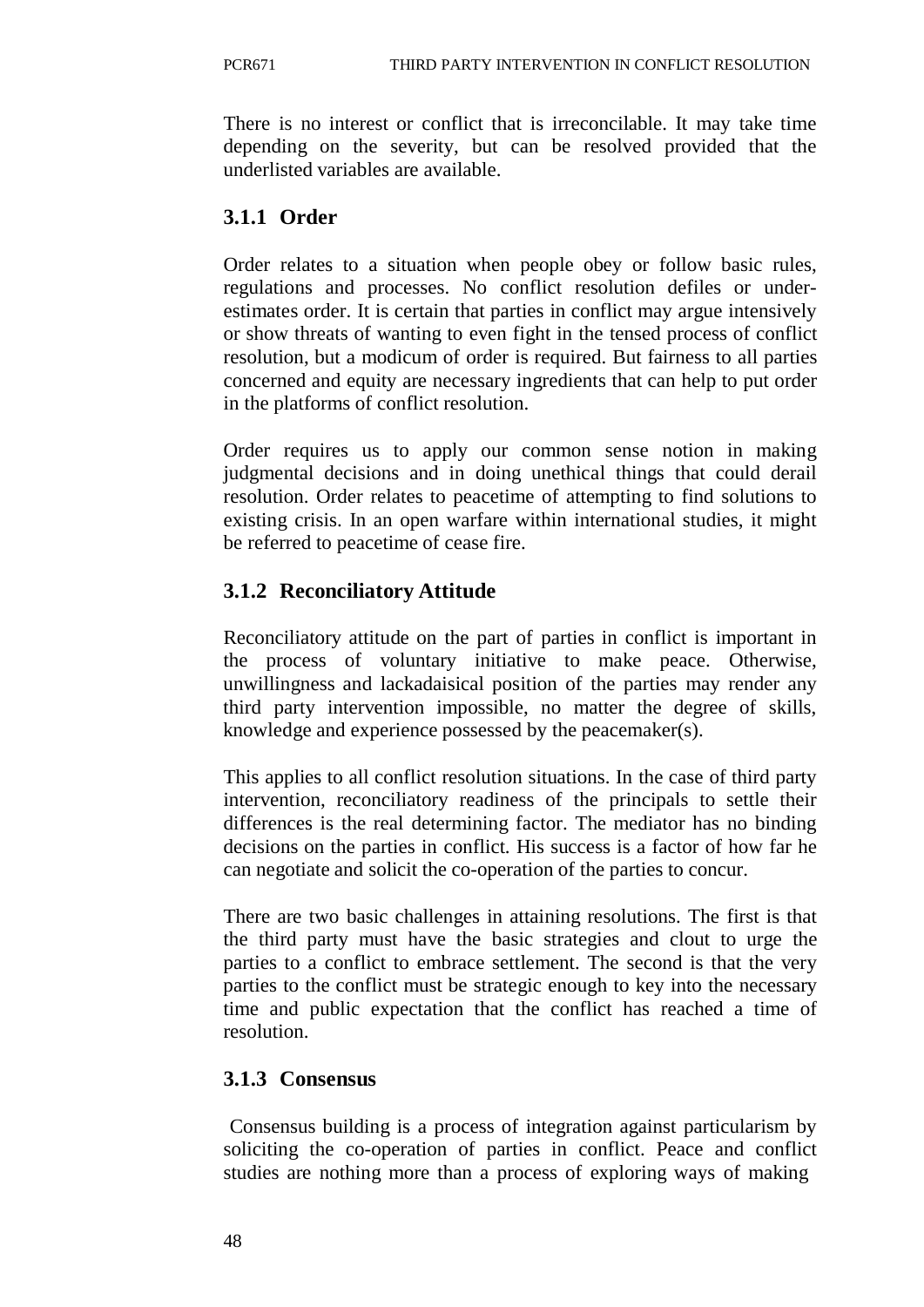peace in the society through conflict resolution where it exists. Resolution can evolve when parties in conflict agree to shift from their former position of disagreement to position of agreement. Resolution can be reached when parties in conflict realize that they stand to gain if they settle than keep the conflict protracted. Again, resolution can be reached when interested persons and institutions anticipate that a prolonged conflict can endanger or jeopardize several related benefits of co-existence in the society

No matter the severity of conflict, it must over a time offer itself for resolution. If circumstances do not create it, it will create circumstances that make resolution necessary. Could any conflict be more threatening and protracted than the cold war conflict between the USA and the defunct USSR? There is possibly none in the history of international system that had posed a potential danger and long lasting than the peacetime of cold war.

Yet it offered itself to resolution by gradualistic phase-out after about 50 years. President Gobachev knew that the USSR could no longer continue wholeheartedly with communism against the ideological focus of the USA and her allies. The US provided an enabling order to render communism obsolete and the USSR fell for it without resulting in any war.

Today, Russia is a member of G8 against what Russia would consider as anathema 25 years ago. Certainly, Russia stands to gain more economically by new global trends than her former position of isolationism. Of course, there was somewhat global consensus that Russia could no longer hide under the defense of communism.

## **SELF ASSESSMENT EXERCISE**

In what way are Order, reconciliatory attitude and consensus related to the foundation of conflict resolution or How would you describe the nature and basis of third party intervention in conflict resolution?

## **4.0 CONCLUSION**

No matter the severity of a conflict, it must offer itself for resolution. If circumstances do not create, it will create circumstances that make resolution necessary. Could any conflict be more threatening and protracted than the Cold War conflict between the United State of America and the defunct Union of Soviet Socialist Republic? There is possibly none in the history of system that had posed a potential danger and long lasting than the peacetime of cold war.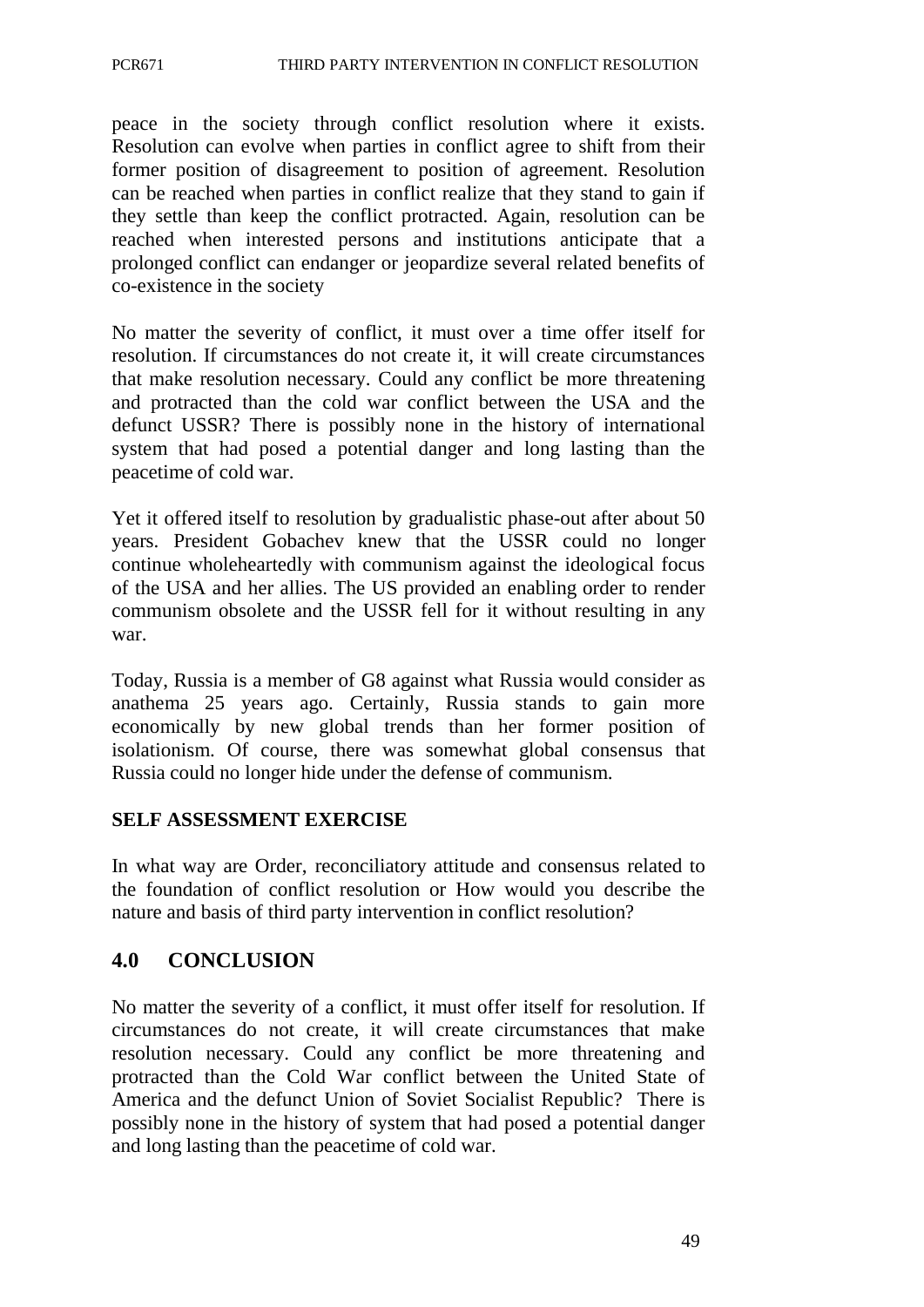Yet, it offered itself to resolution by gradualistic phase-out after about fifty (50) years. President Gorbachev knew that the USSR could no longer continue wholeheartedly with communism against the ideological focus of the USA and allies. The US provided an enabling order to render communism obsolete and USSR fell for it.

Today, Russia is a member of the Groups of Industrialized Nations G8 against what it would have considered an anathema 25 years ago. Certainly, Russia stands to gain more economically by new global trends than its former position of isolationism. Of course, there was somewhat global consensus that Russia could no longer hide under the defense of communism.

# **5.0 SUMMARY**

Just like war, conflict is a form of politics, and several definitions of politics claims that it is concerned with disagreement, conflict and resolution. Peter Odegar argues that there could possibly be no opportunity for resolution of any conflict in the absence of a modicum of order. Order implies an enabling atmosphere or conditions that support peace, just as business friendly environment is said to be the touchstone of investments, growth and economic development. Besides that order is required in conflict resolution, the parties to a conflict must overtly be willing to submit themselves for settlement. The USA and its allies have always been willing that USSR should come clean of communism.

A conviction came when President Gorbachev abrogated *Perestroika*  and *Glasnost*. Together, there was somewhat a consensus that the end of communism has come. Once there is a consensus, there must certainly be the spirit of reconciliation. President Bush has paid two official visits to President Vladimir Puttin of Russia –urging the government of Russia to embrace market economy by joining the comity of nations under the globalization agenda.

# **6.0 TUTOR MARKED ASSIGNMENT**

Process environment matters in third party conflict resolution: Why?

# **7.0 REFERENCES / FURTHER READINGS**

Neumayer, E. (2003). *Pattern of Aid Giving; the Impact of Good Governance on Development*

Odegar, P. (1960). *'Research in Politics', The Research Function of University Bureaus And Institutions for Government-Related*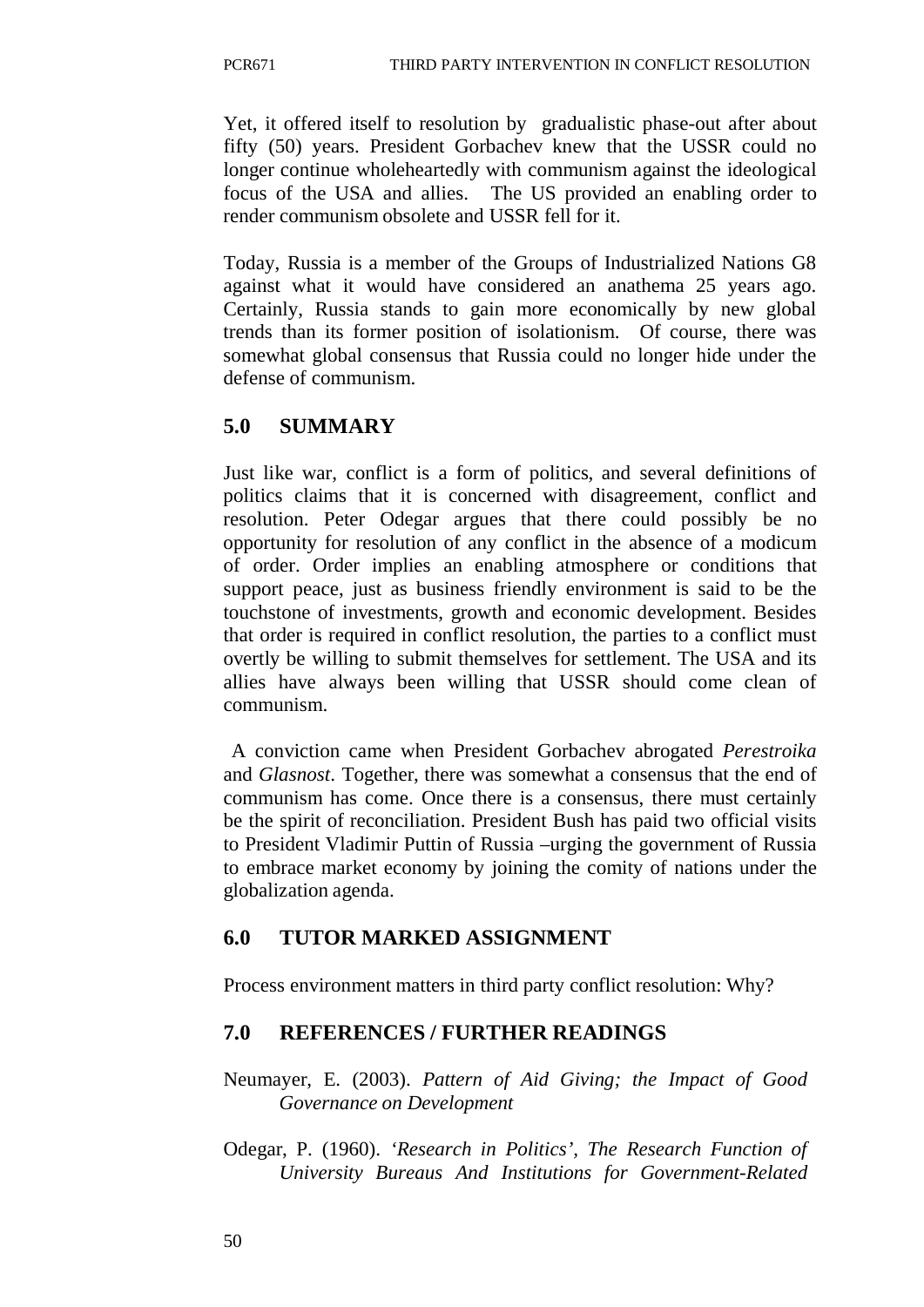*research* (eds.), Waldo, Berkley *Governance in Transition; Public sector Reforms in OECD countries,* (OECD) France: 1998

World bank; Governance and Development: Washington W/B 1992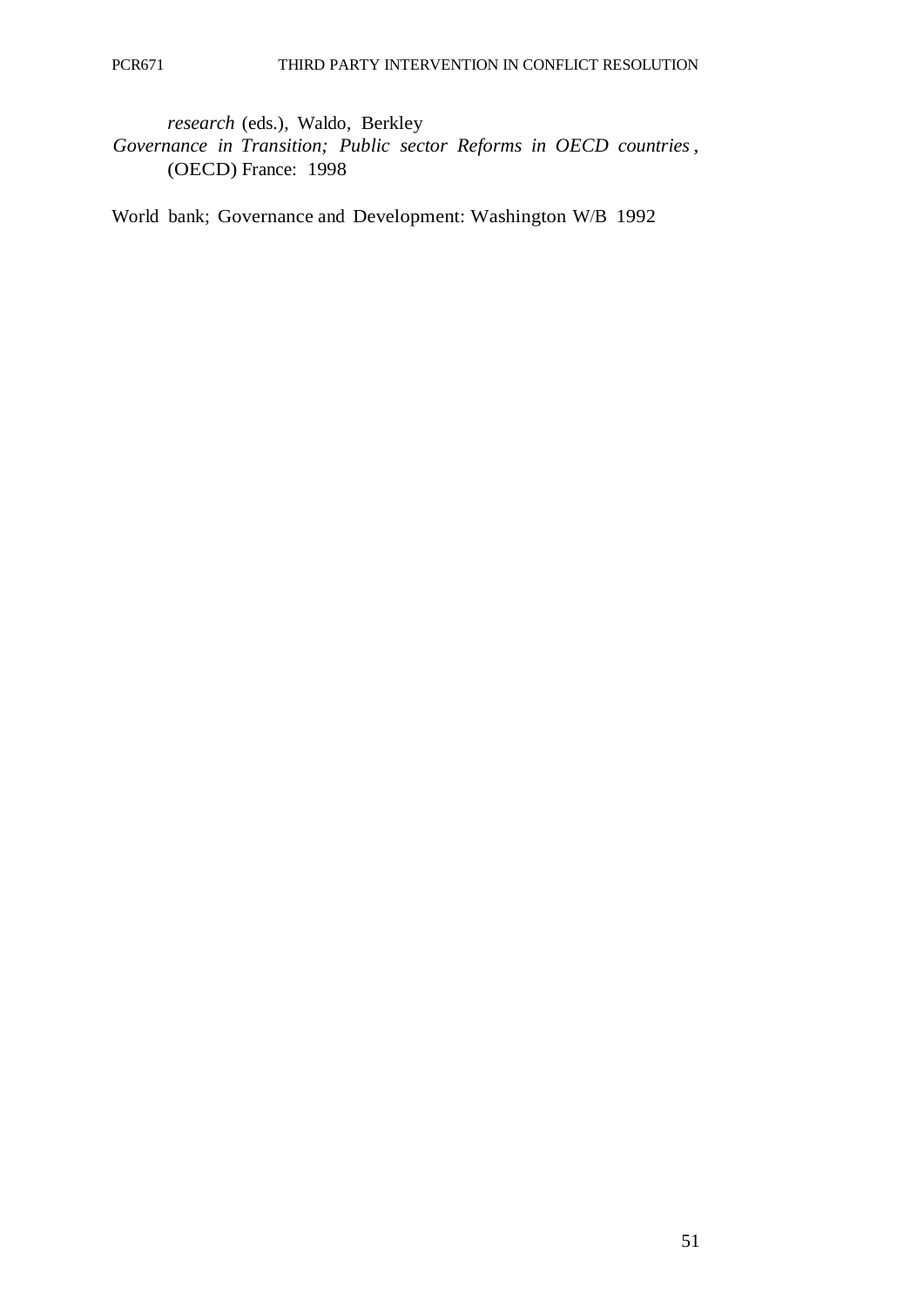# **UNIT 3 METHODS OF CONFLICT RESOLUTION, CONCEPTS AND PHILOSOPHICAL BASIS OF THIRD PARTY INTERVENTION IN CONFLICT RESOLUTION**

### **CONTENTS**

- 1.0 Introduction
- 2.0 Objectives
- 3.0 Main Content
	- 3.1 Methods of Conflict Resolution
	- 3.2 Concepts and Philosophical Basis of Third Party Intervention in Conflict Resolution
		- 3.2.1 Mediation Group
		- 3.2.2 Traditional African Community-Based Mediation Process
	- 3.3 Levels of Third Party Intervention
		- 3.3.1 Authoritative Third party
		- 3.3.2 Independent Third Party
		- 3.3.3 Social Network Mediator
- 4.0 Conclusion
- 5.0 Summary
- 6.0 Tutor-Marked Assignments
- 7.0 References/Further Readings

# 1.0 **INTRODUCTION**

There are several methods of conflict resolution. Today we are more concerned about the most effective and efficient system that commands the confidence of the parties in conflict. Adjudication and arbitration are usually not satisfactory in the eyes of parties to a conflict because award could be influenced or given wrongly.

Over the years, therefore, the Alternative Dispute Resolution (ADR) is fast gaining popularity and acceptance worldwide. It is often said to have evolved from the western tradition, especially since 1976 when a Harvard law professor, Frank Sanders developed the concept of "Multidoor Courthouse". Even then, the African traditional community based conflict resolution system shows an overt similarity with it. This Unit will focus on the methods and philosophical basis of third party intervention in conflict resolution.

# **2.0 OBJECTIVES**

At the completion of this unit, students should be able: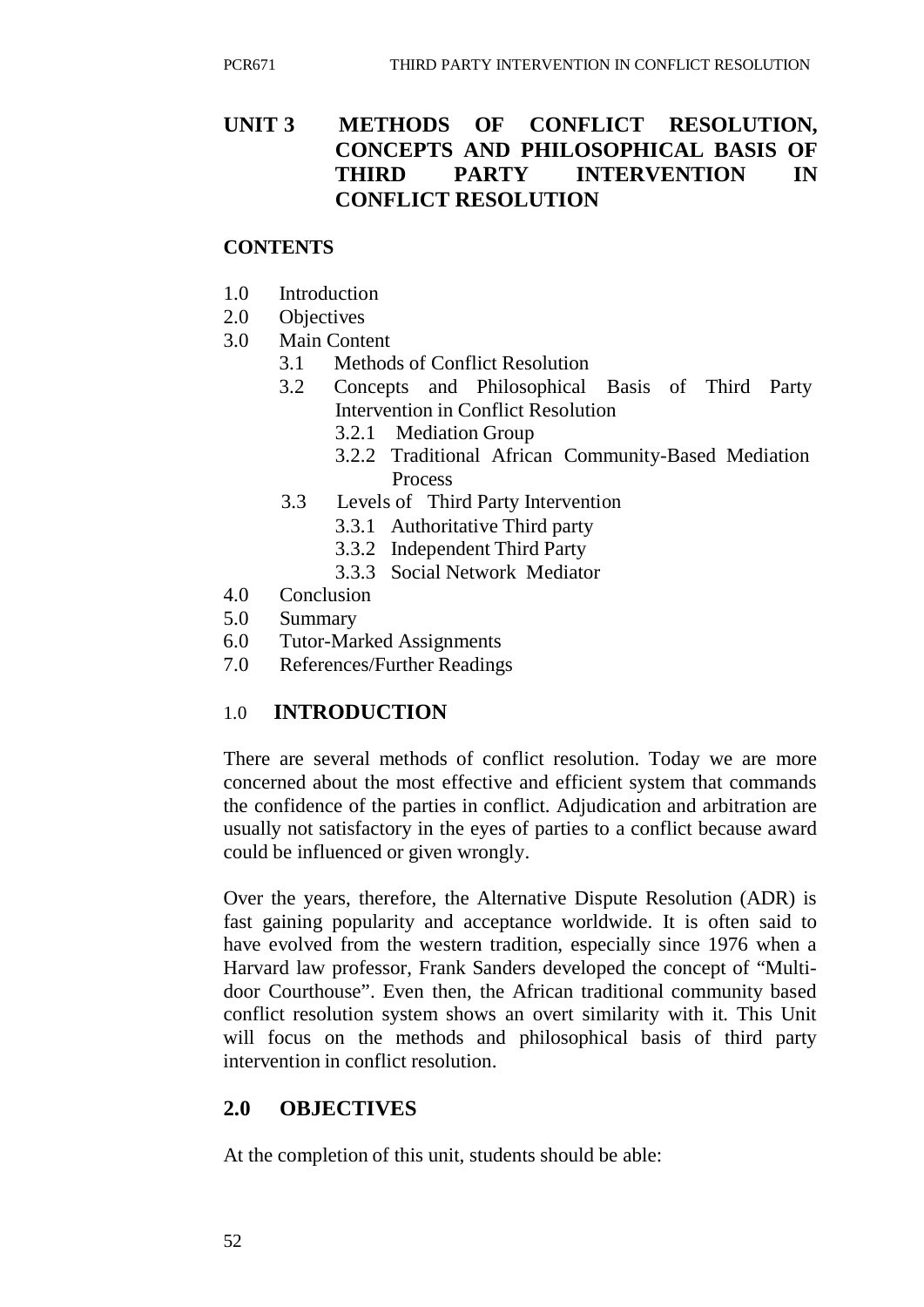explain methods of conflict resolution

explain third party conflict resolution and the philosophical basis, and

explain the ways by which third party can be initiated

### **3.0 MAIN CONTENT**

### **3.1 Methods of Conflict Resolution**

There are several methods of conflict resolution in the literature of peace studies and conflict management. The most contemporary methods goes beyond the conventional well-known styles of (1) **adjudication,** (2) **arbitration** and (3) **mediation (third party intervention)** to include (4) **traditional/community based method** (5) **Good Governance** (6) **Collaboration** (7) **Negotiation** and (8) **Conciliation**. For the purpose of this study, we shall dwell rigorously on the third party intervention in conflict resolution. Meanwhile, Adjudication is non-violent method, which involves the use of courts and litigation processes. Parties to conflict may in this respect take their disagreement to court of judicial process with legal representatives, solicitors or advocates as the case may be. The court gives verdict at the end; judgment is binding on all parties, as it will be enforced accordingly. Arbitration as the name implies, is a situation where an arbiter (umpire) tries to resolve a conflict by hearing from all parties concerned and give an award, which is expected to be binding on all parties in dispute. In arbitration process, the arbitrator can point out faults on the part of any of the parties to a dispute, but a Mediation process or third party will usually avoid arbitration even if it knows who is a culprit. Arbitration is a form of third party intervention, but it differs from mediation based on its modalities. Like a referee in a soccer match who blows foul against a player and gives reason for his action, the mediators may not emphasis or engage in pointing a fault to any party to a conflict directly even if he knows who was at fault. Rather, he uses the information gathered in fact-finding mission about the dispute to ask questions and encourage disputants to settle for mutual gains, which may not be available to all parties at the resolution point and time. Third party conflict resolution is a participatory negotiation, communication and dialoguing processes in which the parties to the conflict are part and parcel of the discussions.

The traditional/community-based is typical of African process. In fact, it is a traditional variant of the formal court system where witnesses can appear to give evidence. The mediators assume both the role of adjudicators and legal representatives before giving award or fine.

In contemporary times, especially since the turn of this millennium, Good Governance has found academic and practical relevance in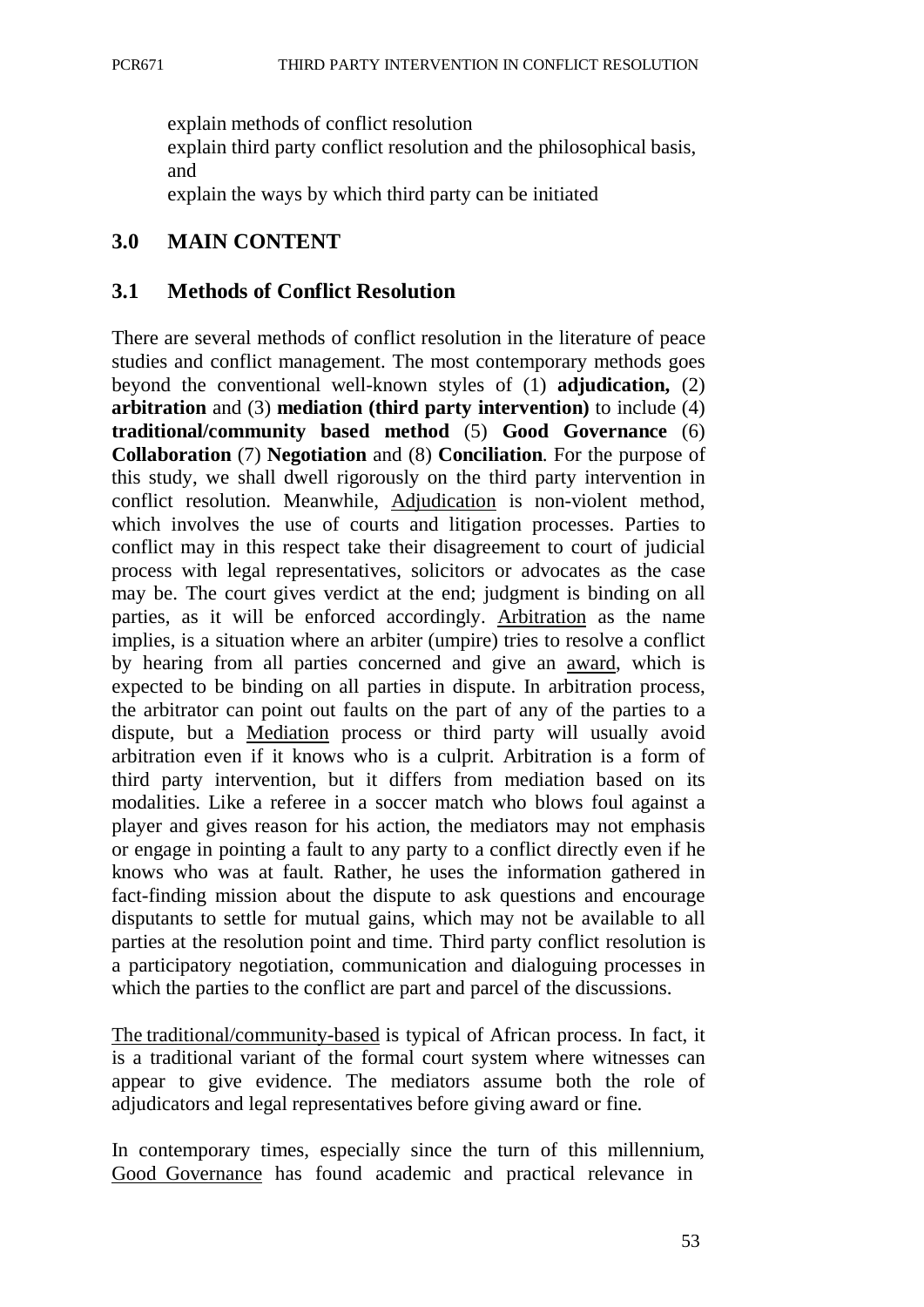conflict resolution.

It is the steering capacity of public institutions and agencies to work efficiently in response to collective public choice, such that the standard of living and security of citizens are not open to stern criticisms. It focuses on improving the steering function of the government or the quality of public regulation on the basis of Capability, transparency, accountability, predictability and legitimacy.

It is based on the notion that conflict in general would be minimized where citizens enjoy good governance. The explanatory variables of good governance include; rule of law, human rights and political freedom (OECD 1998); sound public policies, economic management and absence of corruption (World Bank 1992); democracy, ruling government's respect for human rights, general control and quality of public sector management (Neumayer 2003). Collaboration involves the parties in conflict to work on their own volition to resolve conflict. Collaboration is based on constructive co-operation and dialoguing between parties in conflict. It is borne out of the personal conviction of the parties concerned that adversarial relationship is not going to help matters on the long run, that it is better to create environment for friendly relations.

Negotiation is a process whereby parties in conflict initiate discussion processes by inventing options for mutual gains. It is based on collective bargaining procedure in which the parties try to outdo each other with convincing arguments, facts and figures. The parties may not necessarily gain equally at the end. Who gains more depends on the power of negotiation of that party. Conciliation is similar to third party intervention, and aims at utilizing the third party or ' a go-between' to encourage and persuade parties in conflict to embrace peace. The process involves communicating to the parties separately and creating atmosphere that will sooth "tensed nerves" and usher in tolerance of each other. Sometimes, it might be used as a prerequisite of mediation strategies.

# **3.2 Concepts and Philosophical Basis of Third Party Intervention in Conflict Resolution**

Plural societies are susceptible to conflicts arising from both cultural differences and economic stratification. Even homogeneous societies are also susceptible to conflicts that generate mainly from economic stratification. As (Lijphart 1977) observed, deep social divisions and political differences within plural societies are held responsible for instability and breakdown of order. But a positive society is that society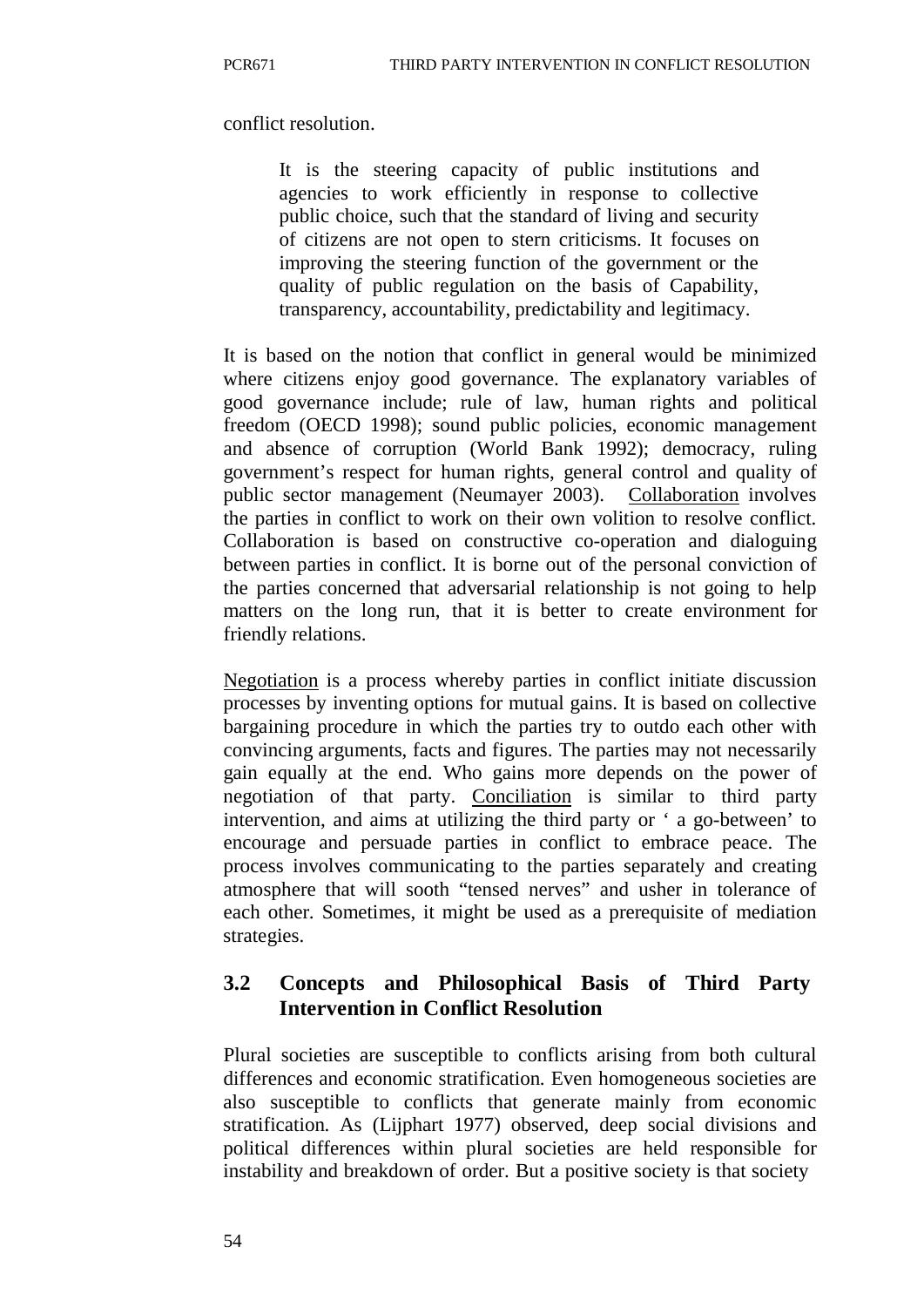whose conflicts are amenable to resolution. We have alluded to several available methods of conflict resolution in the preceding unit. Third party intervention is related to some of them.

There is no standing definition of third party intervention in conflict resolution. It is a process of dialogue and negotiation. It is concerned with an intermediary, mediation, and consensus-building around two or more parties in conflict, and borne out of the philosophical notion that the emotional intensity and threats of harm that follow parties to a conflict when they take it upon themselves to settle by themselves is often more dangerous than when a neutral third party is used. The principle of neutrality presupposes that the mediator has no vested or entrenched interest in the matter and that he (they) will act with the singular goal of achieving settlement. It is based on the notion that third party, as its usual tradition, will bring additional hopes and minds into the resolution process by facilitating interpersonal relationship that elicit thought-provoking sense of emotion so that, sometimes, the parties in conflict divert blame to themselves.

Arbitration may be regarded as a form of third party, but it is different from the typical third party in the sense that its award is binding upon the principals.

### **Two types of Third Party can be identified and discussed.**

## **3.2.1 Mediation Group**

This refers to the typical third party persons, group, or individuals appointed by government, international organizations, intended third party to facilitate a resolution of conflict. The basic philosophy of third party processes is neutrality and openness. For the purpose of this essay, we may chose to define it as, "a phenomenon involving the process of developing communication relationships by a neutral third party, promotion of receptivity and persuasion on the part of parties in dispute in order to ignite and facilitate their readiness to appreciating the interest of each other as part of the problem, and ignoring complexities for the purpose of win-win resolution".

Unfortunately, the outcome of third party intervention is non-binding on the parties in conflict. Unlike adjudication and arbitration processes whose outcome is an **award,** made binding on the parties, the outcome of mediation or third party may be rejected by one or all the parties involved in conflict. Mediators are expected to be neutral and escape premature judgments as we had mentioned in the preceding discussions, but it is usually very difficult for third party mediator to be neutral in conflict resolution. For example, it is quite natural for many of such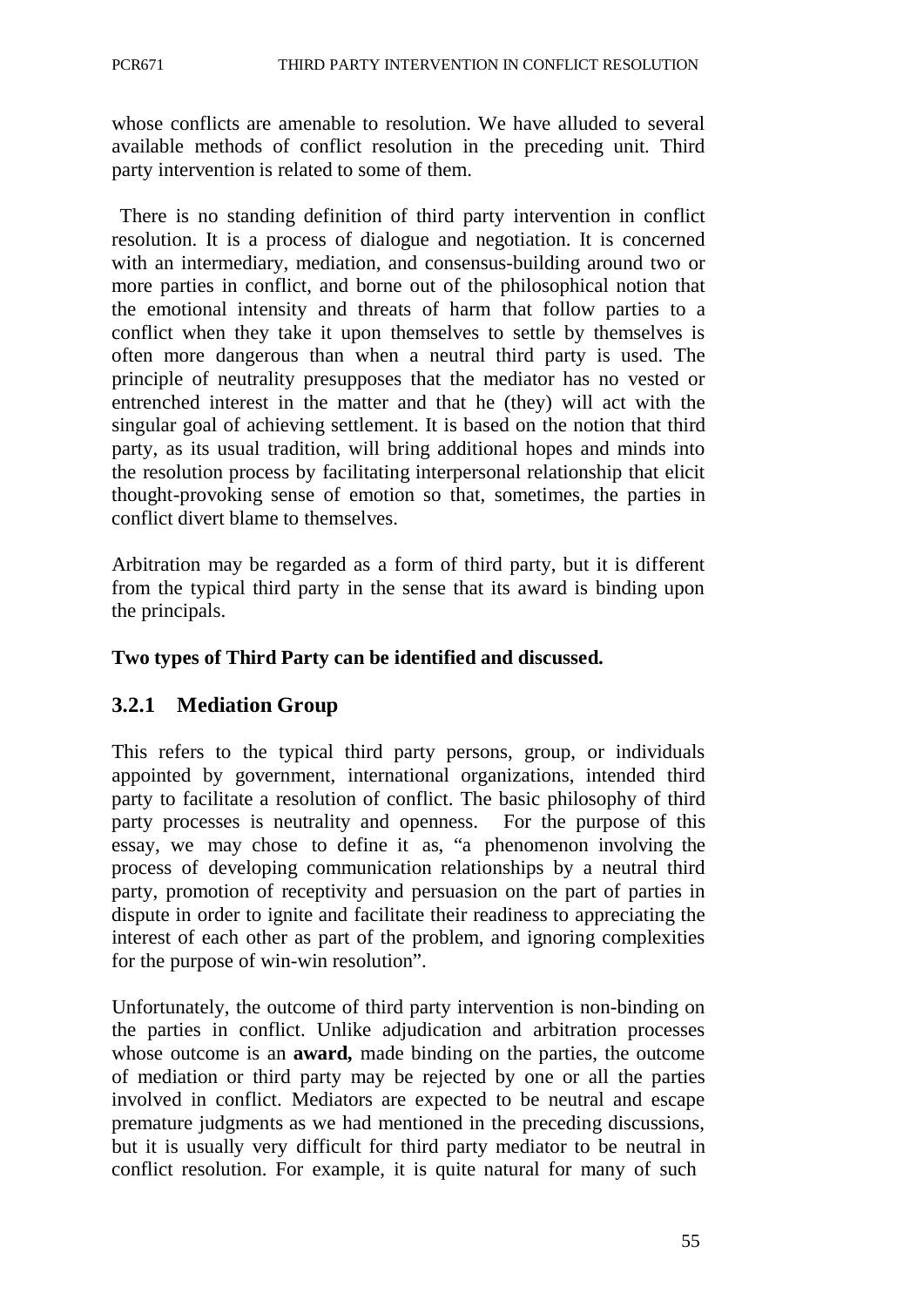mediators to be sympathetic with the party whose rights and privileges have been seriously vitiated. Why are many referees of soccer match partial under the watchful eyes of a thousand spectators when they are expected to be neutral? As the University for Peace stated in Best, "mediators generally have vested interests in the resolution in a given conflict or dispute, but they must be able to operate neutrally and objectively". So no matter the obviousness of a fault or culprit on the part of a party in a particular conflict, a third party mediator should keep his emotion and sentiments outside the resolution process. The goal of the third party is to invent options for mutual gains even though some resolution may appear to be very complex, such that the options are markedly favourable to one side whichever way you want to weigh it. Within such difficult situation, mediators often retreat to their drawing board in order to make realistic options.

# **3.2.2 Traditional African Community-Based Mediation Process**

Even though third party intervention is often said to have originated from the western tradition, the fact remains that African traditional societies have practised mediation and used it as mechanism for managing conflict in their societies even before the intrusion of colonialism. Today, it does exist prominently in the settlement of land disputes between families of proximate relationships or otherwise, since farming is a major occupation and which often generates land disputes. Litigation is alien to African conflict resolution. Mediation is typical of African societies because they live in communities within the principles of communal attachment, mutual sense of responsibilities and sharing in communal labour - working together to solve one problem that affects all, or one individual at one time or the other. The system involves a group of elderly people within a clan or extended family coming together as a tradition to resolve an existing conflict. However, there is little or no evidence to suggest that inter-community conflicts were ever resolved on a mediation process using a third party. The African community based mediation system though can be termed mediation, does not factually exhibit the characteristic processes, rules and behavioural norms required of third party, such as the principle of mutual benefits.

Admittedly, Africans did not systematize or popularized it. Thus, when third party mediation processes are mentioned, foreign writers often bear the references. That does not imply that Africans' have no ideas of their own. Of course, they do have. But when an idea is organized in such a way that its application brings better result, such an idea becomes superior to any other existing ones.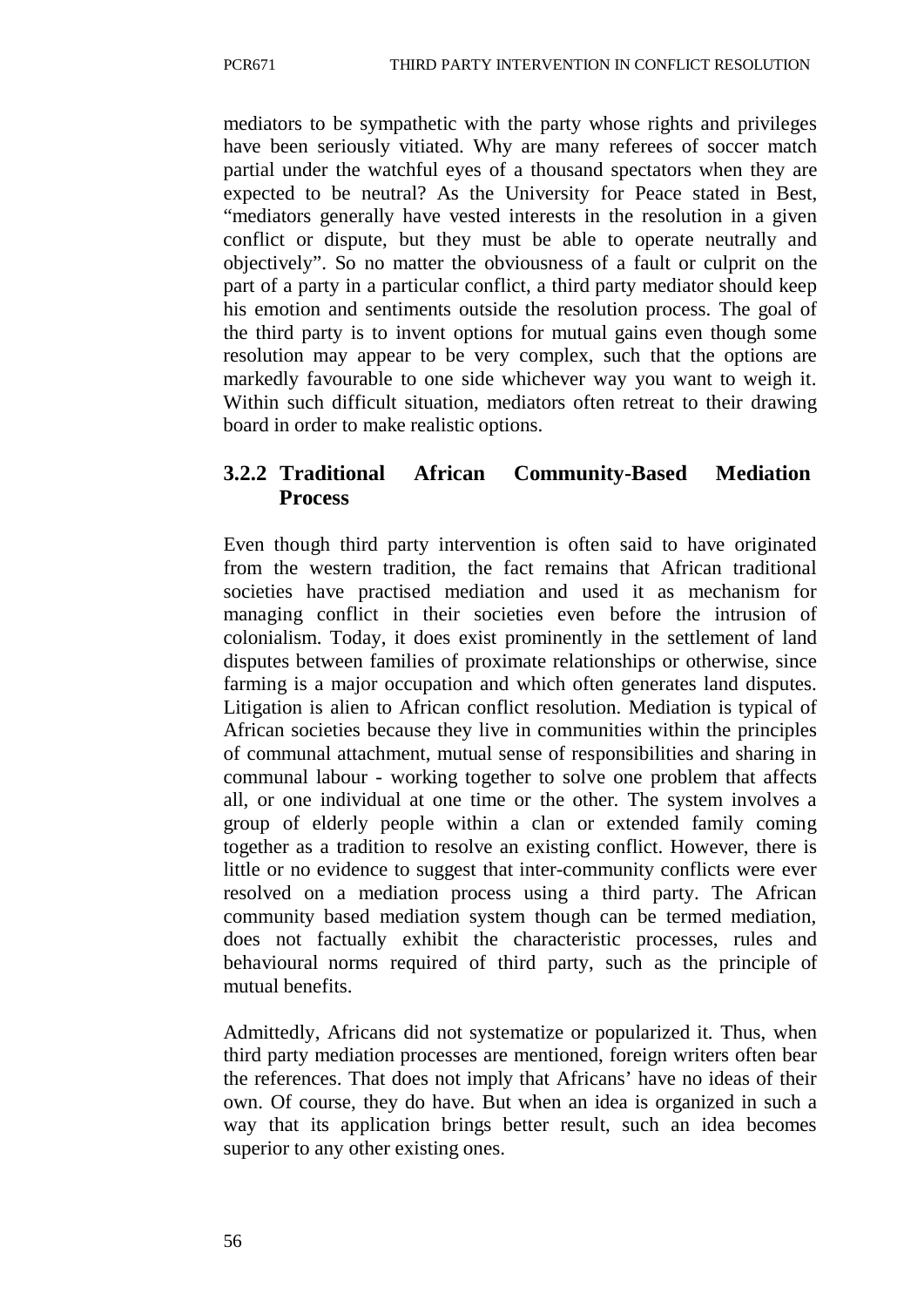There are five ways by which a third party can be initiated:

1.By non-governmental organization (NGOs, community-based organization (CBOs etc).

2.By international organizations (IOs), such as the UNO, AU or ECOWAS, etc.

3.by the government (national, state or local according to the scope and nature of the conflict) within that state.

4.by the weaker party to save his face from intimidation and oppression; e.g the Palestinian people, by severally calling on the UNO to intervene between it and Israel.

5.By an intended third party who feels that they will benefit from the peaceful co-existence of the parties in conflict



**Figure 7: Ways of initiating 3rd party for conflict resolution**

For example, the General Abdulsalami Abubakar-Nigeria-led peace initiative in Liberia after a protracted civil war culminating in the enthronement of democratically elected regime in 2006, headed by Mrs. Ellen Sir-leaf Johnson was a form of intended third party.

President Obasanjo was emotionally challenged not only as the former chairman of the African Union, the onus was also on him as the President of Nigeria, an African statesman in politics and government, including expectations from the international community to use his clout and influence to support the resolution of the Liberian crisis. Of course, the far-reaching benefits cannot be over-emphasized.

He appointed the former military president of Nigeria, Abdulsalami Abubakar to start off a mediation process culminating in the enthronement of democracy in Liberia in 2005. It is commonly held opinion that the parties in disputes usually have considerable control over the process. This is not entirely true. Rather, it varies and depends considerably on the readiness of the parties in conflict to reconcile.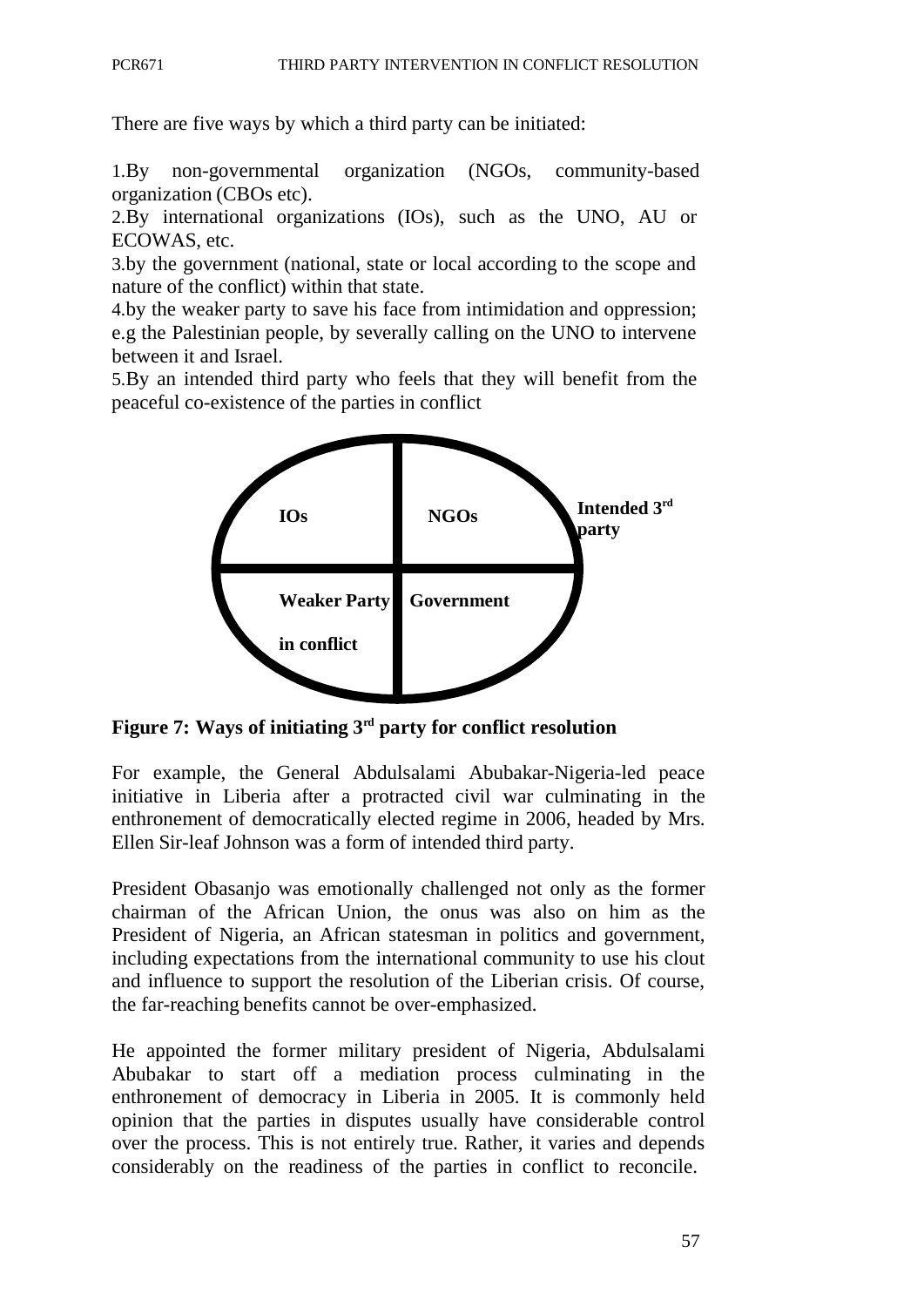Where they are ready, there is the tendency of the mediator to dominate.

# **3.3 Levels of Third Party Intervention**

Although there are five ways by which third party can be initiated, but their operational modality can only occur on three levels of neutrality. These include:

# **3.3.1 Authoritative Third party**

An authoritative third party possesses enormous power and clout to deal with the parties and conflict at stake. Such authority generates from the skills, knowledge, and experience he has gathered over the years, including the popularity he enjoys in the competence of third party conflict resolution, just as some solicitors and advocates receive high patronage and respect based on the complex cases they have won including their knowledge in legal matters. Authority is based on superior knowledge, skills and experience. It is commonly rewarded with respect, honour and sometimes obedience and followerships. With such qualities too, sometimes he is tempted to use power convincingly. Most authoritative third party mediators are usually appointed and funded by international organizations, such as the United Nations, European Union (EU), African Union (AU), etc.

# **3.3.2 Independent Third Party**

An independent third party refers to neutral mediator who has no entrenched interest or intention to enrich himself or herself upon his opportunity to mediate. They are well-respected former national or international public officers. They attempt to bring their expertise and philosophy of peace on the resolution of conflicts. The objective of a third neutral third party is to ensure that conflict is resolved. Sometimes, they are appointed to officiate as mediators, some other times they are not but take up the task based on voluntary initiative. They raise funds by themselves for this purpose. Examples are former US President, Jimmy Carter, Nelson Mandela of South Africa, and Abdusalami Abubakar of Nigeria.

## **3.3.3 Social Network Mediator**

Social Network mediator is more or less a realist. He believes in immediate or larger environmental peace. In other words, peace for mankind informs his motivation. The African traditional peace brokerage system involving religious groups, family or one community intervening in other two communities conflict based on their common history and consanguinity, are good examples of the social network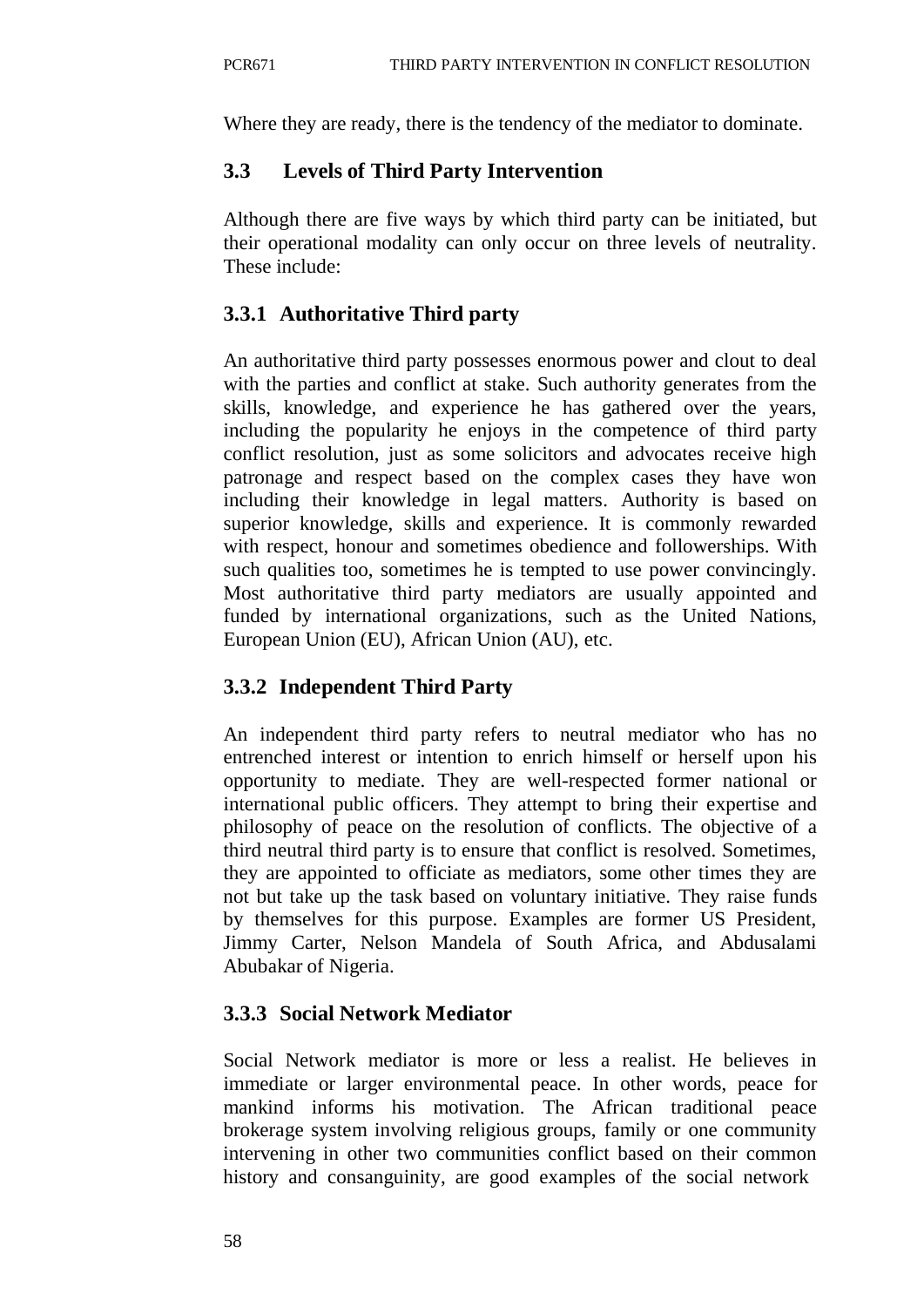mediators. Some Non-governmental organizations (NGOs) are also found here.

### **SELF ASSESSMENT EXERCISE**

Examine various levels of third party intervention you have studied

## **4.0 CONCLUSION**

Conflict resolution styles are numerous. It includes the conventional litigation processes, such as adjudication, arbitration and panel of inquiry. A panel of inquires may not necessarily provide a resolution to a conflict. But its focus is often centred on the causes. However, its recommendations may offer ways of resolving a conflict. The other alternative ways of conflict resolution include third party mediation, good governance, conciliation, collaboration communication etc. In particular, this essay is designed to focus on the third party mediation process. There are two types namely the typical mediation groups appointed by government, international organizations, an NGO who wishes to use its skills and professional competence funded by any given body; and independent third party professionals who utilize same opportunity to bring settlement into a conflict.

For that purpose, we often have independent third party or those appointed by international organization (the authoritative ones). Such differences would determine who would raise the funds to finance the resolution.

## **5.0 SUMMARY**

Conflict is common to all societies. Yet there must be opportunities for reconciliation within the precepts of order, reconciliatory spirit and consensus. In fact, conflict resolution is a conscious attempt to build a civilized society. And the activity of civilized societies is too complex and important to be left in the blind regulation of impulse or organized hypocrisy. There are many types of conflict resolution, such as **adjudication, arbitration** and **mediation (third party intervention)** to include **traditional/community-based method Good Governance Collaboration Negotiation** and **Conciliation**.

The role of third party in conflict management is fast receiving wide acceptance in research and practical challenges. It is a mediator or someone who does not have the power or authority to coerce parties in conflict to accept his verdict. Not all conflicts are susceptible to third party intervention and resolution in the immediate circumstance. Sometimes, inadequate information, insincerity on the part of one or all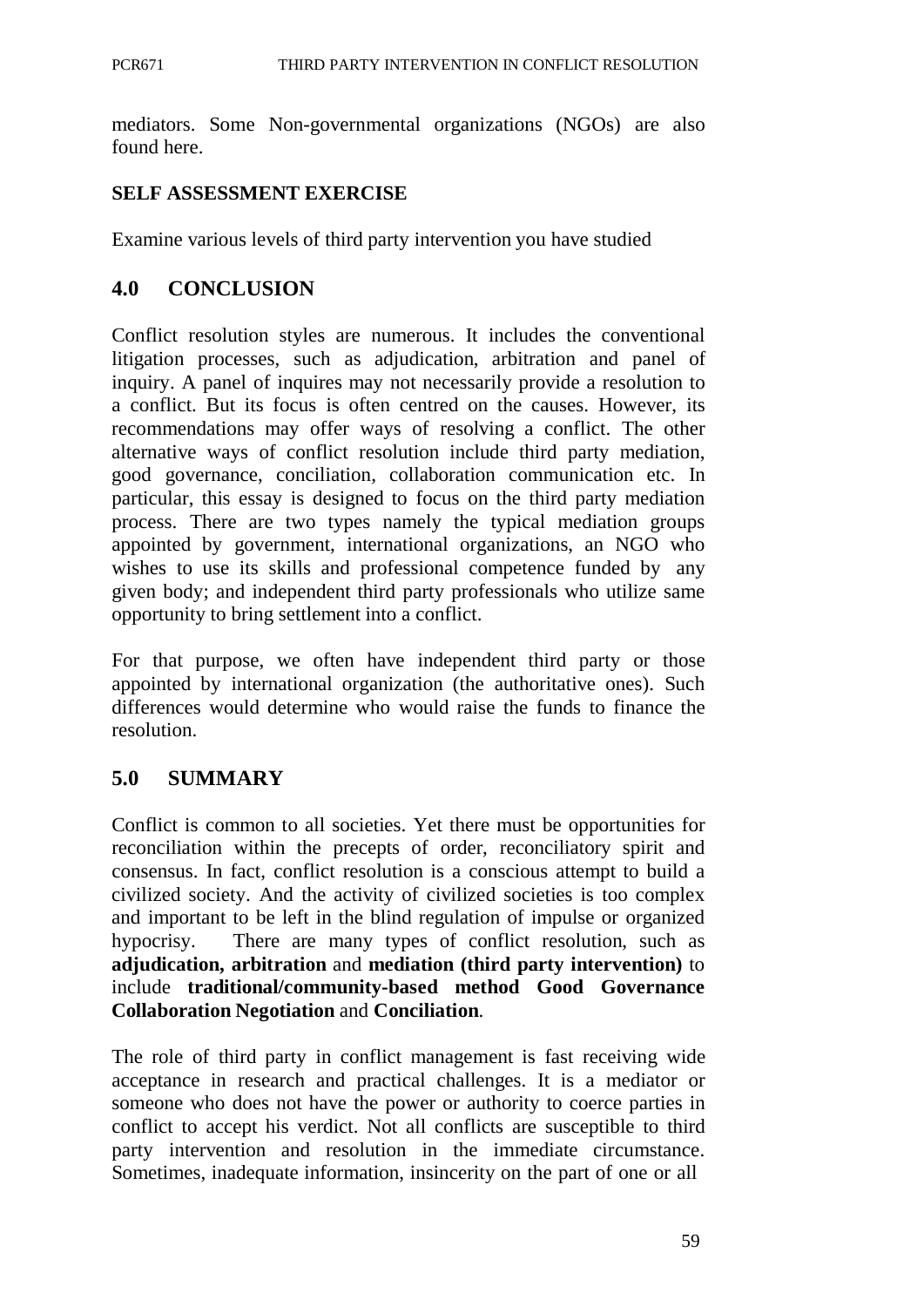the parties in the conflict, regarding commitment to peace, including the complex nature of a particular conflict may present skeptical conditions of having a conflict resolved. Also, some third party mediators are 100% independent. While others are appointed, implying an authoritative power.

For that purpose, we often have independent third party or those appointed by international organization (the authoritative ones). Such differences would determine who would raise the funds to finance the resolution.

# **6.0 TUTOR-MARKED ASSIGNMENT**

In what ways can third party mediation be initiated?

## **7.0 REFERENCES / FURTHER READINGS**

- Fisher, R and Ury, W (1991). *Getting to Yes Negotiating Agreement Without Giving In*, New York: Penguin Books.
- Lijphart, A. (1977). *Democracy in Plural Societies; A Comparative Exploration*, New Haven: Yale University.
- Walton, R. E. (1987). *Managing Conflict; Interpersonal Dialogue and Third Party Roles*, Atlanta Park: Addison-Wesley Publishing Company.
- Walton, R. E. and Mckersie, R. B. (1965) A Behavioural theory of labour Negotiation in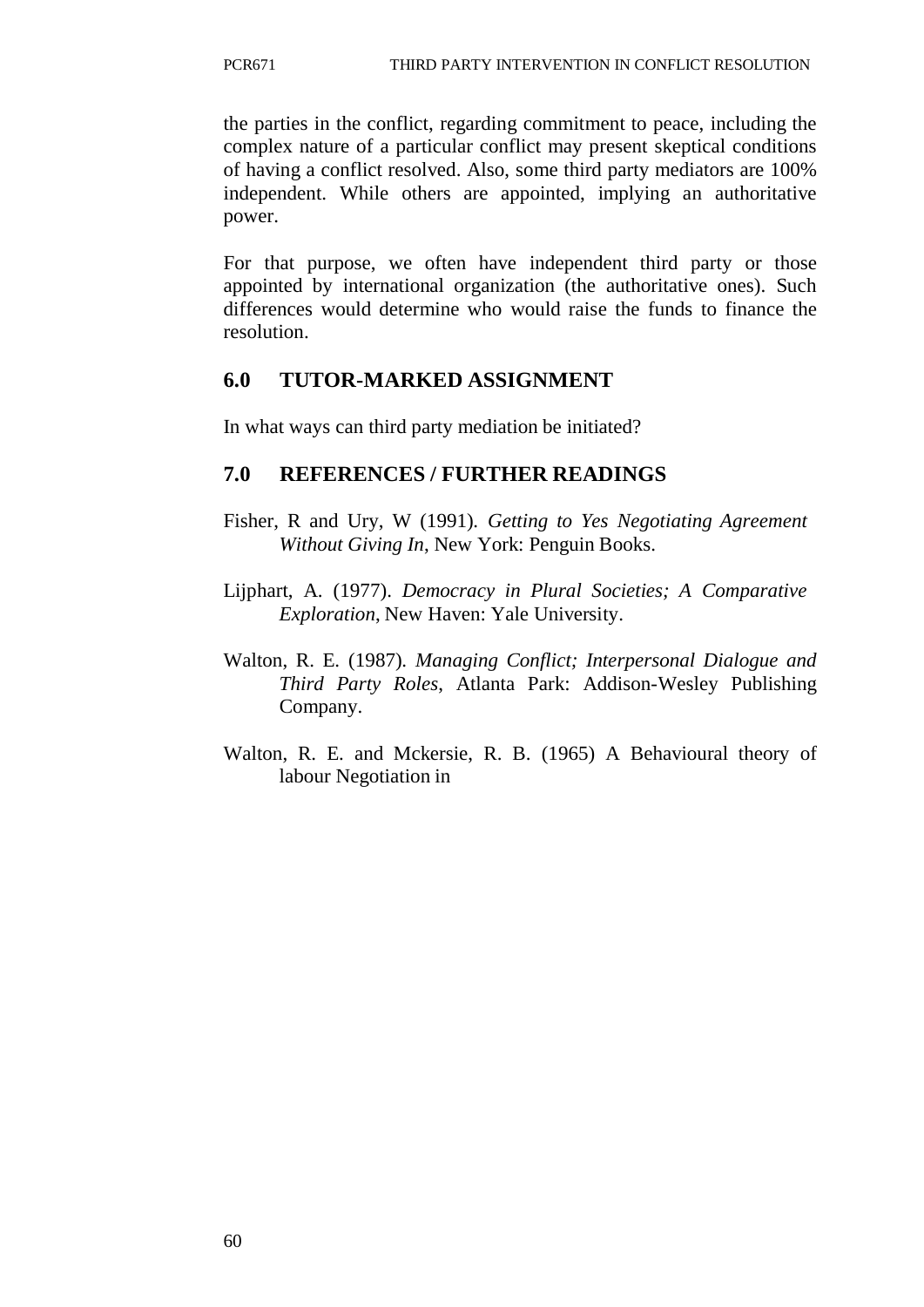# **UNIT 4 OBLIGATIONS OF PARTIES IN CONFLICT IN THIRD PARTY CONFLICT RESOLUTION**

### **CONTENTS**

- 1.0 Introduction
- 2.0 Objectives
- 3.0 Main Content
	- 3.1 Setting the Stage
	- 3.2 Identification and Commitment to Common Goal
	- 3.3 Mutual Trusts, Recognition and Respect for each other
	- 3.4 Preparation and Presentation of Cases and Demands
	- 3.5 Shared Norms and Expectations
	- 3.6 Respect for Individual / Each Party Differences and Diversity
- 4.0 Conclusion
- 5.0 Summary
- 6.0 Tutor-Marked Assignment
- 7.0 References / Further Readings

### **1.0 INTRODUCTION**

The purpose of this unit is to examine the processes of effective and efficient third party intervention in conflict resolution. As we had alluded to in the preceding discussions, process matters in achieving desired result. A thoroughly set out process may provide clues or susceptibility to complex conflict resolution.

Some have argued that process or establishing behavioural norms in third party mediation may not necessarily imply effectiveness, efficiency or success of third party intervention in conflict resolution. This may be true, but it is truer to say that where there is no process, order or sequence in conflict resolution, peace is unlikely. And where there is no order, sequence or observable behaviour that is required in the dialoguing process, conflict resolution can be very cumbersome.

## **2.0 OBJECTIVES**

At the end of this unit, students should be able to:

understand the nitty-gritty of process environment and behavioural norms required in third party mediation challenges understand how to implement third party mediation process understand the dos and don'ts of principals in third party mediation and conflict resolution process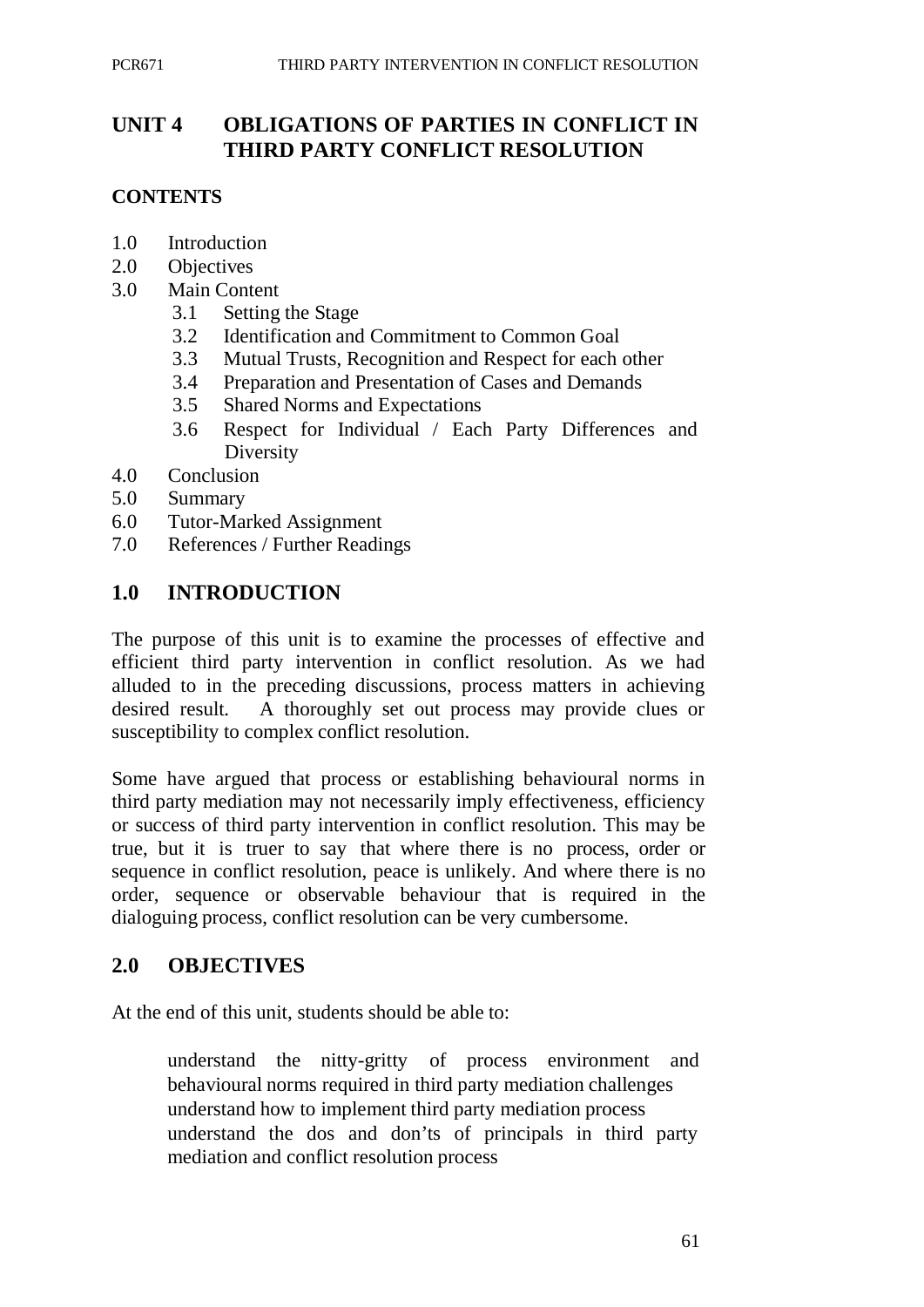# **3.0 MAIN CONTENT**

Many writers, such as, Walton (1987), Fisher and Ury (1991), Fashoyin (1992), Mullins (1995) etc. have alluded to the processes of third party intervention in conflict resolution. Walton in particular referred to the following required environment and behavioural norms as preconditions.

# **3.1 Setting the Stage**

This refers to the preparation of the atmosphere for dialogue. In addition to the atmosphere for dialogue and communication, it also implies the setting or sitting arrangement including the symbolic features that the purpose of the meeting is to resolve a conflict. For example, the arrangement is commonly done in such a way that the third party is seated centre between the parties in conflict. Again, members of one party are usually not allowed to seat in the midst of another party to the conflict. But they may sit side by side. Within such setting, there might also be features that attempt to encourage and persuade the parties in conflict to embrace peace. For example, a banner may have the inscription "there is no alternative to peace and progress, embrace it" as President Clinton (former US President) did in Camp David accord between President Yitzhak Rabin of Israel and late Arafat of Palestine (PLO) when he brokered peace between them as third party in the famous Oslo accord, 1992. The inscription on the camp's banner was, "Here comes the children of Abraham" as the parties to the conflict shook hands. The peace initiative, it must be noted, did not achieve the expected result as the Israel-Palestine imbroglio lingers till today.

## **3.2 Identification and Commitment to Common Goal**

The second stage involves clarification of the objective and commitment to that objective. Ahead of the meeting, the parties in conflict are adequately aware and informed that the purpose of the meeting is to resolve the conflict between them, and thus they should have the commitment to the common goal that the conflict can be resolved. However, Fisher and Ury (1991) observe that no third party can possibly resolve a conflict if the parties to the conflict did not come with the readiness and willingness to get the conflict resolved, no matter the skills, knowledge and experience possessed by the third party.

# **3.3 Mutual Trusts Recognition and Respect for Each other**

Any process that will help to oil the wheels of third party intervention in conflict resolution must, first and foremost, install the values of mutual trusts, recognition and respect in the parties to the conflict. One would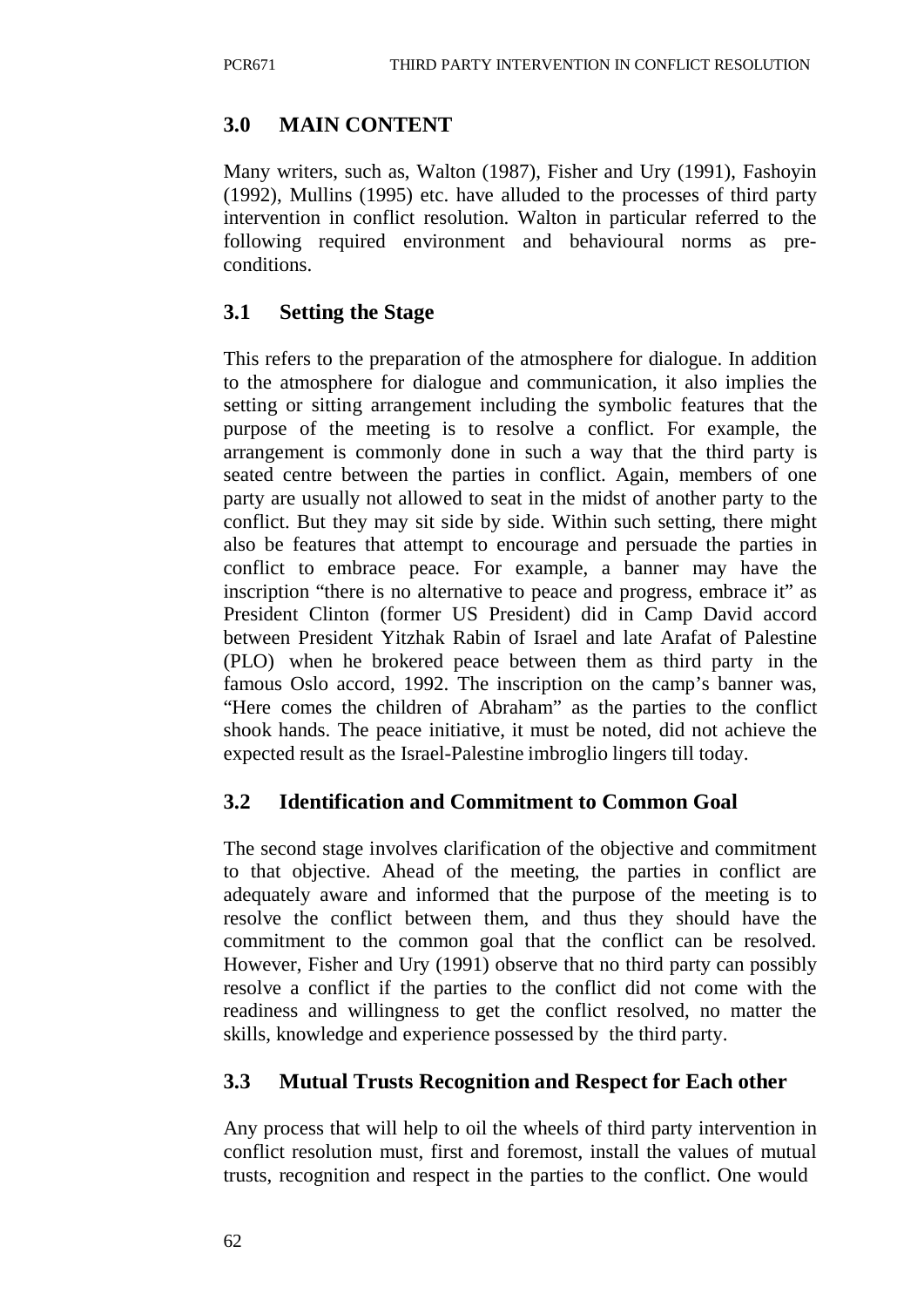be tempted to see it as not a process, but attitudinal obligations on the parties. Rather it is an attitudinal prerequisite, which third party must sound to parties in conflict as the guiding principles of statements and behaviour throughout the resolution process.

It is a non-symbolic observable norm that helps to build a working relationship, facilitate understanding as much as help one party to see the traumas and bruises sustained from the conflict the way other party sees it.

## **3.4 Preparation and Presentation of Cases and Demands**

This is a very critical stage of the third party conflict management as the problem to be dealt with is contained here. It involves the collection of background information regarding the conflict. It is critical not in the sense that it will help the intervener to decide who loses or wins, but will help to clarify the positions of the parties to the conflict as well as enable the third party understand the emotional frame of mind of parties in conflict. It also enables the third party to ascertain the sincerity of the parties in conflict, defined in terms of whether or not they are closely ready to embrace peace. It is important that a mediator have a facilitator that permits each party to speak at the appropriate time. Parties to the dispute ought not to speak at random. This is because one operational process of conflict management might be to reduce the frequency of destructive conflictual encounters by strengthening the obstacles to conflict actions, avoiding triggering events and blunting vulgar statements that could jeopardize the already tensed situation.

## **3.5 Shared Norms and Expectations**

In a negotiation process in which the parties to the conflict are expecting a win-win situation, they are also expected to come with shared norms to which all would comply. That shared norm is a mindset of justice and equity in expected loses and gains. Walton and Mckersie (1965) have developed four levels of negotiation and bargaining norms- the distributive, integrative, attitudinal restructuring and intra-organizational negotiation. The integrative negotiations, though not so concerned with fundamental issues, remain a negotiation that seeks common solution, which benefits both sides equally. The parties are aware of that common objective and would do everything to keep it sacrosanct.

### **3.6 Respect for Individual / Each Party's Differences and Diversity**

Parties to a particular conflict are truly in conflict because of the existence of differences in opinion, belief or fundamental preferences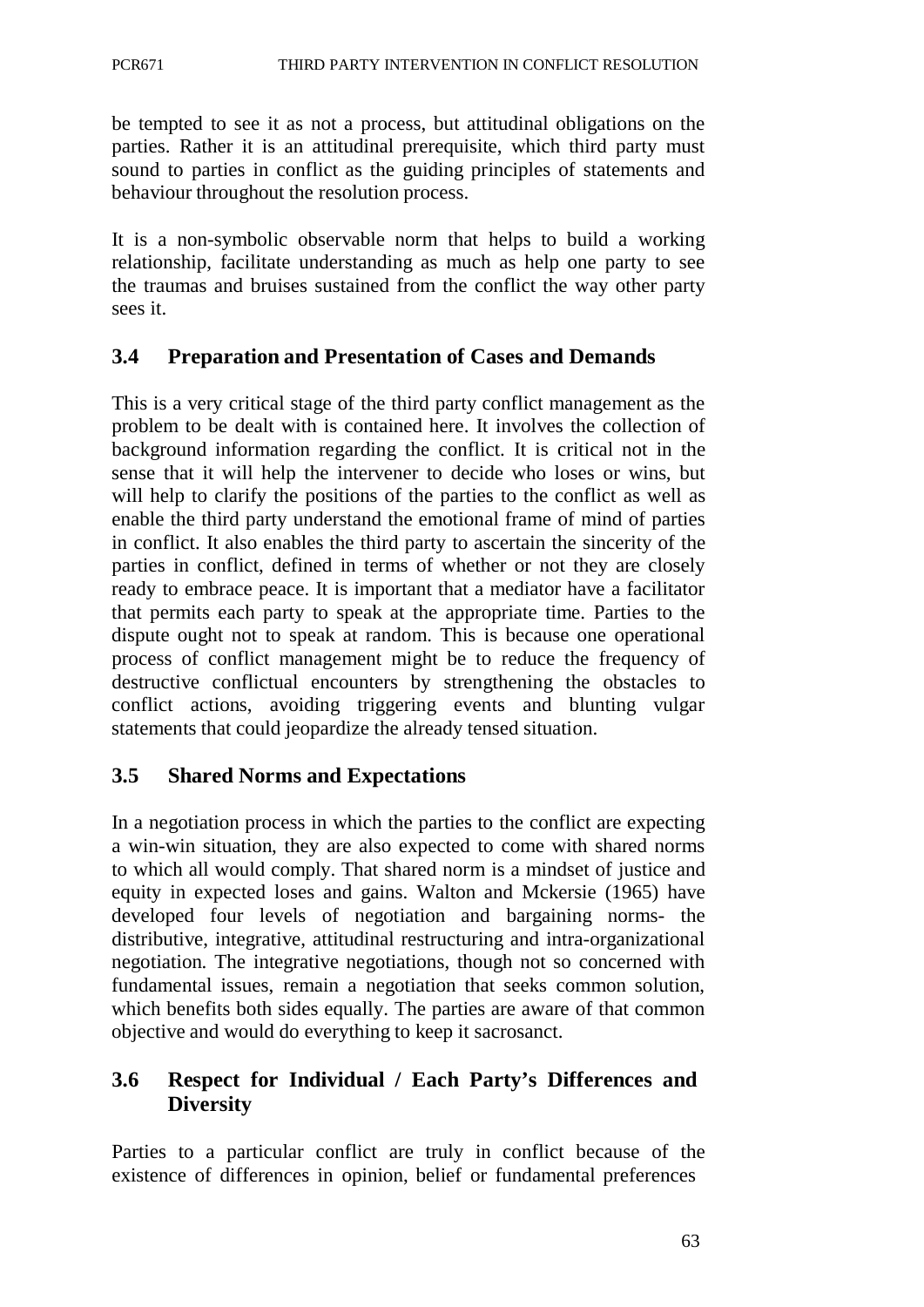and prejudices. Many conflicts in the West Africa sub-region generate from ethnic differences and diversity in terms of access and opportunities to economic resources. Third party intervention also requires tolerant position on the part of parties to a conflict. A people that fail to manage or contain their differences by respecting the differences in the other person is, in fact, increasing the cost of living together. Think of ethnic cleansing in Bosnia and Herzegovina, Rwanda, etc and the accompanying problems it caused. Cox and Blake (1991) insist that education and knowledge promotion are some of the many variables that can help minimize and resolve conflictual situation. Walton (1987) admitted also that it is reasonable for third party to assist the principals to prepare for dialogue by teaching the parties in conflict the basic ingredients that make dialogue productive.

Education in this respect refers to organizing pre-mediation conferences or pre-resolution training workshops where, for example, influential personalities, economic and power elite from each side of the conflict are invited to participate, listen and make contributions on the nature of the conflict and possible strategies to employ in the resolution. However, one thing that is elusive in the available literature on pre workshop trainings to conflict resolution is that no record was kept as to whether there have been any circumstances in which the community people accused participants of receiving bribe and urging them for reconciliation. In Nigeria where leaders and elite are hardly trusted, such insinuation might be very common. In third party intervention, parties to conflict must respect each other as human being as much as the importance they place on their values and uniqueness.

#### **SELF ASSESSMENT EXERCISE**

Discuss each stage of the processes of third party intervention in conflict resolution.

## **4.0 CONCLUSION**

Stage setting, the commitment to common goal of resolution and presentation of grievances by the parties are the basic ingredients in third party negotiation process. An environment that is supportive of the present and desired result is important in conflict resolution. Every phenomenon has a process. Driving a car has a process, presenting a bill in a legislative house has a process; performing surgical operation in the theatre has a process. Order, for example, is needed as the first basis of bringing parties to a conflict to talk face-to-face. Therefore, there must be availability of a facilitator who helps the mediator to conduct and control the behaviour of people from degenerating into unmanageable level in the process of attempting to achieve conflict resolution.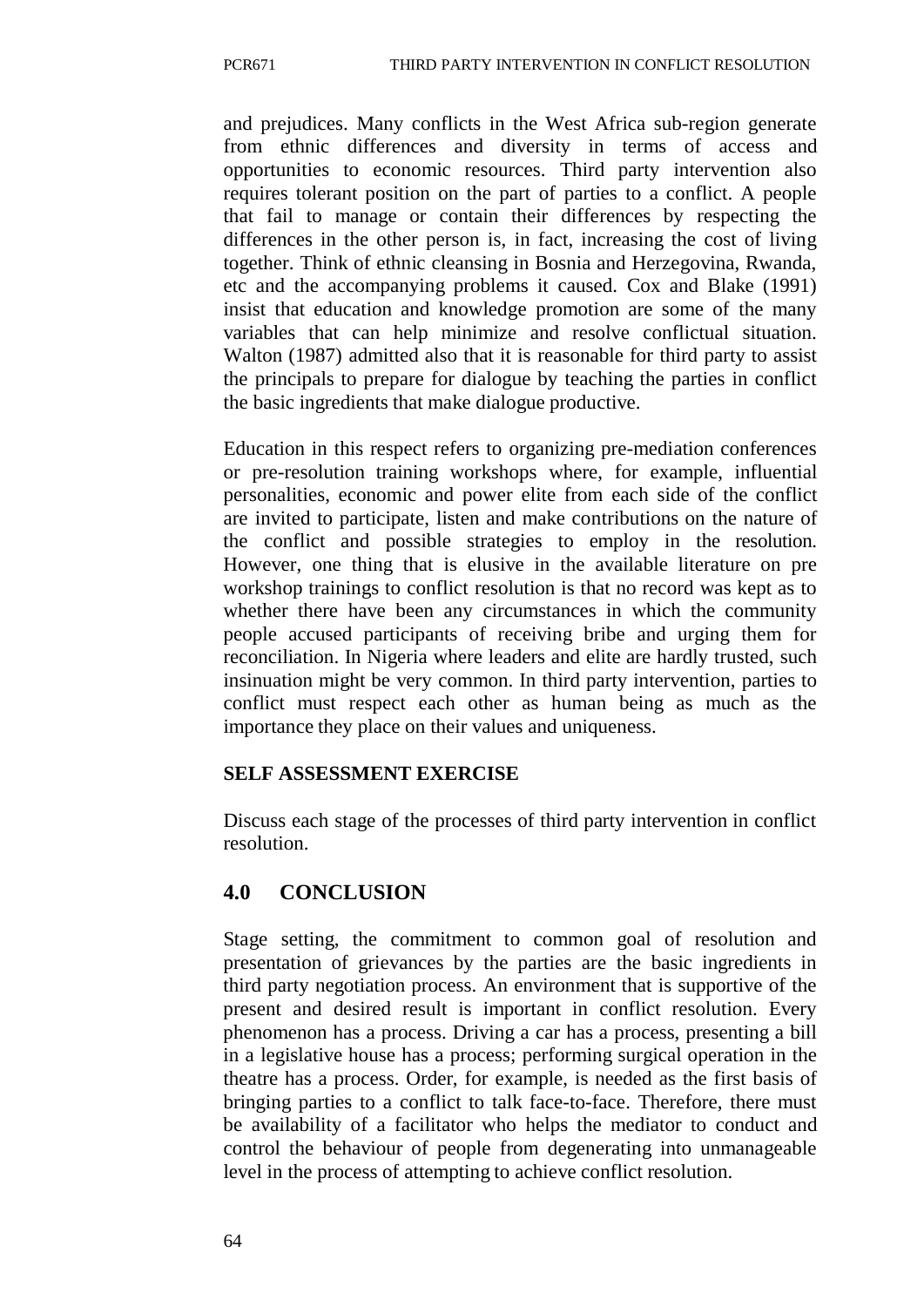### **5.0 SUMMARY**

A thoroughly set out process may provide simplicity to complex conflict. Why, for example, do managers plan and follow management process of planning, organizing, co-ordinating, controlling, and leading? It is simply because complex tasks of management if anchored in planning and process-driven choices, such challenges are most likely to be achieved than those without a 'rudder'.

Some have argued that process or establishing behavioural norms in third party mediation may not necessarily imply effectiveness, efficiency or success of third party intervention in conflict resolution. This may be true, but it is truer to acknowledge that where there is no process, order or sequence in conflict resolution, peace is unlikely. Process helps problem-solving to be proactively visualized. A mediator would had probably violated the process norms by organizing, first, an exchange of joint session in which every participants have to vociferously argue to purge themselves of their grievances, without setting the tone, and the limit of expressions.

### **6.0 TUTOR-MARKED ASSIGNMENT**

Examine the process environments or behavioural norms of third party intervention in conflict resolution.

### **7.0 REFERENCES / FURTHER READINGS**

- Allan Cowling (1990). *Managing Human Resources*, London: Edward Arnold
- Fisher, R and Ury, W (1991). *Getting to Yes Negotiating Agreement Without Giving In*, New York: Penguin Books.
- Walton, R. E. and Mckersie, R. B. (1965). "A Behavioural Theory of Labour Negotiation", *Nigeria* – A Monthly Journal of The Federal Ministry of Information, Volume 2 March 2005.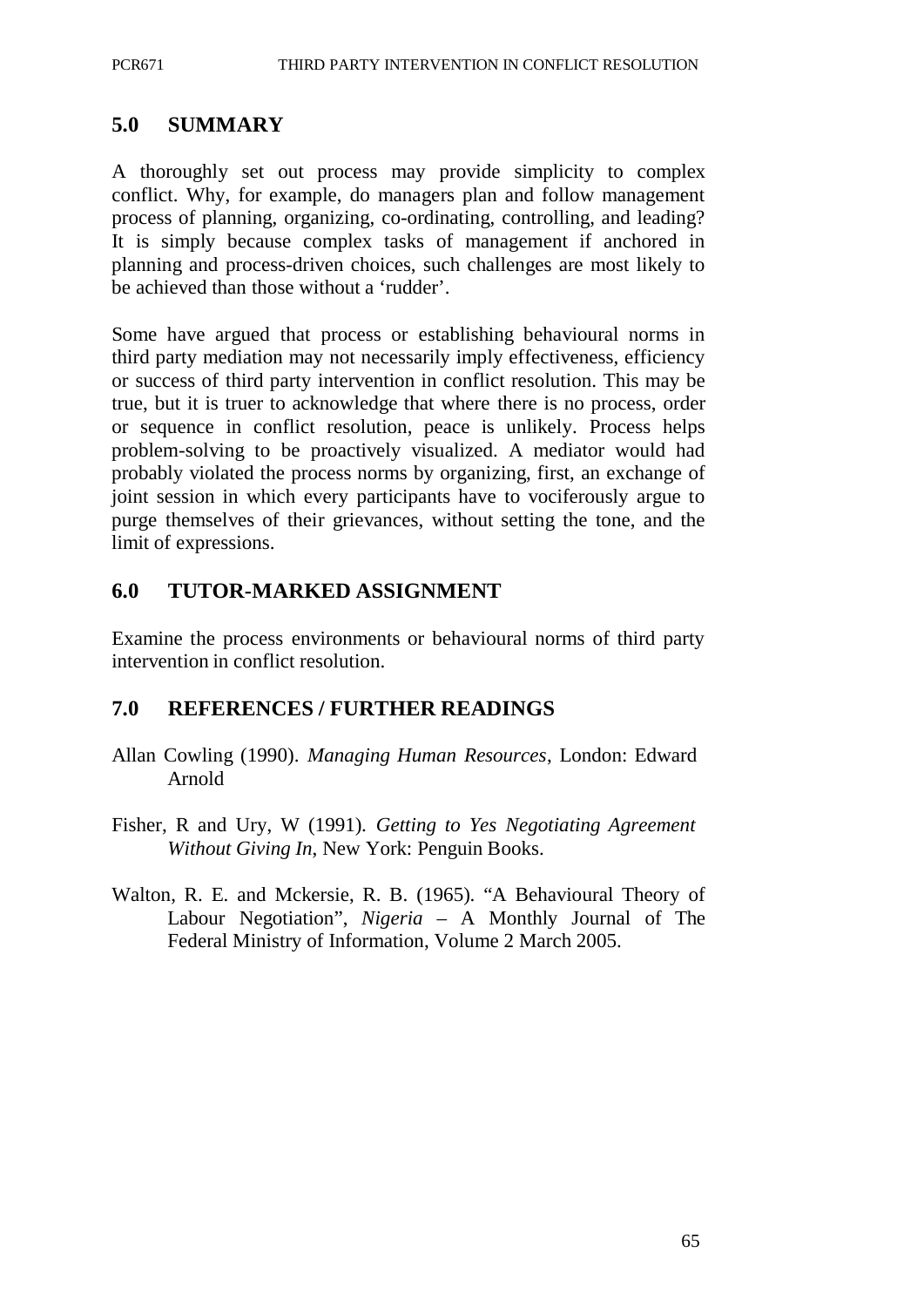# **UNIT 5 PROCESSES, ADVANTAGES AND DISADVANTAGES OF THIRD PARTY INTERVENTION IN CONFLICT RESOLUTION**

#### **CONTENTS**

- 1.0 Introduction
- 2.0 Objectives
- 3.0 Main Content
	- 3.1 Processes of Third Party intervention in Conflict Resolution  $(i) - (viii)$ 
		- 3.1.1 Initiation
		- 3.1.2 Preparation
		- 3.1.3 Introduction
			- 3.1.4 Problem Statement
			- 3.1.5 Problem Clarification
			- 3.1.6 Evaluation of Alternative
			- 3.1.7 Selection of Alternatives
			- 3.1.8 Agreement
	- 3.2 Advantages and Disadvantages of Third Party Intervention Mediation
		- 3.2.1 Advantages
		- 3.2.2 Disadvantages
- 4.0 Conclusion
- 5.0 Summary
- 6.0 Tutor-Marked Assignments
- 7.0 References / Further Readings

## **1.0 INTRODUCTION**

Most times, it proves complex for third parties involved in a conflict to negotiate constructively and conclusively in an attempt to bring points of contention to settlement. It is well known that in a good number of cases, the emotional attachment of parties in conflict to their positions often prevent positive resolution. Mediation is often ascribed to new western style of conflict resolution.

The African traditional community-based conflict resolution strategy is related to it, but not exactly the same. The African community-based system takes the strategy of arbitration, in which case award of fines, such as goat, money, wine, tubers of yam etc. are paid by the one considered as culprit in the conflict. However, there are instances where the African mediation processes appear typical of the characteristic features of the contemporary third party mediation processes, especially in mediation that deals with land disputes. Process matters in third party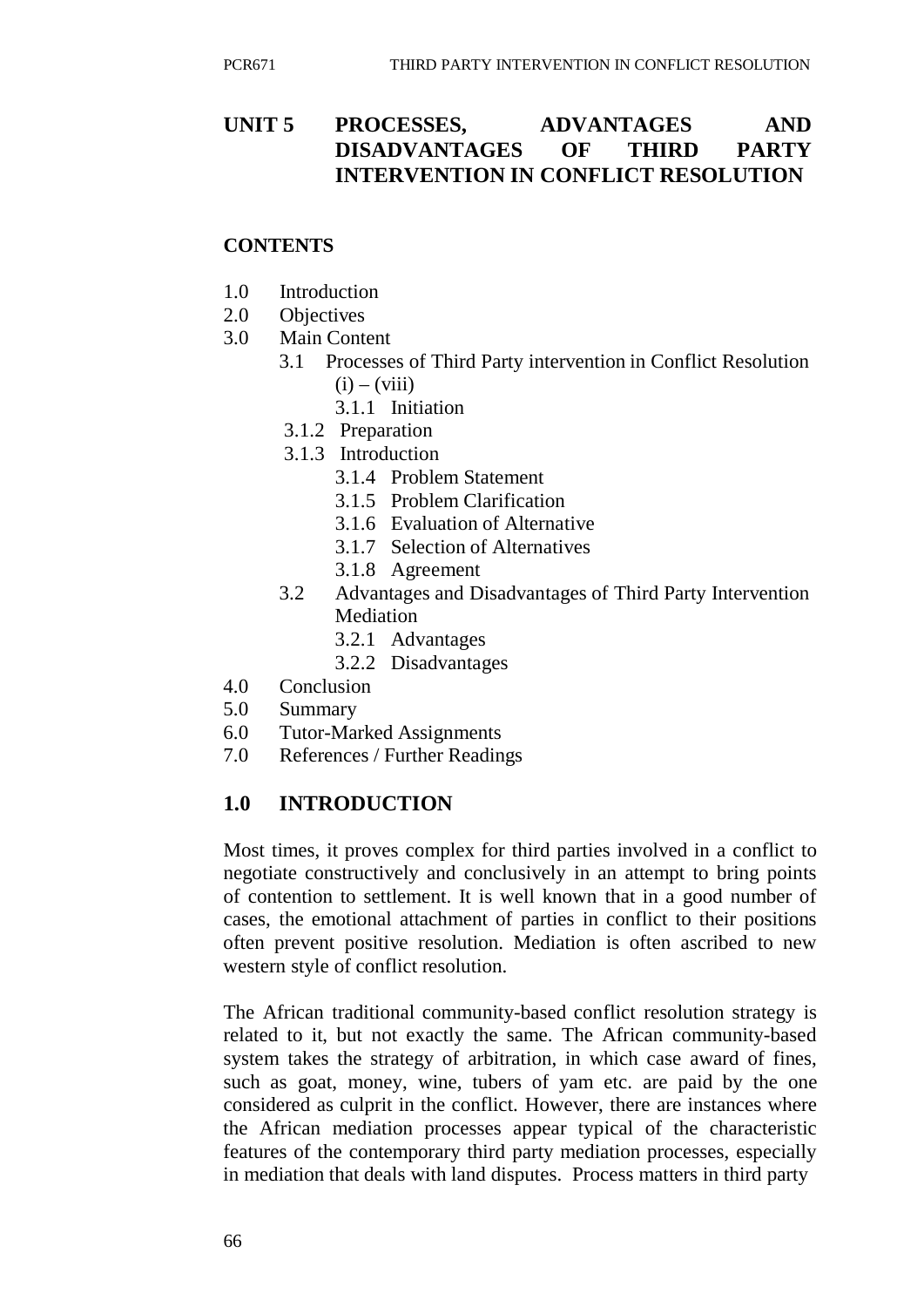conflict resolution. In this unit, we would examine further the step-bystep overt procedure of third party mediation processes. We shall also attempt to add to our knowledge the advantages and disadvantages of third party intervention in conflict resolution.

## **2.0 OBJECTIVES**

At the end of this unit, students should be able to:

understand the Practical (overt) Processes of third party intervention in conflict resolution

understand the merits and demerit of third party intervention in conflict resolution.

## **3.0 MAIN CONTENT**

# **3.1 Processes of 3rd Party intervention in conflict resolution (i) – (viii)**

We have examined the required obligations of disputants in time of dialoguing for conflict settlement. In this section, we would focus on the practical step-by-step processes in third party mediation challenges. Best (2006) provided **eight** steps by which third party conflict resolution can be dealt with.

# **3.1.1 Initiation**

This involves all the parties to the conflict submitting their case to the neutral third party. The purpose of having the two to submit is to be able to gather enough information to deal with the matter that is subject to resolution. In the western setting, a formal Court may give order for disputants to settle out of court. This is now prevalent in Nigeria as well. What is important is that the parties must agree to settle. There is no clear indication that parties to a particular conflict do utilize neutral third party. Rather, they often chose the collaborative strategy in which case, the parties themselves try to co-operate with each other to resolve the matter. In Nigeria, conflict involving auto crash or collision often finds 'out of court' settlement useful because it saves time and expenses on litigation.

# **3.1.2 Preparation**

Here, both the parties to the conflict and the mediators must be prepared and well informed of the issues in the matters. The mediator should be well acquainted with the power balance of the parties in terms of weaknesses and strength, the sources of pressure that may potentially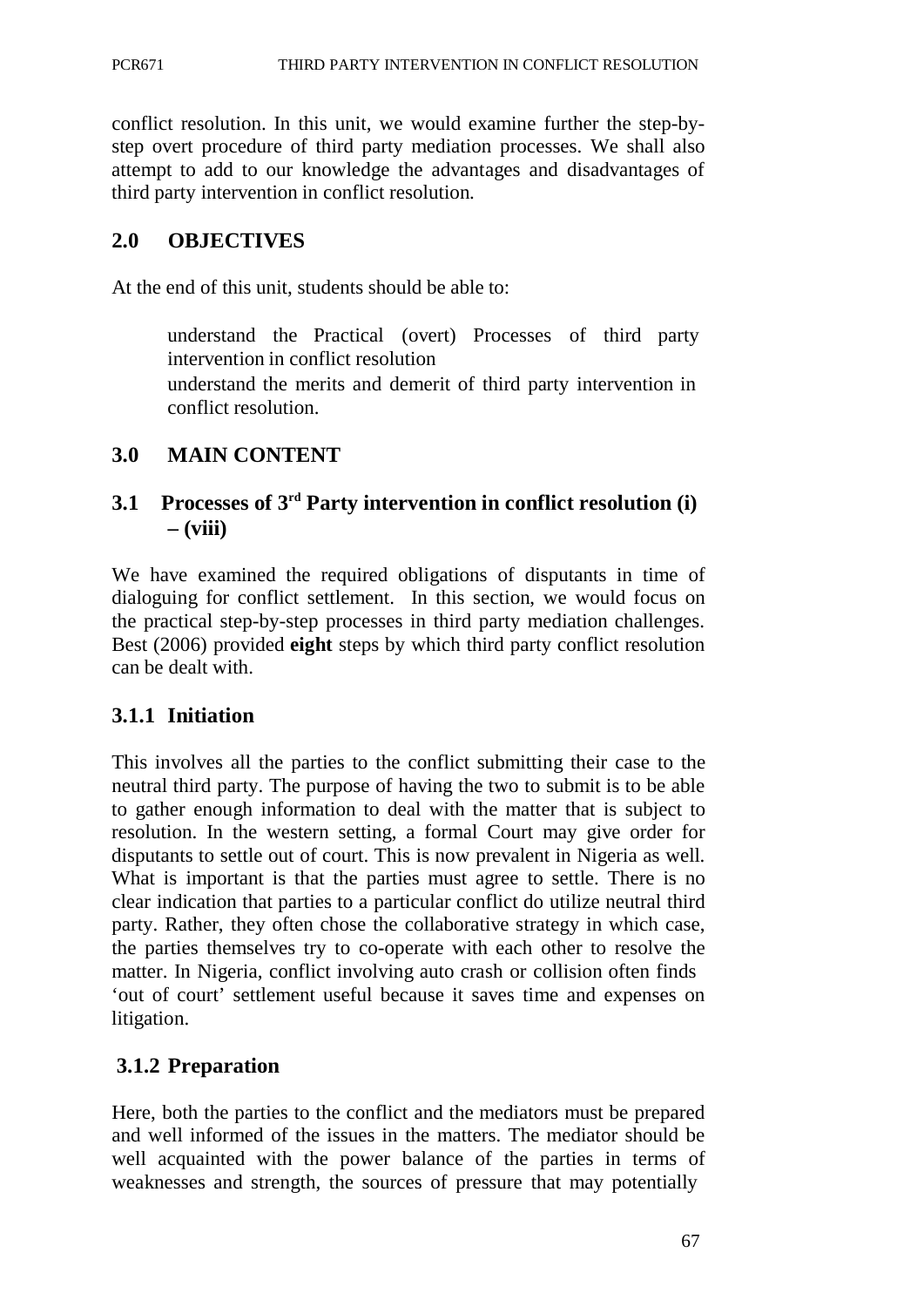militate against settlement, the status and authority of delegates to the conference and cultural, religious and ideological differences.

# **3.1.3 Introduction**

At this stage, the mediator can begin an experiment of attempting to take control of the dialoguing processes, identification of the issues and interest of the parties to the conflict. He also needs to begin to establish strategies for motivating the parties for the continuity of the negotiation. No one mediator knows all the strategies. But if nothing else, a mediator must have his options for mutual gains for the parties to the conflict as well as the step-by-step concretization of confidence and trust the parties must have about him. Some of his very first statements would determine whether the mediator could be able to control verbally abusive and insultive statements that often come from emotional spillover.

# **3.1.4 Problem Statement**

This is the fourth stage of the negotiation. At this stage, parties to the conflict should preferably be allowed to state their cases in detail rather than in piece-meal. The 'Complainant' is usually given the first opportunity to state his cases. The mediator must listen attentively taking note of every sensitive portion of the statements. He can ask question for clarification, but must be careful not to state a question or show surprises as if he has an emotional support or sympathy that one party to the conflict seemed to have suffered gruesomely at any point of the conflict. He must keep his face and express appreciation for telling the matter, as it is most wanted in the introduction of the mediator. Each side is expected to be calm not intruding into the flow of statement from the other side.

# **3.1.5 Problem Clarification**

At this stage, the mediator is expected to reproduce the statements of both sides respectively – utilizing various strategies to begin to attract the attention and co-operation of the parties, insisting that the issues at stake is amenable to resolution. This is because the foremost option of the mediator is resolution. It must be indicated persuasively and repeatedly in a motivational manner in attempting to clarify issues. Secondly, the mediator is free to ask questions by clarifying and noting areas of agreement and disagreement without directly ascertaining who is a culprit..

# **3.1.6 Evaluation of Alternative**

This is the sixth stage of the resolution processes. It involves generating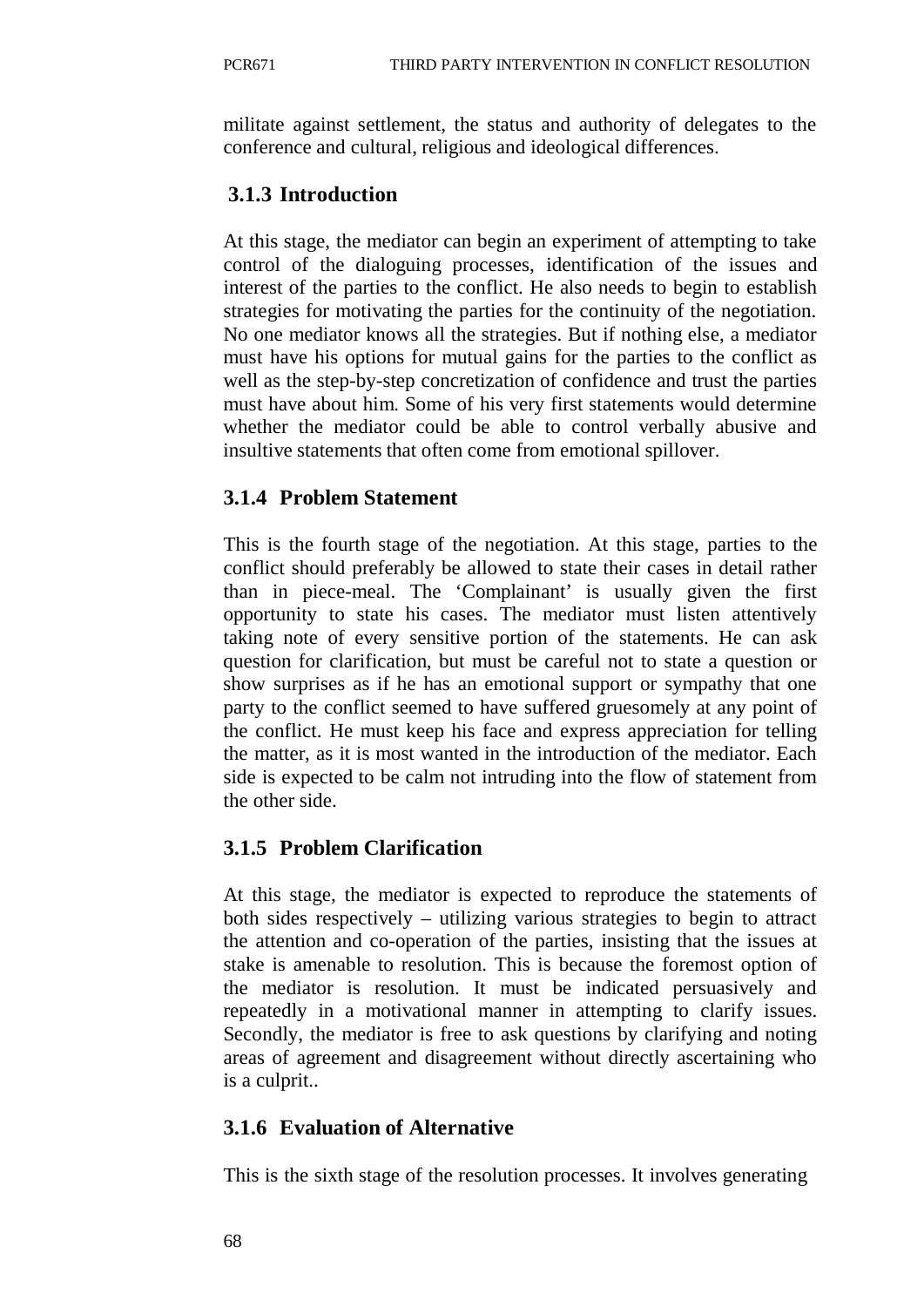various alternatives of possible options of resolution. Parties to the conflict including the mediator are asked to provide these alternatives. At this point similar and close ranking alternatives are grouped to one side, while extreme positions that seem almost impossible are taken to the other side. The parties are broken into mixed caucuses of representatives in each other's group; the choice is to scale or narrow down areas of extreme disagreement and explore easier choices for resolution.

# **3.1.7 Selection of Alternatives**

At the seventh stage of the negotiation process, the caucuses are returned to their normal groups of parties to the conflict to narrow down and select issues that would be of mutual benefit – bearing in mind that this is not an adjudication process, but live and let live affairs. While cutting down the list of alternatives, the mediator is expected to be able to read the parties and the direction of their choices, and consequently make out possible final choice (s) if applicable.

# **3.1.8 Agreement**

The eight and last stage is the stage of agreement. It is the stage, which involves drafting the agreements reached at the end of the negotiation. But he can help constitute a joint session of all those who were active and pragmatic about the resolution to draft the agreement. Yet, he must ensure that a lucid summary of negotiated outcomes, agreements including the 'don'ts are written down in the documents.

# **3.2 Advantages and Disadvantages of Third Party Intervention in Conflict Resolution**

The advantages and disadvantages of third party conflict resolution are listed hereunder.

# **3.2.1 Advantages**

- 1. The setting is flexible and less formal
- 2. It costs less and saves time
- 3. It provides opportunities for efficient use of expert
- 4. It offers opportunities for parties to expressively state their grievances through a systematic process of interactions and hobnobbing
- 5. It has the potential to establish mutual satisfaction of the interests of parties in conflict since the parties are usually aware of the process and expectation before coming to the negotiation table.
- 6. Third party dialogue and communication helps to facilitate future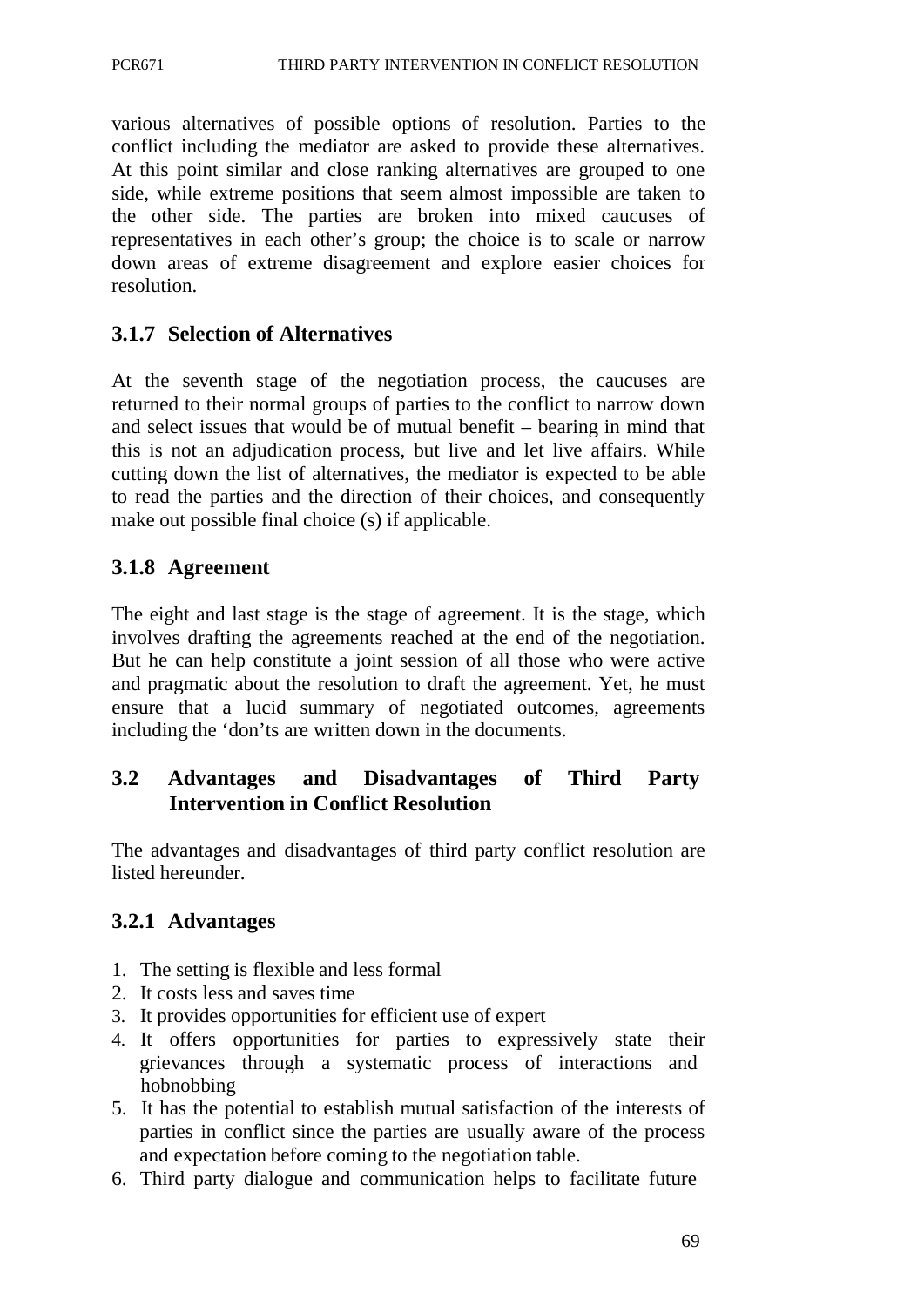relationships

7. Confidentiality can be promoted

## **3.2.2 Disadvantages**

- 1. The outcome of the negotiation process is usually not binding upon the parties in conflict and enforcement may be problematic. Thus, the conflict may persist or regenerate.
- 2. There are few cases available in documentation for reference purposes, and where they are available the application of case in another may not prove efficacious precisely because, no one case is exactly the same as the other.
- 3. An involvement of mediocre mediator may worsen the already strained relationship.
- 4. The use of formal litigation processes and application of the provisions of the constitution is discouraged.
- 5. Already treated cases or resolutions are not documented into any book for reference purposes

Process is important in finding solution to a conflict As systematic and professional inputs are needed in conflict resolution in general and third party intervention in particular. In this unit, we examined the processes or stage-by-stage negotiation strategy of third party in conflict resolution in order to avoid putting the cart before the horse. Accordingly, we itemized the processes as that, which must begin with initiation, preparation, introduction, problem statement, problem clarification, evaluation of alternatives, selection of alternatives and agreement. We also added the merits and demerits of third party intervention in conflict resolution

#### **SELF ASSESSMENT EXERCISE**

Outline and discuss the norms of third party mediation Process

## **4.0 CONCLUSION**

Process is important in finding solution to a conflict. As systematic and professional inputs are needed in conflict resolution in general and third party intervention in particular. In this unit, we examined the processes or stage –by-stage negotiation strategy of third in conflict resolution in order to avoid putting the cart before the horse. Accordingly, we itemized the processes as that, which must begin with initiation, preparation, introduction, problem statement, problem clarification, evaluation of alternatives, selection of alternatives and agreement. We also added the merits and demerits of third party intervention in conflict resolution.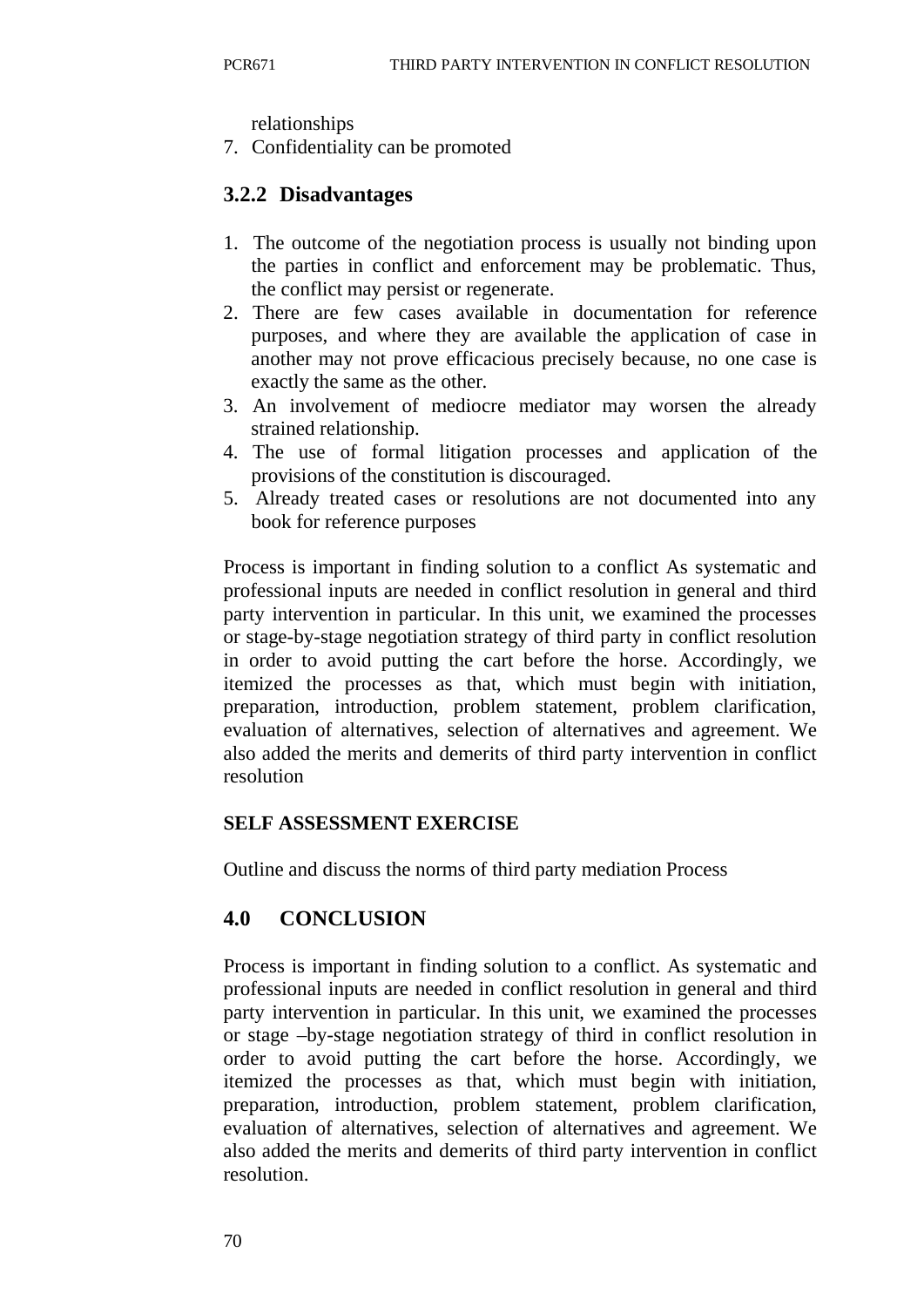#### **5.0 SUMMARY**

Compromise is expected in the hands of parties to conflict in a third party mediation challenges, but encouragement and helps that emanate from experience, skills and knowledge constitute input variables that the mediator or an independent third party must expend if he is to achieve the overall goal.

Also important is that process is most probably something we cannot afford to set aside in third party negotiation initiative. As much as the behavioural process norms of parties in conflict are important, the stepby-step procedures also matter. These step-by-step ways of third party intervention include; initiation, preparation, introduction, problem statement, problem clarification, evaluation of alternatives, selection of alternatives and agreement. The merits and demerits of third party intervention in conflict resolution were also discussed in this unit

#### **6.0 TUTOR-MARKED ASSIGNMENT**

Mention the advantages and disadvantages of third party intervention in conflict resolution.

#### **7.0 REFERENCES / FURTHER READINGS**

- Best, G (2006). *Introduction to Peace and Conflict studies in West Africa*, Ibadan: Spectrum Books Ltd.
- Fashoyin, T (1992). *Collective Bargaining in the Public Sector* (ed.), Federal Ministry of Labour and Productivity.
- Lijphart, A. (1977). *Democracy in Plural Societies; A Comparative Exploration*, New Haven: Yale University.
- Mullins, L. (1995). *Management and Organizational Behaviour*. Allahabad: Wheeler Publishing Company.
- OECD; *Governance in Transition; Public sector Reforms in OECD Countries*: (OECD) France, 1998 "Nigeria" – Volume 2 March, 2005
- Walton, R. E. (1987). *Managing Conflict; Interpersonal Dialogue and Third Party Roles*, Atlanta Park: Addison-Wesley Publishing Company.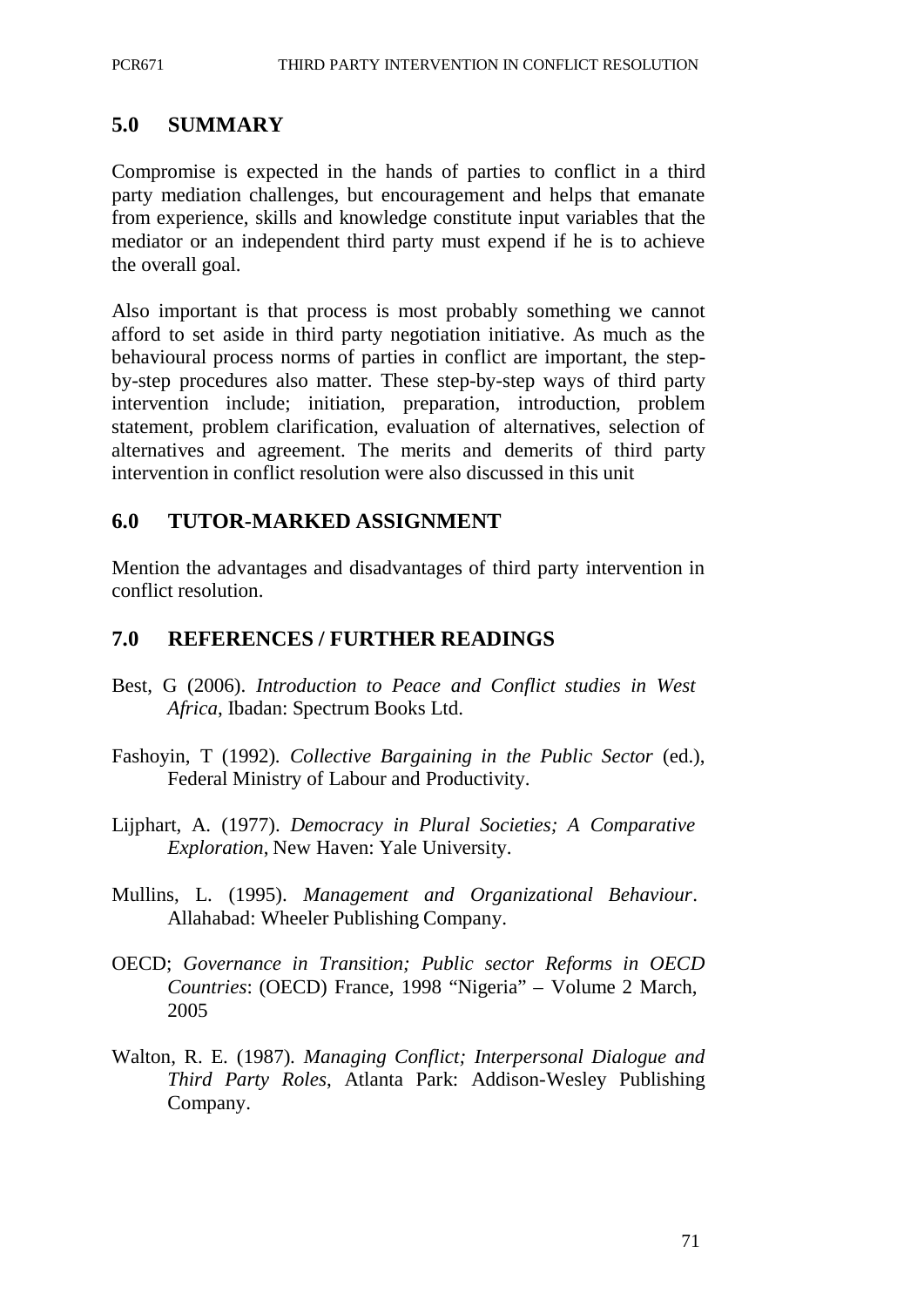# **MODULE 3 THIRD PARTY PERSONALITY, ROLES, EXPERTISE AND ATTRIBUTES IN THIRD PARTY CONFLICT RESOLUTION**

- Unit 1 The Legal and Moral Personality of Third Party in Conflict Mediation
- Unit 2 Roles of Third Party in Mediation Process
- Unit 3 Professional Expertise of Third Party Mediation Process
- Unit 4 Personal Attributes of Third Party in Conflict Resolution
- Unit 5 The Importance of Communication in Third Party Conflict Resolution

# **UNIT 1 THE LEGAL AND MORAL PERSONALTY OF THE MEDIATOR**

## **CONTENTS**

- 1.0 Introduction
- 2.0 Objectives
- 3.0 Main Content 3.1 The Mediator as a Legal Personality 3.2 The Mediator as a Moral Personality
- 4.0 Conclusion
- 5.0 Summary
- 6.0 Tutor Marked Assignment
- 7.0 References / Further Readings

# **1.0 INTRODUCTION**

The role of peace and stability in economic development, most probably, cannot be substituted. Idealists in international relations, for example, know that the realists' penchant love for 'national interest' may not get the world going for sustained global peace. The causes of the first and second World Wars have linkages to the ruthless pursuits of 'national interest' by states. Today, peace-loving personalities have taken the challenges to settling conflicts where governments and international organizations fall short of expectations or where priority of peace is unattended. In this unit, we would examine the legal and moral personality of mediators.

# **2.0 OBJECTIVES**

At the end of this unit, students would have been well acquainted with: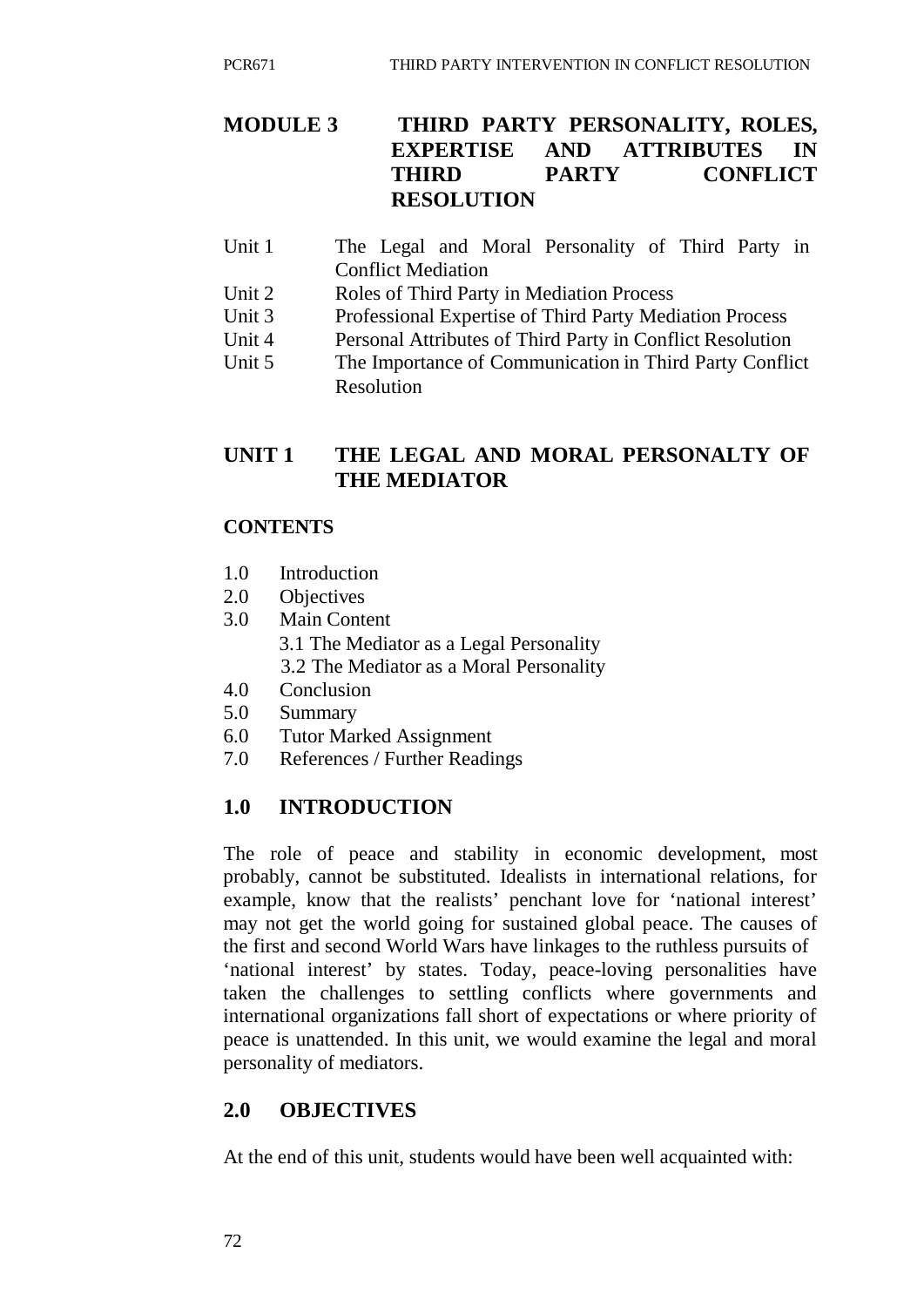The legal personality of a third party mediator The moral personality of a mediator

# **3.0 MAIN CONTENT**

## **3.1 The Legal Personality of a Third Party**

Third party mediation is a process that takes place outside normal or formal litigation. Hence it is sometimes referred to as Alternative Dispute Resolution (ADR). Assuming legal personality implies that he takes the place of solicitor and advocate in a conflict resolution. Instead of soliciting for one side, he solicits for the collective interest of all parties to the conflict for the purpose of win-win situation. Even though there is no interpretation of the constitution in the process of examining and cross-examining the case to decide conflict of jurisdiction, the mediator has the responsibility and obligation to constitute a formal procedure within which the case will be dealt with. Although the mediator is not a judge that gives court verdict, he provides leadership for the parties in conflict to follow in the processes of resolution by motivating them. He decides the commanding tone that is allowed and disallowed in the dialoguing processes. He has the recognition and confidence of the parties to the conflict. That, of course, signifies authority. And authority is power in the gamut of legitimacy.

That a neutral third party is not appointed by an international organization does not imply less recognition. Once the parties in conflict feel that a particular third party has the capacity to help them come clean of their adversarial relationship, his legality is established. With this, the mediator can decide what is permissible and impermissible in the negotiation process by setting the rules and the parties to the conflict are obliged by it. If the dialogue ends well, he takes credit and honour for it. If it ends in failure, he gets thanked for it for his candid efforts. He cannot be held liable for failure or inability of parties to a conflict to come out of their conflictual relationship. As Best observed, doing so would discourage future initiatives or efforts to help.

# **3.2 The Moral Personality of the Mediator**

What is the moral personality of a third party intervention in conflict resolution?

Third party involvement in conflict resolution is borne out of many variables, especially in terms of the intended neutral third party or independent mediator. Such variables include;

1. Professional motivation and public confidence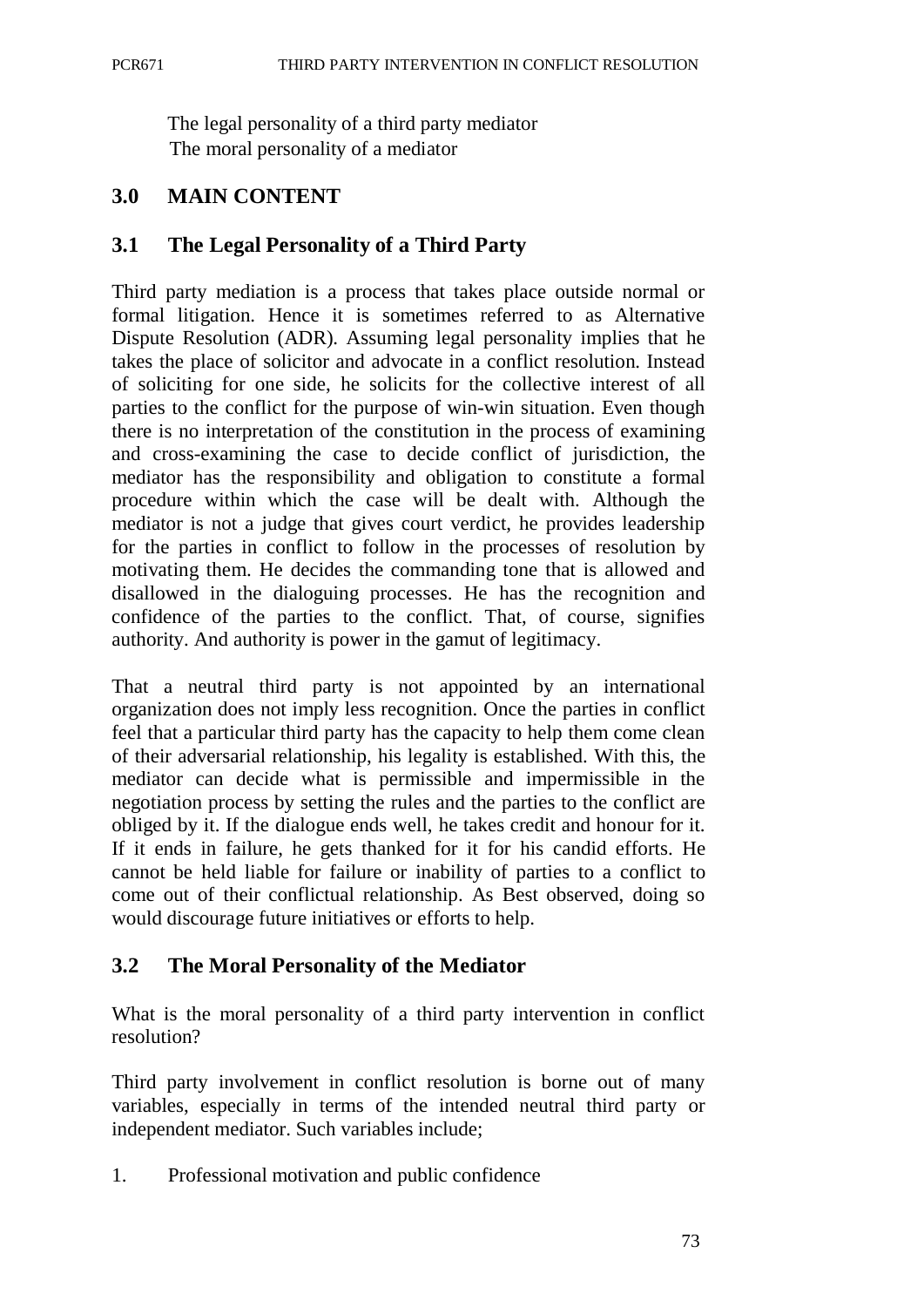- 2. Humanitarian motivation
- 3. Proximity and understanding of the ecology of the parties in conflict

Professional motivation and public confidence in neutral third party may inform third party's decision to mediate in a given conflict. A professional neutral third party who has wrought victories in the settlement of conflicts, may out of these victories and public confidence, insist that a resolution of another conflict is possibly within his reach, and would be able to show candid interest to support the parties to settle. Even where he looks not so interested, the public will mention his name or urge him to make efforts to assist in such conflict.

Humanitarian and the pursuit of peace may also compel others to be involved in conflict resolution. The involvement of Jimmy Carter (former US President), Ogatha San of Japan (Former director in UN's conflict and refugees' problems) Nelson Mandela (Former president of South Africa), etc, in various conflict resolution is largely informed by humanitarian challenges of our time including public trust and confidence that they have the capacity, respect and neutral strength to make parties in a given conflict come to terms for resolution and agreements.

Not only professional and public confidence or humanitarian conviction could motivate neutral third party to be involved in making peace between parties in conflict, also proximity and understanding of the nature and ecology of a people in conflict could serve as a motivational variable. Jimmy Carter may not probably comprehend the emotional psyche of the people of the West African sub-region than President Obasanjo. In attempting to give aid to African Union for peace building in Africa, donor countries are now aware that foreign consultants or negotiators cannot possibly provide the answers to the terrain that is alien to them.

The moral personality of the mediator is found in his openness and neutrality. As the name goes, a neutral third party has no vested interest in a conflict. Whether he can resolve a dispute depends on his interpersonal process that impinges on the parties.

#### **SELF ASSESSMENT EXERCISE**

Describe the legal and moral personalities of a third party conflict mediator.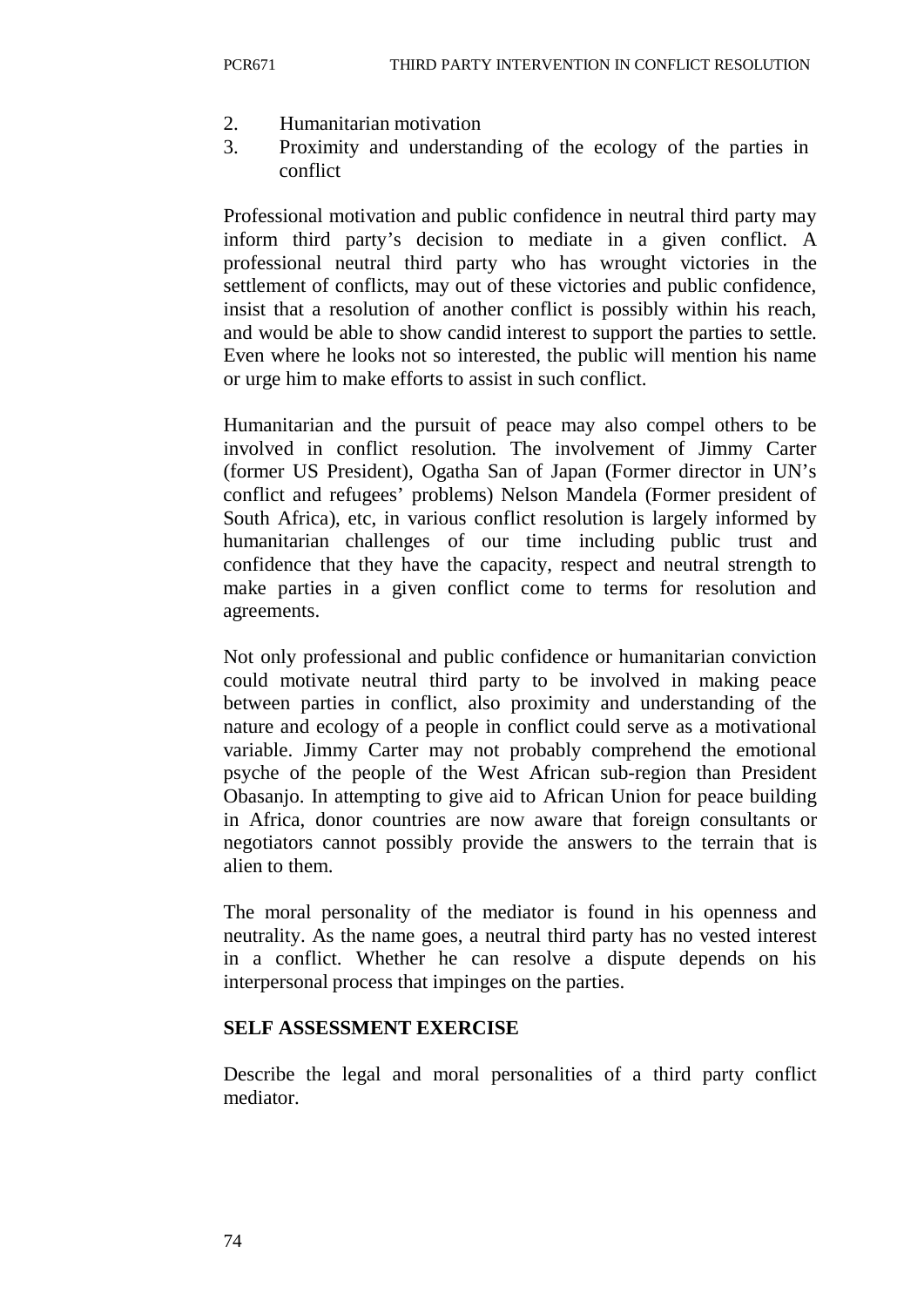# **4.0 CONCLUSION**

The mediator's legal personality in third party conflict resolution is very clear. More often than not, he is the one who initiates a resolution between parties in conflict. He takes the leadership roles of seeing that the parties in conflict come clean of their conflictual relationship. With a sense of recognition, the parties comply with set out rules, policies procedures and programmes designed by the mediator for the purpose of resolving the conflict.

In those considerations, the legal personality of a third party mediator is lucid as much as informative.

# **5.0 SUMMARY**

The mediator's legal and moral personality in third party conflict resolution is based on two notions. More often than not, he is the one who initiates a resolution between parties in conflict. He takes the leadership roles of seeing that the parties in conflict come clean of their conflictual relationship. With a sense of recognition, the parties comply with set out rules, policies, procedures and programmes designed by the mediator for the purpose of resolving the conflict. Besides setting the process, acquiring or earning the recognition to resolve a conflict, he also invest his time, resources of knowledge and commitments to the resolution of the conflict.

In those considerations, the legal personality of a third party mediator is lucid as much as informative

## **6.0 TUTOR MARKED ASSIGNMENT**

Discuss the legal personality of third party mediator**.**

## **7.0 REFERENCES / FURTHER READINGS**

Best, G. S. (2006). *Introduction to peace and conflict studies in West Africa*, Ibadan: Spectrum Books Ltd.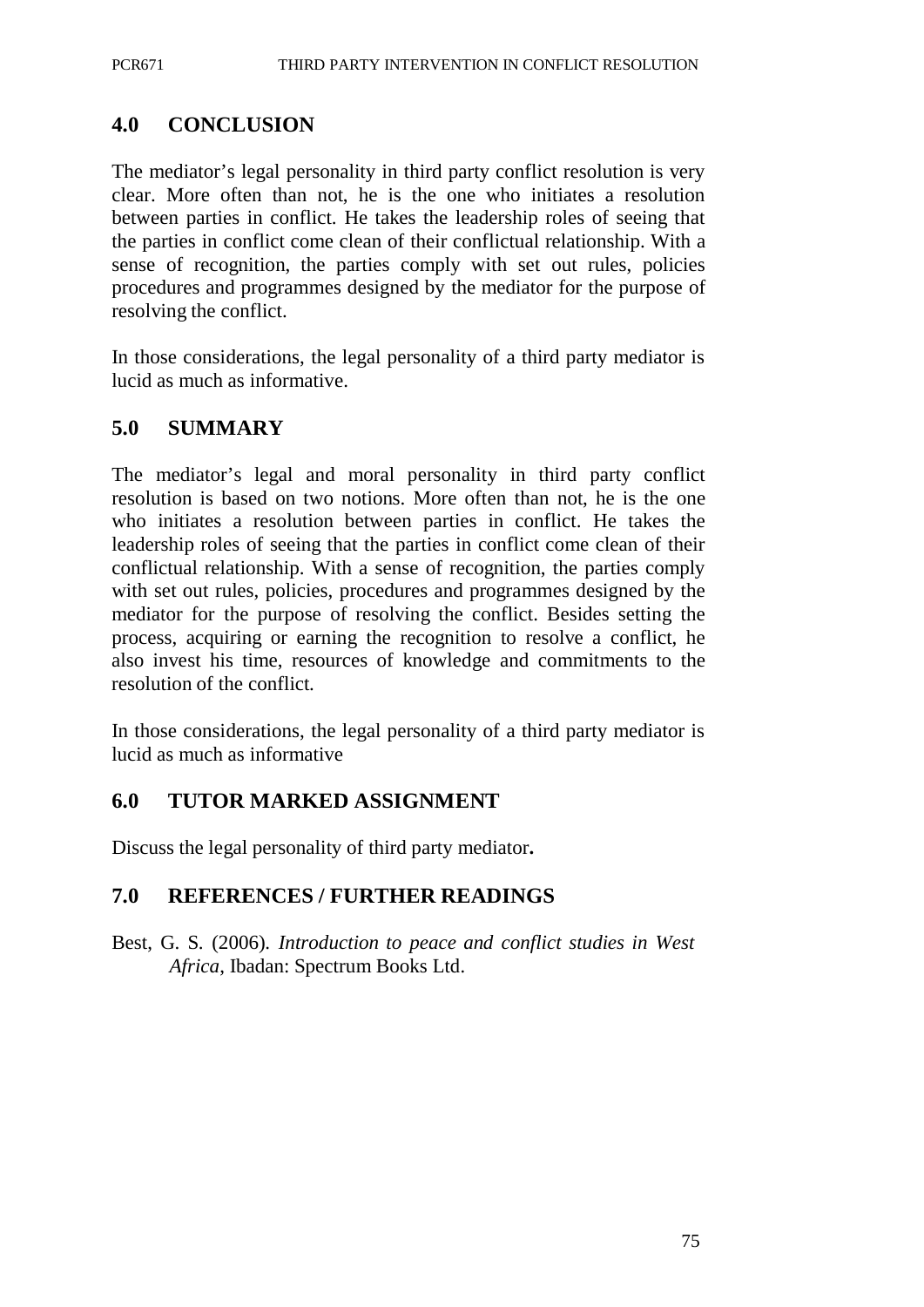# **UNIT 2 ROLES OF THIRD PARTY IN A MEDIATION PROCESS**

#### **CONTENTS**

- 1.0 Introduction
- 2.0 Objectives
- 3.0 Main Content
	- 3.1 As an Agent of Peace Initiation
	- 3.2 As an Agent of Problem Solver
	- 3.3 As an Agent of Blame Taker
- 4.0 Conclusion
- 5.0 Summary
- 6.0 Tutor-Marked Assignment
- 7.0 References / Further Readings

# **1.0 INTRODUCTION**

Severally, we have referred to the required norms of third party mediator in the challenges of conflict resolution. Of course, his ability or success in helping parties in conflict to come out clean of their conflict position is conditional upon multifaceted factors. Some relate to, for example, what a group or party to the conflict cannot do and what individuals in a group do to strangulate the process of negotiation.

In this unit, we would discuss the roles of third party mediator. With particular reference to what the American Arbitration Association (AAR) said of the roles of third party (cited in Best 20056), we have attempted to reorganize it into three categories namely; as an agent of peace-making initiation; as an agent of problem solver, and as an agent of blame taker.

# **2.0 OBJECTIVES**

At the end of this unit, students should be able to:

- understand the Peace initiative roles of third party intervention in conflict resolution
- understand the problem-solving roles of third party intervention in conflict resolution, and
- understand the blame taking roles of third party mediation processes.

# **3.0 MAIN CONTENT**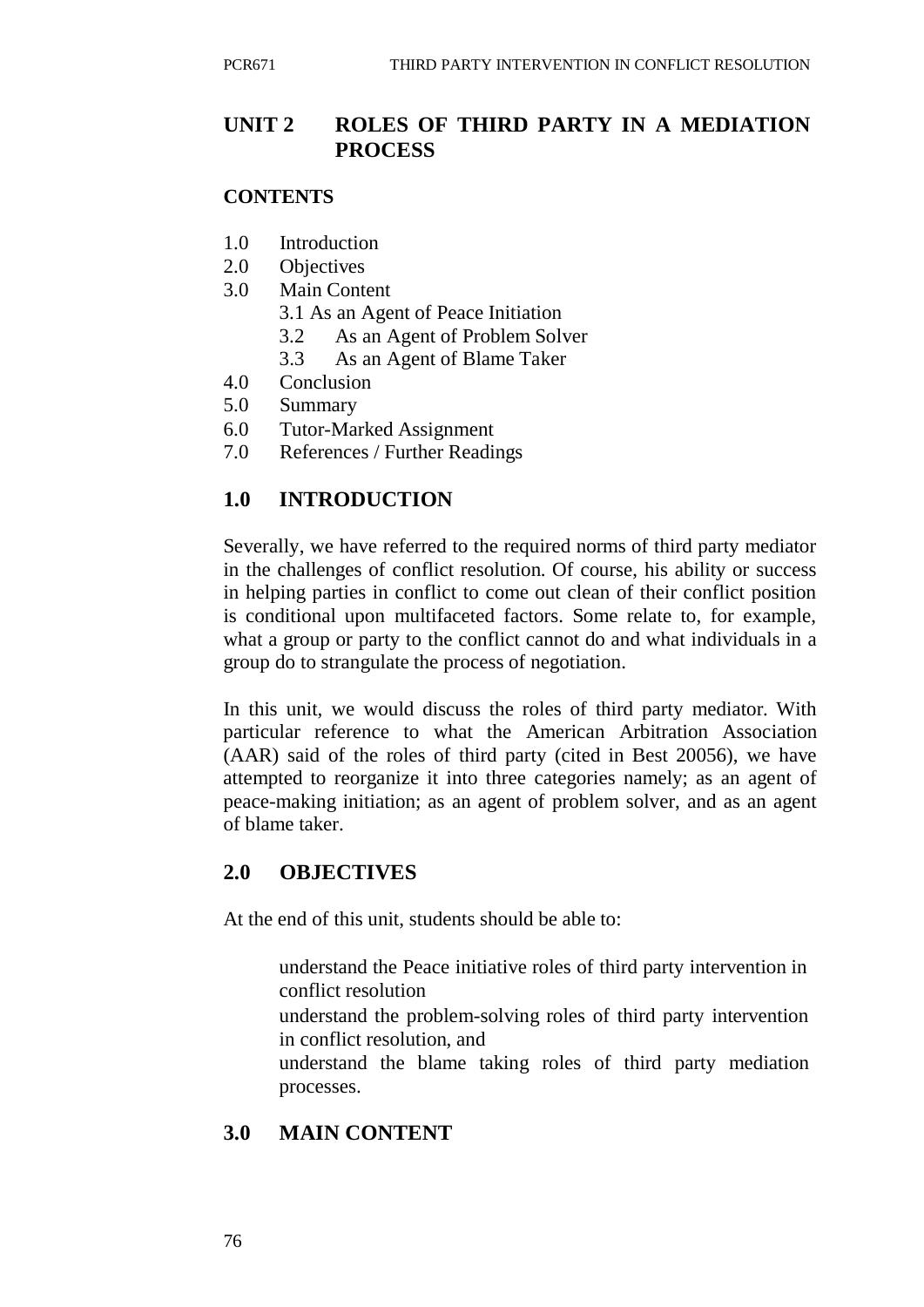#### **3.1 Peace-making Initiative Roles**

One of the characteristics of parties in conflict often centres on absence of communication. The role of a mediator is to facilitate communication between or among parties in conflict to abandon their position of adversarial relationship. As a mediator, he helps to initiate and commence communication. And when parties in conflict commence communicating with each other, the bridge for settlement becomes shorter. Second, he legitimizes the limit of what are permissible and impermissible, rights and interests as well as the procedures for expressing them. Third, the mediator helps parties to shift from their former position to a new horizon by exercising his power as optimistic and realistic persons. So no matter the severity of the conflict or the position of the parties, third party subtle intervention changes the position of the conflict or the parties to a different level most likely to be less severe.

#### **3.2 Problem –Solving Roles**

An attempt to settle a conflict that aches the parties concerned is a problem-solving initiative of some sorts. Ordinarily, no party in conflict would so love to remain in it; no matter the gains that accrue to some few people from it. A third party mediator initiates leadership capabilities to resolve a standing conflict. By providing leadership, he helps to lead a way and mobilization for conflict settlement Not only does he initiate leadership role, he also act as a problem solver because he explore possibilities by helping parties to define basic issues and interests. Similarly, he helps to provide links to lawyers and technical experts that would in turn help disputants in their matters of interests, defined in terms of what is acceptable to them or what they expect to gain at the end of the dispute better still, how to shift positions and adjust to new demands as the mediator tries to strike a collective bargain. Collective bargaining is a process of negotiation in which parties to a dispute or conflict reache a win-win situation acceptable to them all. Below, is an example of collective bargaining model.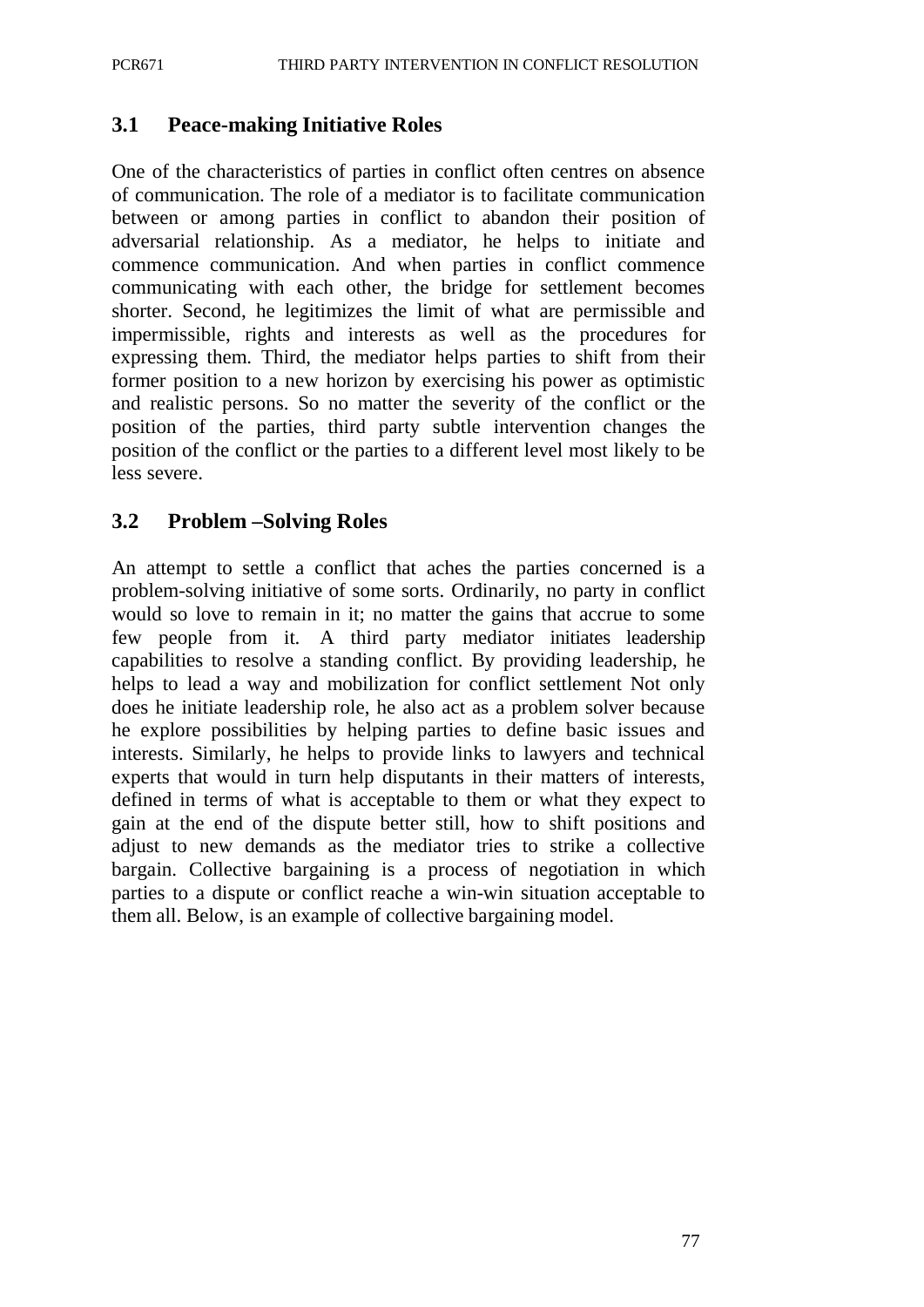

It is called collective bargaining because the final decision is acceptable to them all (Cowling, 1995). The issues of equal win do not matter here as the ability of one party to get better deal depends on his power of negotiation. If he will not agree, then collective agreement cannot be written; neither can we call it collective bargaining outcome.

As we can see in the diagrammatic representation above, it is possible for all parties to a conflict to attain or obtain **3,** which is the demand of both the parties at the moment. It may end in the way that the parties have made their interests known. But negotiating for equal bargain is usually not easy to attain, because your opponent will advance some reasonable and better arguments to counter the reason why you should not obtain **3**. And as long as that appeals to common sense, he is bound to get more than you get. So at the end of the day, you may get **2.5**, while your opponent **B** gets **3.5** as you conceded **2.5** to him.

Third party also helps to train parties to a conflict ahead of resolution by clarifying certain things and the importance of peace and friendly relations.

## **3.3 As a Scape-Goat / Agent of Blame Taker**

As we have noted earlier, the decision of third party to mediate in a conflict is borne out of humanitarian initiative. If he succeeds, he takes the honour and the credit. If he fails, he would be noted as a failure not in the sense of bringing him to ignominy, but in a sense of seeing him as an incapable third party, especially if he has repeatedly failed. In that case, he looses public confidence and trust as a problem solver or a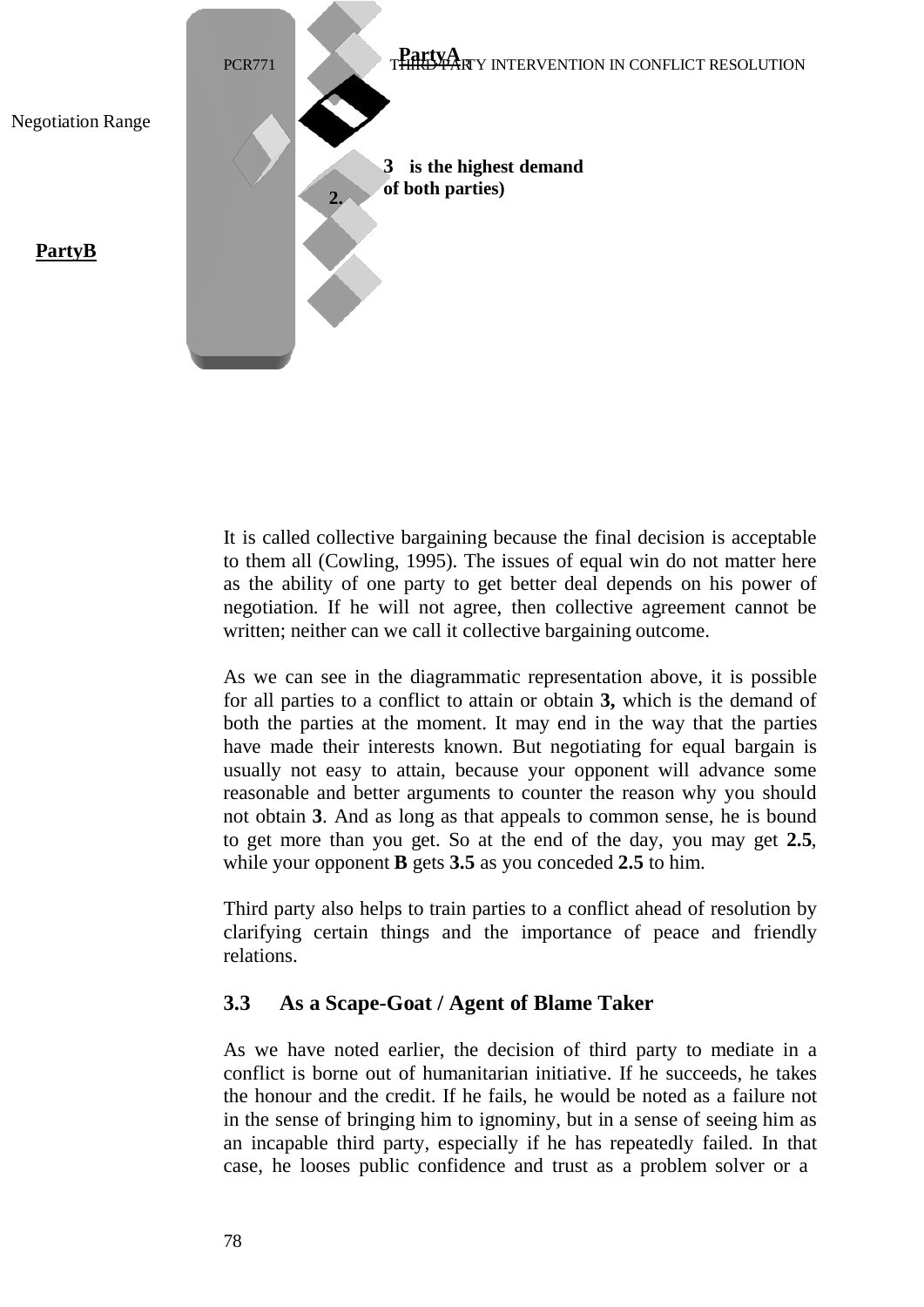peacemaker.

#### **SELF ASSESSMENT EXERCISE**

Show the peace-making roles of third party mediator.

#### **4.0 CONCLUSION**

The roles that a third party is required to play in conflict resolution are many, depending on the nature of the conflict, time and place of resolution. Without communication, there is no negotiation. Negotiation is a process of communicating back and forth for the purpose of reaching joint decision (Fisher and Ury 1999). People, who have lived together, maybe, as husband and wife for many years even find communication a complex phenomenon to overcome, precisely because people will not just naturally cede to bland agreement. They must disagree on the basis of values system, personal conviction of how certain things should be. Communication helps them to know more, open new horizon of seeing things and adjusting their positions to agreeing with others. A third party helps to provide leadership. Leadership is needed in exploring ways of solving complex problem of conflict resolution. For that purpose, he tries to facilitate and train the mindset of those in conflict in the importance of peace-making.

Unfortunately, he alone takes the blame if he fails. Failure and indeed regular failure would earn him/her loss of public confidence and trust.

## **5.0 SUMMARY**

The role of a mediator is to facilitate communication between or among parties in conflict to abandon their position of conflictual relationship. A third party mediator is designed to initiate and commence communication between parties in conflict. How he commences that communication will inform the way the parties to a conflict behave and express themselves in their litigations to maximize their interest even if they are also aware that they have to concede by the nature of the resolution. And when parties in conflict commence communicating with each other, the bridge for settlement becomes shorter and clearer.

Second, he legitimizes the limit of what are permissible and impermissible, rights and interests as well as the procedures for expressing them. Third, the mediator helps parties to shift from their former position to a new horizon by exercising his power as optimistic and realistic persons. So, no matter the severity of the conflict or the position of the parties, the mediator's role is to facilitate an environment that is amenable to conflict resolution. For that reason, he becomes an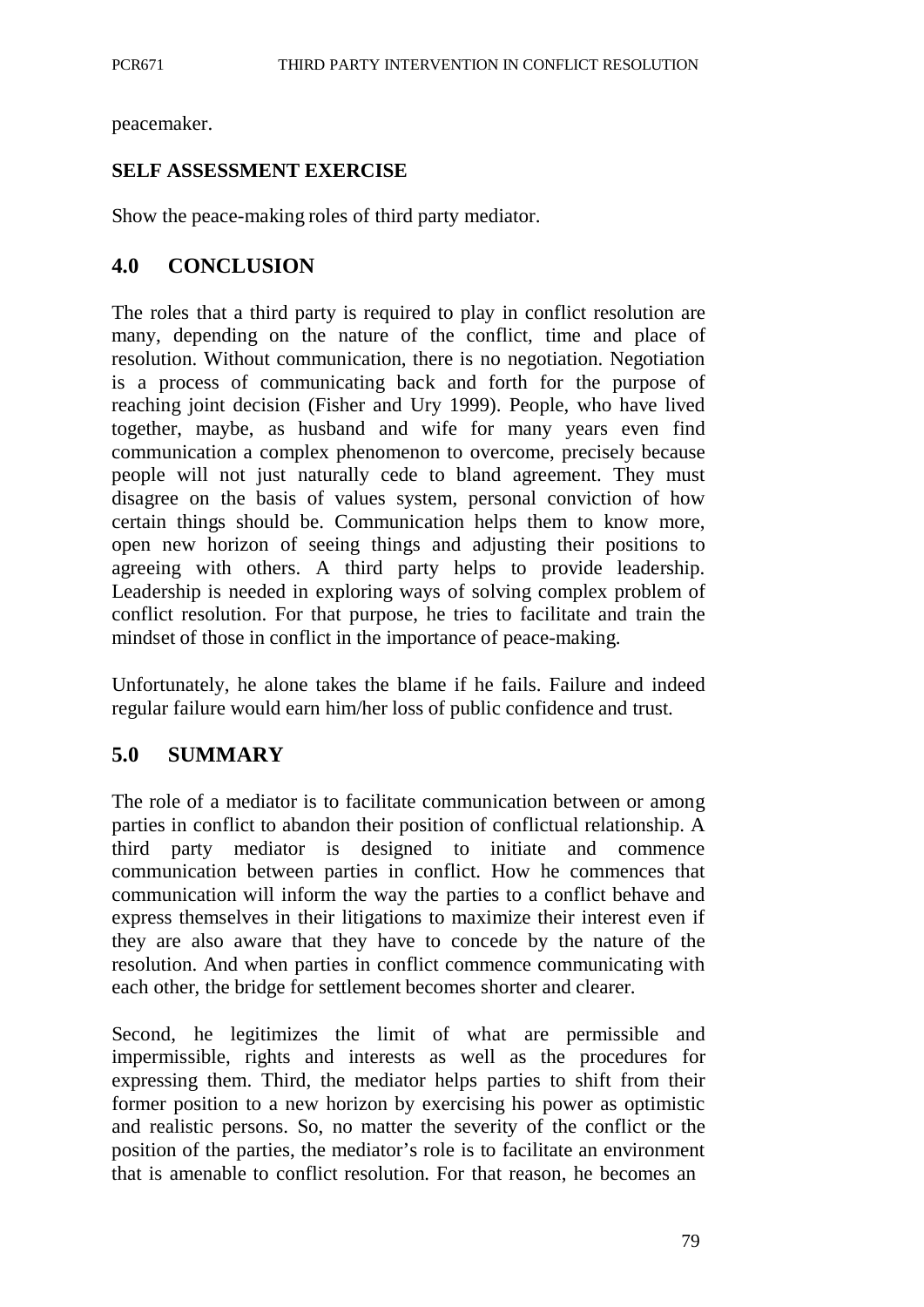agent of reality because his ultimate goal is to even options for mutual gains.

The mediator is also a scapegoat if he losses the battle of conflict resolution not in the sense of bringing a sense of shame upon him, but seeing him/her as a failure. After all, the positions of the parties in conflict may render a negotiation very unsuccessful. The consequence is that this may become unreliable for future problem-solving challenges.

# **6.0 TUTOR-MARKED ASSIGNMENT**

Examine the roles of third party in conflict resolution process

# **7.0 REFERENCES / FURTHER READINGS**

- Best, G S. (2006). *Peace and Conflict Studies in West Africa*, Ibadan: Spectrum Books Ltd.
- Fisher, R. and Ury, W. (1991). *Getting to Say Yes: Negotiating Agreement Without Giving In*, New York: Penguin Books
- Walton, R. E. (1987). *Managing Conflict: Interpersonal Dialogue and Third Party Roles*, Massachusetts: Addison Wesley.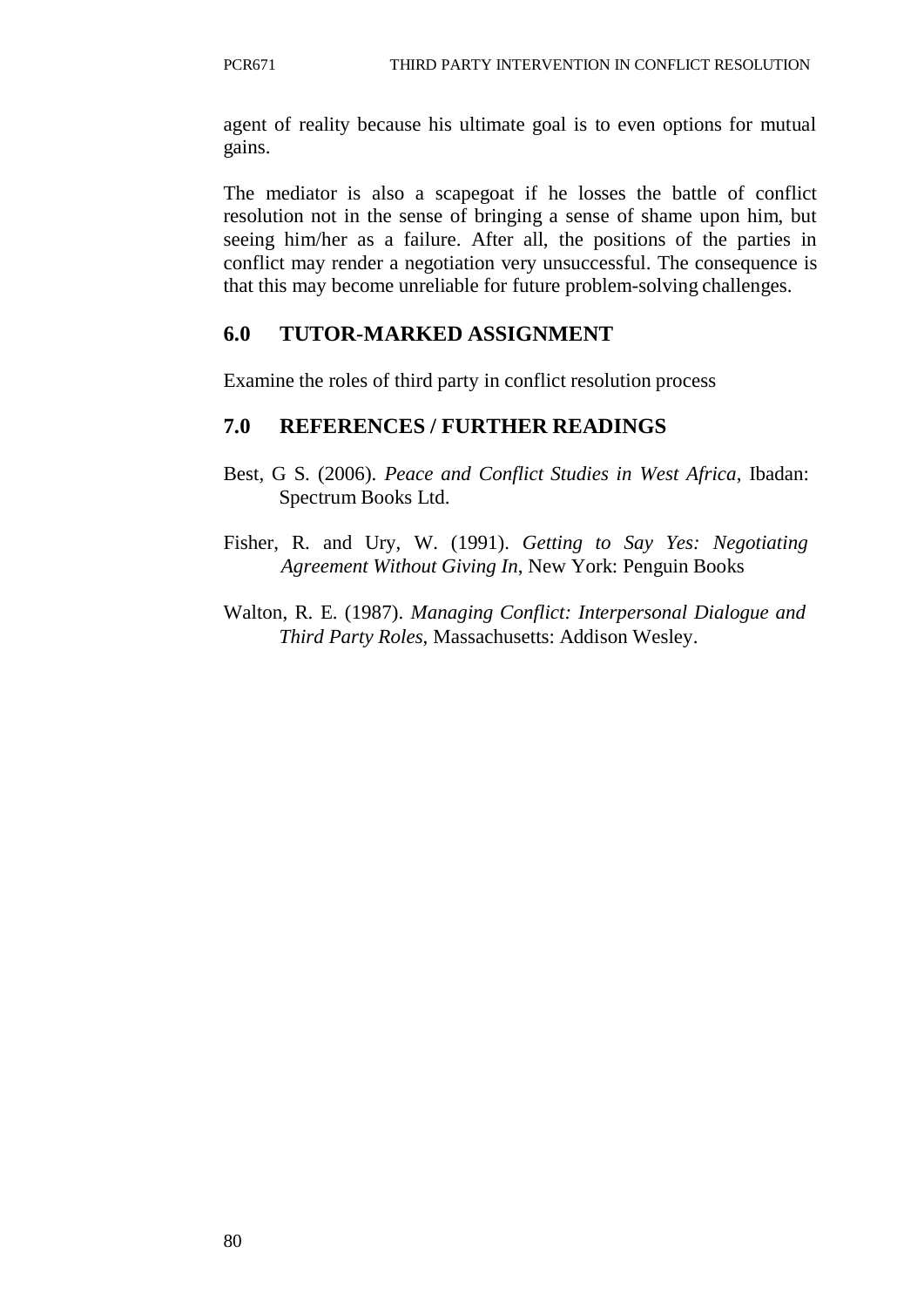# **UNIT 3 PROFESSIONAL EXPERTISE OF THIRD PARTY MEDIATOR**

#### **CONTENTS**

- 1.0 Introduction
- 2.0 Objectives
- 3.0 Main Content
	- 3.1 Professional Expertise
	- 3.2 Professional Identity
	- 3.3 Evidence of Consulting Skills
	- 3.4 Human Relations
	- 3.5 Investments
- 4.0 Conclusion
- 5.0 Summary
- 6.0 Tutor-Marked Assignment
- 7.0 References/Further Readings

# **1.0 INTRODUCTION**

Third party involvement in conflict resolution centres on dialogue and negotiation. When impartial third party intervenes in a conflict situation, new relationship, structures and possibilities for moderating the conflict are created. Introduction of a moderator, for example, changes both the physical and social structure of a conflict. New groups and sets of transactions appear with the third party.

The presence of an observer tends to put contenders on better behaviour. In this module, we shall examine the possibilities that help the third party to moderate as well as achieve his ultimate goal of conflict settlement.

## **2.0 OBJECTIVES**

At the end of this unit, student should be able to:

understand the necessary qualities of an effective and efficient understand how to generate ideas for processing conflict in third party conflict resolution.

appreciate the imperatives of openness and neutrality in third party mediation process.

# **3.0 MAIN CONTENT**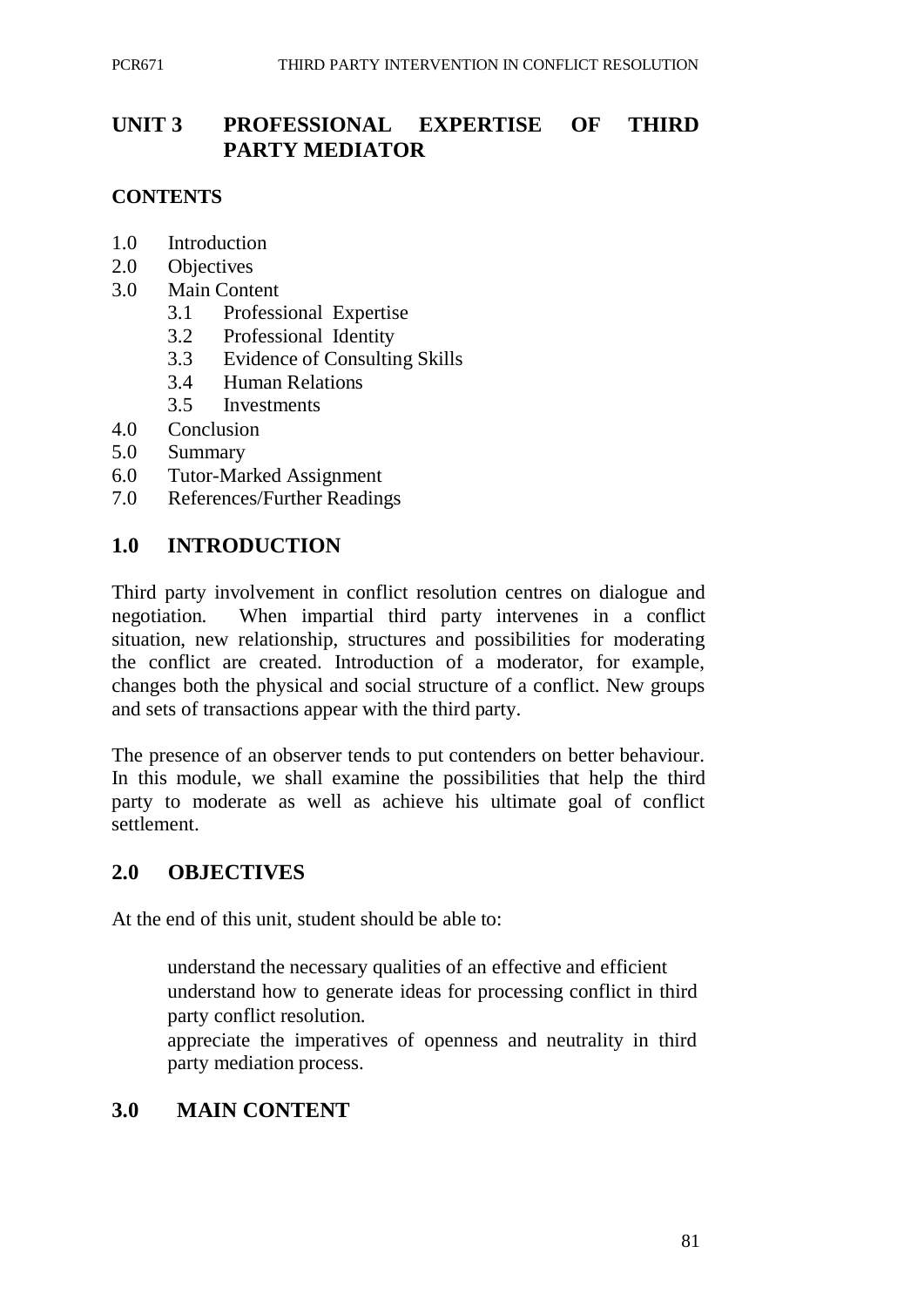#### **3.1 Professional Expertise and Personal Attributes**

What attributes does third party need in order to accomplish or perform a successful implementation of conflict resolution? Professional expertise and personal attributes refers to his diagnostic and behavioural skills, attitude of acceptance, and personal capacity to provide emotional support in processing and achieving resolution (Walton 1987).



**Figure 8: Evidence of Consulting Skills**

As much as professional expertise matters, the readiness of the parties in conflict to truly resolve is crucial to the overall outcome. For example, the professional identity, human relations power, investment and evidence of consulting skill are attributes.

## **3.2 Professional Identity**

This relates to third party's experience and his perception in the eyes of parties in dispute. As we had already stated, the perception of the public of third party's past successes in conflict resolution is one of the compelling evidence that he would not be taken for granted, but respect. Professional identity is not about a show of arrogance or imposition of personality. Arrogance breeds resentment. Professional identity is the power to focus on interests of the parties not his own position. It is the persuasive power to get all parties in the same boat.

Everyone who have read the importance of human relations in solving social problems or in dealing with people will agree that it is a potent tool in the hands of researchers and organization experts for dealing with complex issues, galvanizing positive interests, attracting people, for liquidating bad emotional taste, and above all for eliciting friendship and interpersonal process. In conflict resolution process, the content of human relations input by the third party, especially through the facilitator is one step in getting to achieve the overall goal.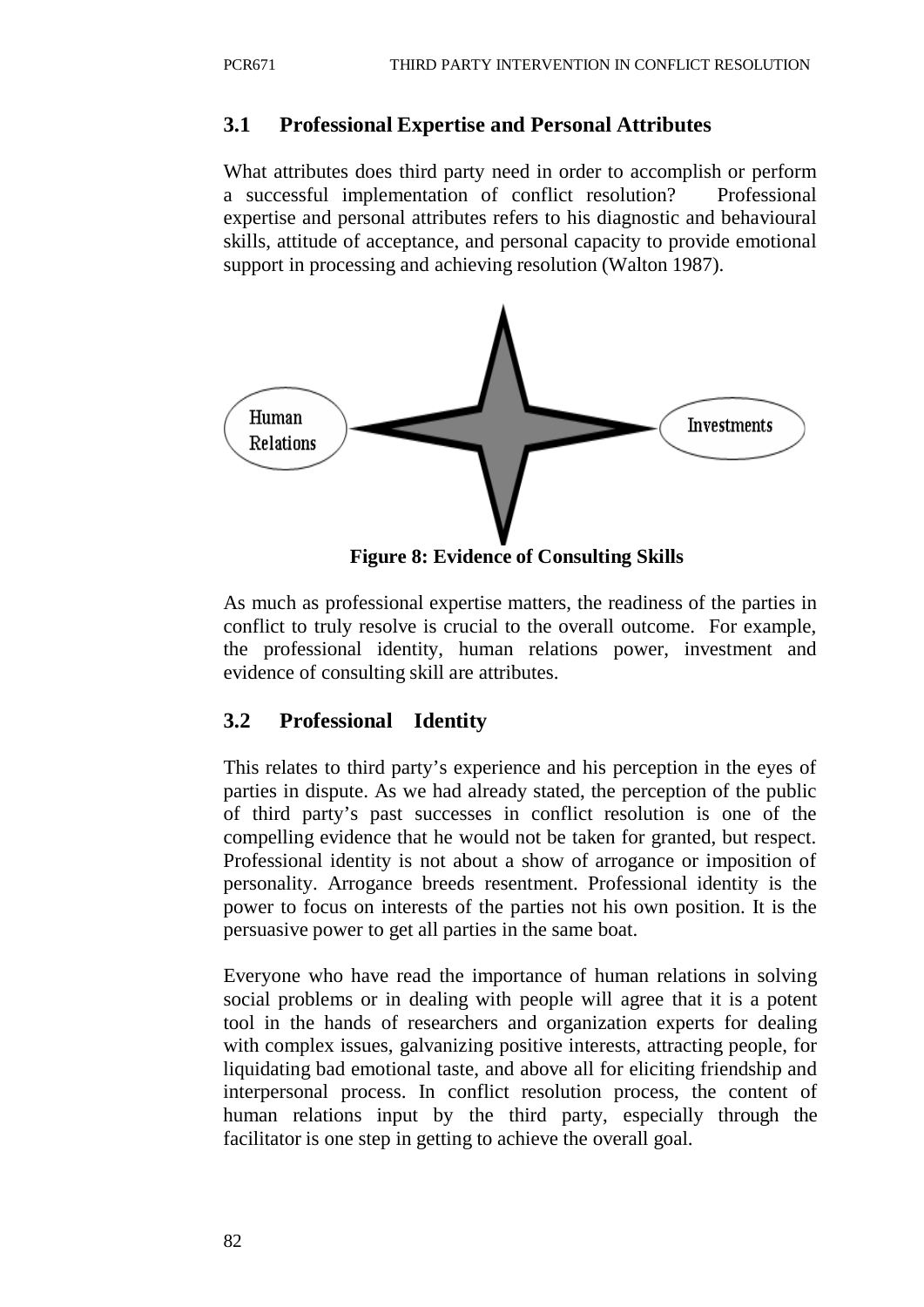## **3.3 Evidence of Consulting Skills**

This is related to professional identity. It is bit-by-bit evidence and successes made in them and which reveals the professional identity of a third party. For example, Michael Stevens, Arthur Anderson, Accenture, Oluyole & Associate etc, are well known management consultants or agencies that command credibility, respect and confidence across many countries and Nigeria. Henry Kinsinger, Magdalene Albright (former US Secretary of State) Jimmy Carter, (former US president), Abdulsalami Abubakar (former Nigerian Military Head of State) etc, have been very useful as third party conflict resolution interventionists in the recent past.

# **3.4 Human Relations**

The importance of human relations in an organization has severally been stressed. It serves not only as a mechanism for fostering interpersonal interactions; it also serves as a tool for building co-operation among people. A third party mediation process depends on the flow of communication opportunities or strategies that the mediator himself is able to carve out for the negotiation. However, the ultimate is but a matter of the human relations that will evolve in the negotiation process. Productive dialogue and negotiation depends on productive human relations. A productive human relation is that whose emotionality is consistent, positive and trustworthy to encourage understanding and cooperations.

## **3.5 Investments**

Investments is not used here as physical investors in shares of a company or someone who has vested interest in a conflict. Investment of time and resources as third party interventionist in conflict resolution relates to the perceptive ability to predict potential responses or actions of disputants not in the sense of premature judgment, but an eye based on experience and the nature of the conflict. It also relates to the commitment and resolves that a resolution is possible and that credit awaits him (the third party) if the conflict yields to his capabilities. It implies being hard on the merit of arguments based on the ability to listen patiently to the parties and commend those who have spoken positively including dissenting voices, as it is natural to disagree and as a away of promoting democracy in groups' dialogue.

## **SELF ASSESSMENT EXERCISE**

Human Relations is the basis of third party conflict resolution; Discuss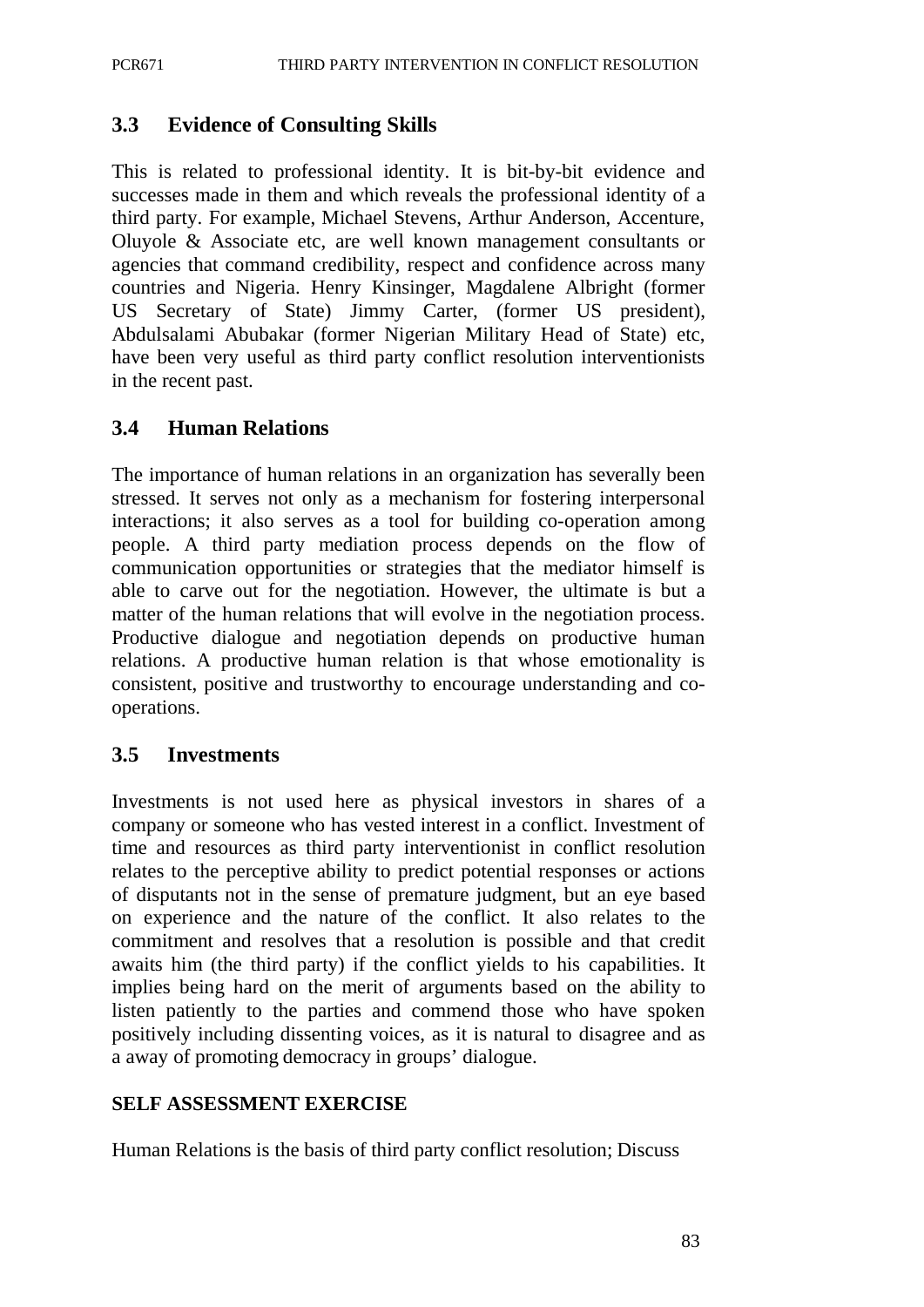# **4.0 CONCLUSION**

The importance of professional expertise in any job performance is well known. Professionalism helps to bring the best, and perhaps, most acceptable solution to bear on a particular problem.

Third party involvement in conflict resolution centres on dialogue and negotiation through communication between or among parties to a conflict. When impartial third party intervenes in a conflict situation, new relationship structures and possibilities for moderating the conflict are created. Introduction of a moderator, for example, changes both the physical and social structure of a conflict. New groups and sets of transactions appear with the third party. This may likely alter the hitherto severe position of the parties to less difficult position. Professional skills of, identity, consulting, human relations and capacity to invest in conflict help conflict resolution to be result-oriented.

# **5.0 SUMMARY**

Professional expertise refers to his diagnostic and behavioural skills, attitude of acceptance, and personal capacity to provide technical support in processing and achieving resolution It did not matter whether the outcome was a win-win. What was important is whether the "mediators command aura of respect and personal qualities the principals will not under-estimate, or whether the parties in conflict recognize the consequence of disagreeing by letting President Obasanjo return to Abuja carrying a sense of failure on the issue without achieving anything. Of course, the mediators command respect of very high esteem, they were not under-estimated, and finally, all the parties to the conflict may have been favoured.

A mediator must have a thorough knowledge of the conflict in which he is soliciting resolution. This is, perhaps, why fact-finding initiatives are important antecedents to third party mediation challenges. Thorough knowledge of the matters in dispute is one. Professional knowledge of information processing, the use of metaphors, body language and the laid down process is another. These are evidence of knowledge that generates from experience, academic insights and personal qualities.

## **6.0 TUTOR-MARKED ASSIGNMENT**

Why is professional expertise important in third party Conflict Management?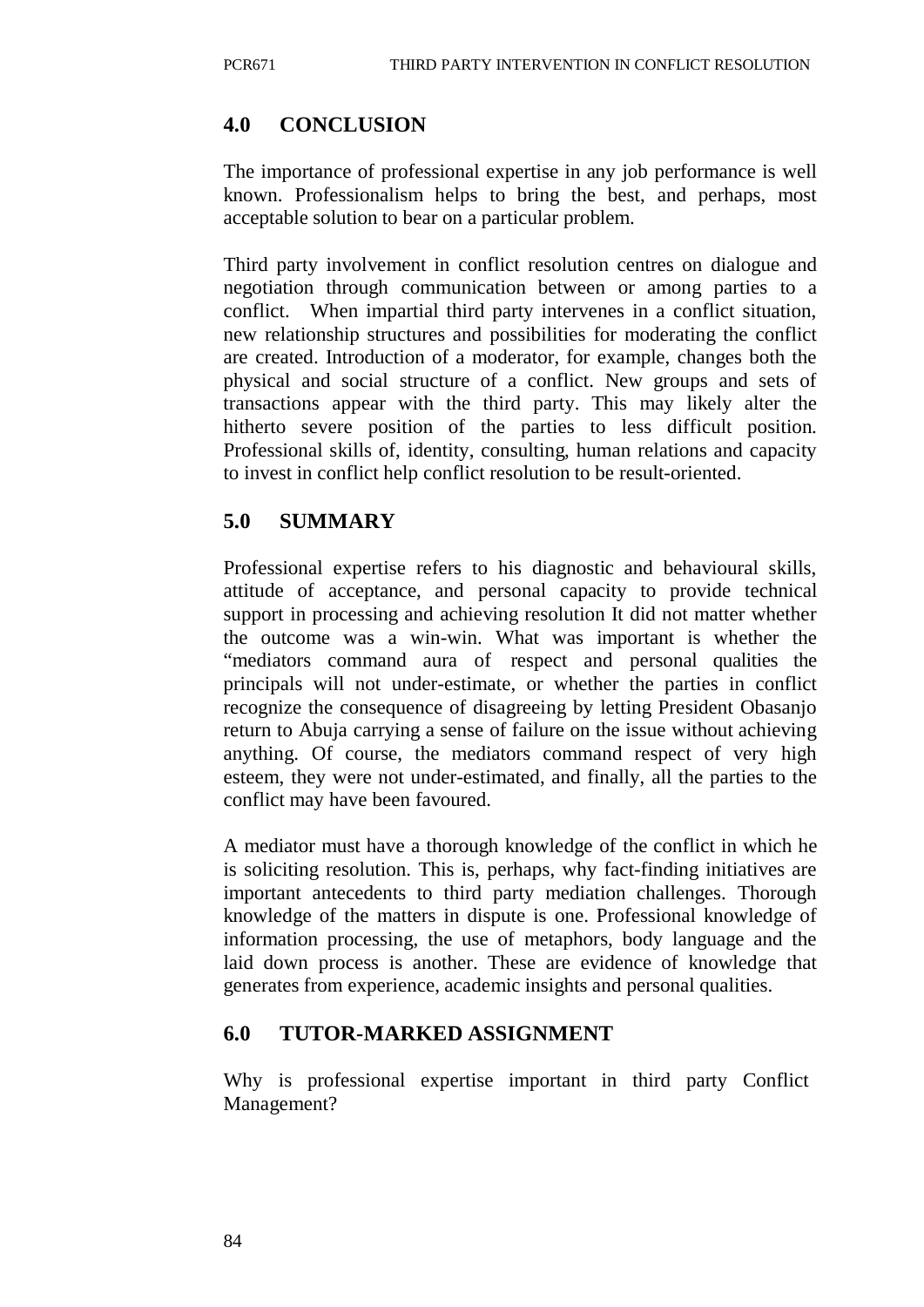#### **7.0 REFERENCES / FURTHER READINGS**

- Barseghyan, K. and Karaev, Z "Playing Cat-and-Mouse: Conflict and Third Party Mediation in Post Soviet Space:, The Online Journal of Peace and Conflict Resolution.
- Fisher, R. and Ury, W. (1991). *Getting to Say Yes: Negotiating Agreement Without Giving In*, New York: penguin Books.
- Walton, R. E. (1987). *Managing Conflict: Interpersonal Dialogue and Third Party Roles*, Massachusetts: Addison Wesley.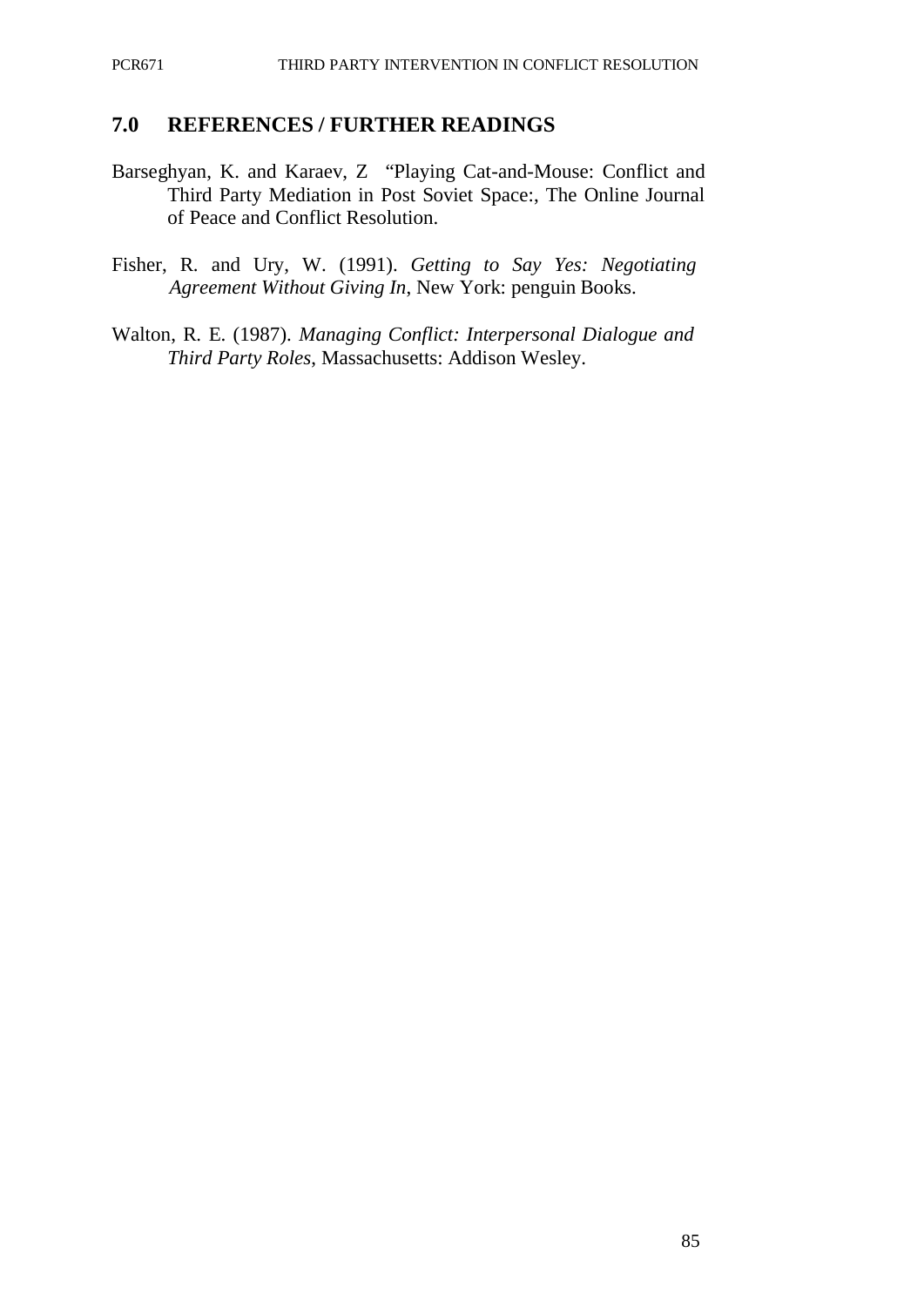#### **UNIT 4 PERSONAL ATTRIBUTES OF THIRD PARTY**

#### **CONTENTS**

- 1.0 Introduction
- 2.0 Objectives
- 3.0 Main Content
	- 3.1 Appropriate Power
	- 3.2 Appropriate Knowledge of the Matters in Dispute
	- 3.3 Neutrality and Openness
	- 3.4 High Control / Steering Ability Over Confrontational Bahaviour
- 4.0 Conclusion
- 5.0 Summary
- 6.0 Tuto- Marked Assignment
- 7.0 References / Further Readings

#### **1.0 INTRODUCTION**

Besides those professional skills that matters in a third conflict resolution, personal attributes are also fundamental. The difference between professional expertise and personal attributes lies in the fact that while the former focuses on technical skills, the latter emphasizes on power to sway ones behaviour, defined in terms of personal clout, aura, integrity and knowledge to reduce a problem to a small size instead of aggravating it. For example, communication has to be effective and credible. If these are fulfilled, it implies that it is capable of carrying the required or expected action with it. Personal attribute enables parties to a conflict to follow these earnest requests by a mediator. Sometimes parties to the conflict are happy that they have the privilege to have such mediator(s) working to resolve their points of disagreement.

#### **2.0 OBJECTIVES**

At the completion of this unit, students should able to:

- understand the knowledge of the personal attributes of a third party mediation
- understand the contrast between appropriate power and appropriate knowledge
- understand the importance of openness and neutrality in third party conflict resolution

#### **3.0 MAIN CONTENT**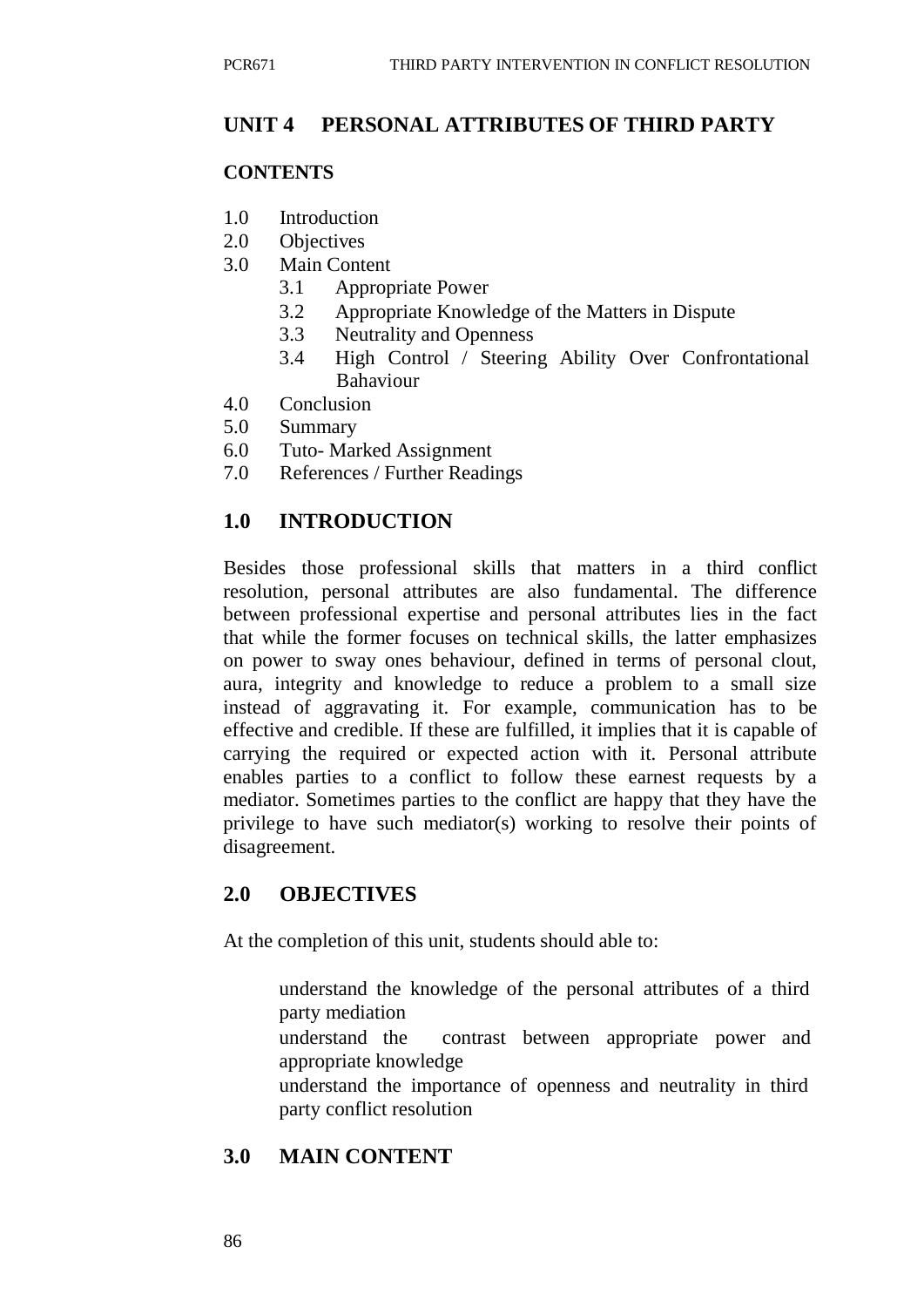## **3.1 Appropriate Power**

Perceived power of the third party and general knowledge of the principals on issues are important attributes. Power helps the third party to command respect and confidence. Inappropriate and inadequate power and knowledge may open the possibility or opportunity for disputants to seize the situation. Once the situation is seized, then the goal is being risked. The power not only concerns an in-depth knowledge about the subject-matter as well as powers to confront issues candidly, it also involves, for example, the professional knowledge of composition of the groups, the setting, the history of the people or parties in conflict, and sometimes brief information of personalities in each of the parties to the conflict, especially their names, experiences in life, and to use these as positive tools for thrashing each challenge as it comes his way. Thus, appropriate power and knowledge assist the third party to steer the case away from "dirty tricks" to "bundles of tool-kits". What is Power? Power is the ability to get others to do what they wouldn't have done. If armed robbers compel you to kneel down in your parlour after seizing your money or forcing you to write a cheque for them, this is power de facto (not recognized). You will not continue to do this, because you acted only out of compulsion. Similarly, a third party that compelled disputants to accept a verdict at the end of a settlement without the conviction to do so is postponing the evil day. Peace is very unlikely to be sustained after that moment. Except the third party is calculative enough of his/her position, the nature of the conflict and ability to use "stick and carrot" as in the case of Russia in Nagorno – Karabagh conflict. (Pg. 89-94). According to Fisher and Keashly (1990) this is called power mediation. Thus, appropriate power refer to the power derived from appointment, recognition of a third party or the powers that flow from the confidence reposed in independent third party including the power to coerce. The power to coerce is not used indiscriminately, but sensibly and rarely.

## **3.2 Appropriate Knowledge of the Matters in Dispute**

Besides the general knowledge that is necessary for third party, specific knowledge regarding the conflict or subject matters is important. We have alluded to knowledge that flows from general perspective – that is the ability to design formal and informal environment to deal with problem at hand. Appropriate knowledge of the matters in dispute constitutes the real challenge. Knowledge of it enables third party to establish authority over the disputes. It enables the mediator to avoid being a sympathizer, but friend of everyone. There are usually crucial issues to be dealt with, which draws from the sensitivity of the conflict itself. Here, not a generalistic knowledge is thrown upon it as solution. Rather, specific knowledge in the zone of the conflict is required to deal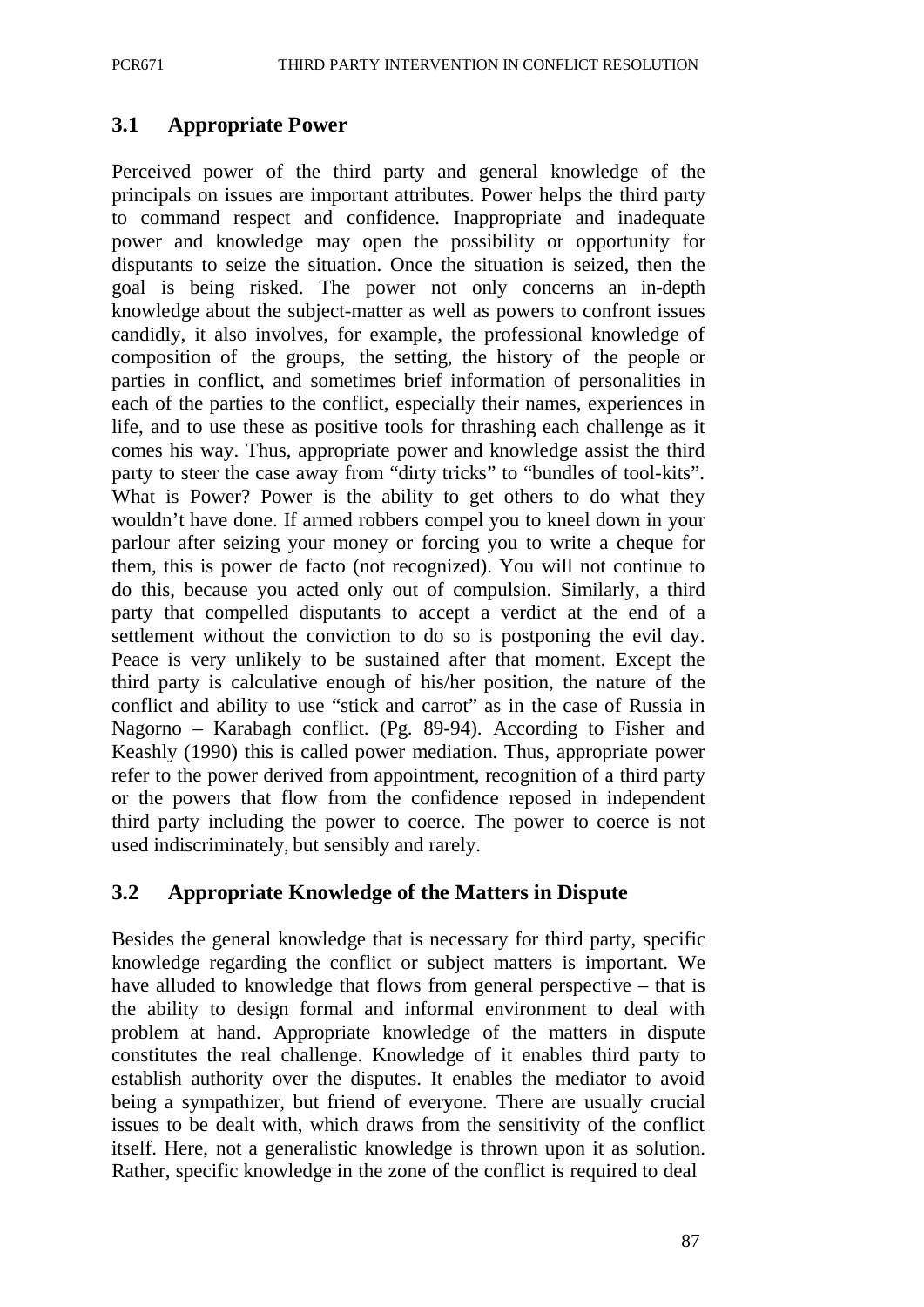with the problem. As a result of an in-depth knowledge, the mediator is able to say extra-ordinary things that transcend, perhaps, the common knowledge or information about the disputants. But these must be thoroughly explicated to the very simple comprehension of the disputants, whose co-operation is most sought for in the whole process. This quality on the part of the third party puts him not as mediocre, but truly as an agent of reality.

# **3.3 Neutrality and Openness**

Neutrality and openness are regarded as the hallmarks of third party involvement in conflict resolution. Stated differently, what makes a third party truly a mediator is the degree of neutrality and openness that surrounds him.

The ethical philosophy of neutrality and openness is, to some extent, applicable to other methods of conflict resolution. But the degree must be whole-hearted in the case of third party intervention precisely because he is not an arbitrator or adjudicator, but a mediator.

Even if a third party is unavoidably biased, he must conceal it as much as possible. Neutrality implies that the mediator must separate himself from the case. This is because the application of third party to the case derives from the fact that he has no vested interest. In processing the case before him, therefore, his professional competence is largely underscored by emotional independence.



**Figure 9: Third Party's neutrality & openness**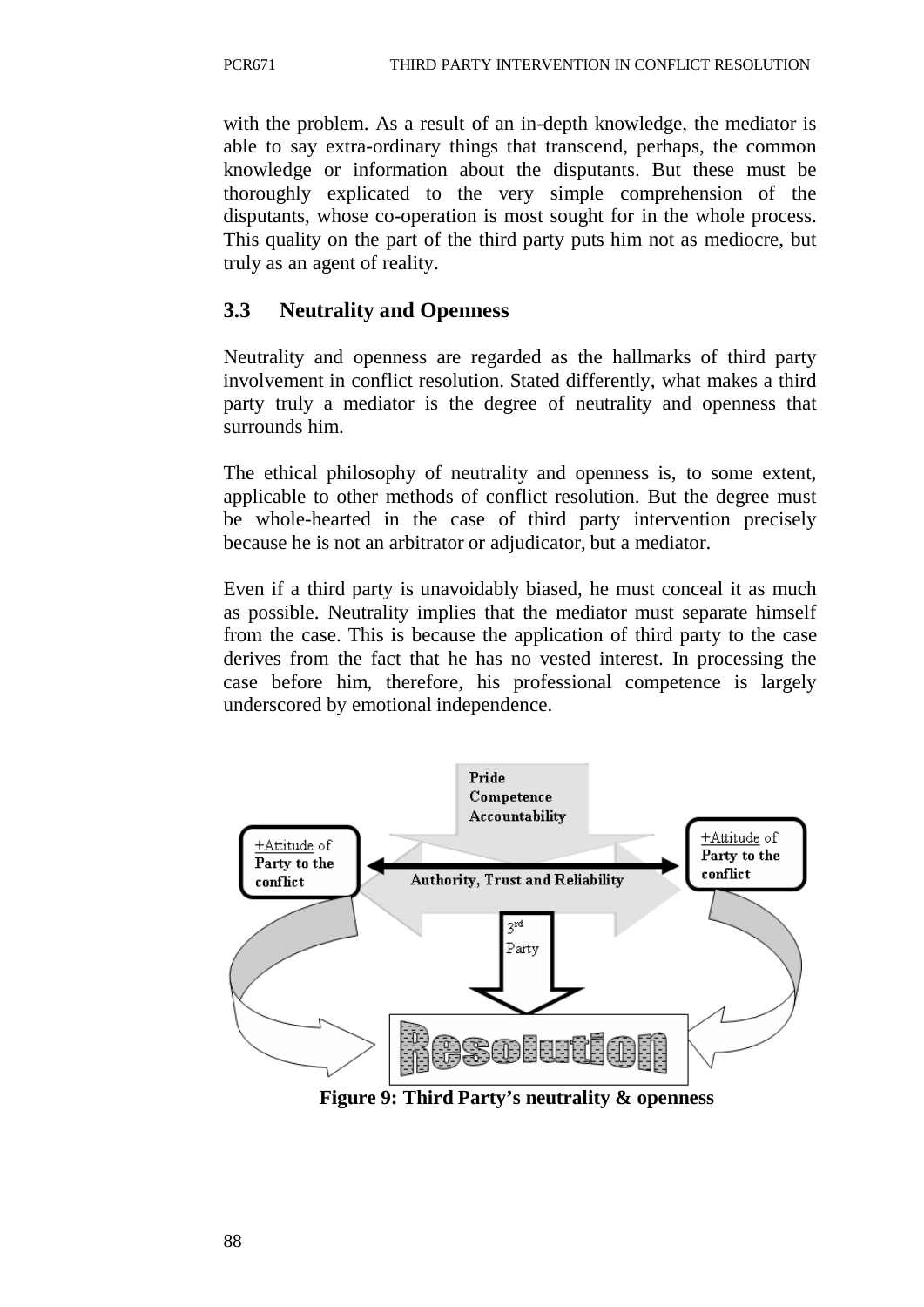Openness must not only flow from the mediator, it must also come from the parties. No conflict could possibly see resolution without the commitment of the parties to admit truth telling as the cornerstone of their interest to resolve the conflict. For example, to conceal some important facts or issues in the conflict in the process of negotiation and dialogue could regenerate the conflict.

Third party negotiation is a call for win-win situation and the degree of neutrality of the mediator will manifest in his openness. He might play some politics to get some people going in order to achieve his goal, but such politicking should focus on the interests of the parties to the dispute rather than playing to the gallery or to impress one side.

Neutrality and openness of the mediator will enable the mediator to show a sense of pride, competence and accountability. Consequently, he can enjoy authority, trust and reliability in the hands of the parties in conflict while processing and encouraging them to embrace peace. The positive attitude of disputants to accept the encouragement from the mediator flows from the mediators' accountability, competence and pride.

Openness is not about blurting every "sensitive word" that creates obstacle to resolution. It is also not about having skeletons in the cupboard either, but saying the appropriate thing that needs to be said at the appropriate time and place, of course, with a reminding spirit that he is not an adjudicator (judge), but a consultant and pure mediator; that is one who facilitates problem-solving through communication and analysis of the conflict by taking the role of adviser or one who facilitates settlement through reasoning, persuasion, and suggestion for alternative ways.

Another way of talking about neutrality and openness is for the mediator to be transparent. In recent times transparency has become a common word often used in calling government to live up to their social contract obligations to citizens. Why? It is believed that transparency promotes accountability and predictability in public governance. Similarly, third party should work towards agreement on the basis of transparency.

## **3.4 High Control Over Confrontational Bahaviour**

It is not sufficient to discuss all the attributes that third party should demonstrate in order to put parties in conflict under control or achieve peace. Yet it remains to be said that one of the few important ones is the ability of the mediator to control and minimize confrontational attitude on the part of the parties in conflict. First and foremost, the third party if possible should influence the constitution of the negotiating team,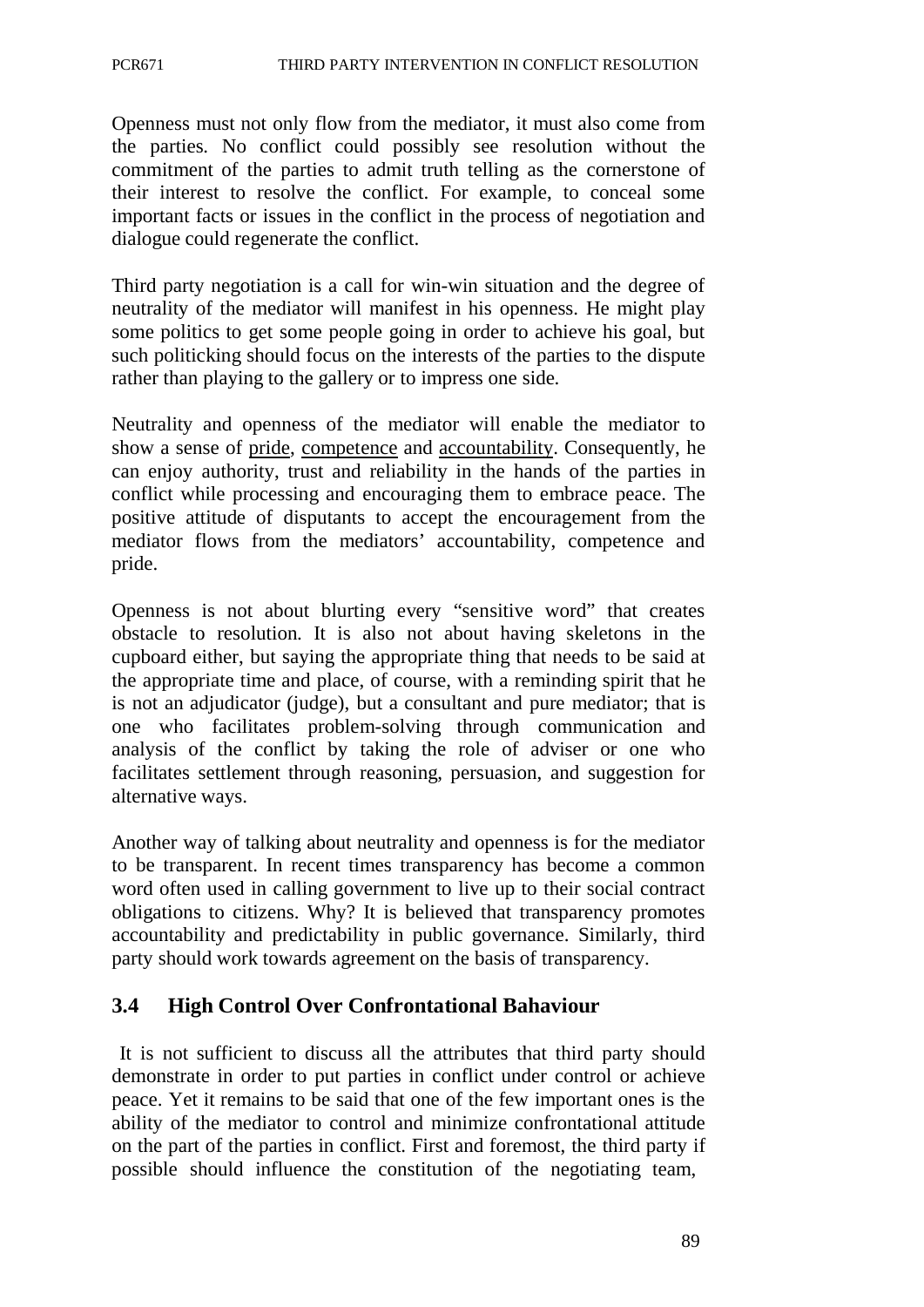especially if it will not lead to a splinter group that may disagree with his or her own group for accepting settlement. As Fisher and Ury admitted, those who may constitute the negotiating team of any conflict resolution should be large enough to involve those that can provide stimulating interchange. Walton added that third party could be on course to success if there is positive confrontation on the part of disputants. Positive confrontation is emotion leading, but it focuses on dialogue with facts and figures rather than ranting confusedly or attempting to push the arguments into uncontrollable behaviour. It is also important to state that positive confrontation involves just talking about issues that are convincing enough in more pragmatic ways, not personalities,

It is, perhaps, for the avoidance of confrontational behaviour that preparations, presentations and shared norms are important behavioural processes in third party conflict resolution. For examples, parties to the conflict are often advised to sit side by side facing the problem to be resolved; Third parties too are encouraged to state or clarify the ground rules, such as warning against negative criticism or those that focuses on personalities. Just as conflict could sometimes be positive and necessary in resolving larger problem of the society, confrontational attitude that dwells in searching for resolution as a single answer may add flavors to the dialoguing process.

#### **SELF ASSESSMENT EXERCISE**

What is the difference between Appropriate Knowledge and Appropriate Power in Third Party Conflict Resolution?

## **4.0 CONCLUSION**

Conflicts are normal part of human societies. It keeps occurring from time to time. The attitude to it in terms of containing it matters more. Therefore, the management of conflict is always an acid test of the emotional and intellectual maturity of those who possess the skills and occupies the helm of leadership. Conflict is a product of pluralism of interests and the inability of these interests to be harmonized. When a third party offers a helping hand or gets an appointment to help to bring parties to the negotiation table for dialogue, it presupposes that the mediator is conversant with the enormous task ahead of him. First and foremost, the professional expertise of the mediator is very important. By professional expertise, we do not necessarily imply the professional ability to follow the best standards, but ability to create standards in which the common goal is possible. Only practitioners with third party expertise can change mind to identifying an option that soothes one particular conflict situation. People will initiate different standards by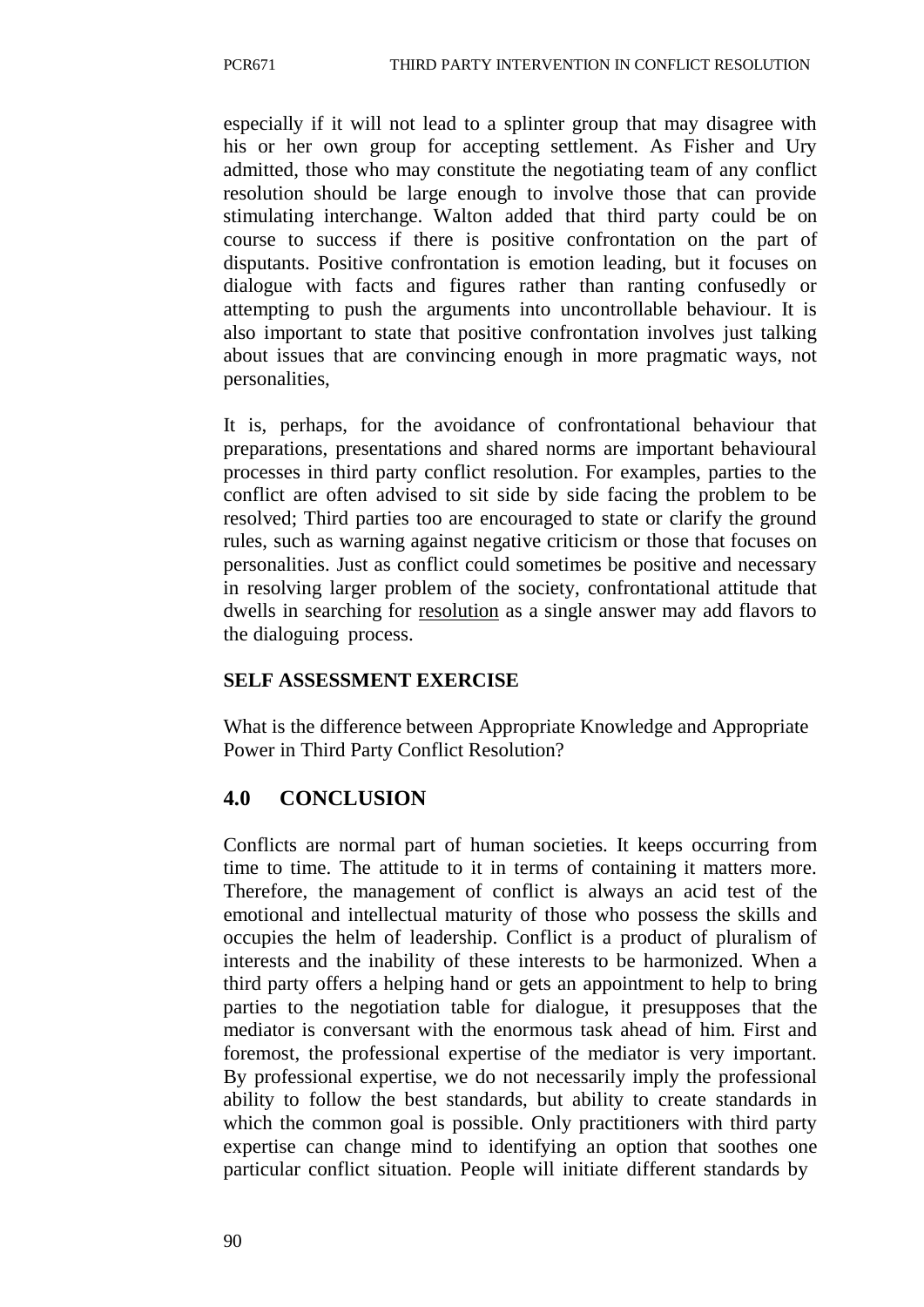which they judge what is fair and what is not fair. It is advisable for a mediator to avoid choosing standards proffered by party A or B. Using external standards that were not in the complete suggestions of the parties could be the best. For example, a combination part of A and B could provide possible solutions. Besides a prerequisite of professional expertise, a mediator also needs an appropriate power. Appropriate power implies the readiness of the parties in conflict to accept and respect third party as one who has the potentials and charisma to deal with the conflict. Not only that such mediator commands respect and recognition, he possesses the capacity to provide leadership that focuses on the common goal that the parties will accept.

Appropriate knowledge of the issues in the conflict is also important. Professional expertise and appropriate knowledge of the nitty-gritty of the subject-issues in the conflict will help the mediator deal with the problem sufficiently. Fact-finding missions for data gathering are a step to understanding and appreciating the complex nature of the conflict.

The negotiation arena is not always peaceful as we may expect. Parties in conflict may carry intense emotional spillovers to the negotiation table. Third party ability to control this emotional actions or outbursts may pay off into the mediation process. It is necessary to state here that the ability and capacity to control emotional behaviour generates from the power and knowledge of the third party. Is he well known and respected in this business? Is he straightforward and committed to impartiality? The totality of these variables is important in third party behaviour.

## **5.0 SUMMARY**

When third party is appointed or takes it upon himself to mediate in a conflict, new relational structures, environment and opportunities are created. In short, a new possibility for the conflict to respond to resolution becomes overtly ready. But whether the predetermined goal will be attained, that is the achievement of the resolution itself, depends ultimately on the willingness of the parties to the conflict. Nelson Mandela was once asked to mediate in a conflict. Yes! Everybody thought that because of the importance and popularity of the person involved, the conflict would easily yield to resolution. Yet it was not to be as expected. Mr. Mandela concluded that the principals (parties in conflict) matter so much in all forms of conflict resolution. Yet the character involved matters more. The Owu chieftaincy title dispute in Ogun state (Nigeria) constituted a huge community problem to unity and progress in Owu in early 2000s. The issue had existed unresolved since five to six years. President Olusegun Obasanjo (The former President of the Federal Republic of Nigeria and Commander-in-chief of the Armed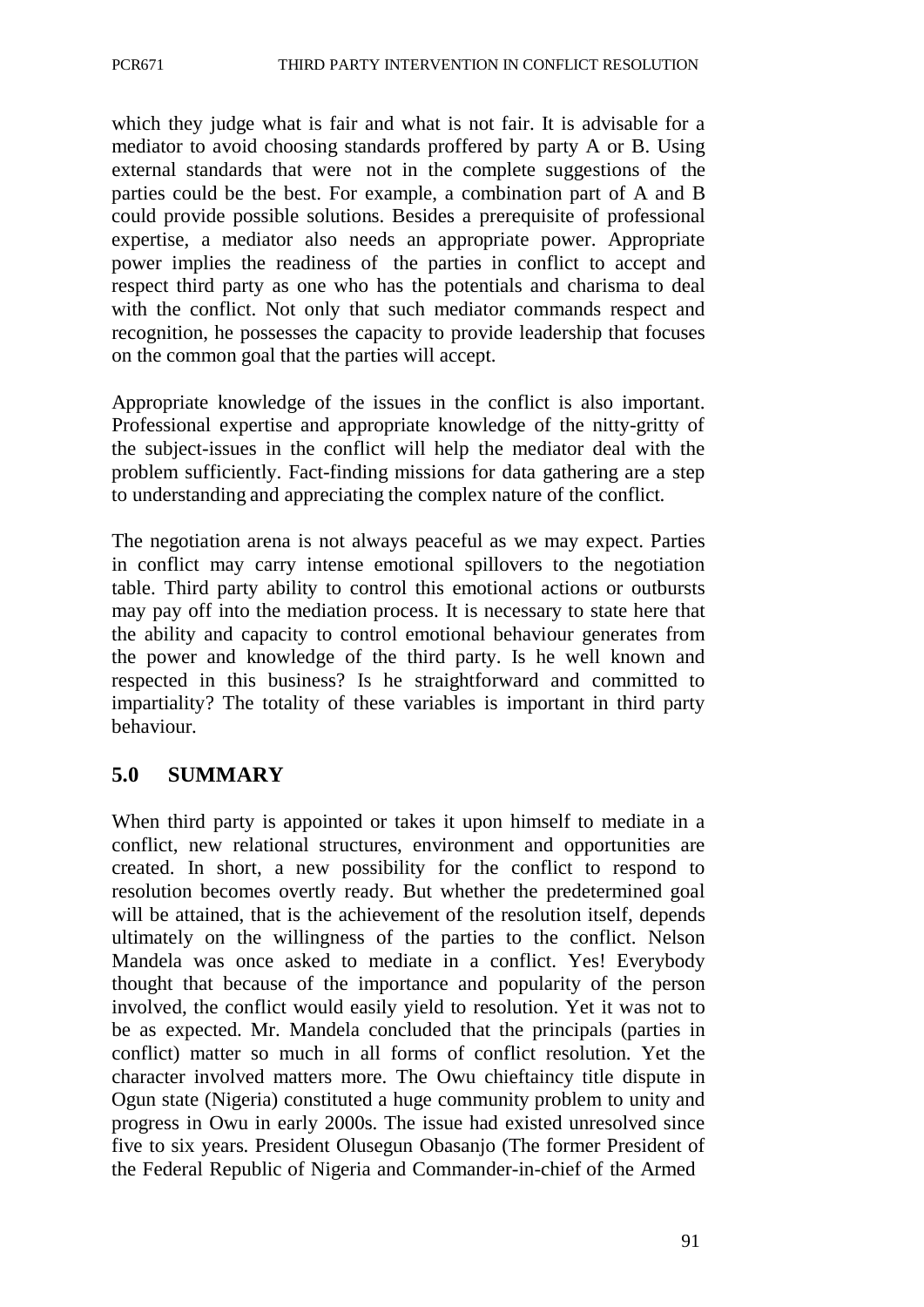forces) is one of the very kingmakers to that throne, he hails from there too. He led his group of kingmakers to wade in as "mediators and adjudicators". The spirit of resolution came not because the parties were satisfied that the dispute should not linger. Instead Resolution came because of the weight and status of the 'mediators and adjudicators" involved. It did not matter whether the outcome was a win-win. What was important is whether the mediators command aura of respect and personal qualities the principals will not under-estimate, or whether the parties in conflict recognize the consequence of disagreeing by letting President Obasanjo return to Abuja carrying a sense of failure on the issue without achieving anything. Of course, the mediators command respect of very high esteem and they were not under-estimated. All the parties to the conflict may have been favoured by the resolution.

A mediator must have a thorough knowledge of the conflict in which he is soliciting resolution. This is, perhaps, why fact-finding initiatives are important antecedents to third party conflict resolution. Thorough knowledge of the matters in dispute is one, but professional knowledge of information processing, the use of metaphors, body language and the laid down process is another. These are attributes that generates from experience, academic insights and personal qualities.

Emotional spillover and confrontational behaviour may generate, especially if many lives and property were destroyed, but such emotions must be accommodated as much as contained. This is the most complex part of conflict resolution, especially in the case of third party involvement. It is complex because the mediator cannot forcefully calm down any of the principals, even when they are overtly wrong and insipid.

Openness and neutrality is the centerpiece of third party mediation. The gains include authority, trust and reliability. It has been argued that neutrality is impossible in third party conflict resolution (Barseghyan and Karaev (2004). For example, they cited the part played by Russia as one of the mediators in the Nagorno-Karabagh conflict in which Russia was overtly playing cat and mouse game, yet got a settlement among the parties. As we had seen, the nature of conflict determines the type of mediators and strategies. To a larger extent, openness and neutrality have come to be accepted as variables, which form the pivot of third party intervention. In fact, playing cat-and- mouse game will endanger the road to resolution far more than it will help the mediator.

## **6.0 TUTOR MARKED ASSIGNMENTS**

1. Outline the professional expertise in third party intervention in conflict resolution? Why are these variables important?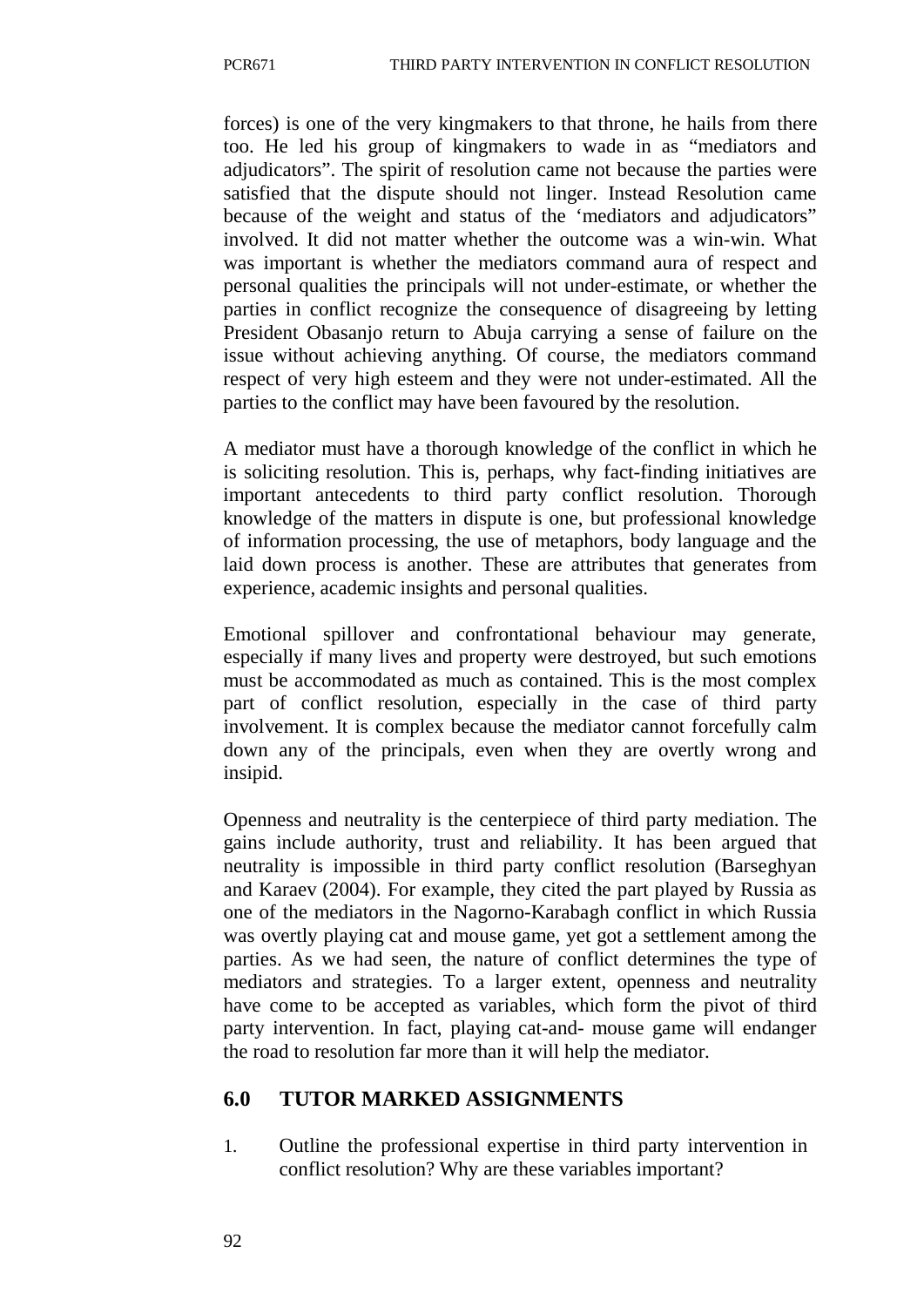- 2. Why is neutrality and openness important in third party? Conflict resolution; is neutrality and openness truly possible?
- 3. Outline and explain the required personal attributes needed in third party mediation.

#### **7.0 REFERENCES / FUTHER READINGS**

- Barseghyan, K. and Karaev, Z "Playing Cat-and-Mouse: Conflict and Third Party Mediation in Post Soviet Space", The Online Journal of Peace and Conflict Resoluti (OJPCR) 6-1 Fall, 192- 209 (2004)
- Fisher, R. and Ury, W. (1991). *Getting to Say Yes: Negotiating Agreement Without Giving In*, New York: Penguin Books
- Walton, R. E. (1987). *Managing Conflict: Interpersonal Dialogue And Third Party Roles*, Massachusetts: Addison Wesley
- Zartman, W. (1989) Alternative Attempts at Crisis Management: Concepts and processes In OJPCR, 6-1 Fall, 192- 209 (2004)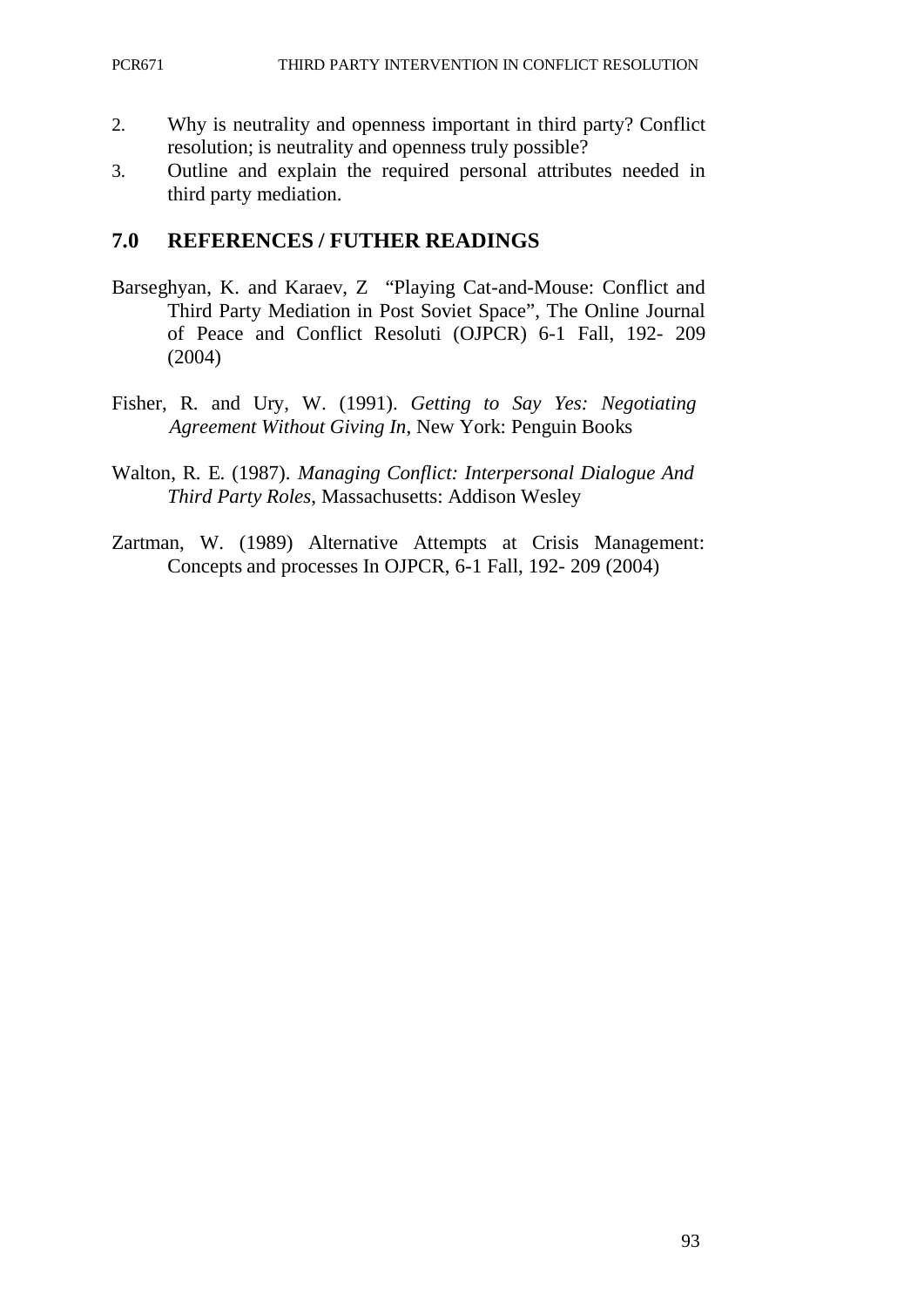## **UNIT 5 IMPORTANCE OF COMMUNICATION IN THIRD PARTY NEGOTIATION**

#### **CONTENTS**

- 1.0 Introduction
- 2.0 Objectives
- 3.0 Main Content
	- 3.1 Concepts and Definitions
	- 3.2 Importance of Communication in Third Part Conflict Resolution
- 4.0 Conclusion
- 5.0 Summary
- 6.0 Tutor- Marked Assignment
- 7.0 References / Further Readings

#### **1.0 INTRODUCTION**

We have made several allusions to communication as the epicenter of any negotiation process. In this unit, we will extend the discussions on communication as a result of its indispensability. Communication is the bloodstream of any organization. More than anything else, communication affects human relations in the organization. This is because it is the singular adhesive element that possesses the capability of fostering cooperative behaviour on the part of people with differing motives.

When people are trapped in difficult situation of conflict, joint consultation offers opportunity by which parties to such adversarial relationship can meet to appreciate the necessity for mutual cooperation. Communication helps to narrow down points of differences. And group performance and the satisfaction derived by individuals are influenced by the interactions among members of the groups (Mullins 1996).

#### **2.0 OBJECTIVES**

At the completion of this unit, students should be able to:

- understand the concepts and definitions of communication understand the Imperatives if communication in conflict resolution setting
- understand that winning in a negotiation depends of skills in communication

## **3.0 MAIN CONTENT**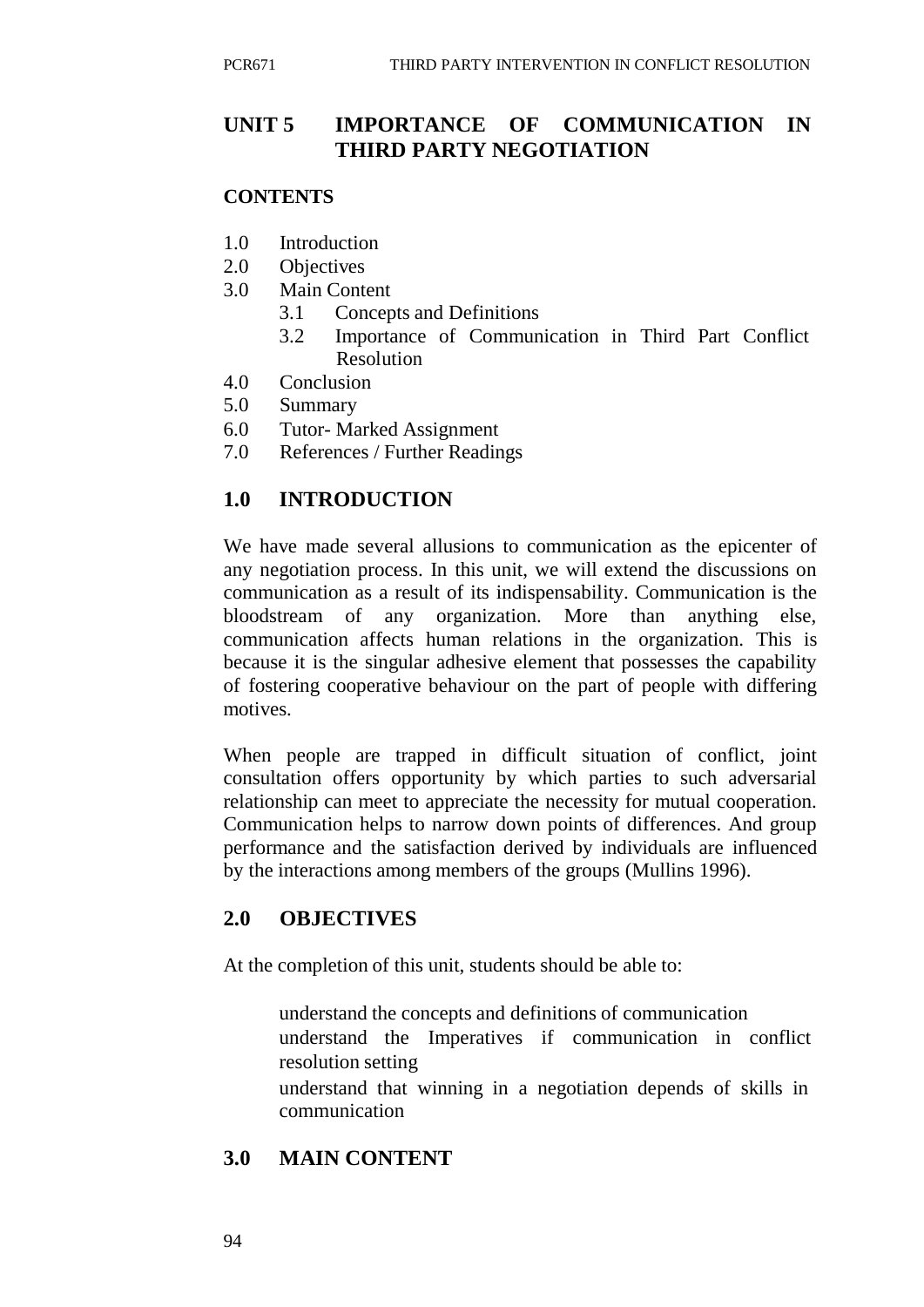#### **3.1 Concepts and Definitions of Communication**

Communication is a mechanism for promoting relationship among two or more persons, groups and states. When people refuse to talk with one another, it presupposes that a conflict situation has taken place. Communication is a mean of bringing people in isolation in co-operative behaviour.

Bedean (1987) defined it as a process of transmitting information and understanding between two persons, two groups or otherwise. That means that for any piece of information transmitted, there should be meanings coded into it so that behavioural response can be accorded it.

In conflict situation, communication is a basic tool for starting peace initiative. Where there is communication breakdown, there is most likely to be conflict and where there is communication, conflict is most likely to ease and compel parties in conflict to shorten the gap to peace. After the collapse of Communism in 1989, the communication and talking gaps between Russia and the USA became shortened. President William Clinton and, especially President Bush opened new initiative of communication with Russia. Bush made several visits to Russia urging President Vadlamir Puttin to overcome the shackles of cold war conflict and embrace the global market economy choice. Today, Russia is a member of the G7 (now G8 with the admission of Russia). Communication helps to ease strained relationship where it exists.

#### **3.2 Importance of Communication to Conflict Resolution**

Communication is imperative to conflict resolution. In fact, communication can sometimes imply or be used interchangeably with conflict resolution. Where there is communication, there is resolution of conflict and where there are trickles of resolution of conflict, communication have taken place.

Conflict resolution in general depends on communication and the understanding that passes through it. The ability of a third party to hold sway in a resolution challenge lies not in his physical power, but the use of communication and the understandings that flows into it.

- 1. Through communication, parties in conflict can understand the tone and standpoint of the mediator, and vice versa.
- 2. Communication helps the parties in conflict to know their opportunities and limitation, defined in terms of what they would gain out of a negotiation
- 3. Communication helps to reduce frustration between parties in conflict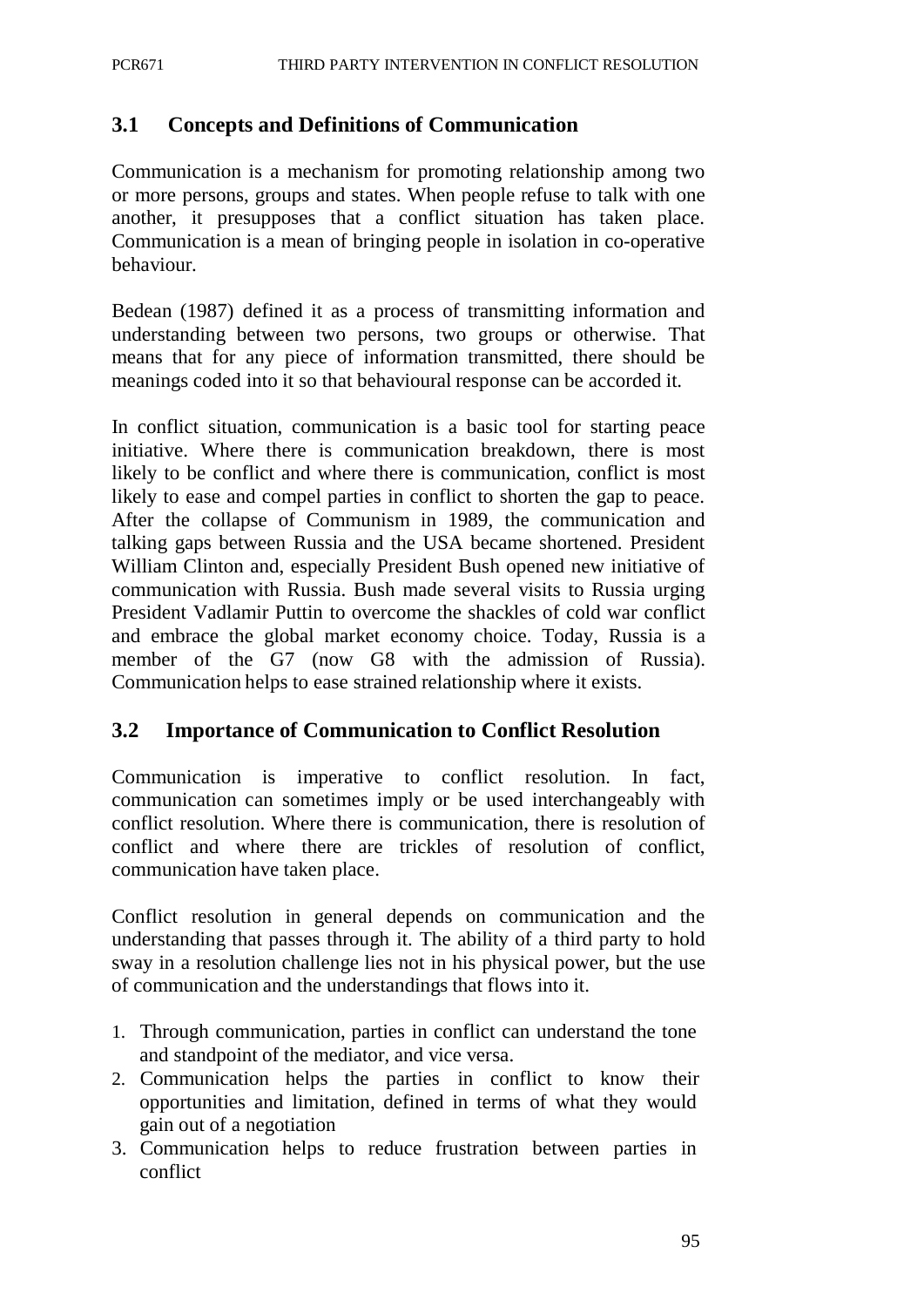- 4. Communication helps parties in conflict to adjust to new positions
- 5. Communication helps them to resolve conflict and facilitate agreement

At this point, it may be pertinent to ask what type of communication is most suitable for conflict resolution? Different types of communication channels, such as the two-way, cycle, wheel, network, Y-channel and the chains exist.

#### **Types of communication channels**

Given that third party resolution in conflict management is based on openness and neutrality, **the networks** and **Y** channels may offer opportunities and wide range of information access. The disadvantage that may be associated with the **networks** is that they may offer too many channels of information that do not augur well for the resolution of the conflict. Yet, it remains the channel that accommodates full discussions, participation because high level of interaction is required in third party conflict resolution challenges. However, it is most appropriate for mediators to select the one that is most applicable and result-oriented at a particular time as negotiation progresses, and as parties adjust to new positions of demands and opportunities.

## **4.0 CONCLUSION**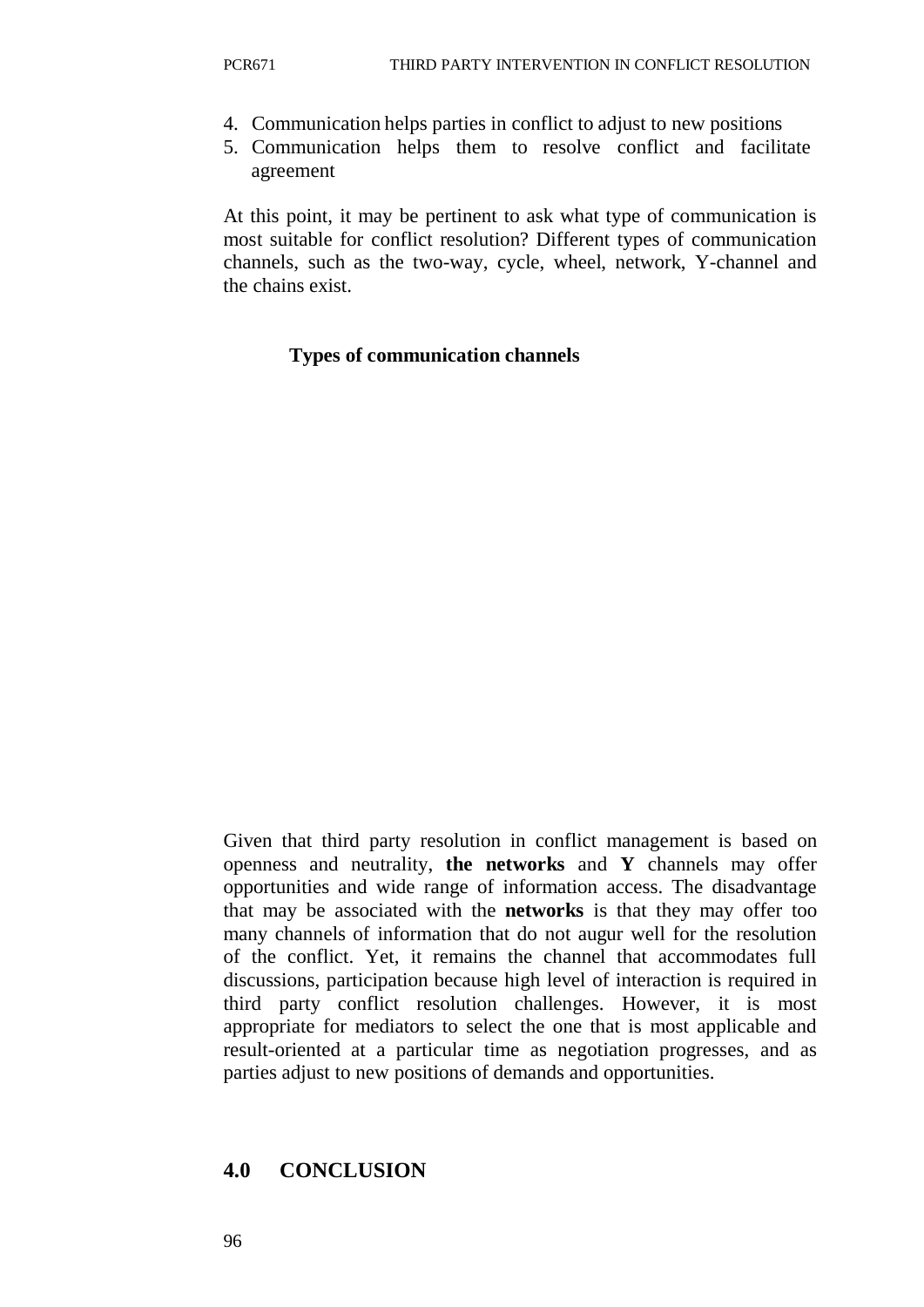The importance of communication in third party conflict resolution cannot be overemphasized. Despite the somewhat artificiality of these concepts of communication and channels, they do have implications for mediators who wish to make result out of their expended initiative. Communication is a means. No one channel is likely to be effective for a given range of problems. It is the mediator's job to explore and adopt the most appropriate one for the performance of a given level of negotiation. For example, the Y channels may not be appropriate for negotiation that requires high level of interactions. Communication helps parties in conflict to adjust to new positions. Communication helps them to resolve conflict and facilitate agreement.

# **5.0 SUMMARY**

Communication is the basis of conflict resolution. In fact, communication can imply or be used interchangeably with conflict resolution. Where there is communication, there is resolution of conflict and where there is trickles of resolution of conflict, communication have taken place.

Conflict resolution in general depends on communication and the understanding that flows from it. The ability of a third party to hold sway in conflict resolution challenge lies not in his physical power, but the use of communication. His professional expertise and knowledge are made evident in the way he communicate and carry parties in the conflict along the negotiation process.

Through communication, parties in conflict can understand the tone and standpoint of the mediator, and vice versa.

Communication helps the parties in conflict to know their opportunities and what they would gain out of a negotiation.

Communication helps to reduce frustration between parties in conflict. Communication helps parties in conflict to adjust to new positions

Communication helps them to resolve conflict and facilitate agreement. It is the mediator's job to explore and adopt the most appropriate communication channel for the performance of a given level of negotiation.

# **6.0 TUTOR-MARKED ASSIGNMENT**

1. Define communication. Of what importance is communication in third party conflict resolution?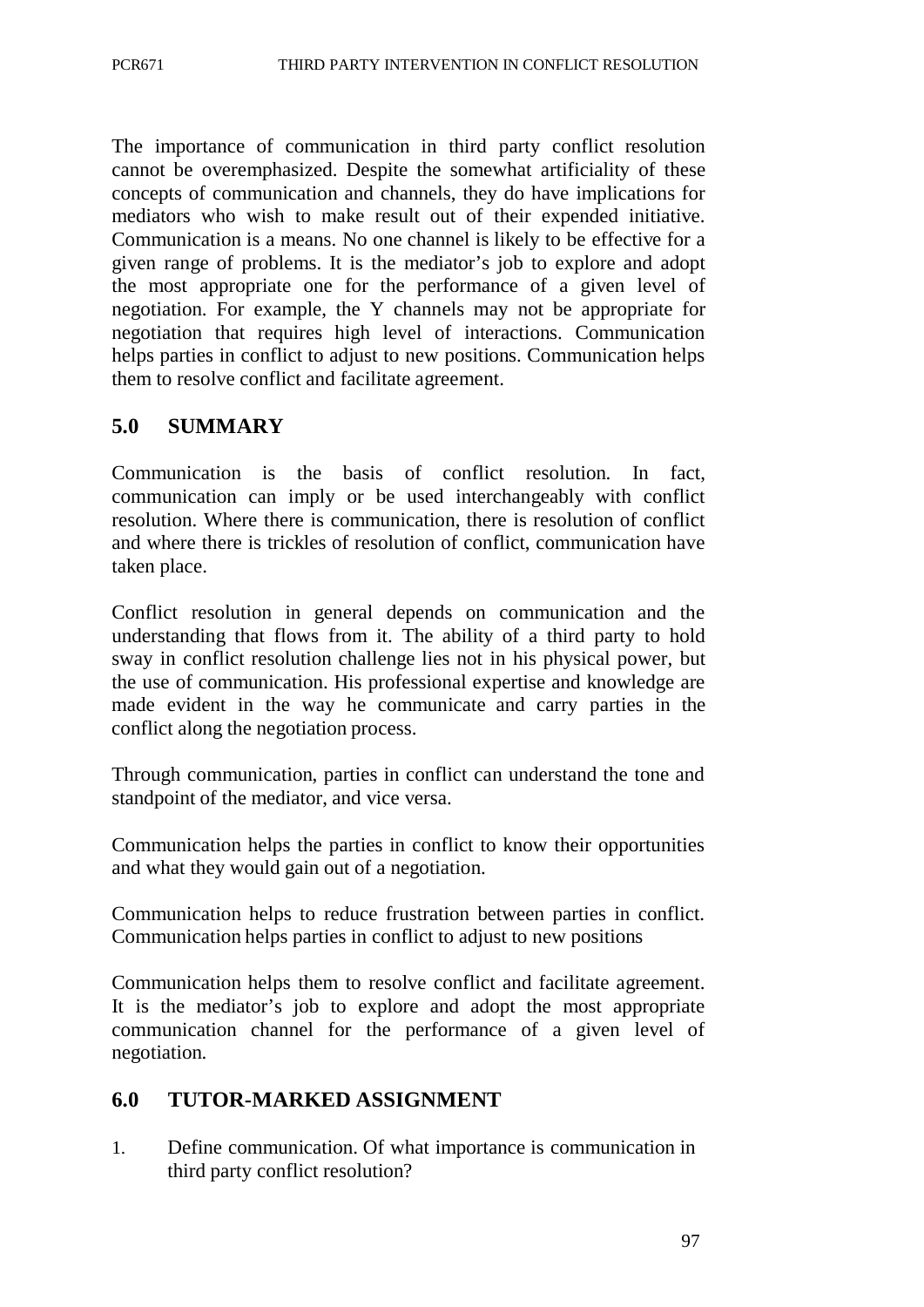2. Examine the importance of communication in Third Party Conflict Resolution.

# **7.0 REFERENCES / FURTHER READINDS**

Bedean, A. C. (1987). *Management*, CBS College Publishing

Mullins, L (1995), *Management*, Allahabad: Wheelers Publications Ltd.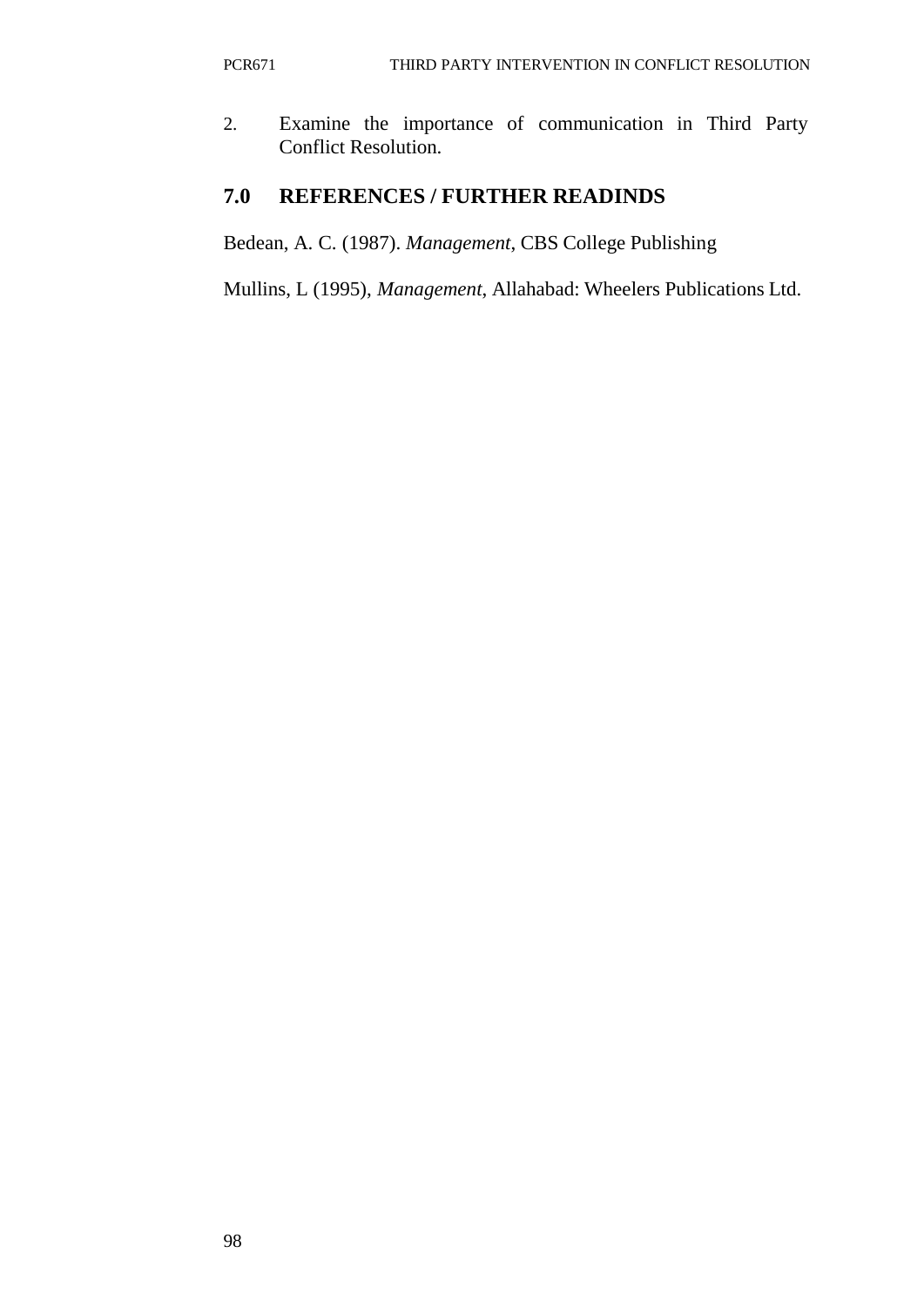# **MODULE 4 CASE STUDIES OF THIRD PARTY INTERVENTION IN CONFLICT RESOLUTION**

- Unit 1 Kenya and Somalia: Somalia and Ethiopia
- Unit 2 The Peace Process and Third Party Mediation in Tajikistan (1994-1997)
- Unit 3 Peace makers or spoilers?: Third Party Mediation in Conflict Over Nagorno-Karabagh
- Unit 4 Why and where "Power Mediation" Matters in Third Party Conflict Resolution
- Unit 5 Suggested Methods of Preventing Ethnic/Religious Conflict in Nigeria and General Recommendations

# **UNIT 1 KENYA AND SOMALIA: ETHIOPIA AND SOMALIA**

## **CONTENTS**

- 1.0 Introduction
- 2.0 Objectives
- 3.0 Main Content
	- 3.1 Case Study 1: Kenya and Somalia, Ethiopia and Somalia
	- 3.2 The Substance of the Conflict
	- 3.3 The Initiator / The Third Party
	- 3.4 Simulation and Theory Inputs
	- 3.5 Tasks for National Groups
- 4.0 Conclusion
- 5.0 Summary
- 6.0 Tutor-Marked Assignment
- 7.0 References/Further Readings

## **1.0 INTRODUCTION**

The purpose of this section is to present case studies or original examples of third party intervention in conflict resolution. The importance of case studies are well known. Firstly, they aid a study and provides theoretical knowledge to practical situations. They are problem-solving pieces of writing that challenge participants to the application of insights and practical ingenuity to real life situations.

#### **Wheel 2.0 OBJECTIVES**

At the completion of this unit, students should be able to:

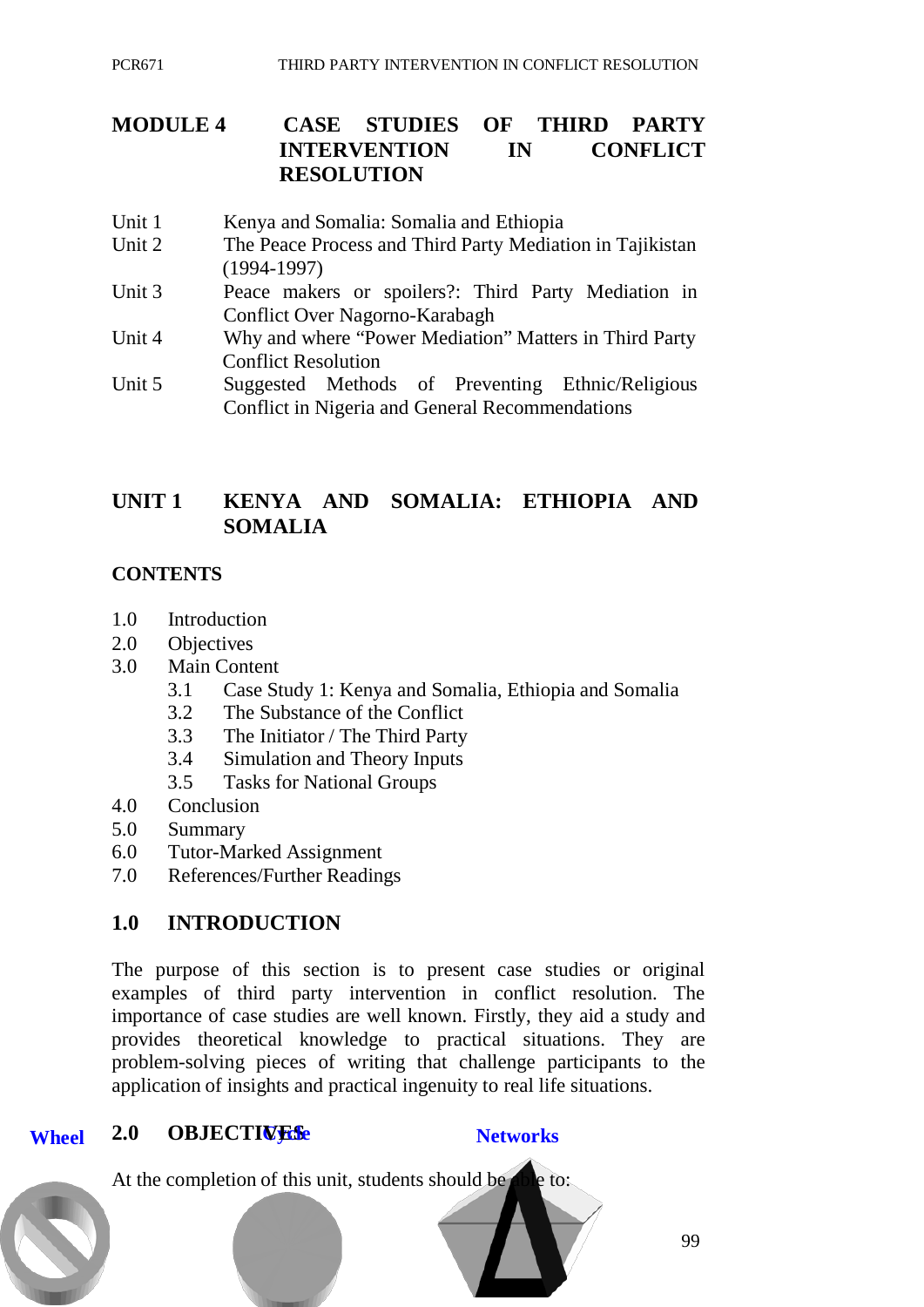

#### **3.0 MAIN CONTENT**

#### **3.1 Case Study I (Kenya and Somalia, Ethiopia and Somalia)**

We have mentioned the significance of pre-resolution dialogue in third party intervention. In this case adapted from Walton (1987) Managing Conflict: Interpersonal Dialogue and Third Party Roles, we discussed an extension of dialogue to inter group conflicts as a pre-condition/strategy in third party conflict resolutions between:

(a)Kenya and Somalia (b)Ethiopia and Somalia

It was a history of border wars and bloody clashes resulting in lost of lives and property between Kenya and Somalia on one hand and Ethiopia and Somalia on the other. Apart from open wars, ambushes, plunders and poisoned wells in the disputed areas were used against one another. The participants in the workshop were not the principals or actual community people directly involved in the conflict. Rather, six participants (influential persons) from each of the three countries were invited to the two-week workshop. The overall purpose of the workshop was to assemble elite from the three countries to analyze the conflict issues and share the primary concern and interest of the parties so as to generate promising opportunities for resolution. The operational process of the dialogue was to develop working relationship among the participants to permit them to engage in creative-problem-solving in the future. The geo-political tensions among the countries involved in the conflict, the negative stereotypes that characterized their countrymen's perceptions of each other, and the highly emotional nature of succeeding clashes made it a difficult challenge to develop mutual respect, trust, and quality of communication required to engage in the conciliatory and creative problem-solving processes. The primary dispute between Ethiopia and Somalia generated from the struggle of ownership of the land Ogaden and the Haud around de facto borders of Ethiopia, but largely inhabited by the Somali tribes. The conflict between Kenya and Somalia also involved clashes over a piece of land in the northern fringes of Kenya that is heavily populated by people of Somali culture. The Somali constitution (a country which obtained independence in a fusion between ex-Britain and ex-Italian) has been very concerned and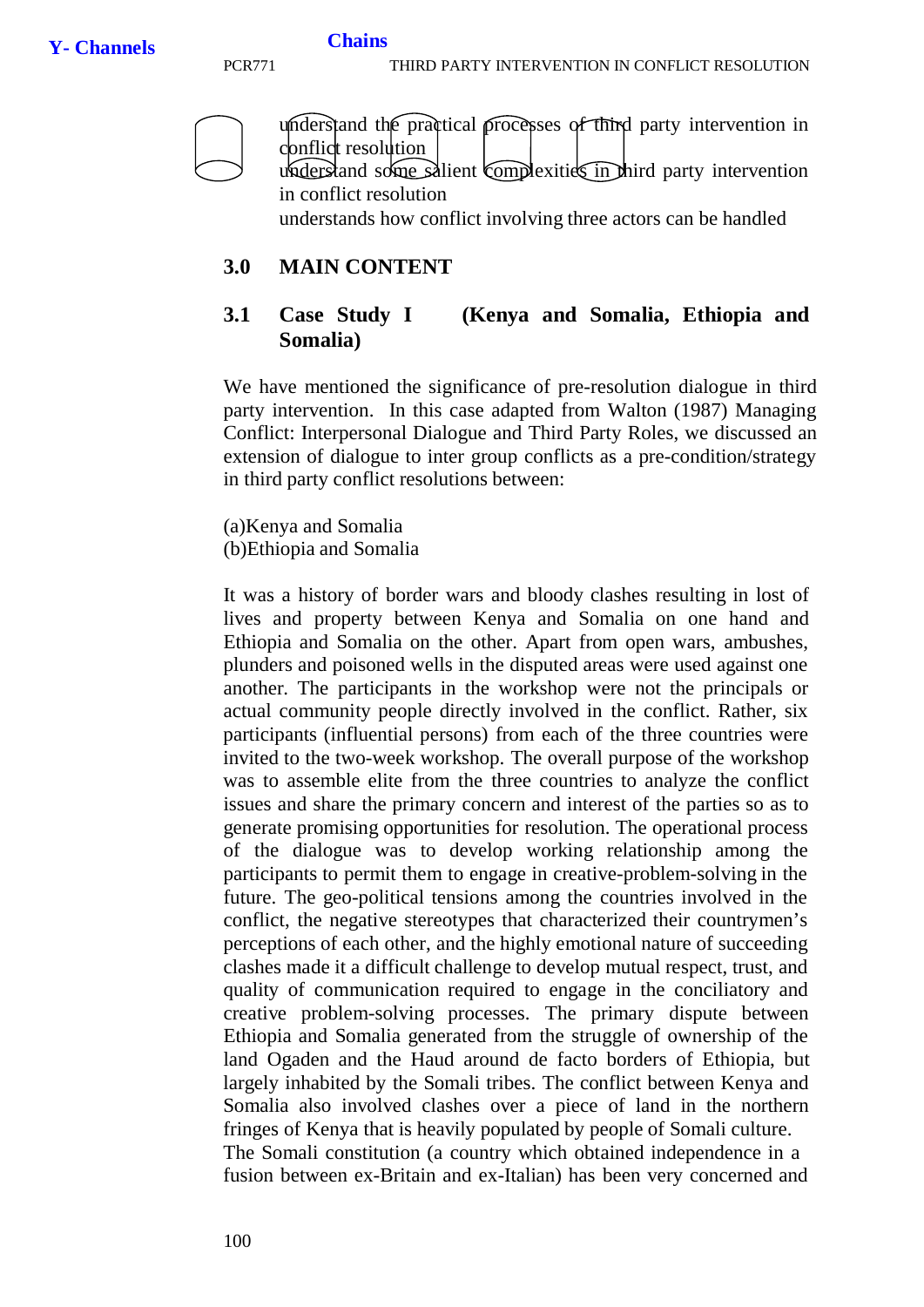pragmatic about the unification of Somalis into one united country, including those living in the adjacent areas of Kenya and Ethiopia. Ten years after the birth of the country, it began to experience wars with its neighbours as a result of border disputes, first in 1963 and then in northern Kenya from 1966-67. The matter was complicated and intensified by the fact that both Kenya and Ethiopia received military supports from Britain and United Sates respectively. From 1966-67, the three formally declared a period of detente, and the governments issued joint statements designed to normalize diplomatic relations, trade embargos and air travels.

The defunct USSR and the Western powers supported the initiatives especially on the part of Somali, but was short-lived by an outbreak of conflict in a new border disagreement which left about 50 people dead in an attempt by the Ethiopian government officials to collect head tax on livestock belonging to the Somalis, and in the face of Somalia's commitment to keep to peace.

## **3.2 The Substance of the Conflict**

The Somalis wholeheartedly believed that the Somali people and the lands they occupy should be united in response to their constitution; they also contested the 1897 treaty between Britain and Ethiopia by which the Ethiopians defined their claims to the northern borders and lastly, they cited the outcome of the independent or impartial investigator instituted by Britain in 1962, which showed that five out of six inhabitants in the Ogaden disputed areas wish to leave Kenya to become part of Somalia.

For their part, Ethiopia insisted on their historical and legal rights to the ownership of Ogaden and Haud. But the two countries significantly place importance on territorial sovereignty of states. They did not want to give away any part of their political map as if doing so will not only make their future land problem a defeatist one, more vulnerable to Kenya and Ethiopia (having been defeated now), but also both are irrevocably committed to the value they placed on the disputed lands.

## **3.3 The Initiator / The Third Party**

The initiator of the dialogue was Leonard Doob, a Professor of Psychology at Yale University, USA. He had since developed special interest in this part of Africa. He enlisted other two Professors, a lawyer who was interested in the Economic Community of East Africa and a political scientist that specialized in federations in Africa. Besides themselves, they invited four other persons with proven expertise in diplomacy, group dynamics to constitute the third party consultants. The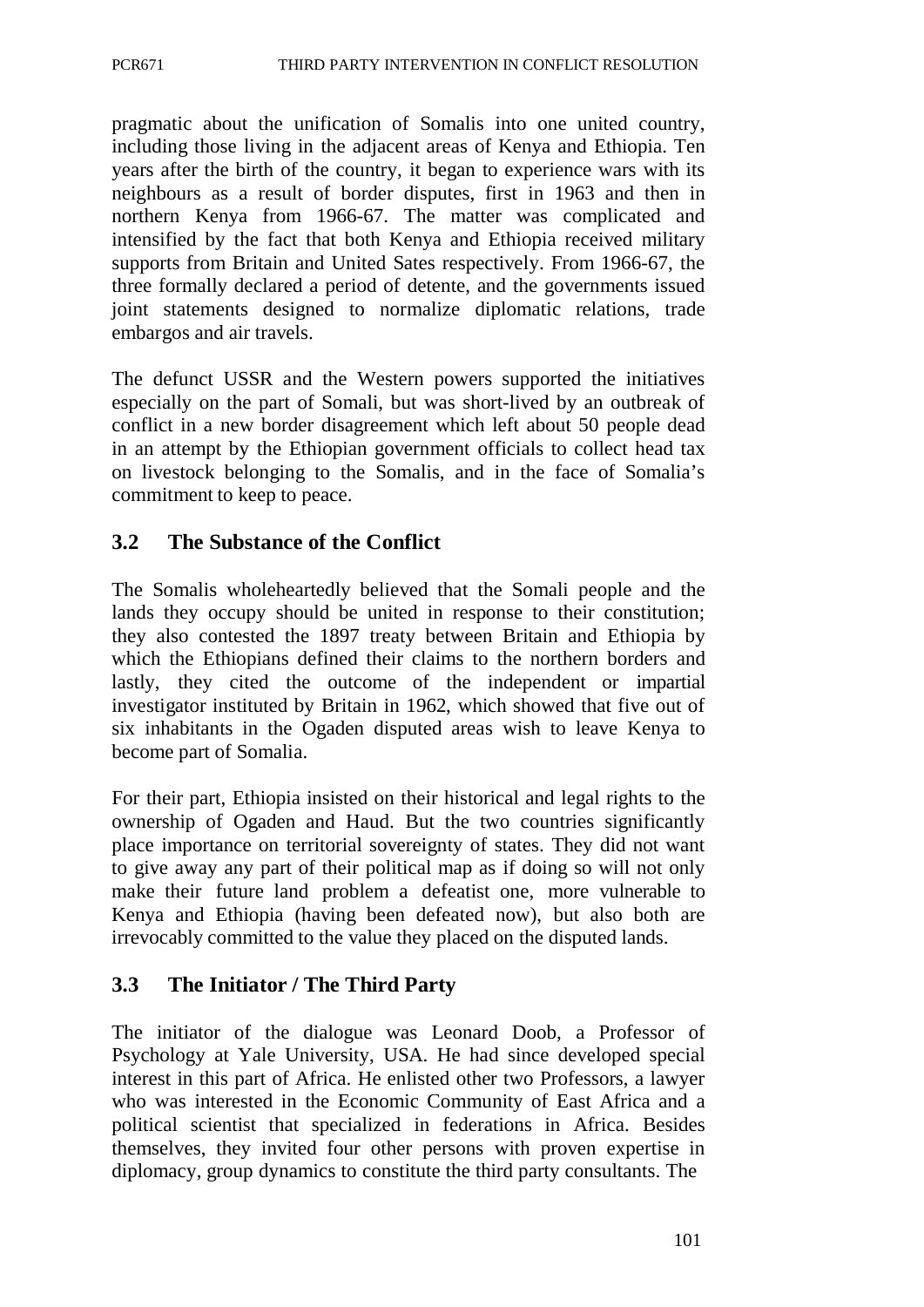six (6) participants each from the three countries in conflict were drawn from the universities, government, ministries, political parties, public administration institutes and the media. Inspite of their inability to raise adequate funds, the first meeting took place in Rome on August 1, 1967. They all came to Rome looking tired after the Trans-Atlantic flight, and they readily agreed on the operational process of the dialogue.

Firstly, an orientation programme was conducted during which the participants were introduced to the processes/methods of the workshop, groups' assignments, time etc. No chairman was provided for each group, instead time was allotted and emphasis directed to the need to sharpen their mental skills and contributions.

## **Step 1: Phasing**

They agreed that the emphasis would be to develop communication relationship and receptivity, as the beginning of the search for viable solution.

## **Step 2: Activities**

They agreed that several related techniques, such as seminars, simulations and critiques would be used to facilitate dialogue

## **Step 3: Schedule**

Two morning sessions; one early afternoon session, break and followed by social hours for hobnobbing

### **Step 4: Groupings**

It was a little problematic here, as the participants did not readily agree to be in two groups. However, meeting in national groups prevailed

### **Step 5: Operation goal**

The Yale Professors stated that the basic goal for the two weeks was to achieve a consensus for some proposals to emerge to resolve the border disputes. Unfortunately they failed to make up their mind whether the proceedings will be released to the press.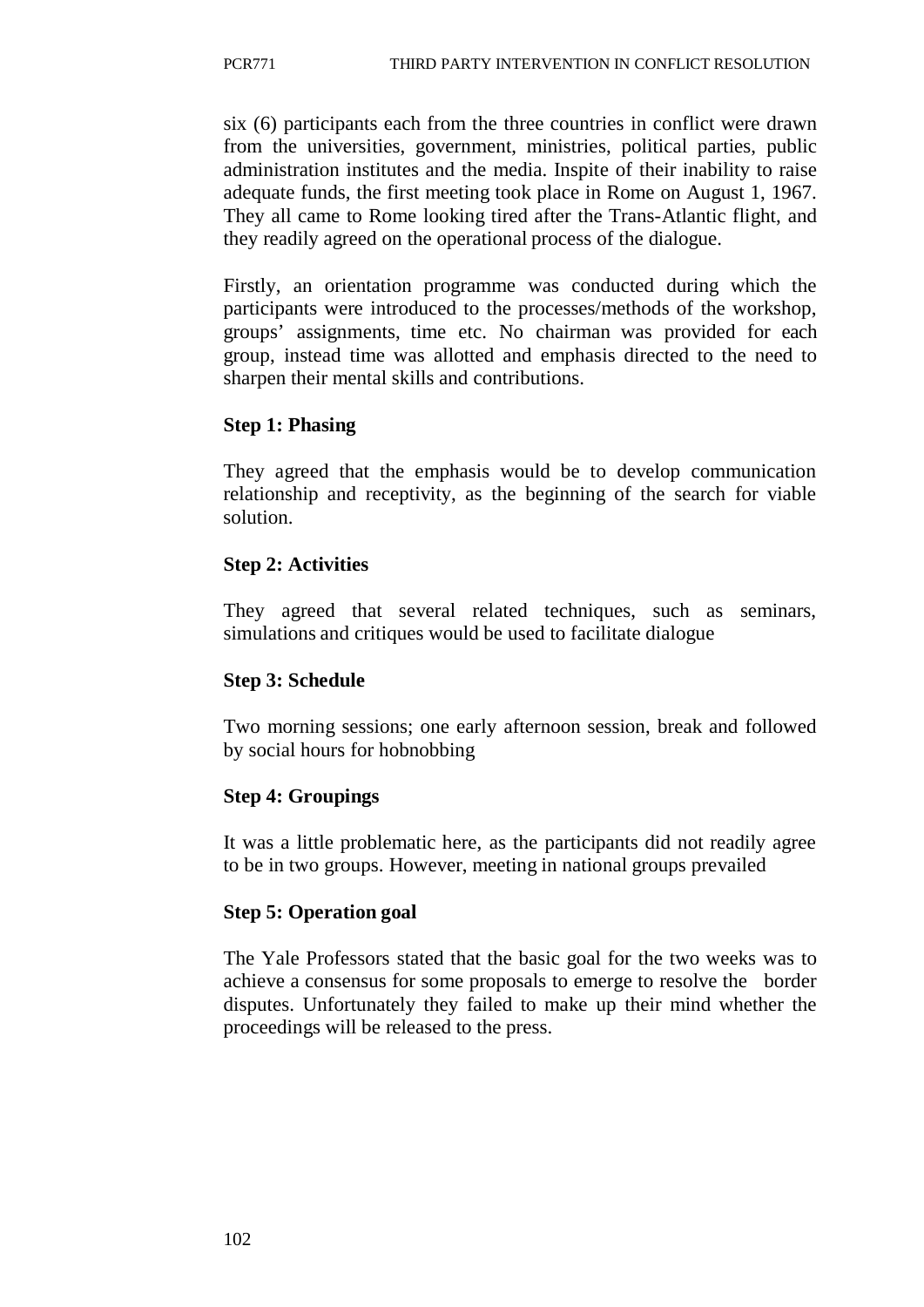| $\frac{1}{2}$ were $\frac{1}{2}$ . Some solved to the station of the station of $\frac{1}{2}$ |                 |                |           |                 |           |           |
|-----------------------------------------------------------------------------------------------|-----------------|----------------|-----------|-----------------|-----------|-----------|
|                                                                                               | Working group 1 |                |           | Working group 2 |           |           |
| Somali participants                                                                           | S1              | S <sub>2</sub> | <b>S3</b> | S4              | <b>S5</b> | <b>S6</b> |
| <b>Kenya Participants</b>                                                                     | Κ1              | K2             | K3        | K4              | K5        | K6        |
| <b>Ethiopian Participants</b>                                                                 | E1              | E2             | E3        | F.4             | E5        | E6        |
| <b>Yale Organizers</b>                                                                        |                 | O1             | $\Omega$  |                 | <b>O3</b> |           |
| <b>American Consultants</b>                                                                   |                 |                |           |                 | C4        |           |

Table 1: Composition of the working groups

#### **Discussions Began**

Initially, the groups reacted to the process with pigments of acceptance and resistance.

However, the third day witnessed a pragmatic discussion when the topic, 'the role of the Organization for African Unity' (OAU) now African Union (AU) reached for discussion. They generally deviated from being sentimental about their countries. For example, K4 stressed that the OAU does not have effective powers to deal with their border disputes that they only hope to end the disputes on the calculation that they would be losing more than they will gain if the dispute persist endlessly reiterating E2. For others in E4 and S3, they completely disregarded the OAU for their ineffectiveness. Two participants in their contributions made long philosophical statements, so much that agitation developed between E5 and K4, sometimes leading to interpersonal rivalries. Both persons were intellectually keen. Their style, in fact, helped to bolster competition and provided new direction for the dialogue.

On Monday evening, the third day of the conference, the co-ordinator paused to evaluate the progress by allowing several subgroups to discuss their reactions and present short report about the negotiation. Participants were positive about the stimulating discussions and the future. Thus, the earlier frustration was being replaced by a sense of optimism. Same day, they organizers received a telegram from the United Nations office expressing satisfaction and encouragement for the ongoing experiment.

From Monday to Wednesday, the substance for the assembly - the border dispute will feature prominently in the succeeding dialogues. Participants soon learned about the politics and culture of other countries. For example, they learned about the concentration of political powers in each of the countries and the consequences of over centralization. Participants became freer, more relaxed with one another and flexible in managing the agenda, including effective handling of their natural differences and opinions. By Tuesday evening the groups could exchange pleasant jokes and this trust building were reciprocated by commendations. In a contributory initiative of one of the participants, tears rolled out his eyes as he described his pessimism and fears about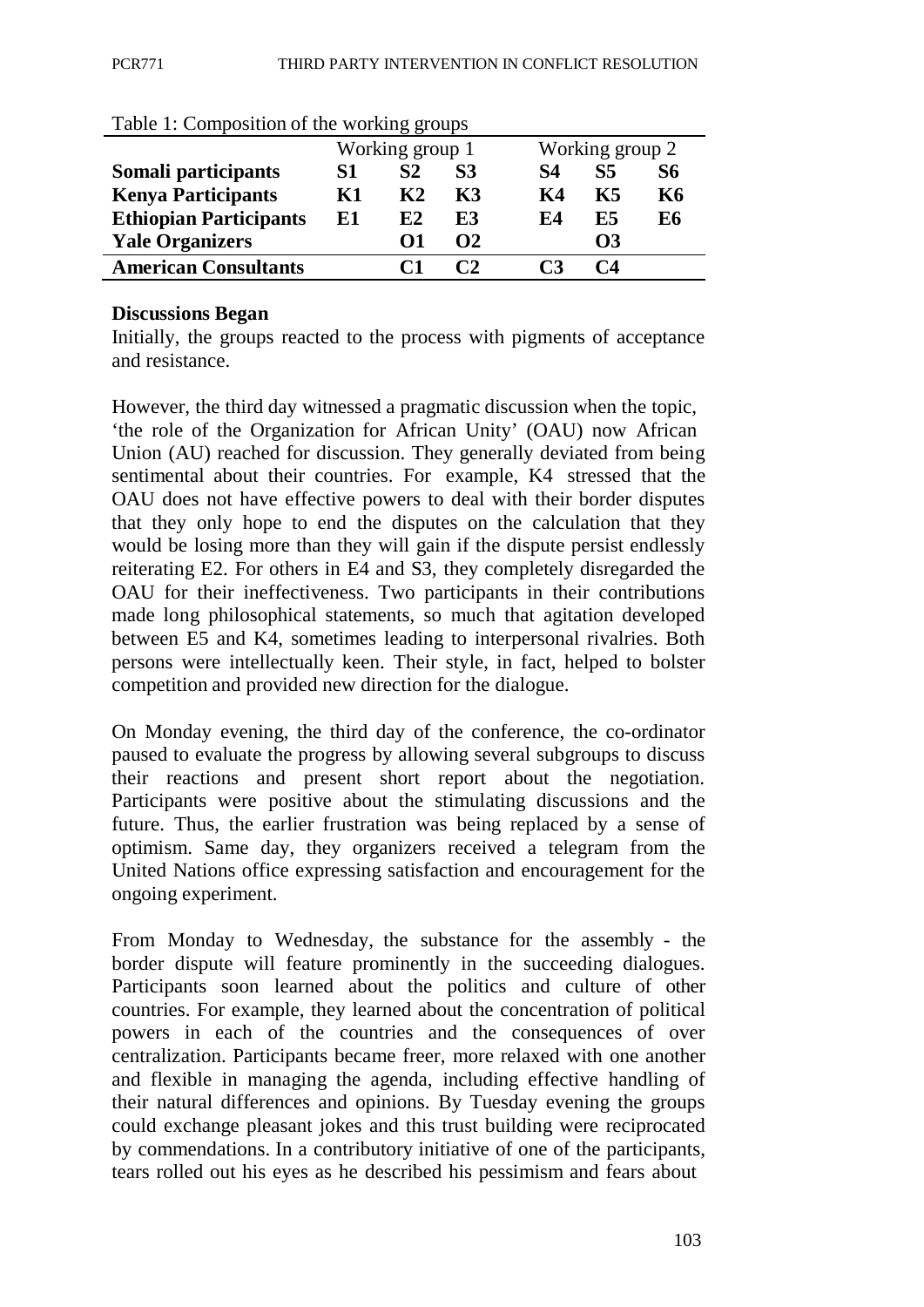his government capacity to meet the basic needs of his people, defined in terms of economic development in the face of such border dispute and wars. Others at one point or the other expressed similar mood with utmost sincerity about their countries while also holding the courage to keep off from denting the national image of their countries. In particular, the mood was one of respect and understanding.

# **3.4 Simulation and Theory Inputs**

Two simulation exercises were used to illustrate conflict management concepts. One is about co-operating, while the other was about competing. These exercises allowed the participants to explore options or choices, such as interdependency, reciprocity, perception, and expectation etc – so as to build collaboration within the two workshops each time the assembly of the participants is scheduled.

# **3.5 Tasks for National Groups**

**Task I:** As individual (Somalis, Kenyans, Ethiopians), list on one large sheet of paper key grievances or disputes your people have with other countries

**Task II:** On a second sheet of papers list your predictions of the grievances or disputes that the individuals from each of the other two countries will bring regarding your country

\*Be prepared to bring these claims to the general assembly (main session) on Thursday for presentation by a member of your group.

On Thursday morning, the Somalis led-off with their presentation, followed by Ethiopia, then Kenyans, and finally the Yale group who had tried to predict the grievances. The Somalis followed the format, but were quite facile in the articulation of the opinions of others. Ethiopians presented only one list of the issues rejecting the suggested format. The Somalis objected, and they never mentioned Somalia, which by implication the Ethiopians are making historical claims to the whole of the horns. The Kenyans similarly presented only one view of the case accusing Somalia of being biased. The Somalis were more disappointed that the Ethiopians and Kenyans did not express the Somalis' grievances in their own view.

In addition to the tasks, the planning committee developed further questions to be treated in the subsequent assembly:

1.What is a nation? What is a national state? What is the principal of self-determination?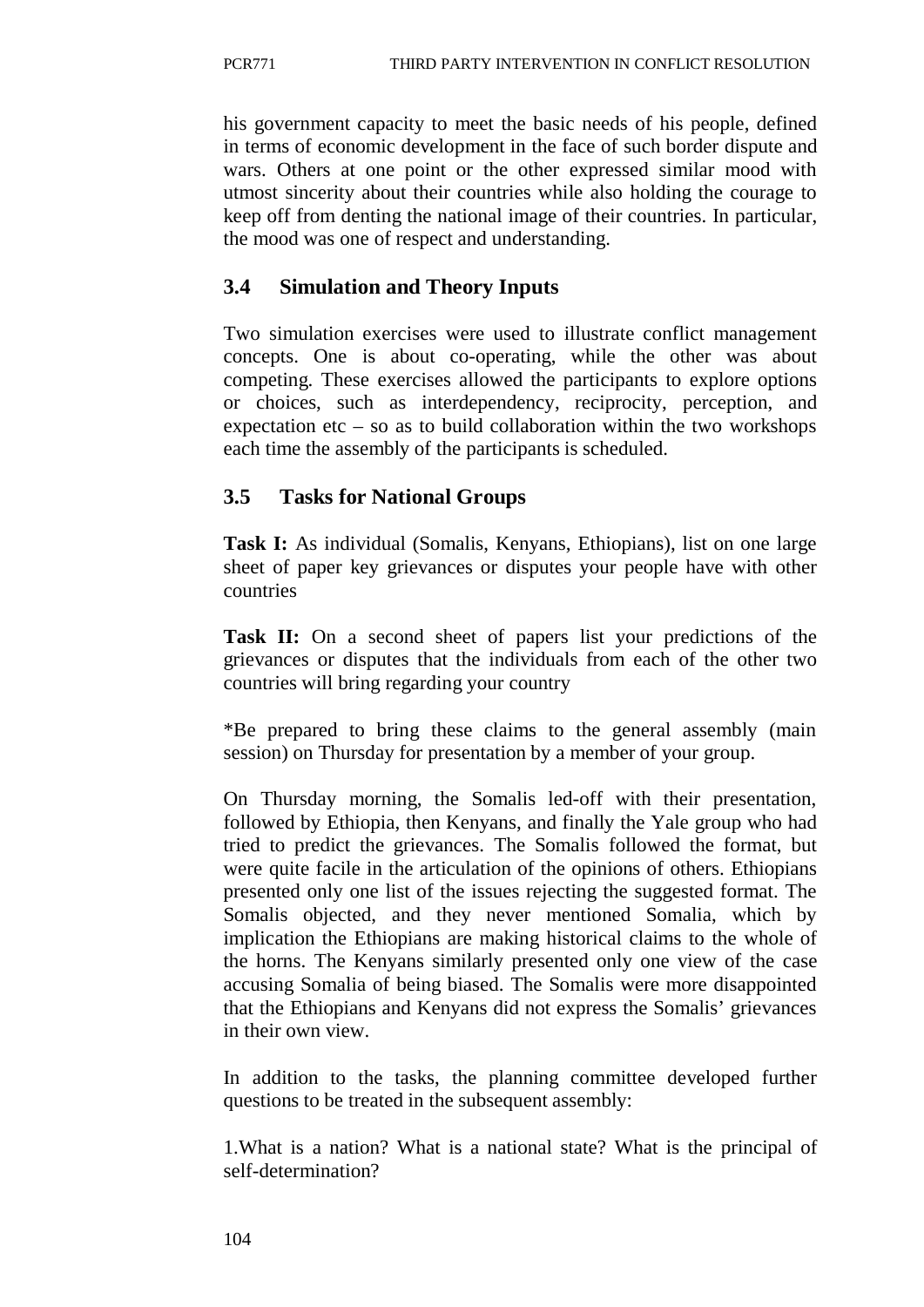2.What is the nature of the problem?

3.What are the implications of redrawing the map of northeast Africa?

4.How do these disputes hinder internal development?

5.What is the influence of great powers and other nations on these disputes?

6.What is the significance of the disputed areas to the parties

7.Summary, solutions and possible action

At the assembly, the participants to the conflict were made to provide answers to those questions. Although the groups did not provide final decision on how to resolve the conflict as the meeting ended in a confused state, however, it did provide positive interactive dialogue upon which gains can be maximized for future resolution should the process continue. At least few lessons were registered:

1.How to compose parties to the conflict into well functioning and interactive groups

2.They stepped into tentative solutions

3.Communication were kept ceaseless so that "radiated individuals" retreated from impasse.

### **SELF ASSESSMENT EXERCISE**

Communication and interpersonal relations are important in Third Party Conflict Resolution; Do you are agree?

### **4.0 CONCLUSION**

Although the mediators did not resolve the conflict, the parties to the conflict got used to one another. The negotiation did produce progressive discussion through the use of questionnaire and crossfunctional grouping of one citizen into another state. Although the groups did not provide final decision on how to resolve the conflict, however, it did provide positive interactive dialogue upon which gains can be maximized for future resolution should the process continue. At least few lessons learning activities were registered. For examples, it shows how to compose parties to the conflict into well functioning and interactive groups. They also stepped into tentative solutions and communication were kept ceaseless so that "radiated individuals" retreated from impasse

## **5.0 SUMMARY**

The Somali was of the opinion that the Somali people and the lands they occupy should be united in response to their constitution; they also contested the 1897 treaty between Britain and Ethiopia by which the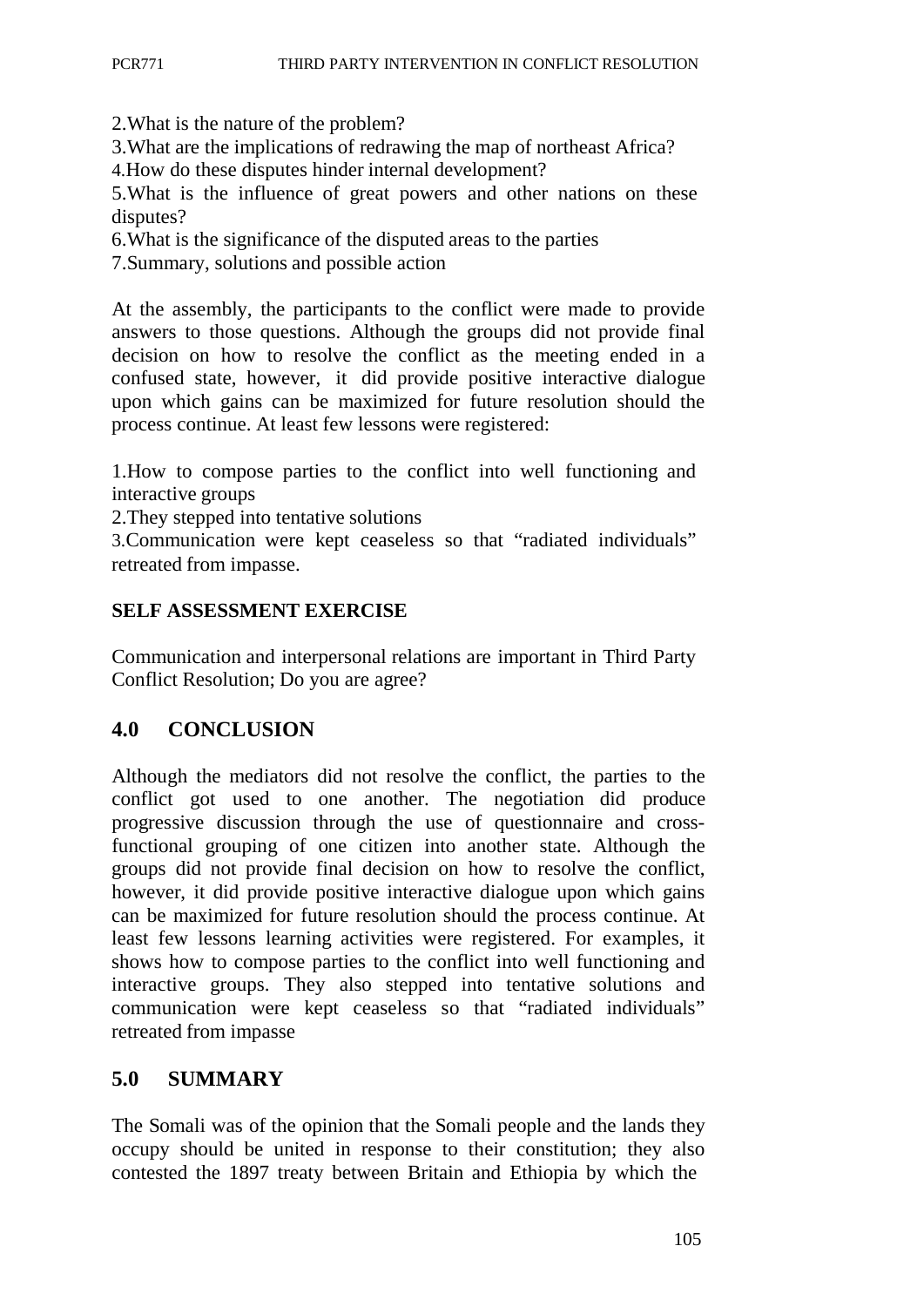Ethiopians defined their claims to the northern borders and lastly, they cited the outcome of the independent or impartial investigator instituted by Britain in 1962, which showed that 5 out of 6 inhabitants in the Ogaden disputed areas wish to leave Kenya to become part of Somalia. For their part, Ethiopia insisted on their historical and legal rights to the ownership of Ogaden and Haud. But the two countries significantly place importance on territorial sovereignty of states. They did not want to give away any part of their political map as if doing so will not only make their future land problem a defeatist one, more vulnerable to Kenya and Ethiopia (having been defeated now), but also both are irrevocably committed to the value they placed on the disputed lands. However, the mediators intervened. The negotiation did produce progressive discussion through the use of questionnaire and crossfunctional grouping of one citizen into another state. And although the groups did not provide final decision on how to resolve the conflict, however, it did provide positive interactive dialogue upon which gains can be maximized for future negotiations and resolution should the process continue.. At least few lessons learning activities were registered with particular reference to third party intervention in conflict resolution. If nothing else, the level of interpersonal relationship created by series of alignment and re-alignment of the participants provided an opportunity

## **6.0 TUTOR MARKED ASSIGNMENT**

What is role of Simulation in Problem-solving?

## **7.0 REFERENCES/FURTHER READINGS**

(Adapted From Walton, R. (1987) managing Conflict: Interpersonal dialogue and third Party Roles, Massachusetts; Addison Wesley publishing)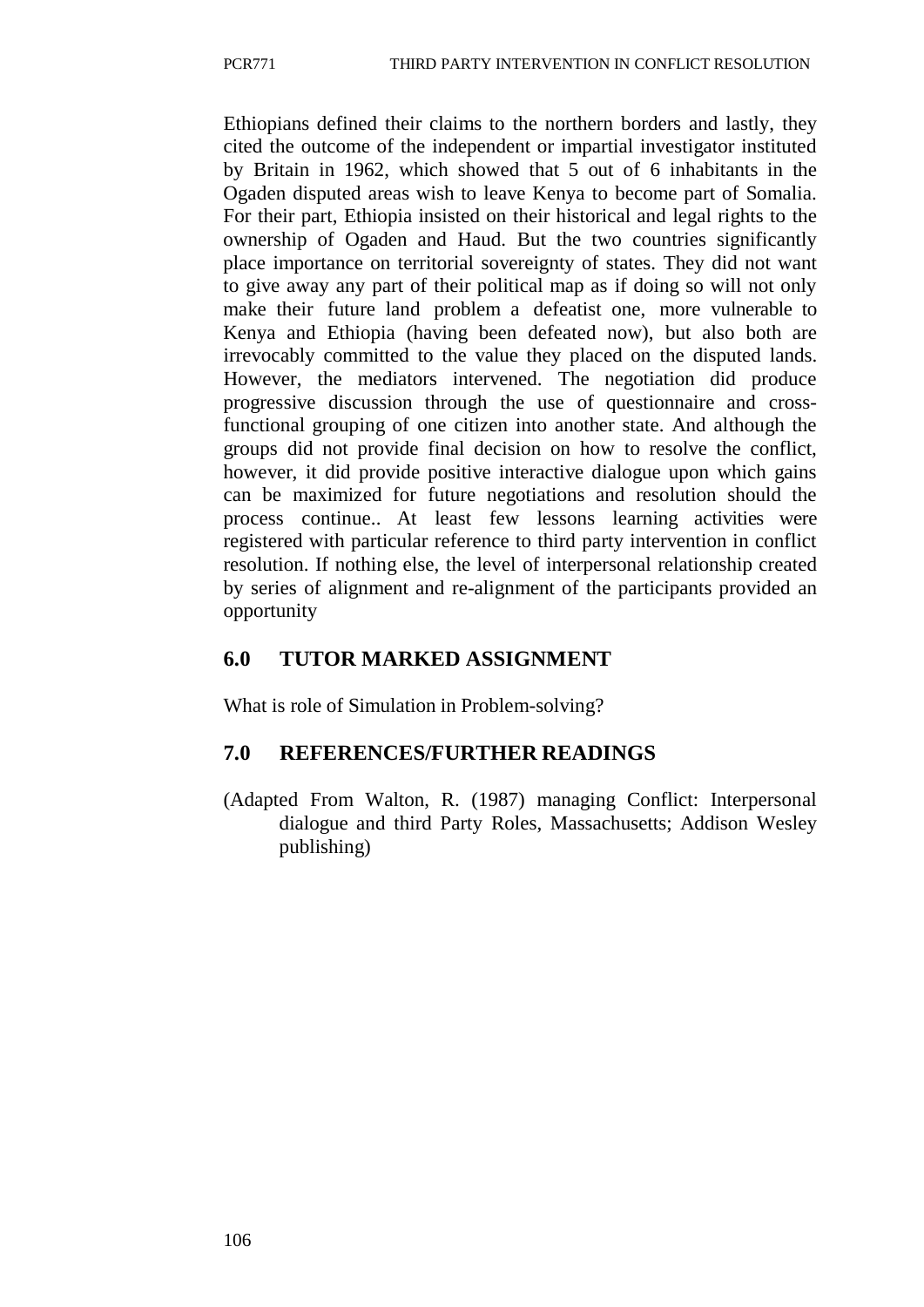# **UNIT 2 CASE STUDY 2 THE PEACE PROCESS AND THIRD PARTY MEDIATION IN TAJIKISTAN 1994 – 1997**

#### **CONTENTS**

- 1.0 Introduction
- 2.0 Objectives
- 3.0 Main Content
	- 3.1 Case Study 2: The Peace Process and Third Party Mediation in Tajikistan 1994-1997
- 4.0 Conclusion
- 5.0 Summary
- 6.0 Tutor-Marked Assignments
- 7.0 References / Further Readings

### **1.0 INTRODUCTION**

The purpose of this unit is to present a second case study or original examples of third party intervention in conflict resolution. The importance of case studies is well known. It is hoped that the study will provide practical justifications to various theoretical analysis mentioned in the preceding discussions. It is a problem-solving piece of writing that challenges participants to the application of insights and practical ingenuity to real life situations.

#### **2.0 OBJECTIVES**

This unit sets out the objectives of this module. At the end of this module, students should be able to:

Understand practical examples and issues in third party mediation process

Understand the political strategies needed to overcome difficult situations in conflict resolution

#### **3.0 MAIN CONTENT**

### **3.1 The Peace Process and Third Party Mediation in Tajikistan 1994-1997**

With the collapse of communism in 1989, several members of the union became independent. Tajikistan is one of those members having the size and capability to become a country. Of course, it became an independent state from what remained of Russia in 1991. Soon after independence, it held its first Presidential election, and Rahmon Nabiev; a former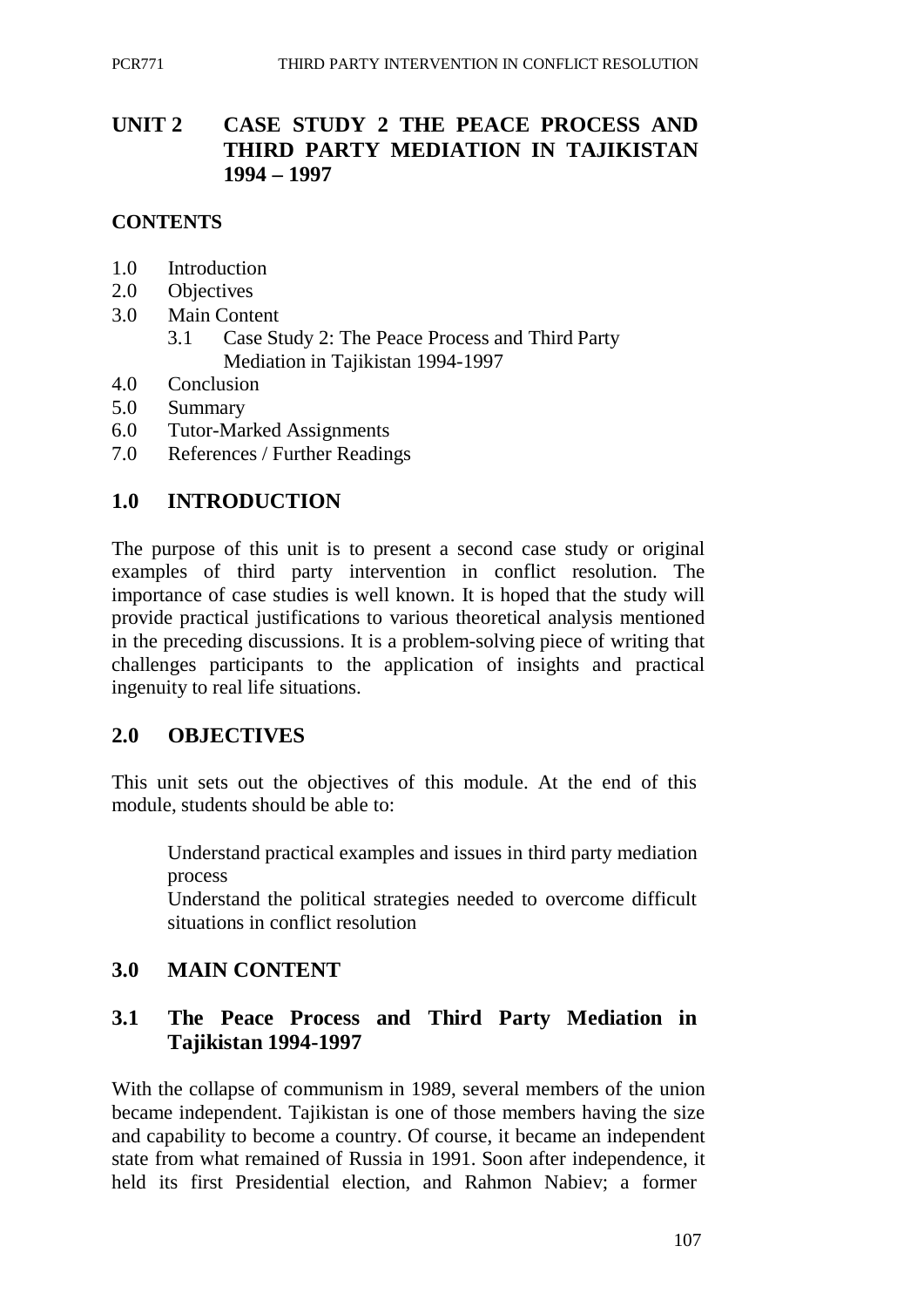communist party leader became the post-independent president. However, the result of the election was vehemently contested and rejected by the opposition parties, demanding the resignation of President Nabiev and the conduct of fresh presidential election. By 1992, tension has escalated and the two groups (the opposition groups and government loyalists) opened fire on each other, but were not clear which of the groups fired the first shot. The opposition group was composed mainly of two political parties and other supportive groups the Islamic Renaissance Party (IRP), and the Democratic Party. The other side was composed of government loyalists and forces armed by the government, including voluntary fighters drawn often from the disengaged soldiers of Soviet Union.

In the first one and halve years of hostilities, about 50,000 people have been killed from both sides. After five years of tensed conflict, both groups signed a peace agreement in Moscow, marking the end of the conflict.

The central issue in the conflict was the discontents of the southern and eastern power elite about their limited access to political powers at the centre including high governmental positions. While it was tempting and widespread to conclude that the conflict was between the Islamic and pro-communist forces, the conflict was rather a fight for acquisition of, and control over the central government by the rivals based on regional allegiance or loyalty.

The mix of the Islamic and National Democratic parties enjoyed the supports of Iran and Afghanistan. And inspite of other related supports, the opposition forces looked upon Russia to provide meaningful intervention.

The agreement established a power-sharing government to include the representatives of the opposition parties –United Tajik Opposition (UTO). Not only that the complexity of commencing negotiation was difficult,

#### **Mediation**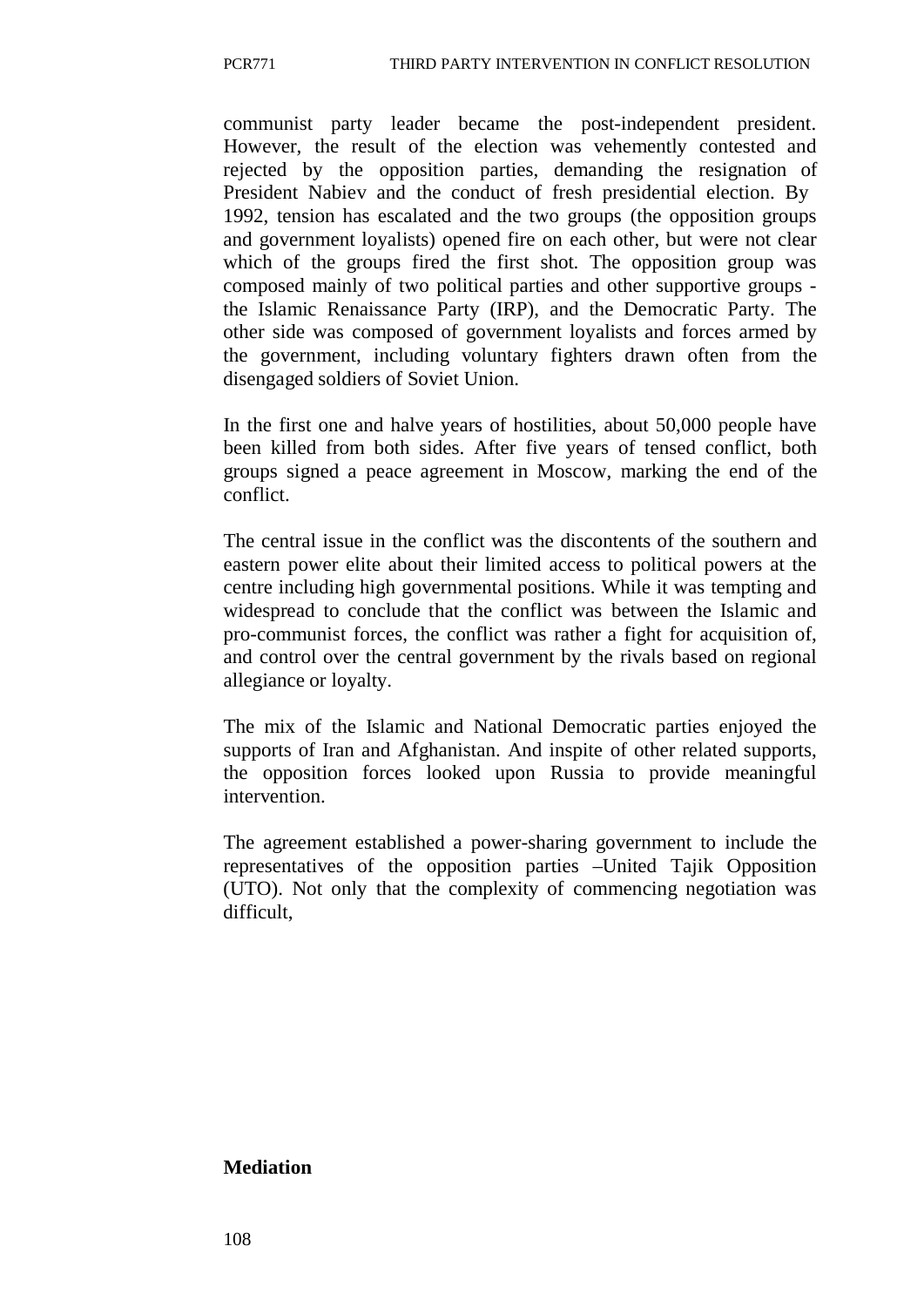

the process of mediation that brought the parties to a peace agreement was long, complex, and often marked by violations as well as rekindled efforts to rehabilitate the conflict.

The mediation started in 1994. Russia succeeded in bringing the parties in conflict to negotiation table, especially when they both realized, based on past antecedents, that more fighting will bring more deaths and economic ruins to an economy that is begging development. But Russia had "vested interest" in the conflict supporting the government groups on one hand and on the other wanting to continue to maintain her influence in Tajikistan – against the principles of third party intervention. This is what Johnson (1997) called the dilemma to Russian foreign policy.

In Moscow in April 1994, the parties to the conflict agreed to a ceasefire and signed the peace agreement – an agreement that was short-lived as the government groups soon breached the recommendations. It was most probably that one of the recommendations was for the government to run an inclusive government until a consensus is evolved to reorganize another fresh presidential election. In particular contrary to that agreement between them in April 1994, the government started a campaign for referendum and presidential election. The opposition became aggrieved again. The conflict intensified in 1995. To a great extent, it was due to the position of Russia by supporting one side – that is the promotion of President Rahmon Nabiev to the exclusion of the opposition. Russia became a "spoiler" rather than a negotiator. The Russian troops helped the government to secure the borders. In December 1995, both parties met to negotiate in Ashkhabad Turkmenistan. At this time the Russian policy makers involved central Asian countries in the process: On the other hand, Iran played an active role in urging the opposition to come to negotiation table. It also meant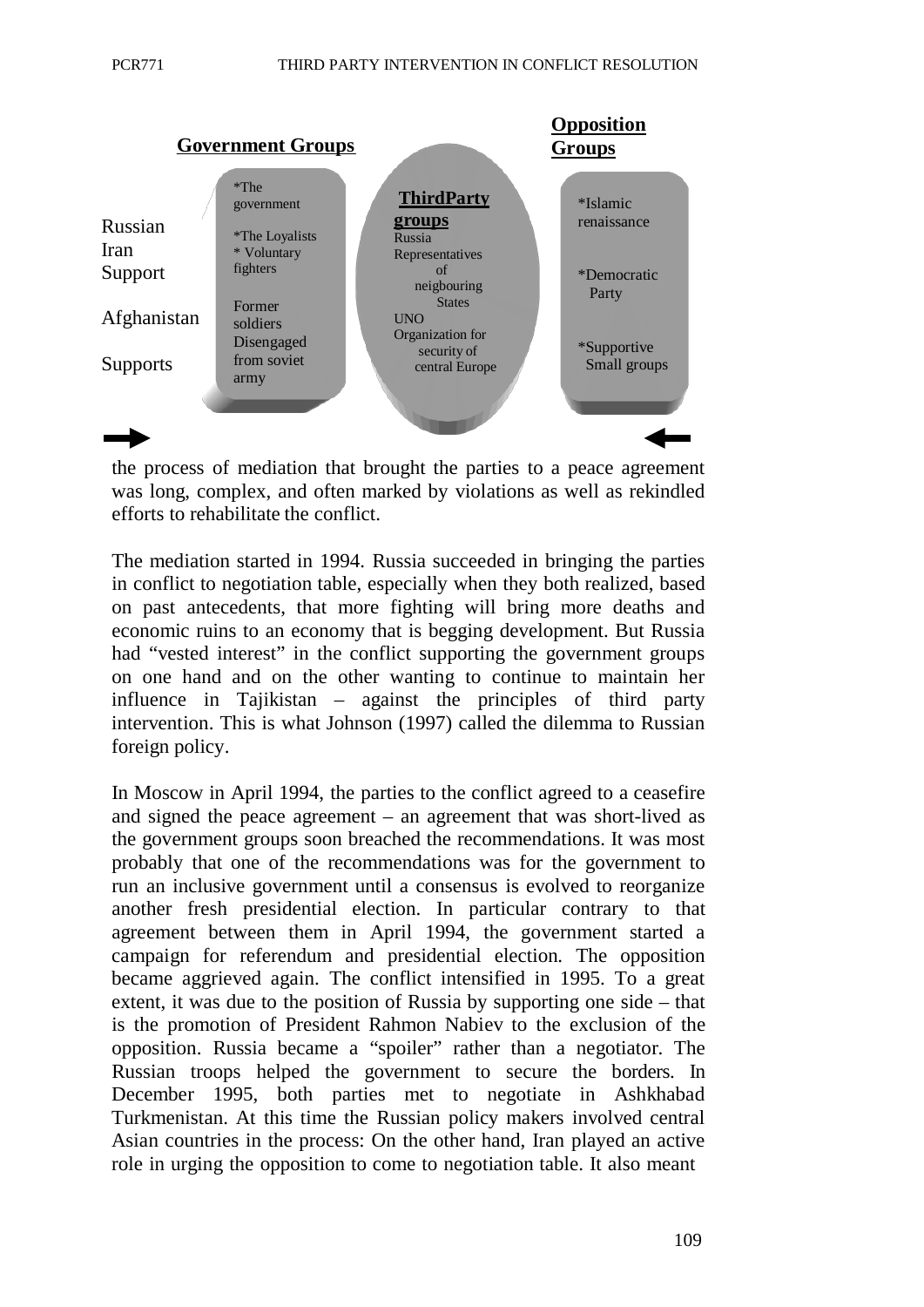to clearly show to the opposition that Russia is not only the mediator in the negotiation. At this juncture, 'parties to the dispute became more serious about the peace process, negotiating the main issues in the conflict'. Pressure became overt on the Tajik government that opposition must be included in the government structures. Interestingly, it became clear to the mediators in general and Russia in particular that military strategies were not the solution to the peace project.

Three major developments informed by the Russian foreign policy helped to quicken the positive reality of the negotiation processes:

- 1. Russia was potentially afraid of the changing geopolitics of the area. It wants to maintain close ties with its 'former colonies';
- 2. It also wants to maintain tie with Iran who had given supports to it in the process even if it sometime had to behave like Russia and,
- 3. It wants to avoid the incursion of the Afghanistan Talibans, who posed security threat in the region.

By 1996, mild advancement has been made in the peace processes. Commission for National Reconciliation (NCR) was created, and its primary reference point was to oversee the inclusion of opposition groups in the government.

This analysis shows that the role of Russian as a key third party mediator can be regarded as effective, especially for the fact that the two parties in conflict eventually came to the negotiation table to sign the agreement. The role of Iran was also tremendous. Uzbekistan, Kyrgyz-Stan, Kazakhstan, Tajik neighbours were supportive. The United Nations and the Organization for the Security of Central Europe (OSCE) played the key role that was, limited to consultations. But Russian role in particular divides between 'pure mediation and power mediation', bringing the conflict to the dynamics of intensifying the conflict and also helping them to reach positive outcome. A numbers of experts who know or commented on this conflict held Russia accountable for the stalemate since 1994, when the first negotiation took place. Yet others claimed that Russian position was largely informed by its foreign policy re-definitions and adjustment, following the fall of communism in 1989.

The recognition of the parties in conflict that more violence will do more dangerous damage to the two sides also provided the motivation and willingness on the part of the principals to embrace agreement and resolution.

#### **SELF ASSESSMENT EXERCISE**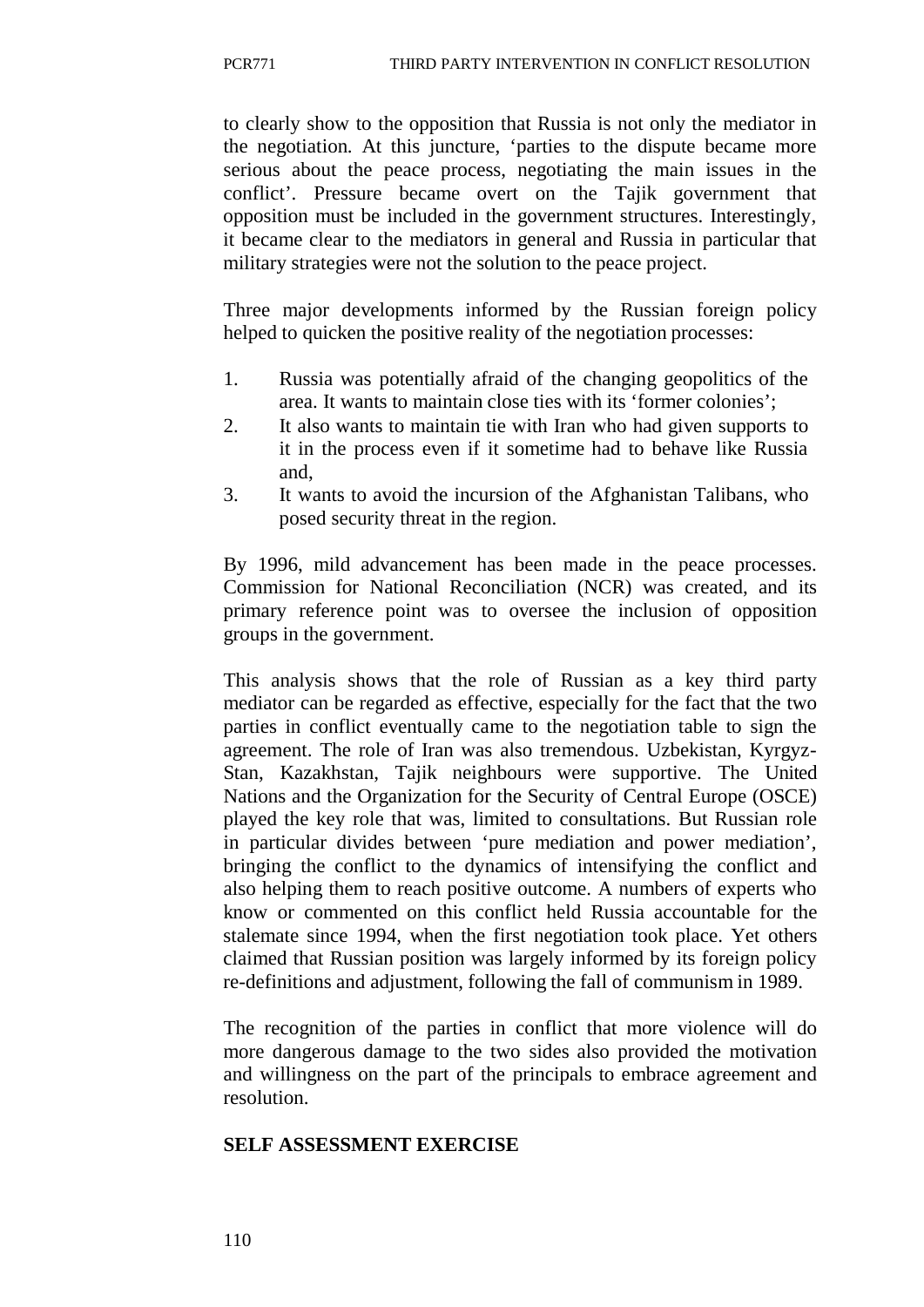What is the substance of the conflict?

# **4.0 CONCLUSION**

The analysis shows that the role of Russia as a key third party mediator can be regarded as effective, especially for the fact that the two parties in conflict eventually came to the negotiation table to sign the agreement. The two parties still regard Russia as their mother country even if they had broken away to form their own states. Two important lessons were clearly thrown up. First, Colonial relationship with newly independent states still thrive in times of crucial decisions-making. Secondly, the military power of a state is a major element for exploring, navigating and dealing with the terrains of international relations and diplomacy. The role of Iran was also tremendous. Uzbekistan, Kyrgyz-Stan, Kazakhstan, Tajik neighbours were supportive. The United Nations and the Organization for the Security of Central Europe (OSCE) played the key role that was, limited to consultations. A number of experts who know or commented on this conflict hold Russia accountable for the stalemate since 1994, when the first negotiation took place. Yet others claimed that Russian position was largely informed by its foreign policy redefinitions and adjustment, following the fall of communism in 1989.

# **5.0 SUMMARY**

The primary issue in the conflict was the discontents of the southern and eastern power elite about their limited access to powers at the centre including sensitive governmental positions. It was tempting and widespread to conclude that the conflict was between the Islamic and pro-communist forces, but in the real sense of the conflict, it was rather a fight for acquisition of, and control over the central government by the rivals based on regional allegiance or loyalty.

The mix of the Islamic and National Democratic parties enjoyed the supports of Iran and Afghanistan. And inspite of other related supports, the opposition forces looked upon Russia to provide meaningful intervention and resolution if need be.

The agreement established a power-sharing government to include the representatives of the opposition parties –United Tajik Opposition (UTO). Not only was the commencement of negotiation made difficult, the processes of communication and negotiation were severely burdened by intrigues and mistrusts.

The analysis shows that the role of Russia as a key third party mediator can be regarded as effective, especially for the fact that the two parties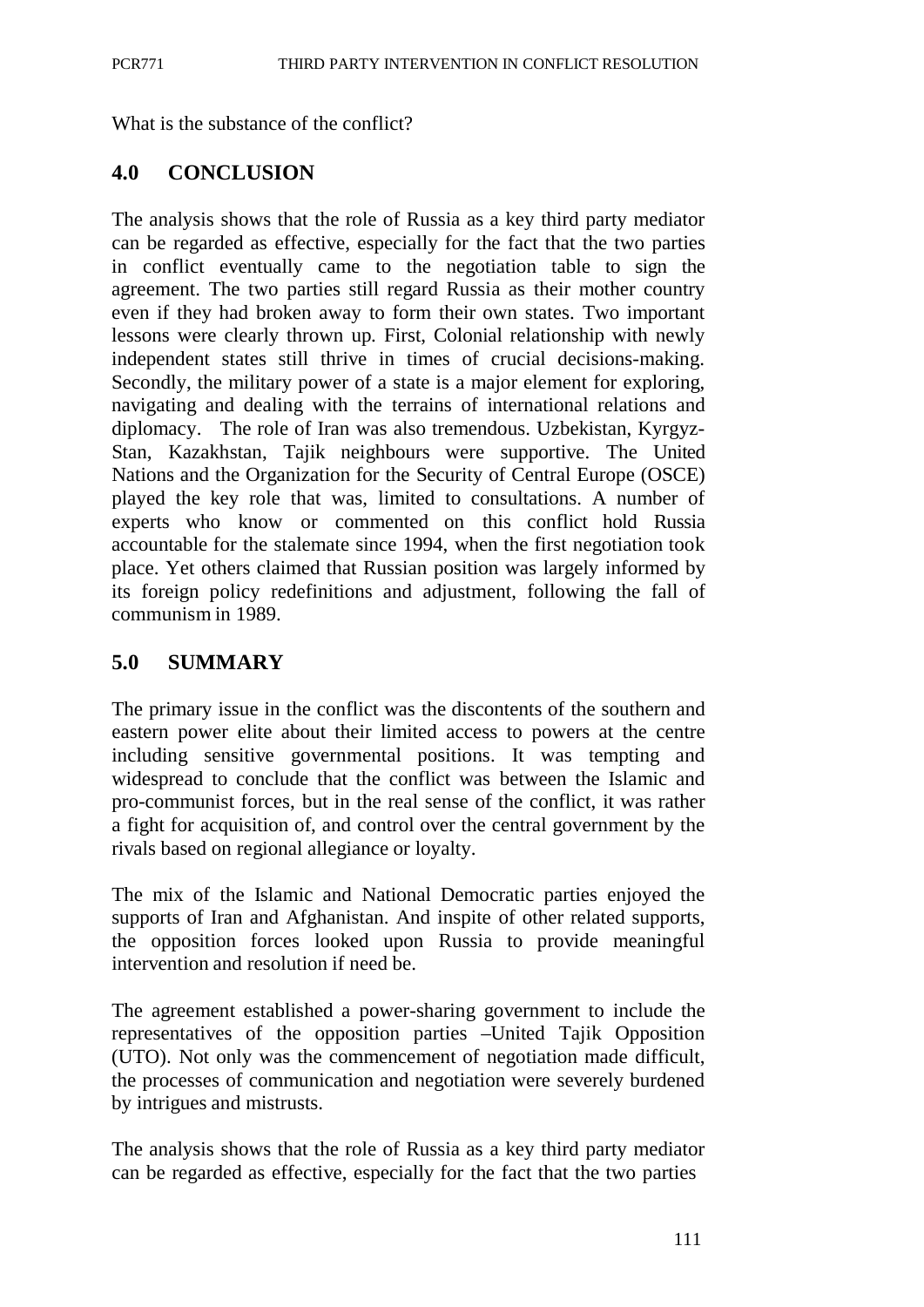in conflict eventually came to the negotiation table to sign the agreement. The two parties still regard Russia as their mother country even if they had broken away to form their own states. Two important lessons were shown clearly. First, Colonial relationship with newly independent states still thrive in times of crucial decisions. Secondly, the military power of a state is a major element for exploring, navigating and dealing with the terrains of international relations and diplomacy. The role of Iran was also tremendous. Uzbekistan, Kyrgyz-Stan, Kazakhstan, Tajik neighbours were supportive. The United Nations and the Organization for the Security of Central Europe (OSCE) played the key role that was, limited to consultations. But Russian role in particular divides between 'pure mediation and power mediation', bringing the conflict to the dynamics of intensifying it at one point and also helping them to reach positive outcome.

### **6.0 TUTOR-MARKED ASSIGNMENTS**

The analysis partly showed that both partial and genuine intentions as Russia did in this process might be effective in third party conflict resolution. How can we say altogether that partiality is cancerous in third party conflict resolution?

## **7.0 REFERENCES / FURTHER READINGS**

- Barseghyan, K. and Karaev, Z "Playing Cat-and-Mouse: Conflict and Third Party Mediation in Post Soviet Space", The Online Journal of Peace and Conflict Resolution (OJPCR) 6-1 Fall, 192- 209 (2004).
- Wehr, P. "Third Party Intervention", (An Online Conflict Research Consortium) University of California, USA.
- Zartman, W. (1989). *Alternative Attempts at Crisis Management: Concepts and Processes*.

#### **UNIT 3 CASE STUDY 3: PEACEMAKERS OR**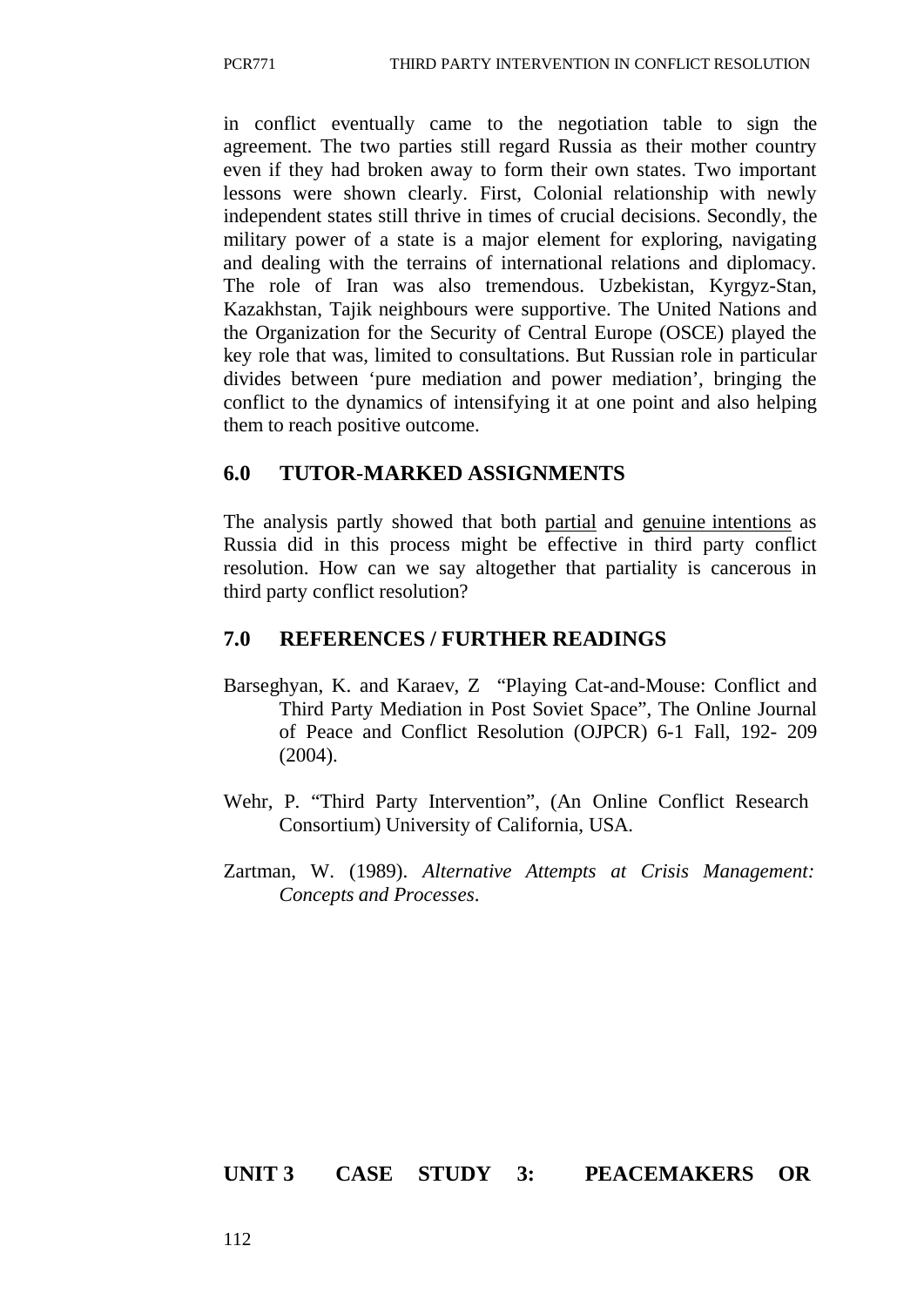# **SPOILERS? THIRD PARTY MEDIATION IN CONFLICT OVER NAGORNO-KARABAGH**

## **CONTENTS**

- 1.0 Introduction
- 2.0 Objectives
- 3.0 Main Content
	- 3.1 Peacemakers or Spoilers? Third Party Mediation in Conflict Over Nagorno-Karabagh
	- 3.2 Mediation and Peace-building Efforts by International **Organizations**
	- 3.3 Regional Interest and Complex Nature of the Caucuses
- 4.0 Conclusion
- 5.0 Summary
- 6.0 Tutor-Marked Assignment
- 7.0 References / Further Readings

# **1.0 INTRODUCTION**

The purpose of this unit is to present another case study that provides different insights into third party intervention in conflict resolution. It is about Caucuses consisting of seven of what was formerly known as the Russian federation in the northern part and three independent states in the south that became the epicenter of post soviet ethnic tensions.

## **2.0 OBJECTIVES**

At the completion of this unit, students should be able to:

learn new lessons on the dynamics of third party conflict resolution.

understand the levels of politicking in third party conflict resolution

understand that ecological factors do affect conflict resolution

## **3.0 MAIN COTNENT**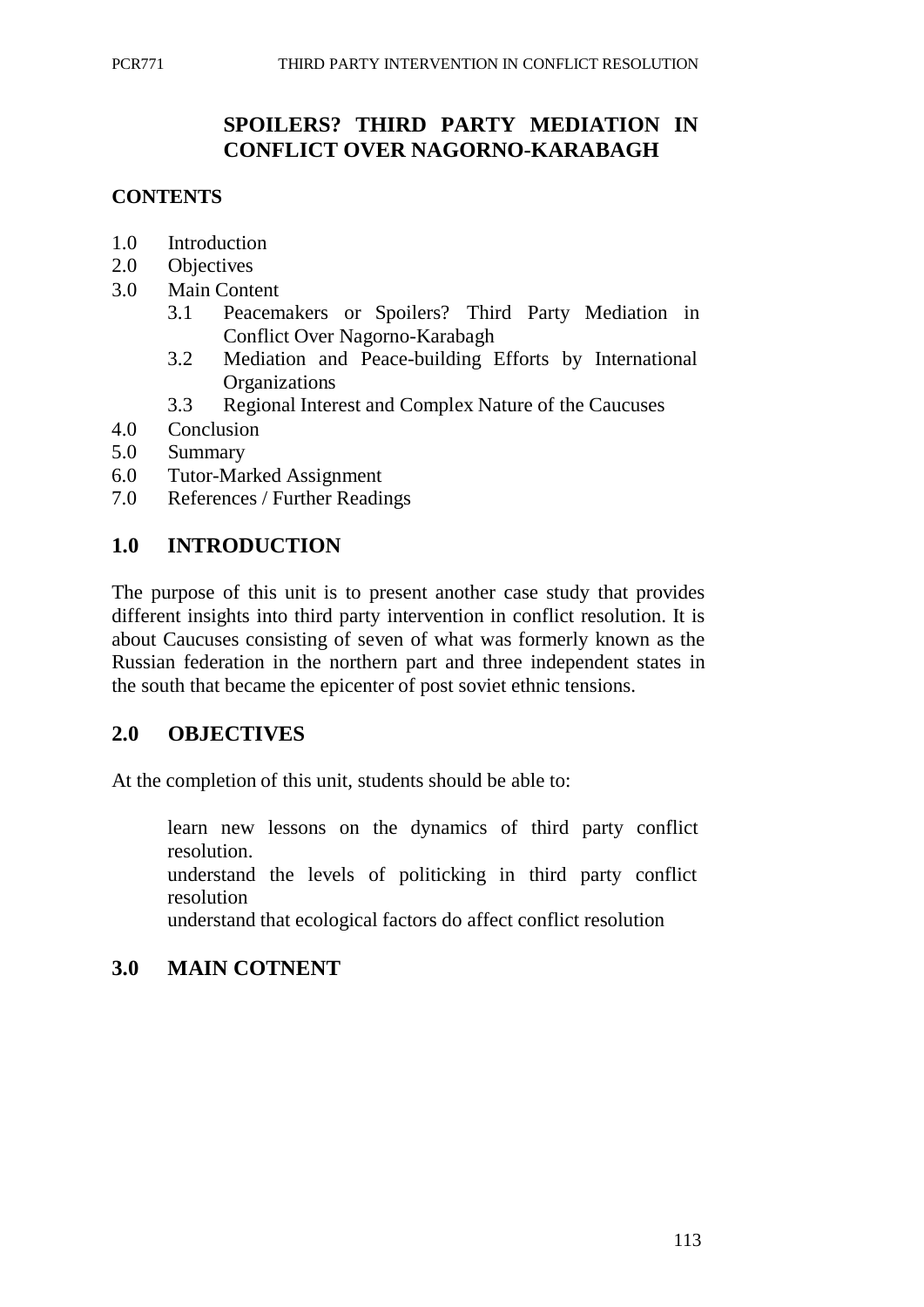# **3.1 Third Party Mediation In Conflict Over Nagorno – Karabag: Peacemakers or Spoilers?**

### **The Substance of the Case**

The Caucuses, today, have about three to four ethnic conflicts in its coffers namely; the Nagorno-Karabagh conflict (between Armenians and Azerbaijan; Abkhazian and South Ossetian in Georgia; Chechnya conflicts within the Russian federation. The Caucuses with its geographical, historical and ethnic complexities became a major challenge to the international communities, such as the United Nations, OSCE etc. Regrettably the efforts undertaken since the last fourteen to fifteen years when Communism collapsed have proved fruitless. The beginning of the Nagorno-Karabagh conflict dates back to 1920s when the Russian federation was first constructed. The consideration of autonomous status of Nagorno-Karabagh by a bureau in the central defunct communist party ought to have favoured Armenia, but the final decision by 1921 was to attach Karabagh (NKAO) to Azerbaijan by 'granting it broad regional autonomy'. During the Soviet rule ethnic grievances were concealed and suppressed. In the 1980s, the relationship between the two improved as a result of the weakening political integrity of 'almighty USSR'. In 1988 the NKAO appealed to the Supreme Soviet, Azerbaijan and Armenia to authorize the secession of NKAO from Azerbaijan and its attachment to Armenia. This triggered the Nagorno-Karabagh conflict. By 1990 when the foundation of communism was thoroughly being shaken, full-scale war started with each side accusing each other of initiating the conflict. The conflict left more than 15,000 persons dead. Armenia succeeded in gaining control over Nagorno-Karabagh and also occupied 20% of Azerbaijan territories.

## **3.2 Mediation and Peace-building Efforts by International Organizations**

Many mediation parties have been involved in the resolution process, each developing its own strategies and adopting different role and positions in the third party process. They include the United Nations Security Council, Conference on Security and Co-operation in Europe (CSCE) the OSCE, and the Commonwealth Independent States (CIS).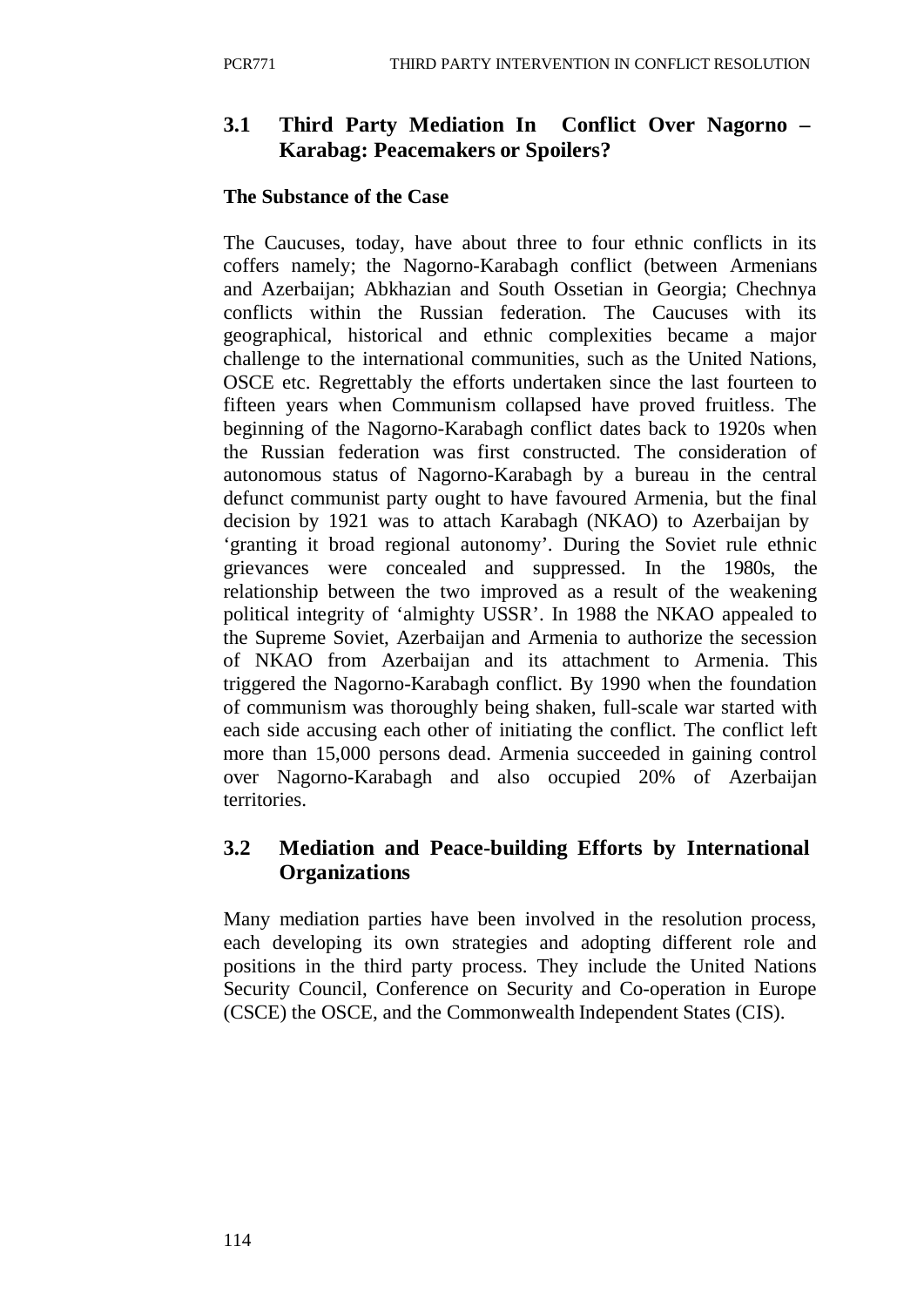

The involvement of the UN implies that it has to balance or co-ordinate efforts of other negotiators. It also presupposed that the UN would be able to provide not only opportunities for impartial mediation, but also a huge wealth of experience and professionalism in developing settlement strategies that will be acceptable to all parties in conflict. But the generally well-known model of the UN in managing conflict is the conventional demobilization and disarmament of parties in conflict, including constitution writing, support for human right policies and reconstruction of war-damaged infrastructures. While the UN did not chose these, it also did no have elaborate alternative measures to tackle the conflict, except that it is well disposed to fact-finding and making **political statements** that often discredit one party and exonerating the other. That again brought utter discredit to the UNSC status in the mediation process. Both the Armenians and the Azerbaijan on different occasions rejected statements of orders by the UNSC urging the parties to, "immediately withdraw of all occupying forces from different regions of Azerbaijan"

#### **Shortcomings of the Political Statements**

1The statements were often in abstracts and vague 2The policy statements often lacks internal consensus of the parties in conflict, and 3Absence of humanitarian supports

In 1991 the conflict inflamed again, but the UNSC withdrew itself as the main actor in the mediation process. Consequently, the CSCE and the OSCE took over the leadership created by the exit of the UN, planning concrete measures to deal with the conflict having learnt their lessons by creating the **Minsk Group** (eleven participating states) including the USA - France-co-chairmen as impartial and all-inclusive structures to settle the conflict. First, they undertook to verify all cease-fire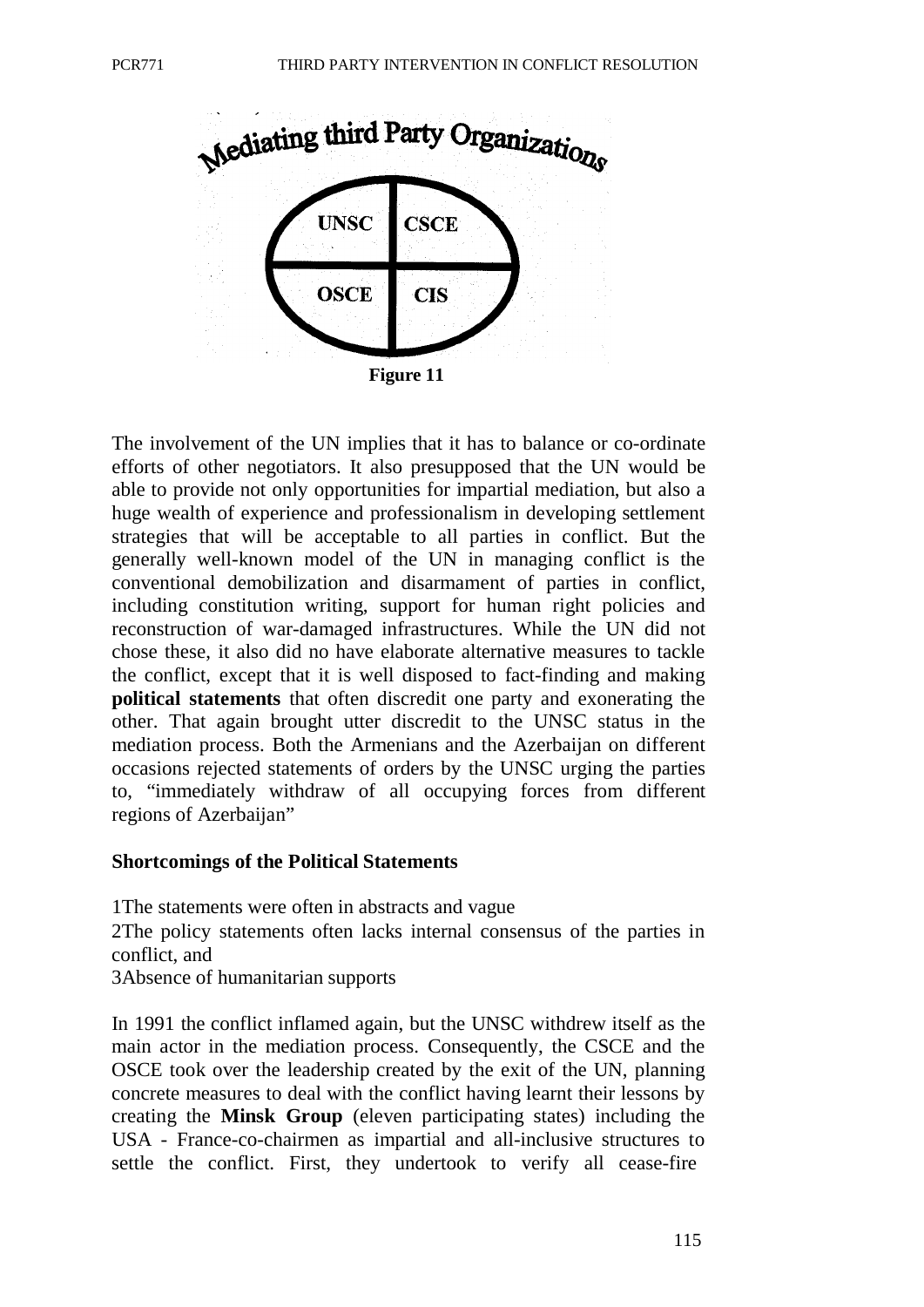agreements, set in motion pragmatic steps by utilizing the UN/CSCE peacekeeping forces and also adopted "calendar of urgent measures".

While the main barriers of UNSC's effective involvement in the mediation was the political nature, that of the CSCE/OSCE was lack of adequate resources to mobilize the hard resources it intend to use. Moreso, the CSCE/OSCE failed to bring the parties to the preliminary statements of general principles guiding conflict settlement in third party process. Its format was also not to be laid down.

# **3.3 Regional Interest and Complex Nature of the Caucuses**

Following the fall of communism it was considered as opportunities by Turkey and Iran to create economic links with Azerbaijan. Russia sees the new disloyalty by the Caucuses republics following the 1989 debacle as security threat. Yet it has to depend on the Caucuses for transfer of finished technologies and markets for industrial materials. Azerbaijan was providing it with oil equipment, while Georgia and Armenia provided military equipment. Iran sought for counterbalancing Russia in the Caucuses to establish 'buffer zone" i.e. the zone between it and Russia. Although, Iran and Turkey had sought economic co-operation with each other before now, they were also suspicious of each other. Thus, Iran while supporting Azerbaijan was interested that Armenia does not give in to Turkey. Yet it was interested in the political stability of the Caucuses. However, despite its rather successful mediation efforts in the region and that of 1992 in terms of its impartial position, Russia, Turkey and the Western countries isolated and tactically rendered it impotent in the negotiation process. Caucuses implies place of primary importance for Russian's security interests. Russia worked on its position in the region to mean ability to persuade or influence conflictual parties militarily and economically in peacemaking process to accept settlement. With the international peace structures and instruments not on ground to match that of Russia, Russia stole the show.

When in May 1994 a cease-fire agreement was signed, the UN has no choice but to accept Russia's leading role in peacemaking process, and to welcome CIS peacekeeping operations in Caucuses despite the fact that Russia's views about peacekeeping differed from that of the United Nations. The relative success of Russia trivialized the position of the CSCE and the OSCE in the Caucuses negotiation process. The big question is; which actor has the crucial influence in a peace process;  $-$  a pragmatic superpower or international institution? Perhaps, the answer is that it depends on the nature of the conflict and the parties involved in the resolution processes. It also depends on the nature of people involved. The nature of people all over the world differs. Some are more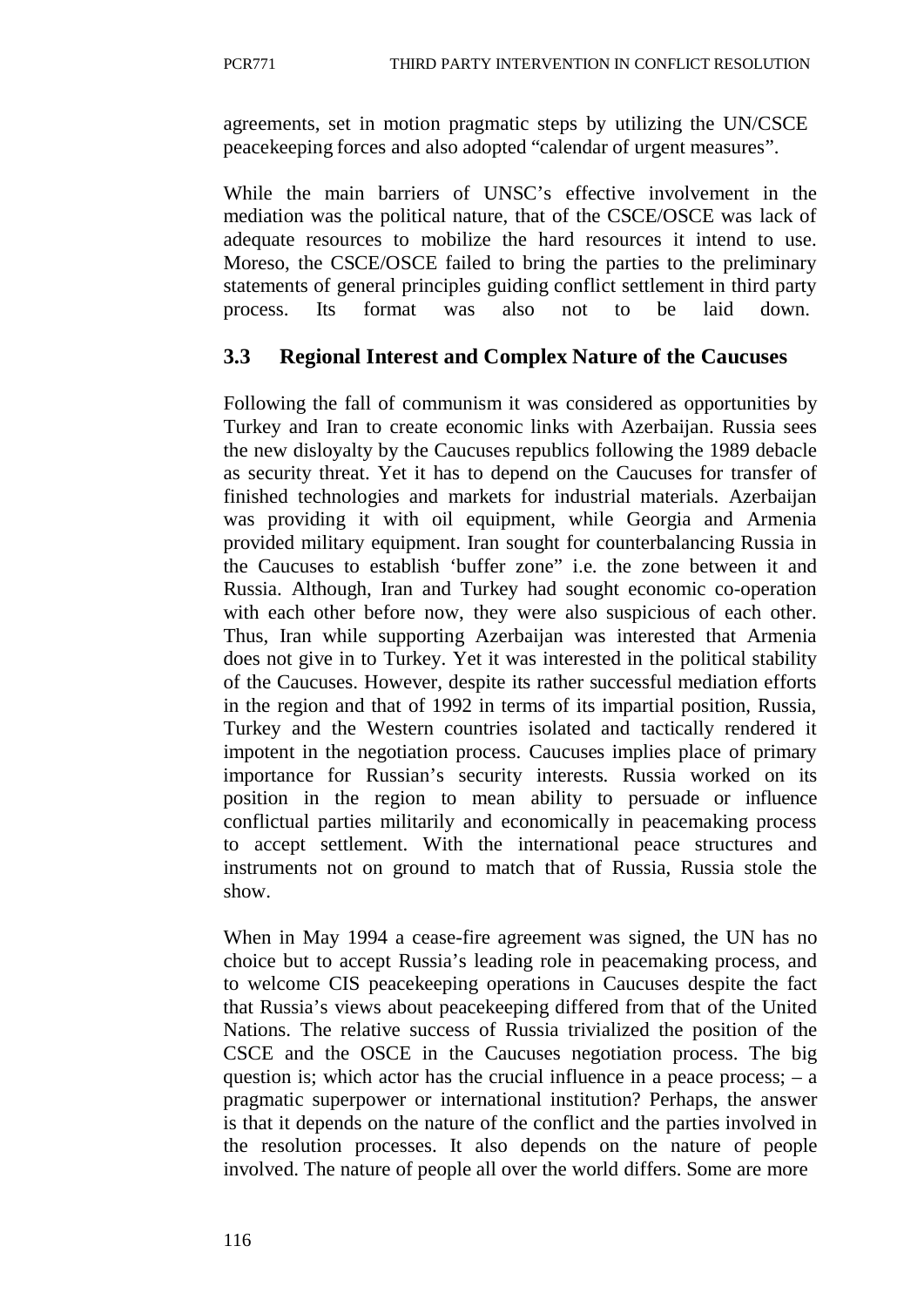civilized, better educated or mentally developed and able to understand issues than the others. Where these variables can be balanced, resolution could be a lot easier.

#### **SELF ASSESSMENT EXERCISE**

Examine in the Nagorno-Karabagh resolution processes: briefly show the shortcomings of international organizations?

# **4.0 CONCLUSION**

Third party mediation is among the crucial factors in almost all forms of conflict be it inter-state or civil. However, it remained to be said that where third party has an unquenchable interest and unwillingness to let the conflict go, resolution could be very difficult. We have in the succeeding discussions admitted that persuasive strategies including authority are necessary ingredients of third party capabilities. No doubt persuasive ability comes with influence. Influence is a political variable, which involves the degree of clout a state commands. The political clout of Nigeria compared to that of the United States is obviously not a match in international arena. It comes not only with plenty resources at the disposal of a state, it is also a factor of military strength including regional and global influence. Russia used these in Tajikistan and also in the Nagorno-Karabagh resolution processes. Nigeria also used it during a post election crisis in Togo in 2005, when opposition Party openly told the world that the election was rigged. Perhaps what might be said of third party conflict resolution in the future is that diplomacy is potentially an input of the mediator, especially if the parties to the conflict involve more than two or three and where states are involved rather than individuals as we saw in the case of Kenya, Somalia and Ethiopia. Yet it must be admitted that third party involvement in conflict resolution and mediation processes itself, requires an expansion beyond the elements of **partial** or **impartial** positions of the mediator. Where too many mediators are involved one mediator may likely falter. Finally, the effectiveness of third party mediation process is susceptible to difficulties where the mediators are suspicious of one another. It is necessary that mediators who are already suspicious of one another be avoided in constituting a panel of mediators or third parties resolution in a conflict.

### **5.0 SUMMARY**

Third party mediation is difficult but interesting in almost all forms of conflict resolution, be it inter-state or civil. However, it had been realized that persuasive strategies are necessary strategies required by third party in his/her capacity to have control over the conflict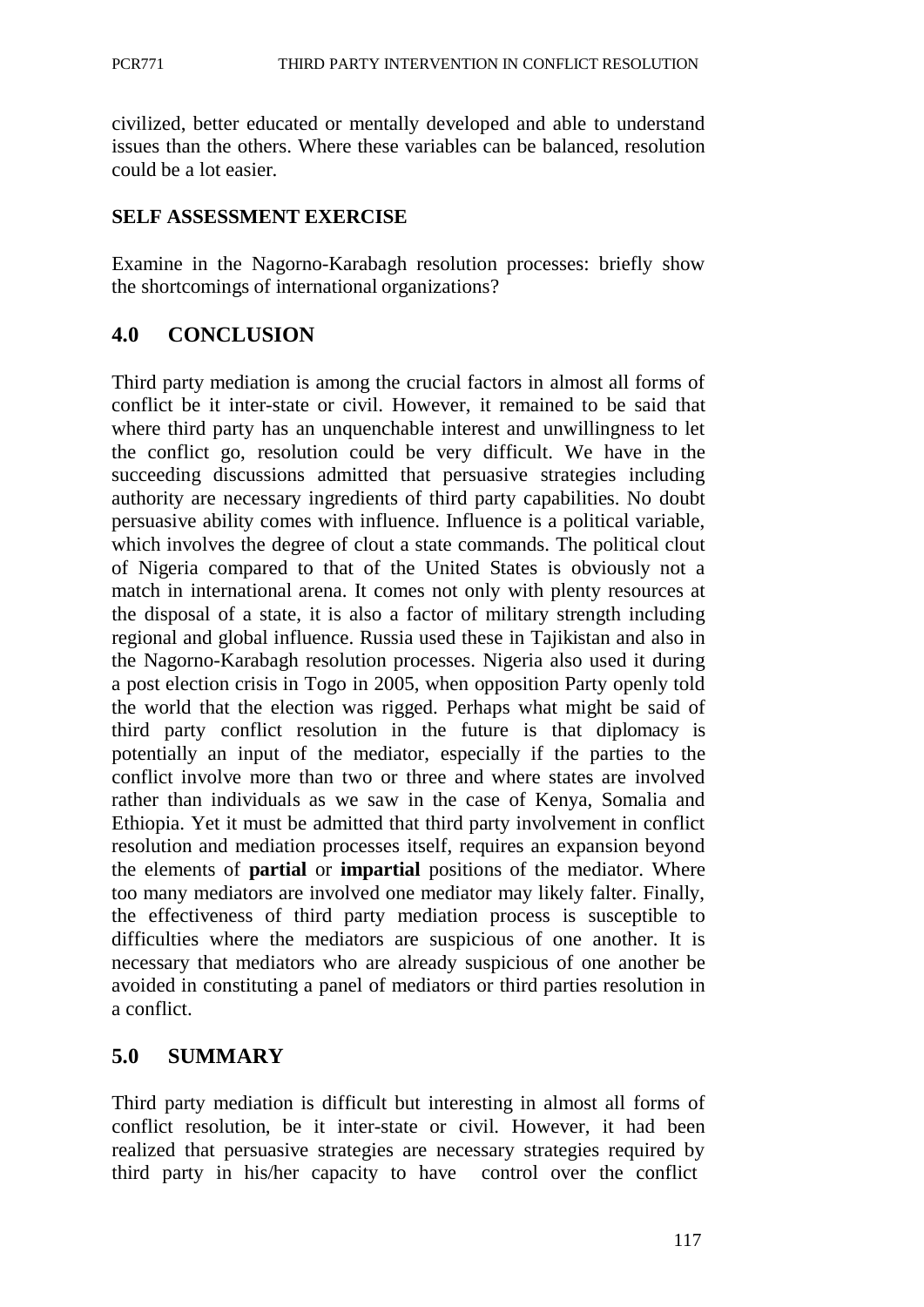resolution process and to enable conflicting parties have trust in him/her. Most importantly, effective mediators pay close attention to the ways they build trust and carefully weigh the possible consequences before taking any action that might make the conflicting parties loss confidence and trust repose in them.

# **6.0 TUTOR MARKED ASSIGNMENT**

Which actor has the crucial influence in a peace process; – a pragmatic superpower or international institution?

# **7.0 REFERENCES / FURTHER READINDS**

- Barseghyan, K. and Karaev, Z "Playing Cat-and-Mouse: Conflict and Third Party Mediation in Post Soviet Space" in The Online Journal of Peace and Conflict Resolution (OJPCR) 6-1 Fall, 192- 209 (2004).
- Wehr, P. Third Party Intervention (An Online Conflict research Consortium) University of California, USA.
- Zartman, W. (1989). *Alternative Attempts at Crisis Management: Concepts and Processes*.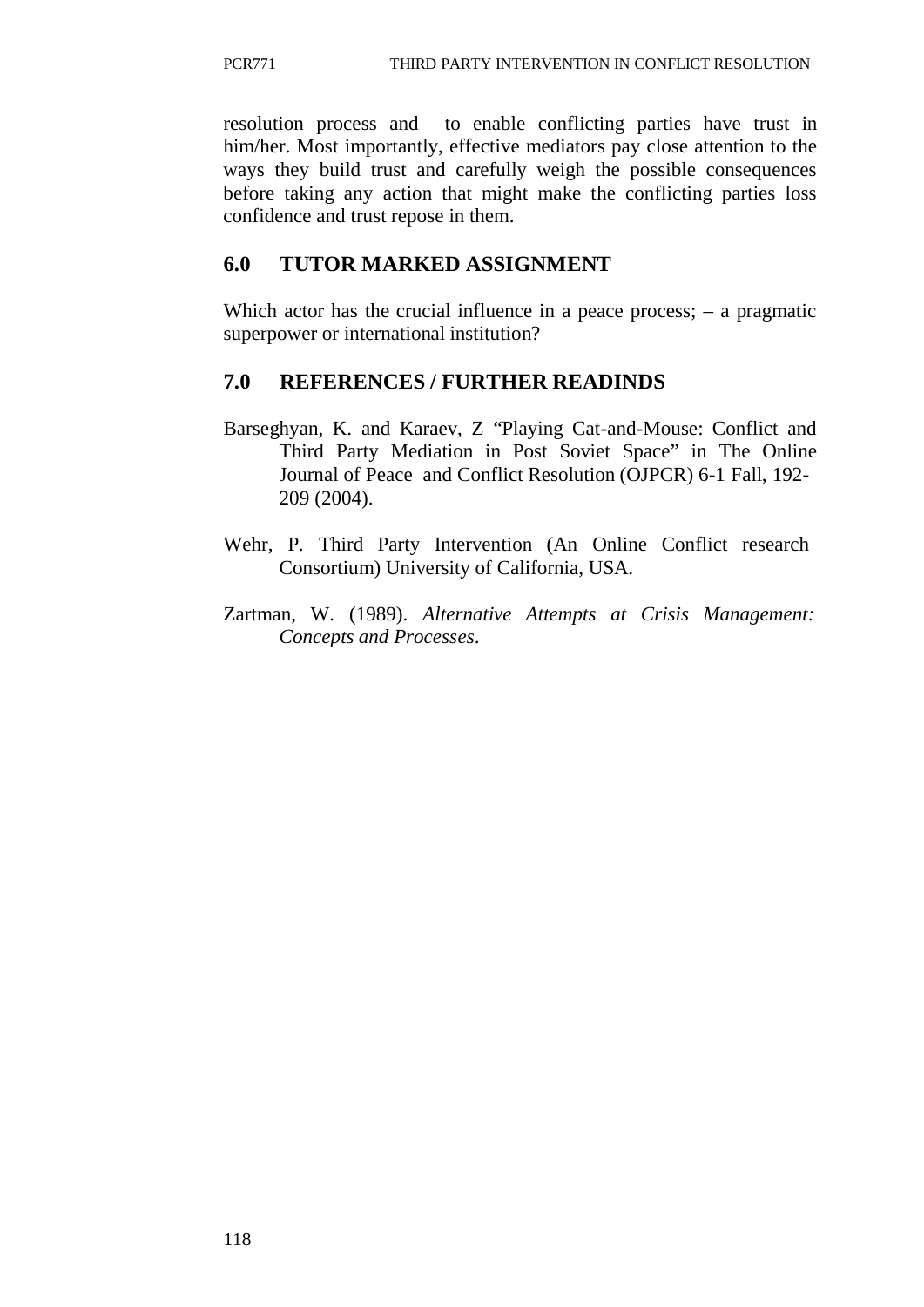# **UNIT 4 WHY AND WHERE DOES "POWER MEDIATION" MATTERS IN THIRD PARTY CONFLICT RESOLUTION**

#### **CONTENTS**

- 1.0 Introduction
- 2.0 Objectives
- 3.0 Main Content
	- 3.1 Why and Where "Power Mediation" Matters in Third Party Conflict Resolution
- 4.0 Conclusion
- 5.0 Summary
- 6.0 Tutor-Marked Assignment
- 7.0 References / Further Readings

## **1.0 INTRODUTION**

In this unit, we will focus on power as a strategic variable in groups' activities. In third party intervention processes, no matter how a mediator chooses to handle the settlement there must be traces of politicking of some sorts. Third party intervention is essentially a conflict management strategy that involves considerable degree of openness and neutrality. Openness and neutrality presuppose that high level of transparency, predictability and accountability are needed. But this is often not very easy to come by as we have or will probably see in the cases of Russian intervention in the nations around her.

#### **2.0 OBJECTIVES**

At the completion of this unit, student should be able to:

understand the difference between power mediation and pure mediation understand the circumstances under which power mediation is necessary in third party conflict resolution processes; and understand the imperatives of pure mediation in third party resolution process

### **3.0 MAIN CONTENT**

#### **3.1 Power Mediation**

Students of politics probably know very well the place of power in political processes. Power is the ability of one person or group to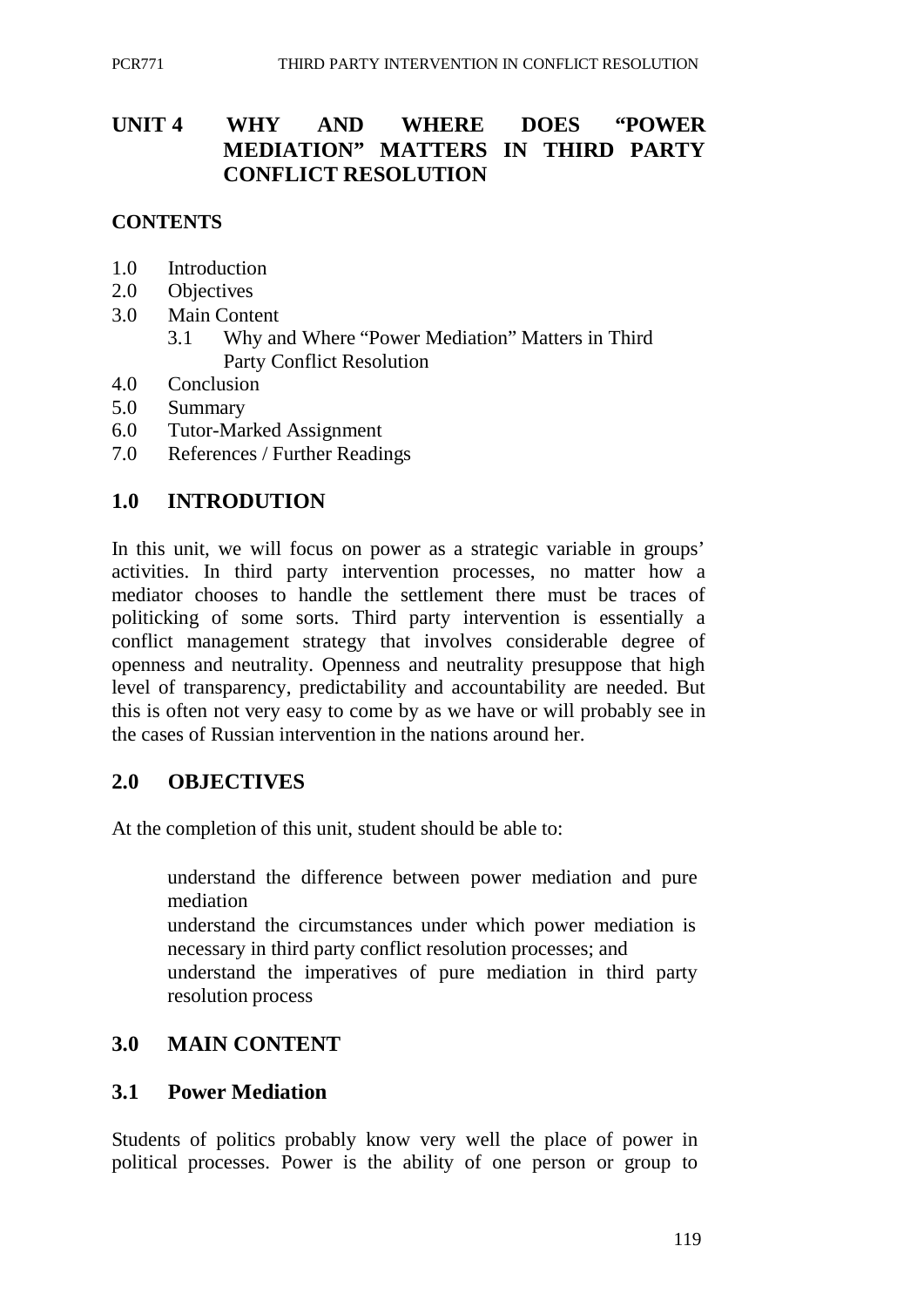compel another person or group to do what he/the group would not ordinarily have done (Ball 1981). Political power is the right to exercise power (authority), which the subject recognizes and follow with a sense of obedience. What is power mediation?

Power mediation refers to the compulsion brought to bear on parties in conflict as a result of domineering influence that the mediator(s) have over the parties. The parties in conflict may not, for example, be willing and disposed to accept certain things. But because the mediators have overwhelming influence on them, they are compelled to accede to a resolution. However, it needs be established that such resolutions are sometimes very susceptible to reopening the conflict in the future. As Ball (1981) noted, "Obedience obtained and secured solely by threat of sanctions is often very unstable."

Power mediation is a form of bullying. There are two faces of it. First, it can be result-oriented if the party to a conflict realizes that to disagree may make it lose the advantages that accrue to him from the mediator. One would be tempted to admit that such persons or group cannot be said to be a mediator. Yet there is clear evidence that it alone has the capacity to subdue the conflict by influencing or exerting power on the parties in conflict. Sometimes, such third party realizes that the groups in conflict cannot possibly agree without such compulsive attitude on them. Power mediation is different from pure mediation in the sense that the latter is entirely persuasive and encouraging on the parties in conflict. Pure mediation is helpful to the parties in conflict. Parties to the conflict in pure mediation process are potentially free from any coercive power. But those who are subject to the economic gains of the third party or those, whose economic livelihood derive from a third party, such as Tajikistan's dependence on Russia, may not be able to decline the influence of Russia as third party mediator. It could as well be that only Russia is capable of resolving such conflict.

Not in all situations that power mediation is necessary. Where the mediators are just individual professionals, it will be impossible to exert power on the principals. For example the professor who came from Yale University to explore possible solution to the Somalia-Kenya and Ethiopia conflicts ended not achieving anything because only states could possibly use power mediation strategies in third party conflict resolutions. This is the "where" of third party conflict resolution that we so referred to in the theme of this unit.

#### **SELF ASSESSMENT EXERCISE**

Is Power Mediation Important at all times in Third Party Conflict Resolution?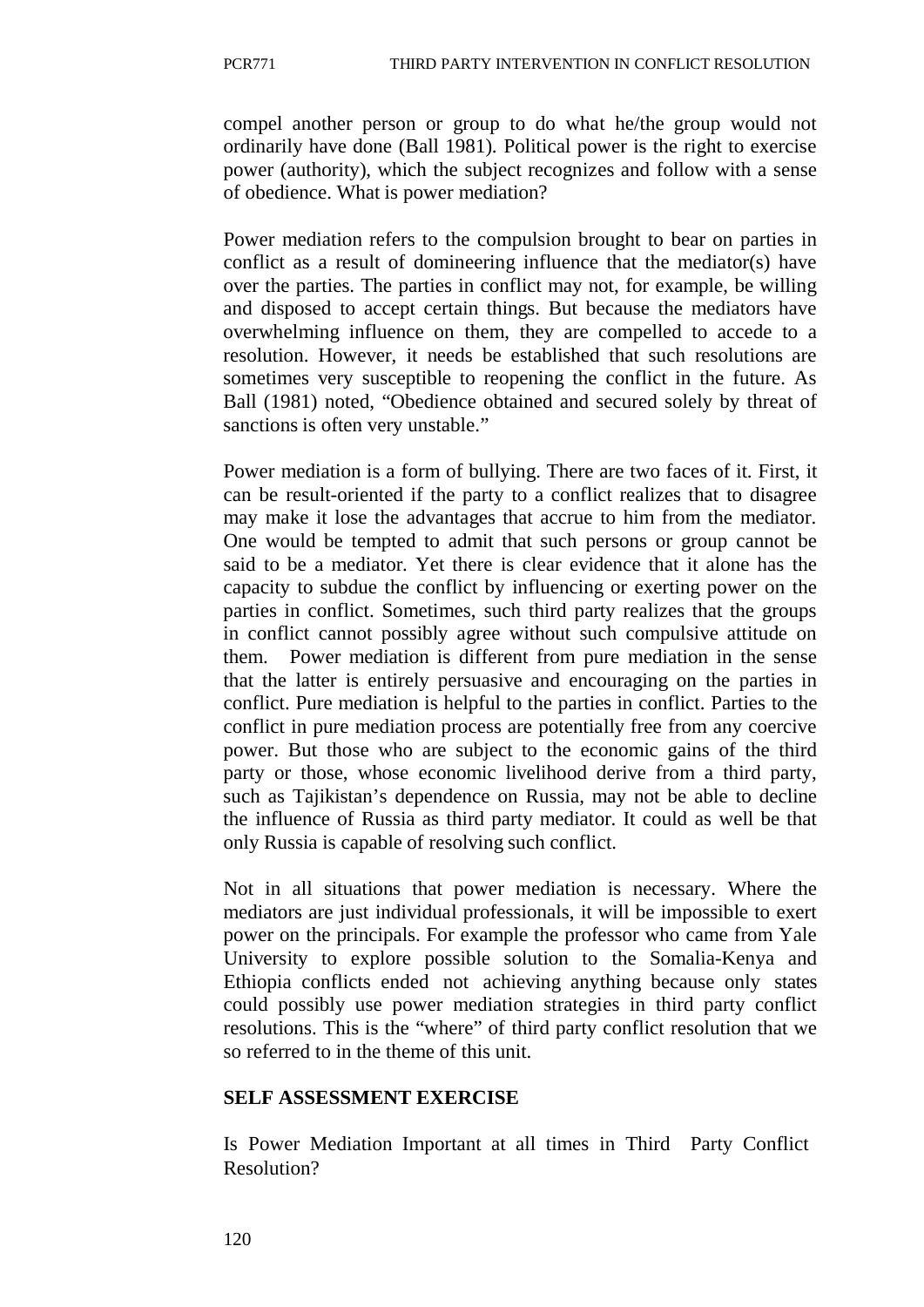# **4.0 CONCLUSION**

Third party intervention is essentially a conflict management strategy that involves considerable degree of openness and neutrality. Openness and neutrality presuppose that high level of transparency, predictability and accountability are needed. But this is often not very easy to come by as we have seen in the cases of Russian intervention in the nations around her. It was not that Russia failed to be open; it was rather compulsive on the parties to the conflict. Of course, the parties' willingly accepted Russian entry as a third party mediator in the conflict; and it brought the resolution to reality. There are two things involved in this kind of negotiation. First, the parties to the conflict may fear sanctions from the mediator who is a benefactor. The second is when the negotiator confronts the parties with firm choice. As we had noted, power mediation is selective of time, nature of conflict and those involved.

## **5.0 SUMMARY**

Politics is inevitable in any human or group relations. In third party intervention processes, no matter how a mediator chooses to handle the settlement there must be traces of politicking of some sorts. Third party intervention is essentially a conflict management strategy that involves considerable degree of openness and neutrality. Openness and neutrality presuppose that high level of transparency and predictability are needed. But this is often not very easy to come by as we have seen in the cases of Russian intervention in the nations around her. Russia may have used it to awaken the west and the UN to its clout in its former empire. Yet the UN negotiating officials realized that ecological characteristics of a conflict might most probably be important in exploring solutions to it

### **6.0 TUTOR MARKED ASSIGNMENT**

Power Mediation is important at in Third Party Conflict Resolutio**n;** Discuss?

## **7.0 REFERENCES / FURTHER READINGS**

- Ball, A (1981). *Modern Politics and Government*, London: McMillan Education Ltd.
- Dahl, R. A. and Kaplan, A. (1952). *Definition of Political Power*, Oxford**.**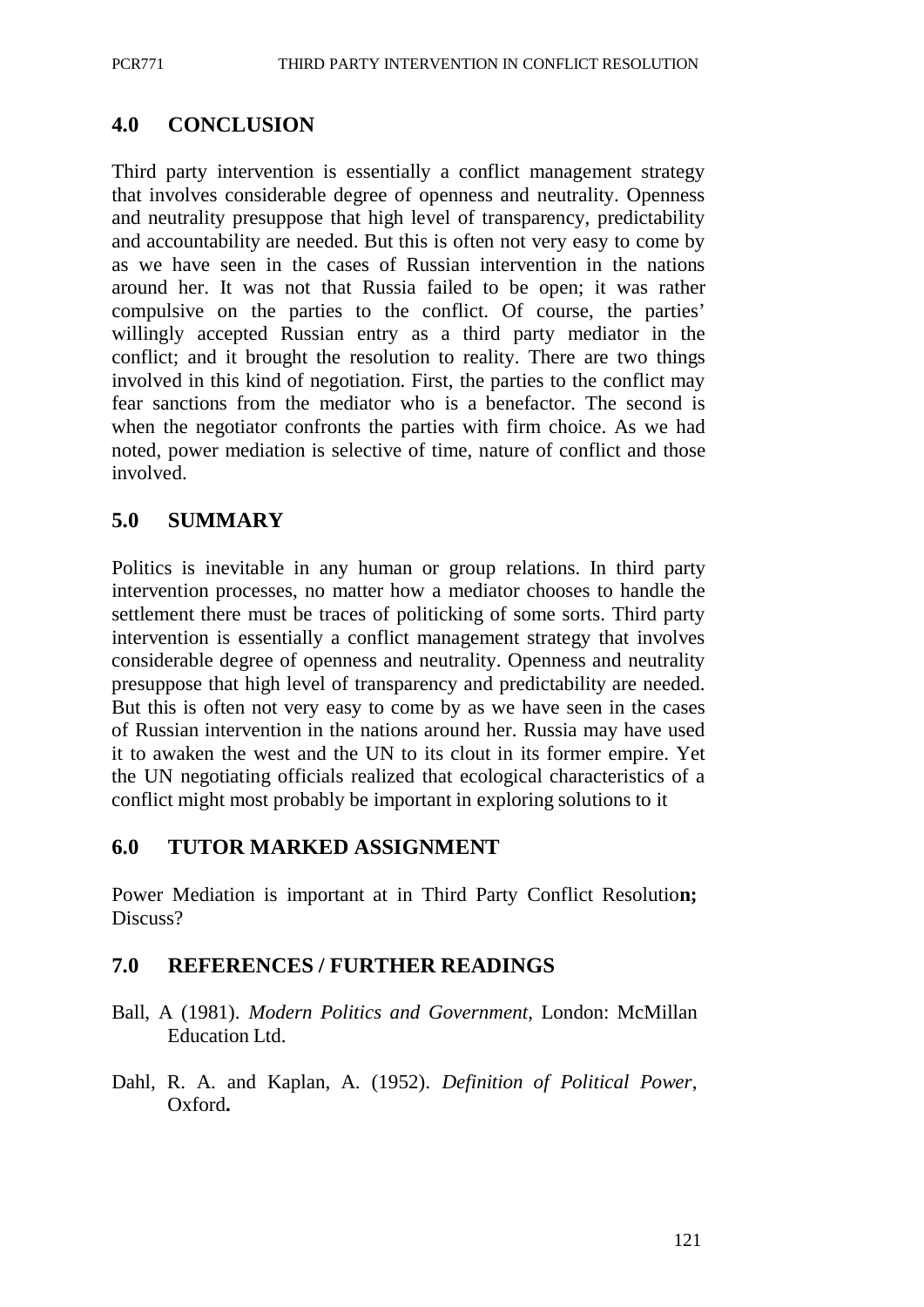# **UNIT 5 SUGGEDTED METHODS OF PREVENTING ETHNIC / RELIGIOUS CONFLICTS IN NIGERIA AND GENERAL RECOMMENDATION**

#### **CONTENTS**

- 1.0 Introduction
- 2.0 Objectives
- 3.0 Main Content
	- 3.1 Inter- Religious Dialogue
	- 3.2 Inter- Community Relations
	- 3.3 Tool-kits and General Recommendations
- 4.0 Conclusion
- 5.0 Summary
- 6.0 Tutor-Marked Assignment
- 7.0 References / Further Readings

# **1.0 INTRODUCTION**

We have severally noted that conflict, is in itself not to be deplored: it is an inevitable concomitant to change and progress. What is, perhaps, regrettable is the failure to use conflict constructively, defined in terms of using it to solve problems. In this unit, we shall examine various ecological functional methods of addressing ethnic/religious conflict, which is the basic factor militating against ethnic pluralism and coexistence in Nigeria. By doing so, we must have attempted to underscore the application of inter-religious dialogue and intercommunity relations as the basic principles of managing, accommodating and preventing ethnic conflicts in Nigeria.

The unit also focuses on the general tool-kits and recommendations for third party intervention in conflict resolution.

## **2.0 OBJECTIVES**

At the end of this unit, students should be able to:

understand the gains of living together in peaceful co-existence understand the Contact, exchange of views and information sharing can foster peaceful co-existence of multi-ethnic coexistence

communication based on group briefing can help peaceful Coexistence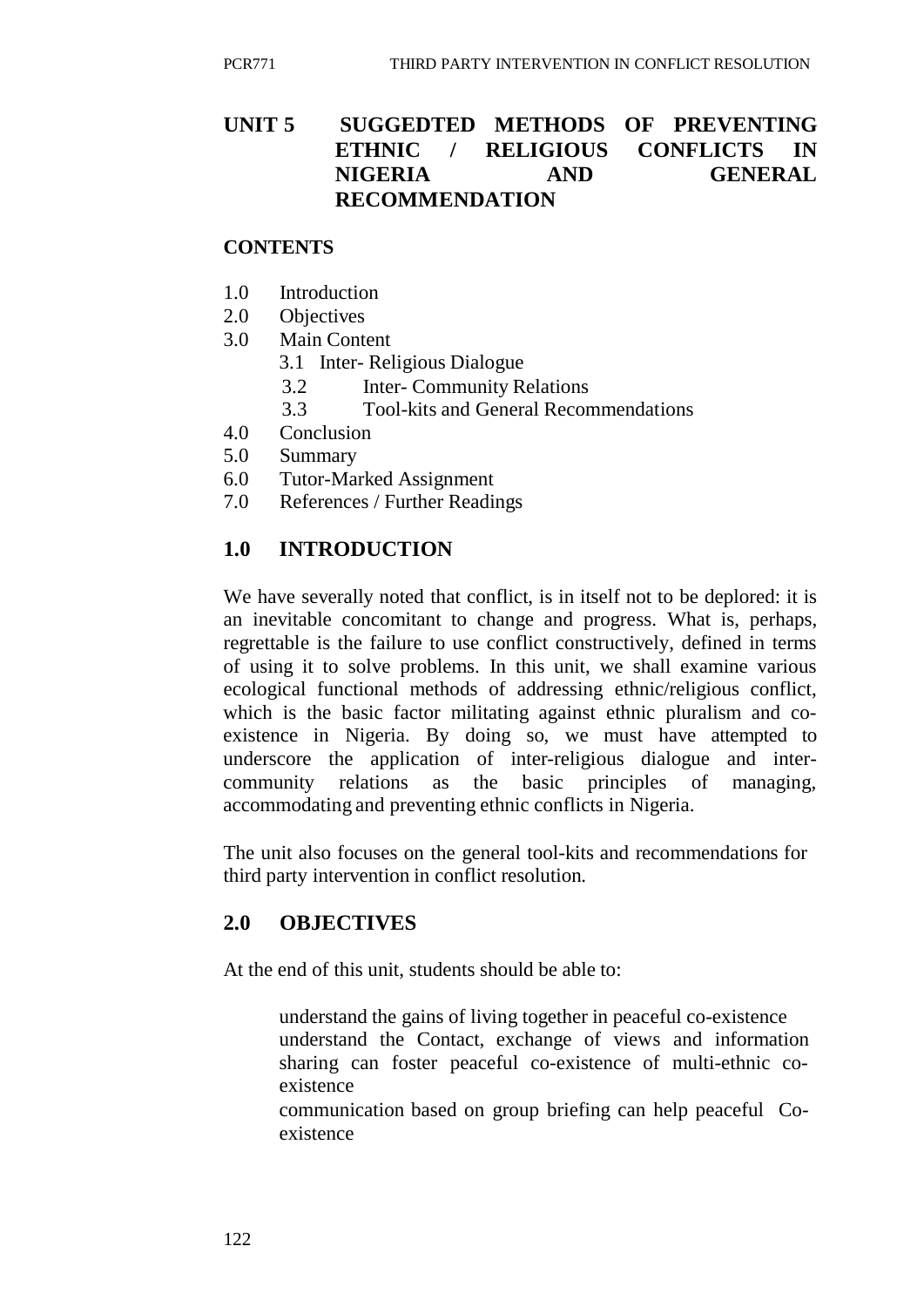# **3.0 MAIN CONTENT**

# **3.1 Inter- Religious Dialogue**

Inter –religious dialogue refers to inter-faith communication. According to the bulletin of the Royal Institute for Inter-Faith Studies, interreligious dialogue is a process of communication, sharing, borrowing and adaptation of two or more religions by two or more religious inclinations. The aim is to smoothen out differences and emphasize the common ground. People are encouraged to learn and emphasize living together based on good deal of information contact and exchange of views. Individuals move freely between groups.

As Otite and Albert (1999) documented most of the solutions to religious riots in Kano, including the Akaluka incident in Kano in 1994 in which an Igboman (Gideon Akaluka) was beheaded for allegedly desecrating on the leaflet of the Koran, was something that needed not mediation but a dialogue. But dialogue is the core issue in negotiation and inter-ethnic community relations. Dialogue cannot be separated from mediation. Dialogue and communication are important elements in negotiating for conflict resolution. Absence of dialogue and communication can in fact, make a conflict worse. Dialogue and communication become only impossible when each party plays to the gallery of their spectators. There is no way any ethnic crisis can be made irrelevant without bringing the "power brokers" in the conflict to dialogue on the way forward. Candidly speaking, to minimize or prevent future occurrences, leaders of ethnic groups should have opportunities for regular face-to-face meetings by emphasizing the cut-crossing realities in Christianity and Islamic religions, such as love, inter-faith co-operation, etc.

# **3.2 Inter - Community Relations**

Nigeria is a multi-ethnic state, and promoting ethnic co-operation in such pluralistic setting is complex as much as difficult as each nationality tries to maximize their ethnic co-operation and resource allocation.

To foster inter-ethnic co-operation, qualitative federal character system should be encouraged in the work places. If, for example, 10 persons are to be employed from the 36 states of the federation, such persons should be employed on merit and inter-community relations established in workplaces, schools, estates, and barracks.

Closely related to that, is civil society education. This is a form of enlightenment campaign, which attempts to warn members of society of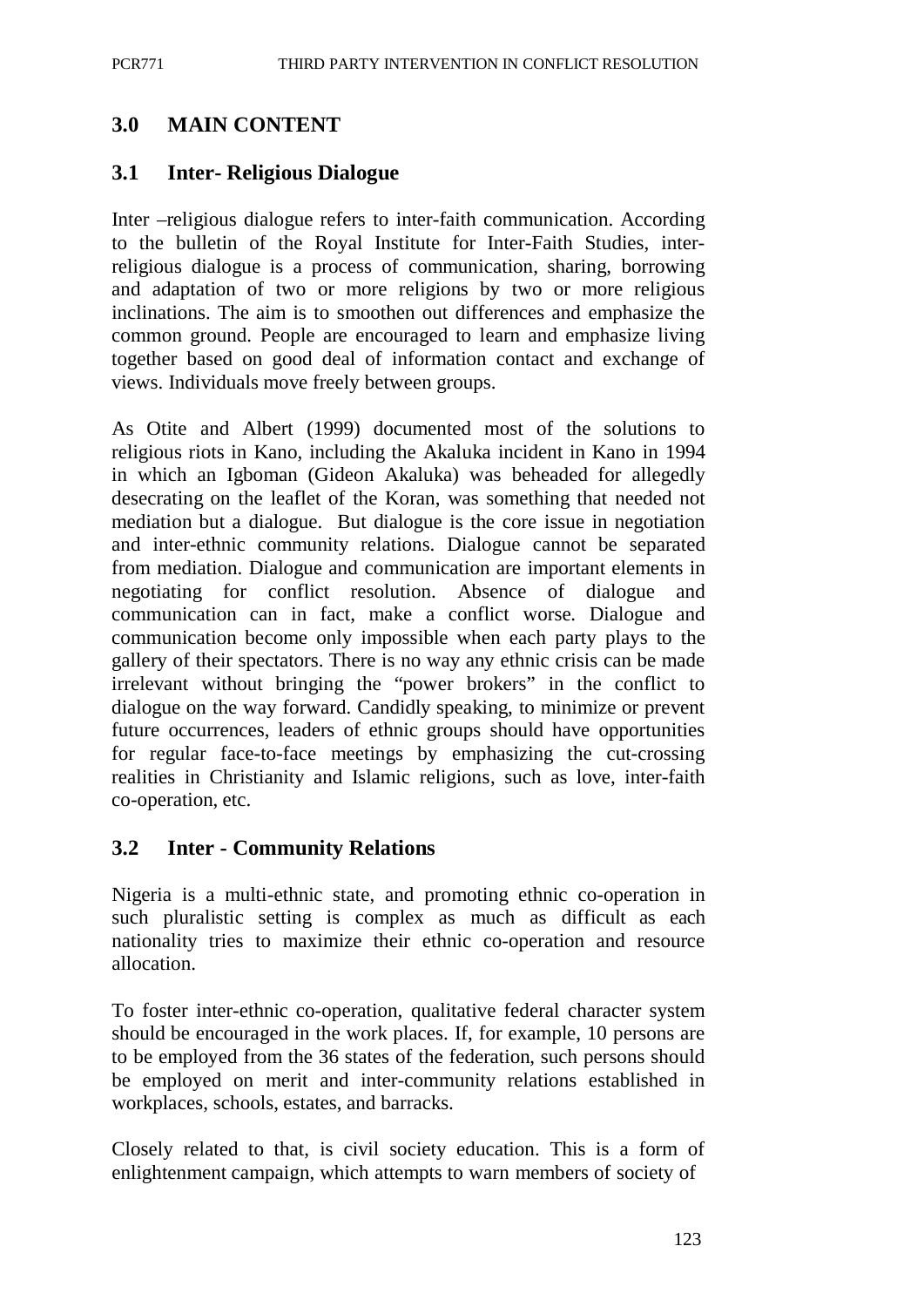dysfunctional or pro-ethnic practices, such as domination, resource control monopoly. Ethnicity and tribalism are "culture of separateness" as opposed to "Culture of relatedness" (Kagitcibasi, 1994). He defined the culture of relatedness as the family culture and interpersonal relational patterns, characterized by dependent-interdependent relations with overlapping personal boundaries. This two principles for example are available both in the Christian and Islamic doctrines.

# **3.3 Tool-kits and General Recommendations**

The followings are, therefore, recommended for third party mediator in conflict resolutions:

- 1. Be determined for a fair range of win for both parties. If possible a scientific approach of quantification can be made to see if an equitable range is obtained. A fair range simply means a favourable middle ground
- 2. A mediator needs to be trustworthy and reliable through openness and neutrality. We have argued that a mediator may be tempted to be biased or sympathetic of the injury or damage one party may have inflicted on **A** in the course of conflict. He must conceal his sympathy. If it needs to be referred to at all, the mediator must state it persuasively and sympathetically in a way that may compel **B** to feel a sense of apology or remorse.
- 3. Possession of political will to make effective and efficient decision, and communicate it. Political will is a skill process of self-expression and exercising behaviour, such that consensus and fellowship is ignited on the part of subordinates. It is not arrogance in the exercise of power, but a necessary aura clout to deal with a situation. Political will spreads awesomeness around the mediator, but he is not aware of it, how much more using it to intimidate participants.
- 4. Thorough knowledge of the subject matter and professional expertise matters a great deal. Nobody could possibly mediate successfully in a particular conflict or be a super mediator without these attributes. The summation of part elements that gives a mediator a political will derives from these.
- 5. Seek your opponents' advice on how to reach a win-win situation. If that will not work, then seek the advice from the parties to the conflict in form of opinion, collectively or individually.
- 6. Effective communication and retentive memory are invaluable tool-kits that must be possessed by a negotiator. Lines of communication are the lifeblood of effective negotiation. A master negotiator understands these and applies it, but novice often trade with it by focusing on static elements both at the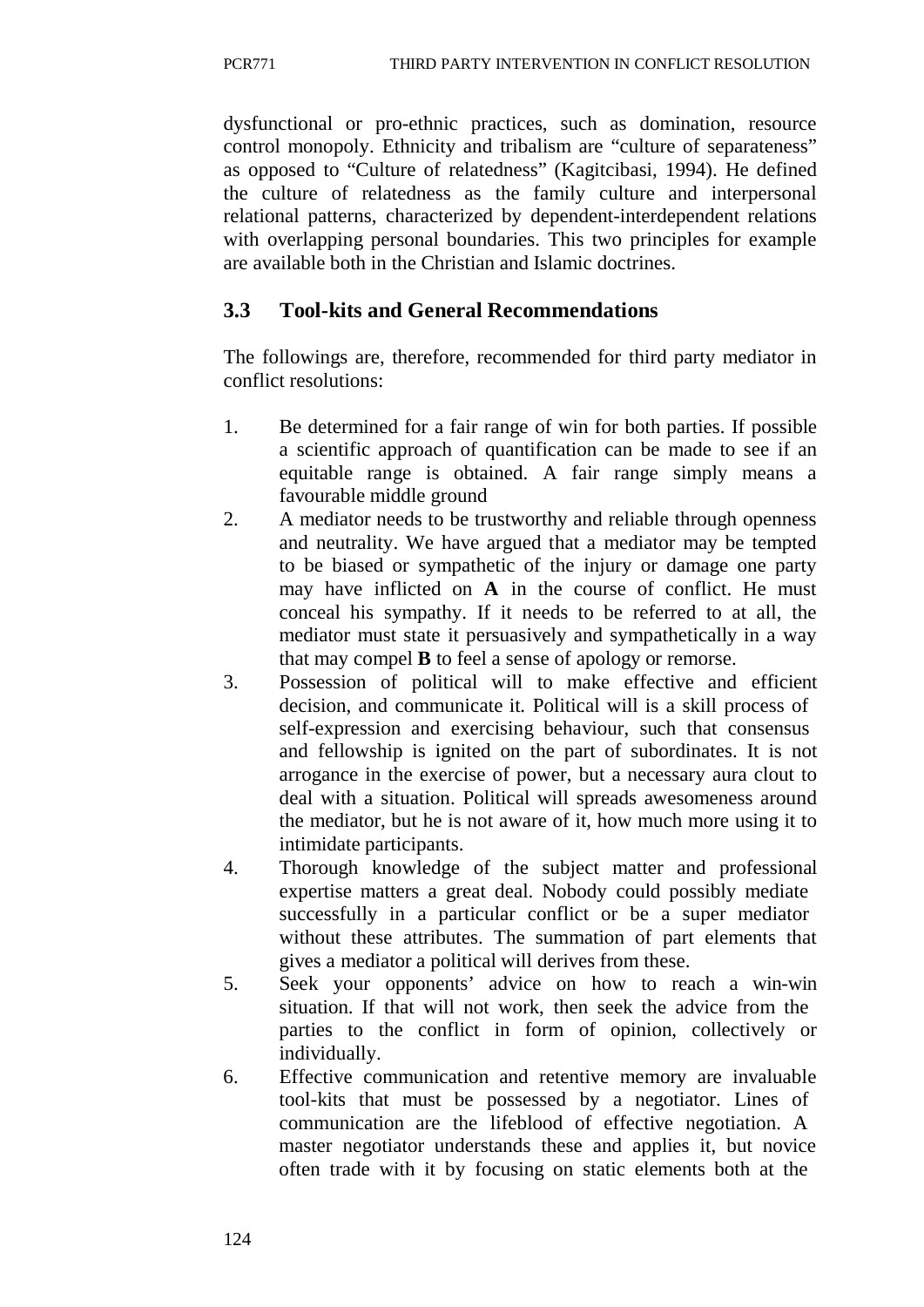centre and the fringe, rather than the dynamic element – that is the resolution itself which wards off obstacles as negotiation progresses.

- 7. Pre-workshop is important to sensitize, placate and calm down parties to the conflict ahead of negotiation
- 8. Logistics, budget, venue, fund-raising and interested parties to the contribution are crucial consideration that the mediator must ponder over. If a mediator is working on appointment by the UN, AU, EU, ECOWAS, for example, the finances may not necessarily be a problem. If otherwise the mediator is purely independent of international public, the need for fund-raising may arise.
- 9. Timing is important as there is season for everything

You must have a theme that is alluring and encouraging. President Clinton used this in a fruitless Camp David accord between, Prime Minister Rabin (Israel) and late Arafat (Palestine) and it read, "**Here comes the children of Abraham**".

#### **SELF ASSESSMENT EXERCISE**

Discuss 10 ways by which third party can be effective and efficient in conflict resolution

### **4.0 CONCLUSION**

When a third party mediator comes to the negotiation table, he carries in the forefront of his mind that mutual gains is the central focus of the resolution. As a result of that, he becomes soft on the people, but hard on the merit. Every negotiation is different, but the basic elements do not change. The personal attributes and professional expertise are important tools that a negotiator must not ignore.

A fair range of win for both parties. If possible a scientific approach of quantification can be made to see if an equitable range is obtained. A fair range simply means a favourable middle ground.

In addition to the points raised above for resolving conflict, we have itemized various ways not only by which third party can resolve conflict, but also some fundamental ways by which inter-ethnic and religious conflict can be prevented or minimized in Nigeria. It is not exhaustive discussion, but a clue.

## **5.0 SUMMARY**

A mediator needs to be trustworthy as much as reliable through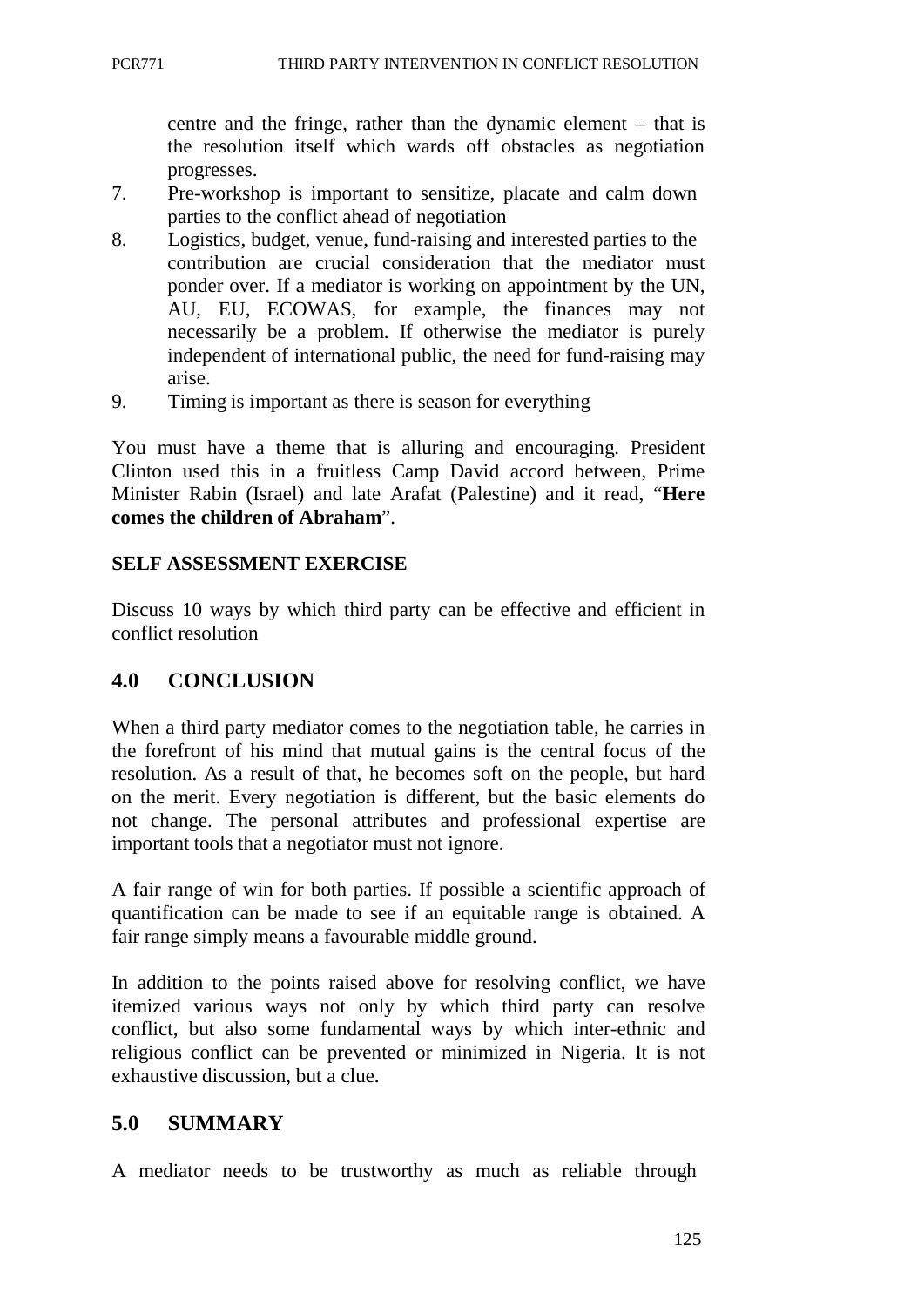openness and neutrality. We have argued that a mediator may be tempted to be biased or sympathetic of the injury or damage one party may have inflicted on **A** in the course of conflict. He must conceal his sympathy. If it needs to be referred to at all, the mediator must state it persuasively and sympathetically in a way that may compel **B** to feel a sense of apology or remorse.

Pre-workshop is important to sensitize, placate and calm down parties to the conflict ahead of negotiation, or those who are susceptible to conflict in the future as we had discussed.

Logistics, budget, venue, fund-raising and interested parties to the contribution are crucial consideration that the mediator must ponder over. If a mediator is working

## **6.0 TUTOR MARKED ASSIGNMENT**

Recommend 10 ways by which third party can be effective and efficient in conflict resolution.

## **7.0 REFERENCES / FURTHER READINGS**

- Hadjor, K. (1993). *Dictionary of Third World Terms*, London: Penguin Books.
- Kagitcibasi, C. (1994). *A Critical Appraisal of Individualism and Collectivism Towards a New Formulation*, in Best, G, H. (ibid).
- Mona, D. (1999). Bulletin of Royal Institute For Inter-Faith Studies (ed), Jordan: Royal Institute for Inter-Faith Studies Vol.1 No 2.
- Otite, O. and Albert, I. O. (1999). *Community Conflicts in Nigeria*, Ibadan: Spectrum Books Ltd.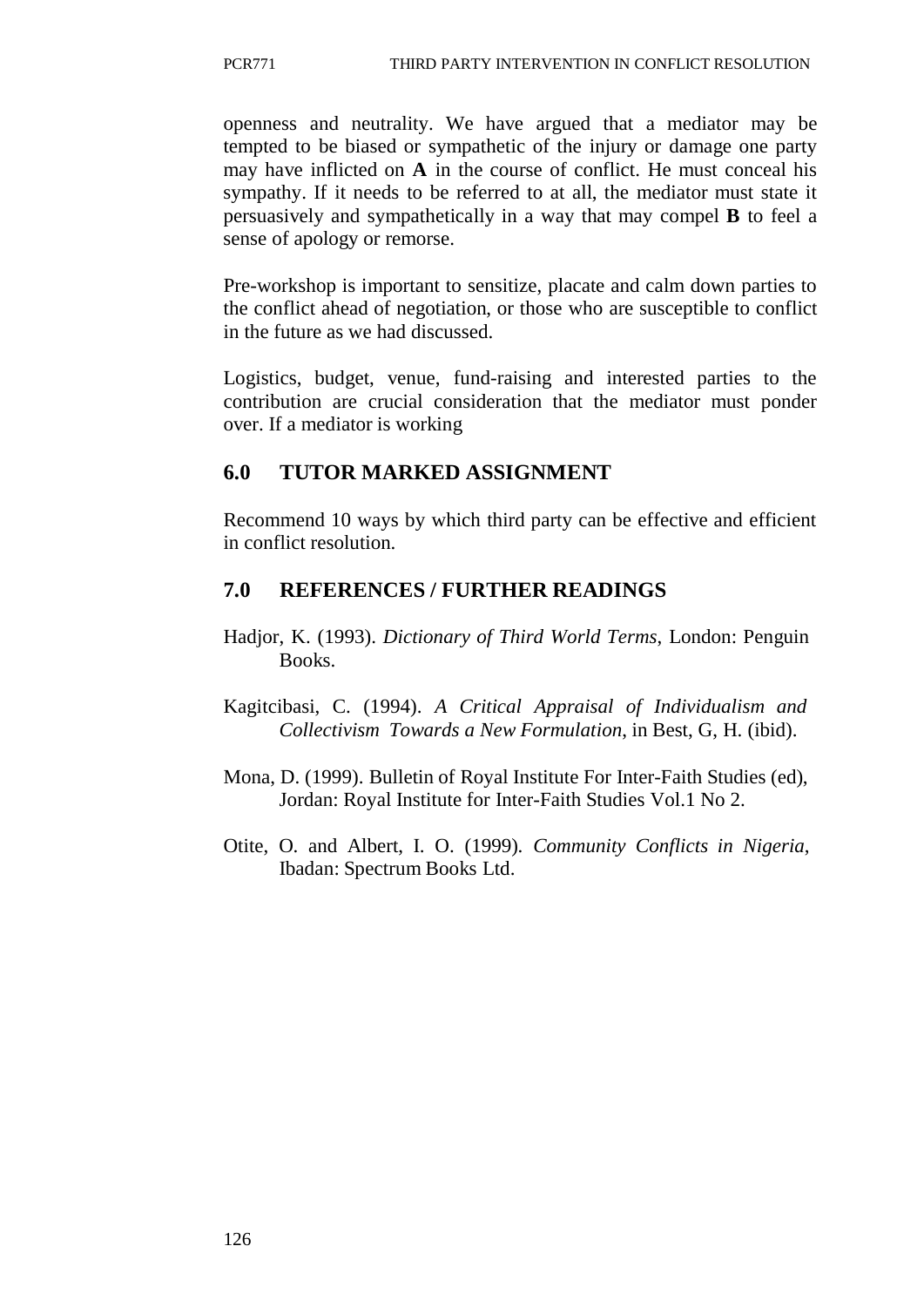#### **BIBLIOGRAPHY**

- Abel, R. (1995). *Politics By other Means; Law in the Struggle Against Apartheid*, New York: Routledge.
- Axford, B. et. al. (1997). *Politics: An Introduction*, London: Routledge.
- Ball, A. (1983). *Modern Politics and Government*, London: McMillan Press Ltd.
- Barseghyan, K. and Karaev, Z "Playing Cat-and-Mouse: Conflict and Third Party Mediation in Post Soviet Space" Online Journal of Peace and Conflict Resolution (OJPCR) 6-1 Fall, 192- 209 (2004)
- Best, S. G. (2006). *Introduction to Peace and Conflict Studies in West Africa*, Ibadan: Spectrum Books Ltd
- Chambers, R. (1995). *Rural Development: Putting the Last First*, Essex: Longman Group Ltd.
- Chesterman, S. (2005). *Making States Work; State Failure and the Crisis of Governance* (ed.), Tokyo: United Nations University Press.
- Darren, C. T. et. al. "Leadership Political Skills and Employee Reactions", *Leadership Quarterly* 15 (493-513 2004.
- Deutsch, K. (1998). *The Analysis of international Relations*, New York: Routledge.
- Ebimaro, S. "Policy Reforms in Nigeria; The Imperatives of Information, Equity and Efficient Human Resource" in *Global Journal of Social Sciences*. Vol. 5, No 12006 P 13-23
- Falk, R. (2000). *Human Rights Horizons- The Pursuit of Justice in Globalization World*, New York: Routledge.
- Fashoyin, T (1992). *Collective Bargaining in the Public Sector*, (ed) Federal Ministry of Labour and Productivity, Abuja, Nigeria
- Fisher, R and Ury, W. (1991). *Getting to Yes Negotiating Agreement Without Giving In*, New York: Penguin Books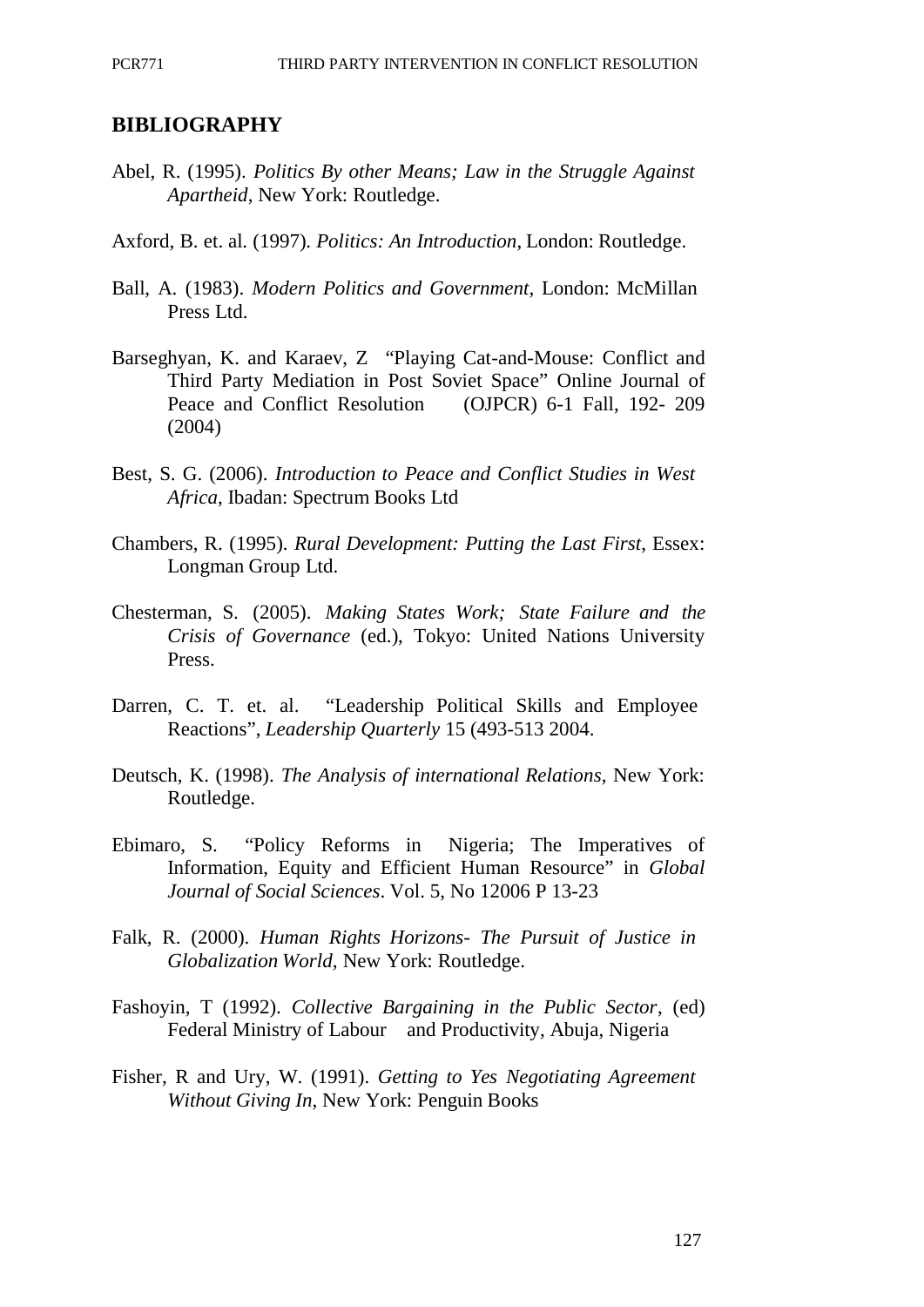- Girigiri, B. K. (1999). *Industrial Organizations*, Port Harcourt: Springfield Publishers.
- Hadjor, K. (1993). *Dictionary of Third World Terms*, London: Penguin **Books**
- Hasset, K and Shapiro, S. *"How Europe Sow Misery in Africa",* The Washington Post in Japan's Asahi Shimbun: 25 June 2003
- Isaak, A. C. (1969). *Scope and Methods of Political Science- An Introduction*, Illinois: Dorsey Press
- Lijphart, A. (1977). Democracy in Plural Societies; A Comparative Exploration New Haven: Yale University.
- Mankiw, G. (2001). *Principles of Microeconomics*, Philadelphia: Harcourt College Publishers
- Miller, L (1999). "Liberty", in Axford, B. et.al. Ibid
- Morgenthau, H, J. (1973). "Politics Among Nations", in Nye (2003) *Understanding International politics; An Introduction to Theory and History*, USA, Longman.
- Mullins, L. (1992). *Management and Organizational Behaviour*, Allahabad: Wheeler Publishing.
- Mullins, L. (1995). *Management and Organizational Behaviour*, Allahabad: Wheeler Publishing Company
- Neumayer, E. (2003). *Pattern of Aid Giving; the Impact of Good Governance on Development Assistance*, New York: Routledge
- Ninalowo, A, (1996). *The Quest for Democratization, Military Governance and Trade Unionism*, (eds.), University of Lagos: Friedrich Ebert Foundation
- Odegar, P. (1960). 'Research in Politics' *The Research Function of University Bureaus and Institutions for Government-Related Research*, (eds) Waldo, Berkley.
- *OECD; Governance in Transition; Public Sector Reforms in OECD Countries* (OECD) France, 1998
- Otite, O., Albert (1999). *Community Conflicts in Nigeria: Management, Resolution and Transformation,* Ibadan: Spectrum Books Limited